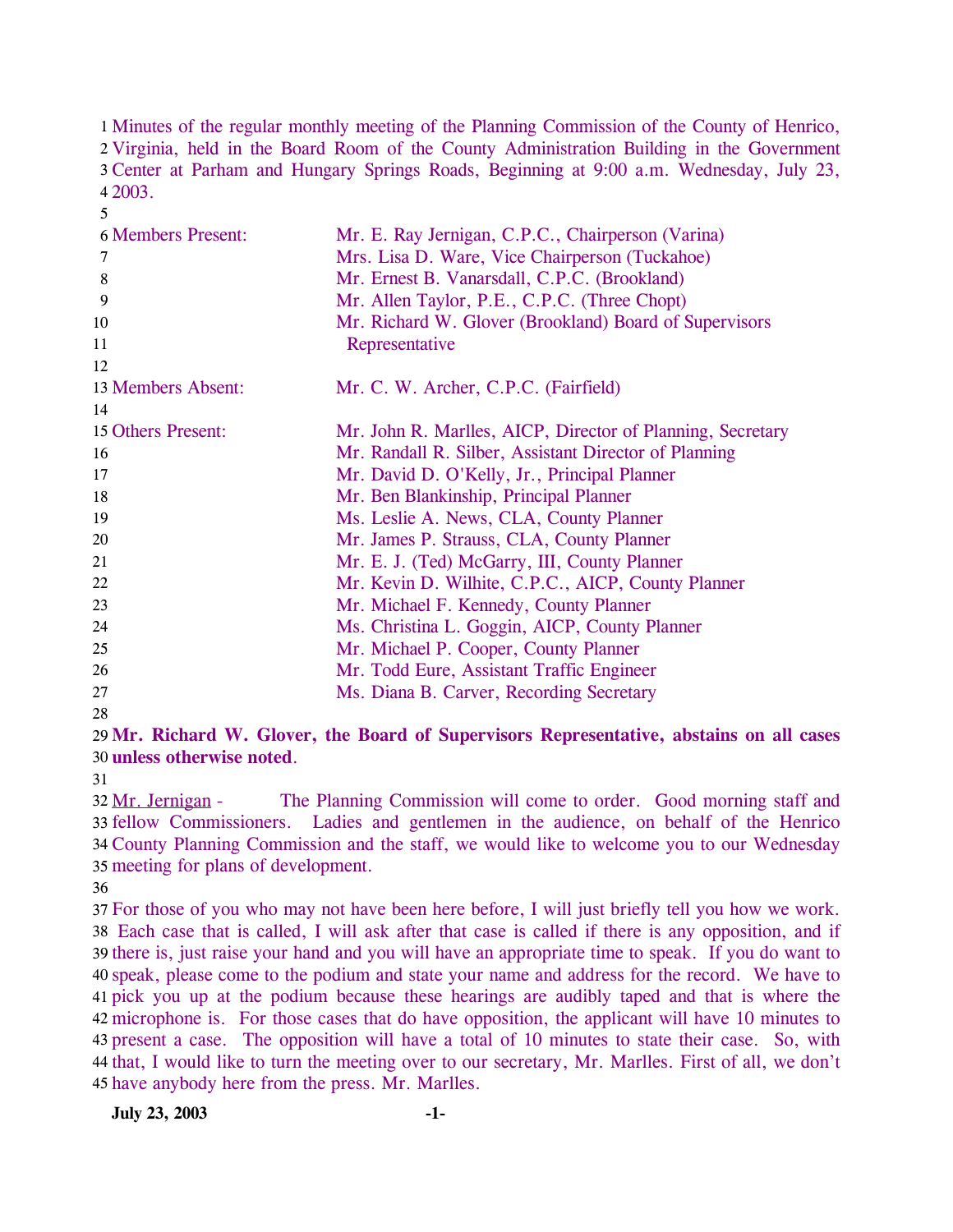46

Good morning, Mr. Chairman, and members of the Commission. The 48 first item on the agenda is Request for Deferrals and Withdrawals. We do have several of 49 those, and they will be presented by Mr. Kevin Wilhite. 47 Mr. Marlles -

50

51 Mr. Jernigan - Good morning, Mr. Wilhite.

52

Good morning, Mr. Chairperson, and Commission members. The staff 54 is aware of four requests for Deferrals and Withdrawals at this point. The first is on Page 12 55 of your agenda. 53 Mr. Wilhite -

56

# 57 **SUBDIVISION (Deferred from the May 28, 2003, Meeting)**

58

Mankin Industrial Park (A Dedication of Oakley's Lane Relocated) (April 2003 Plan) **Engineering Design Associates for Godsey Properties, Inc.:**  The 60.696-acre site is located along the north line of Oakleys Lane at 4450 Oakley's Lane approximately 600 feet west of Holly Avenue on parcel 817-721-5981. The zoning is M-1C, Light Industrial District (Conditional) and ASO (Airport Safety Overlay) District. **(Varina) 0 Lot** 

59

60 Mr. Wilhite- The applicant requests withdrawal of this case.

61

We don't have to have opposition on that, so I will just make a motion to 63 withdraw Mankin Industrial Park. 62 Mr. Jernigan -

64

65 Mr. Vanarsdall- I second it.

66

We have a motion by Mr. Jernigan and a second by Mr. Vanarsdall. All 68 in favor say aye. All opposed say no. The ayes have it. The motion is passed. 67 Mr. Jernigan -

69

70 At the request of the applicant, the Planning Commission withdrew Mankin Industrial Park (A 71 Dedication of Oakley's Lane Relocated) (April 2003 Plan) from further consideration by the 72 Commission. Mr. Glover was absent.

73

# 74 **PLAN OF DEVELOPMENT**

75

| POD-47-03<br>Virginia Credit Union @ | Koontz-Bryant, P.C. and Skip Gelletly for VEPCO and<br><b>EDJ</b> Associates, Inc.: Request for approval of a plan of |
|--------------------------------------|-----------------------------------------------------------------------------------------------------------------------|
| Dominion Village –                   | development as required by Chapter 24, Section 24-106 of the                                                          |
| Laburnum Avenue                      | Henrico County Code to construct a one-story, commercial                                                              |
|                                      | bank. The 2.26-acre site is located southeast corner of                                                               |
|                                      | Creighton Road and Laburnum Avenue on parcel 809-729-                                                                 |
|                                      | 7165. The zoning is B-3C, Business District (Conditional).                                                            |
|                                      | County water and sewer. (Fairfield)                                                                                   |

76

**July 23, 2003 -2-**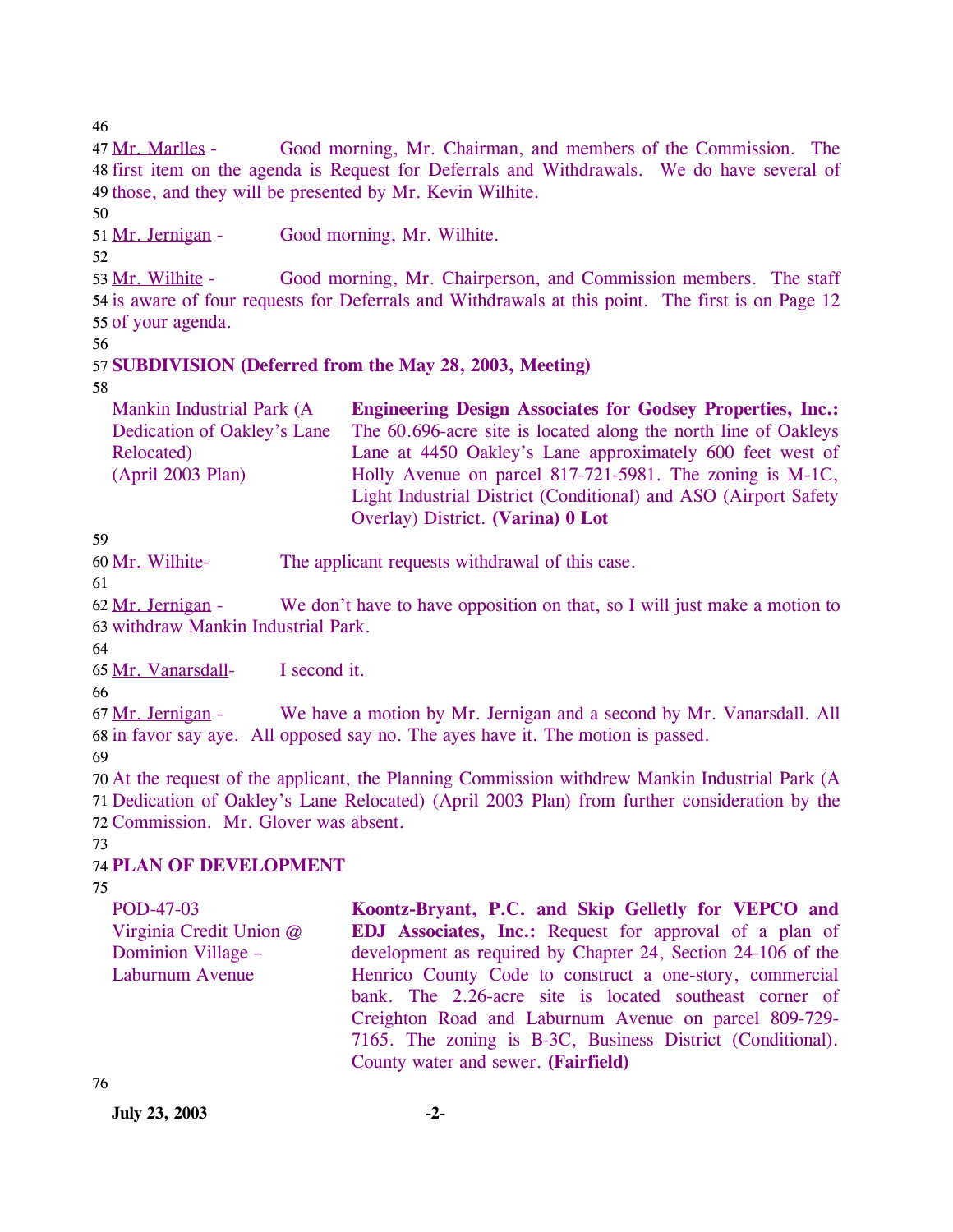77 Mr. Wilhite - The applicant requests deferral until August 14, 2003. 78 79 Mr. Jernigan - Is there any opposition to the deferral of POD-47-03? 80 I move that POD-47-03, Virginia Credit Union  $@$  Dominion Village – Laburnum Avenue, be deferred at the applicant's request until August 14, 2003. 82 81 Mr. Vanarsdall -83 84 Mr. Taylor - Second. 85 We have a motion by Mr. Vanarsdall and a second by Mr. Taylor. All in 87 favor say aye. All opposed say no. The motion passes. 86 Mr. Jernigan -88 89 At the request of the applicant, the Planning Commission deferred POD-47-03, Virginia Credit 90 Union @ Dominion Village – Laburnum Avenue, to its meeting on August 14, 2003. Mr. 91 Glover was absent. 92 93 **SUBDIVISION**  94

| The Manors of        | Koontz-Bryant, P.C. for Julia Frauser Robins Estate and Wilton             |
|----------------------|----------------------------------------------------------------------------|
| <b>Sleepy Hollow</b> | <b>Development Corporation:</b> The 42.02-acre site is located on the east |
| (July 2003 Plan)     | line of Sleepy Hollow Road between Sleepy Hollow Road and N.               |
|                      | Parham Road, approximately 800 feet south of its intersection with         |
|                      | Derbyshire Road, at 411 Sleepy Hollow Road on parcels 751-737-             |
|                      | 3739 and 751-738-3309. The zoning is R-1, One-Family Residence             |
|                      | District and R-2, One-Family Residence District. County water and          |
|                      | sewer. (Tuckahoe) 50 Lots                                                  |

95

96 Mr. Wilhite - The applicant is also requesting deferral to August 14, 2003.

97

Is there any opposition to the deferral of The Manors of Sleepy Hollow 99 Subdivision? 98 Mr. Jernigan -

100

Then I move that The Manors of Sleepy Hollow Subdivision (July 2003) 102 Plan) be deferred to the Rezoning meeting on August 14, 2003, at the applicant's request. If 103 there is anyone here concerning that case, that is a night meeting at  $7:00$  p.m. 101 Mrs. Ware -

104

105 Mr. Vanarsdall- Second.

```
106
```
We have a motion by Mrs. Ware and a second by Mr. Vanarsdall. All 108 in favor say aye. All opposed say no. The ayes have it. The motion is passed. 107 Mr. Jernigan -109

110 At the request of the applicant, the Planning Commission deferred The Manors of Sleepy 111 Hollow (July 2003 Plan) to its meeting on August 14, 2003. Mr. Glover was absent. 112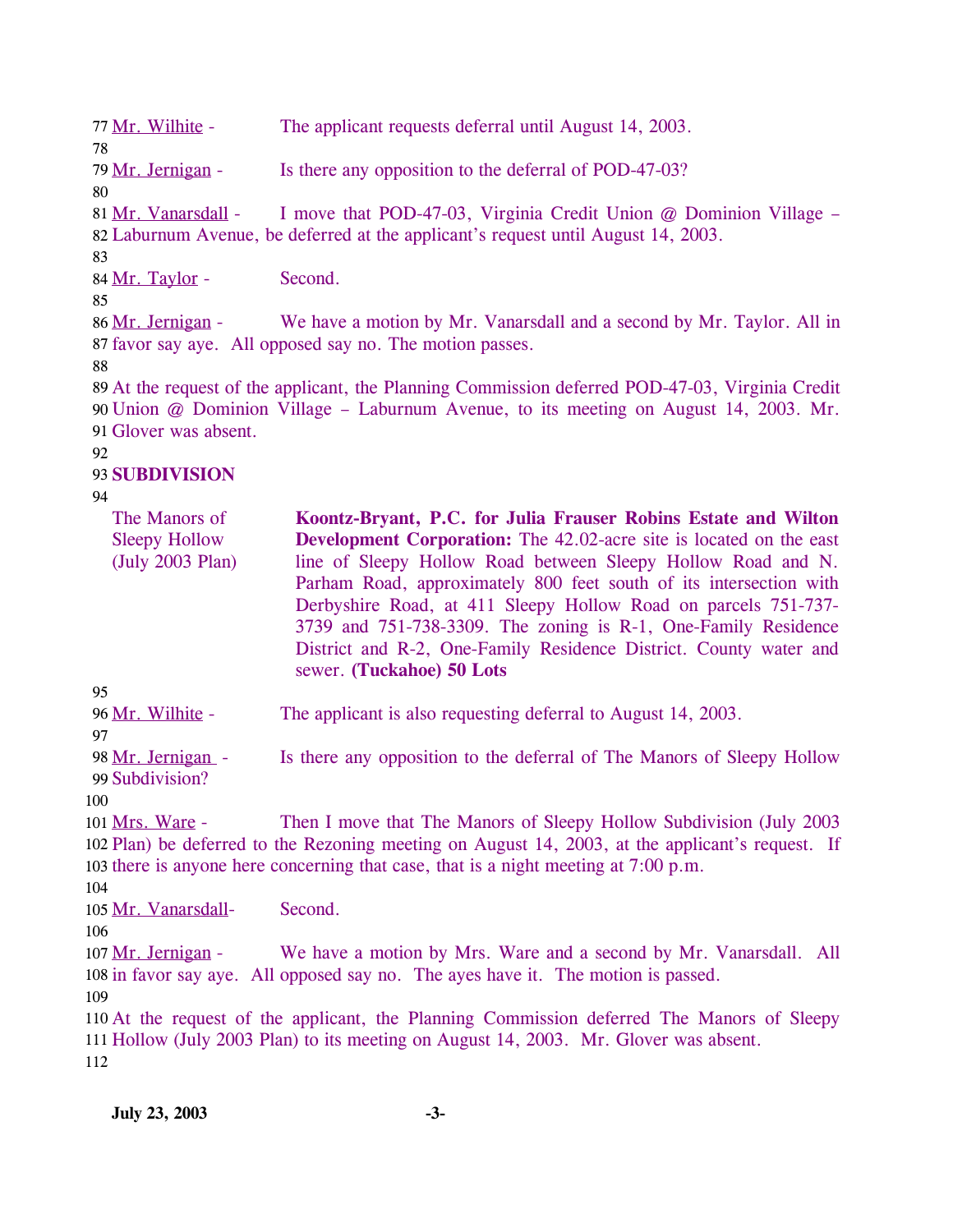# **PLAN OF DEVELOPMENT (ARCHITECTURAL PLANS) (Deferred from the June 25,**  112 **2003, Meeting)**  113

114

POD-30-03 Uno's @ Short Pump Town Center (POD-6-01 Revised) **Carter Design for Short Pump Town Center, LLC and Short**  Pump Investment Group, LLC: Request for approval of architectural plans for a plan of development, as required by Chapter 24, Section 24-106 of the Henrico County Code, to construct a one-story, 6,722 square foot restaurant. The 1.49-acre site is located 680 feet north of W. Broad Street (U.S. Route 250) and approximately 1,500 feet west of Lauderdale Drive on parcel 736-764-3817. The zoning is B-3C, Business District (Conditional) and WBSO, West Broad Street Overlay District. Private water and sewer. **(Three Chopt)** 

115

116 Mr. Wilhite - The applicant has requested to withdraw the architectural plans.

118 Mr. Jernigan - OK. Well, we don't have to take action on that if it is a withdrawal.

119

117

Mr. Chairman, I move that POD-30-03, Uno's @ Short Pump Town 121 Center, be withdrawn at the applicant's request. 120 Mr. Taylor -

122

123 Mr. Vanarsdall - Second.

 $124$ 

We have a motion by Mr. Taylor and a second by Mr. Vanarsdall. All 126 in favor say aye. All opposed say no. The motion passes. 125 Mr. Jernigan -

127

128 At the request of the applicant, POD-30-03, Uno's @ Short Pump Town Center (POD-6-01 129 Revised) was withdrawn from further action by the Planning Commission. Mr. Glover was 130 absent.

131

Mr. Chairman, the next items on the agenda are the Expedited Agenda. 133 These are items for which staff is recommending approval. The Planning Commission 134 member from the district has no issues, and there is no known citizen opposition. If there is 135 citizen opposition, the item can be taken off of the Expedited Agenda and heard in its normal 136 rotation. The Expedited Agenda will again be presented by Mr. Kevin Wilhite. 132 Mr. Marlles -137

We have seven cases on the Expedited Agenda at this time, the first is on 139 Page 4. 138 Mr. Wilhite -

140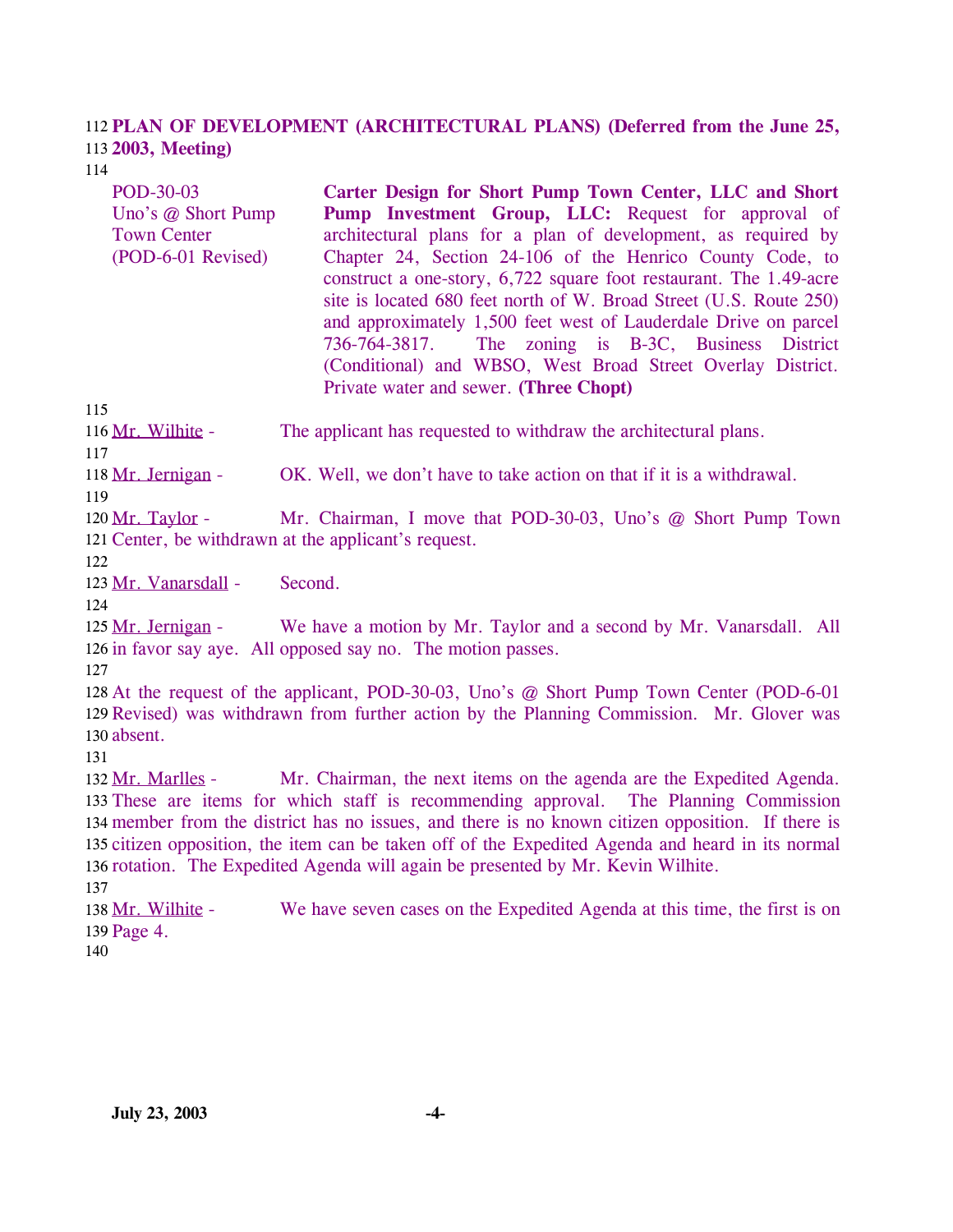#### 140 **PLAN OF DEVELOPMENT**

141 142 POD-42-03 Steak Escape – 3820 Gaskins Road **Foster & Miller, P.C. for Circuit City Stores, Inc. and**  Little General Store, Inc.: Request for approval of a plan of development, as required by Chapter 24, Section 24-106 of the Henrico County Code, to construct a one-story, 2,657 square foot restaurant. The 0.763-acre site is located on the northwest corner of Mayland Drive and Gaskins Road on part of parcel 751-758-9042. The zoning is M-1C, Light Industrial District (Conditional). County water and sewer. **(Three Chopt)**  In your packet is a revised map and site plan. Staff recommends 144 approval. 143 Mr. Wilhite -145 146 Mr. Jernigan - Is there any opposition to POD-42-03, Steak Escape? No opposition. 147 Mr. Chairman, I am not in opposition, but I have a question, and Proffer 149 No. 25 says, "Employees shall be required to use the parking spaces provided at the rear of the 150 building as shown on the approved plan." That is just there to encourage employees and that 151 is not enforceable. Is that what that is? 148 Mr. Vanarsdall -152 153 Ms. Goggin - Yes, sir. 154 155 Mr. Vanarsdall - Thank you. That is all the questions I had. Go ahead, Mr. Taylor. 156 Mr. Chairman, Mr. Vanarsdall, I will go ahead and move POD-42-03, 158 Steak Escape at 3820 Gaskins Road, be approved on the Expedited Agenda, subject to the 159 annotations on the plans, the standard conditions for developments of this type and added 160 conditions Nos. 23 through 37, and 34 on the Addendum. 157 Mr. Taylor -161 162 Mr. Vanarsdall- Second. 163 All right, we have a motion by Mr. Taylor and a second by Mr. 165 Vanarsdall. All in favor say aye. All opposed say no. The ayes have it. The motion is passed. 164 Mr. Jernigan -166 167 The Planning Commission approved POD-42-03, Steak Escape – 3820 Gaskins Road, subject 168 to the annotations on the plans, the standard conditions attached to these minutes for 169 developments of this type, and the following additional conditions. Mr. Glover was absent. 170 171 23. 172 173 174 175 176 24. The easements for drainage and utilities as shown on approved plans shall be granted to the County in a form acceptable to the County Attorney prior to any occupancy permits being issued. The easement plats and any other required information shall be submitted to the County Real Property Agent at least sixty (60) days prior to requesting occupancy permits. 24. The developer shall provide fire hydrants as required by the Department of Public

**July 23, 2003 -5-**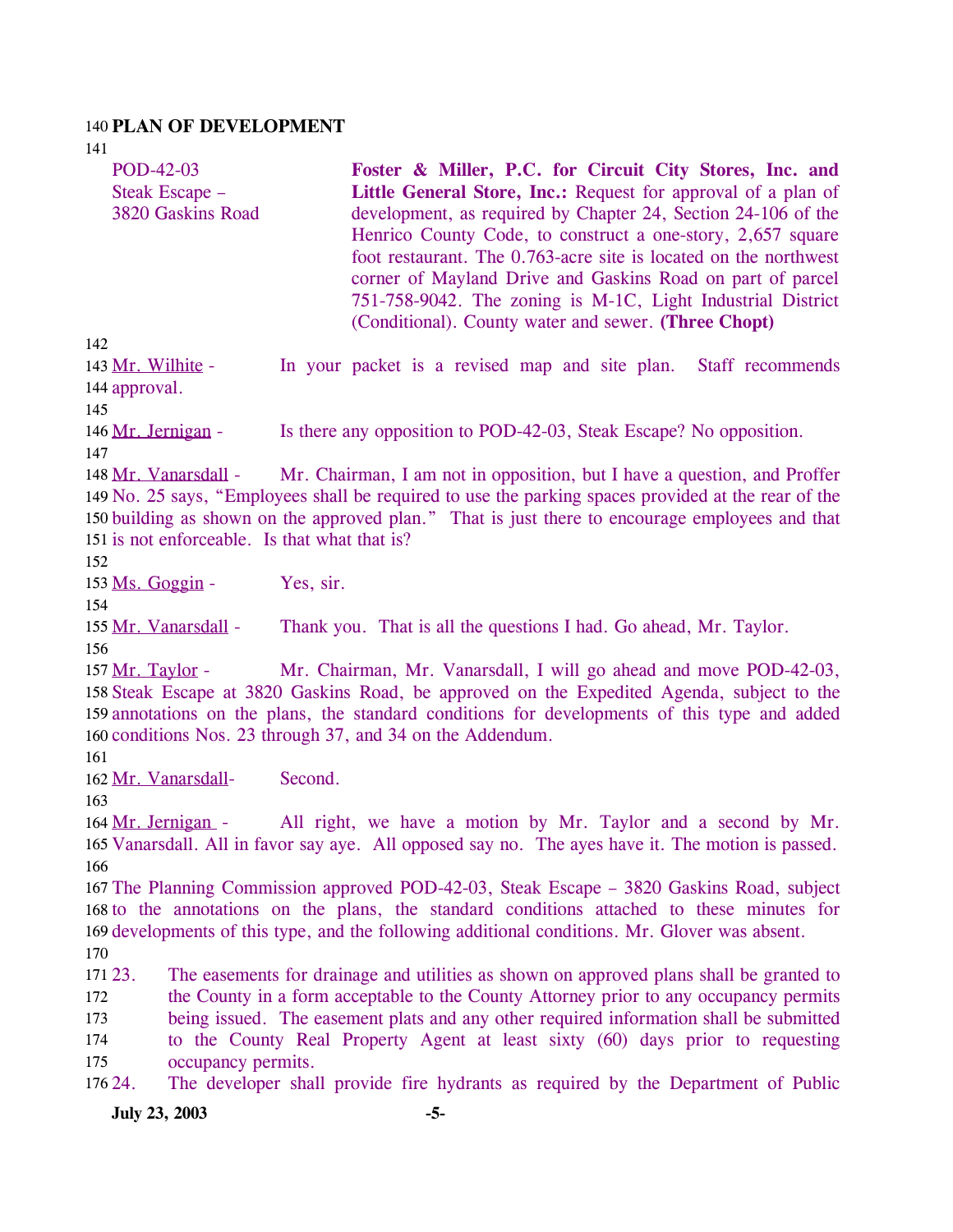177 Utilities and Division of Fire.

- 178 25. 179 25. Employees shall be required to use the parking spaces provided at the rear of the building(s) as shown on the approved plans.
- 180 26. All repair work shall be conducted entirely within the enclosed building.
- 181 27. Outside storage shall not be permitted.
- 182 28. 183 28. The proffers approved as a part of zoning cases C-7C-81 shall be incorporated in this approval.
- 184 29. 185 186 187 188 29. The developer shall install an adequate restaurant ventilating and exhaust system to minimize smoke, odors, and grease vapors. The plans and specifications shall be included with the building permit application for review and approval. If, in the opinion of the County, the type system provided is not effective, the Commission retains the rights to review and direct the type of system to be used.
- 189 30. 190 191 Any necessary off-site drainage and/or water and sewer easements must be obtained in a form acceptable to the County Attorney prior to final approval of the construction plans.
- 192 31. 193 194 31. Deviations from County standards for pavement, curb or curb and gutter design shall be approved by the County Engineer prior to final approval of the construction plans by the Department of Public Works.
- 195 32. 196 197 In the event of any traffic backup which blocks the public right-of-way as a result of congestion caused by the drive-up delivery facilities, the owner/occupant shall close the drive-up delivery facilities until a solution can be designed to prevent traffic backup.
- 198 33. 199 Storm water retention, based on the 50-10 concept, shall be incorporated into the drainage plans.
- 200 34. 201 202 Insurance Services Office (ISO) calculations must be included with the plans and contracts and must be approved by the Department of Public Utilities prior to the issuance of a building permit.
- 203 35. 204 205 Approval of the construction plans by the Department of Public Works does not establish the curb and gutter elevations along the Henrico County maintained right-ofway. The elevations will be set by Henrico County.
- $206\,36$ . 207 208 Evidence of a joint ingress/egress and maintenance agreement must be submitted to the Planning Office and approved prior to issuance of a certificate of occupancy for this development.
- 209 37. 210 211 212 213 37. The location of all existing and proposed utility and mechanical equipment (including HVAC units, electric meters, junction and accessory boxes, transformers, and generators) shall be identified on the landscape plans. All equipment shall be screened by such measures as determined appropriate by the Director of Planning or the Planning Commission at the time of plan approval**.**

214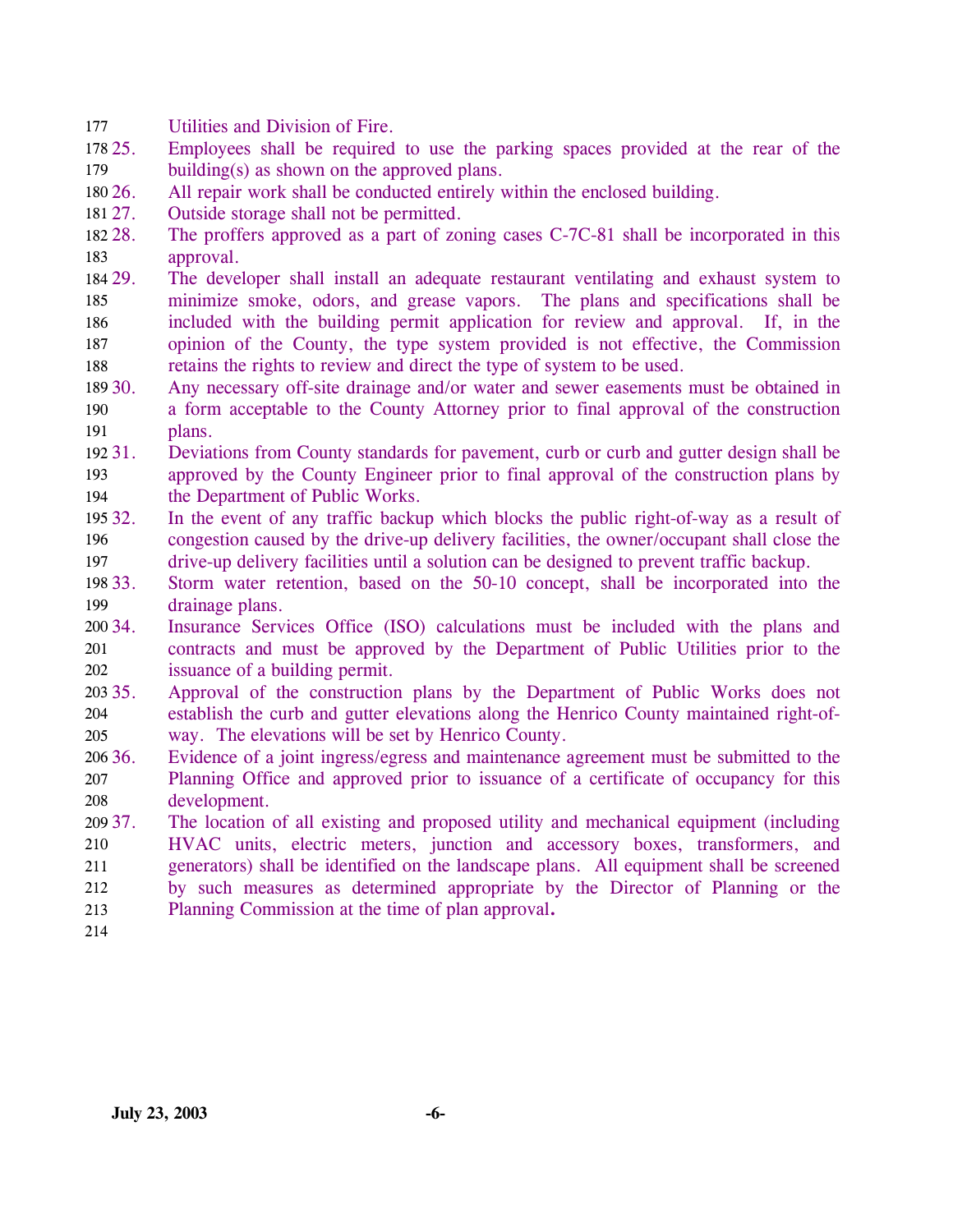### 214 **SUBDIVISION (Deferred from the June 25, 2003, Meeting)**

215

| <b>Hanover Estates</b>                                   | Potts, Minter & Associates, P.C. for CGDS Development                                                    |
|----------------------------------------------------------|----------------------------------------------------------------------------------------------------------|
| (April 2003 Plan)                                        | <b>Company, LLC:</b> The 27.7-acre site is located on the east line                                      |
|                                                          | of Hanover Road at 445 and 505 Hanover Road approximately                                                |
|                                                          | 1,000 feet north of Graves Road on parcels 831-723-4522 and                                              |
|                                                          | 5867. The zoning is A-1, Agricultural District and ASO                                                   |
|                                                          | (Airport Safety Overlay) District. County water and sewer.                                               |
|                                                          | (Varina) 20 Lots                                                                                         |
| 216                                                      |                                                                                                          |
| 217 Mr. Jernigan -                                       | Is there any opposition to Subdivision Hanover Estates (April 2003 Plan)?                                |
|                                                          | 218 OK. With that I will move for approval of Subdivision Hanover Estates (April 2003 Plan), subject     |
|                                                          | 219 to the standard conditions for subdivisions served by Public Utilities and the following conditional |
| 220 conditions, Nos. 12, 13 and 14, and on the Addendum. |                                                                                                          |

221

216

217 218 219

222 Mr. Vanarsdall - Second.

223

We have a motion by Mr. Jernigan and a second by Mr. Vanarsdall. All in 225 favor say aye. All opposed say no. The ayes have it. The motion is passed. 224 Mr. Jernigan -

226

227 The Planning Commission granted conditional approval to subdivision Hanover Estates (April 228 2003) Plan, subject to the standard conditions attached to these minutes for subdivisions served by 229 public utilities and the following additional conditions. Mr. Glover was absent.

230

231 12. 232 233 12. The detailed plant list and specifications for the landscaping to be provided within the 25 foot-wide planting strip easement along Hanover Road shall be submitted to the Planning Office for review and approval prior to recordation of the plat.

234 13. 235 236 The limits and elevation of the 100-year frequency flood shall be conspicuously noted on the plat and construction plans and labeled "Limits of 100 year floodplain." Dedicate floodplain as a "Variable Width Drainage & Utilities Easement."

237 14. 238 The "20-foot strip to be conveyed to Theresa J. Jordan" shall either be conveyed or incorporated into Lots 16, 17, and 20 prior to recordation.

#### 239 240 **SUBDIVISION**

241

Grey Oaks Park Drive (July 2003 Plan)

**Youngblood, Tyler & Associates, P. C. for Route 271, LLC and Loftis Real Estate Development, Inc.:** The 3.76-acre site is located on the west side of Pouncey Tract Road between Shady Grove Road and Nuckols Road on parcels 738-772-9227. The zoning is A-1, Agricultural District. County water and sewer. **(Three Chopt) 0 Lots** 

242 Is there any opposition to Subdivision Grey Oaks Park Drive (July 2003) 244 Plan)? 243 Mr. Jernigan -245

**July 23, 2003 -7-**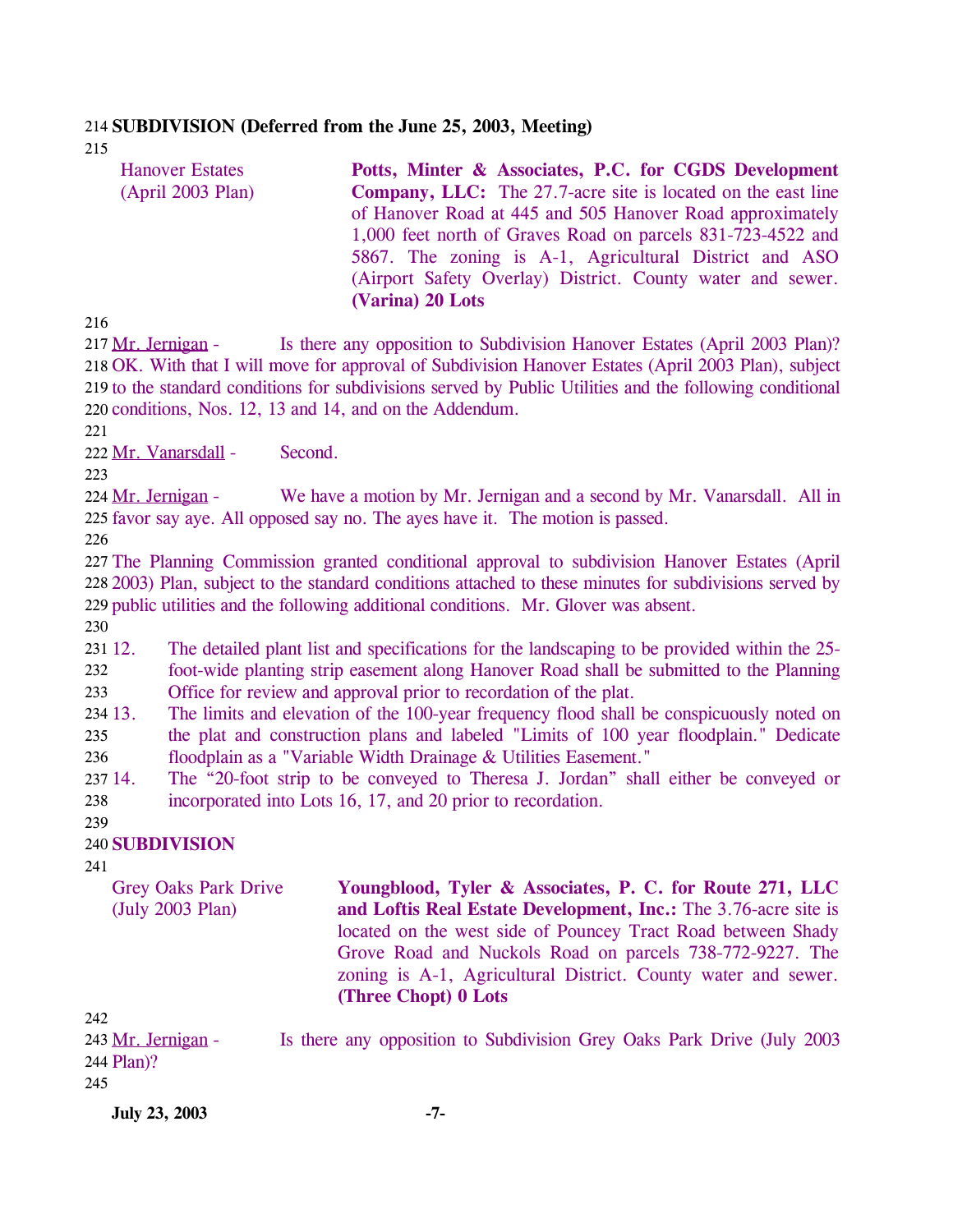Mr. Chairman, I am not in opposition, but I have a question of Proffer  $#13$ . 247 Maybe Mike Kennedy can answer this. The zoning is A-1 and it has never been rezoned, and it 248 says that Proffers of C-16C-03 shall be incorporated in this approval. I just wondered what the 249 connection was. 246 Mr. Vanarsdall -

250

The anticipation is that at such time that is approved, that those conditions will be satisfied. 252 251 Mr. Kennedy -

253

254 Mr. Vanarsdall- OK, so it is in there. Thank you. That is all I had.

255

Then I move approval of Subdivision Grey Oaks Park Drive (July 2003) 257 Plan), subject to the annotations on the plans, the standard conditions for subdivisions served by 258 public utilities, and conditions Nos. 12 through 16. 256 Mr. Taylor -

259

260 Mr. Vanarsdall - Second.

261

We have a motion by Mr. Taylor and a second by Mr. Vanarsdall. All in 263 favor say aye. All opposed say no. The ayes have it. The motion passes. Mr. Glover was 264 absent. 262 Mr. Jernigan -

265

266 The Planning Commission granted conditional approval subdivision Grey Oaks Park Drive (July 267 2003 Plan), subject to the standard conditions attached to these minutes for subdivisions served by 268 public utilities and the following additional conditions. Mr. Glover was absent.

269

270 12. 271 272 The details for the landscaping to be provided within the 10-foot-wide planting strip easement along Grey Oaks Park Avenue shall be submitted to the Planning Office for review and approved prior to recordation of the plat.

273 13. 274 The proffers approved as part of zoning case C-16C-03 shall be incorporated in this approval.

 $27514$ 276 Any necessary offsite drainage easements must be obtained prior to approval of the construction plan by the Department of Public Works.

277 15. 278 15. A County standard sidewalk shall be constructed along one side of Grey Oaks Park Drive.

279 16. 280 281 282 283 16. Prior to requesting the final approval, a draft of the covenants and deed restrictions for the maintenance of the common area by a homeowners association shall be submitted to the Planning Office for review. Such covenants and restrictions shall be in form and substance satisfactory to the County Attorney and shall be recorded prior to recordation of the subdivision plat.

284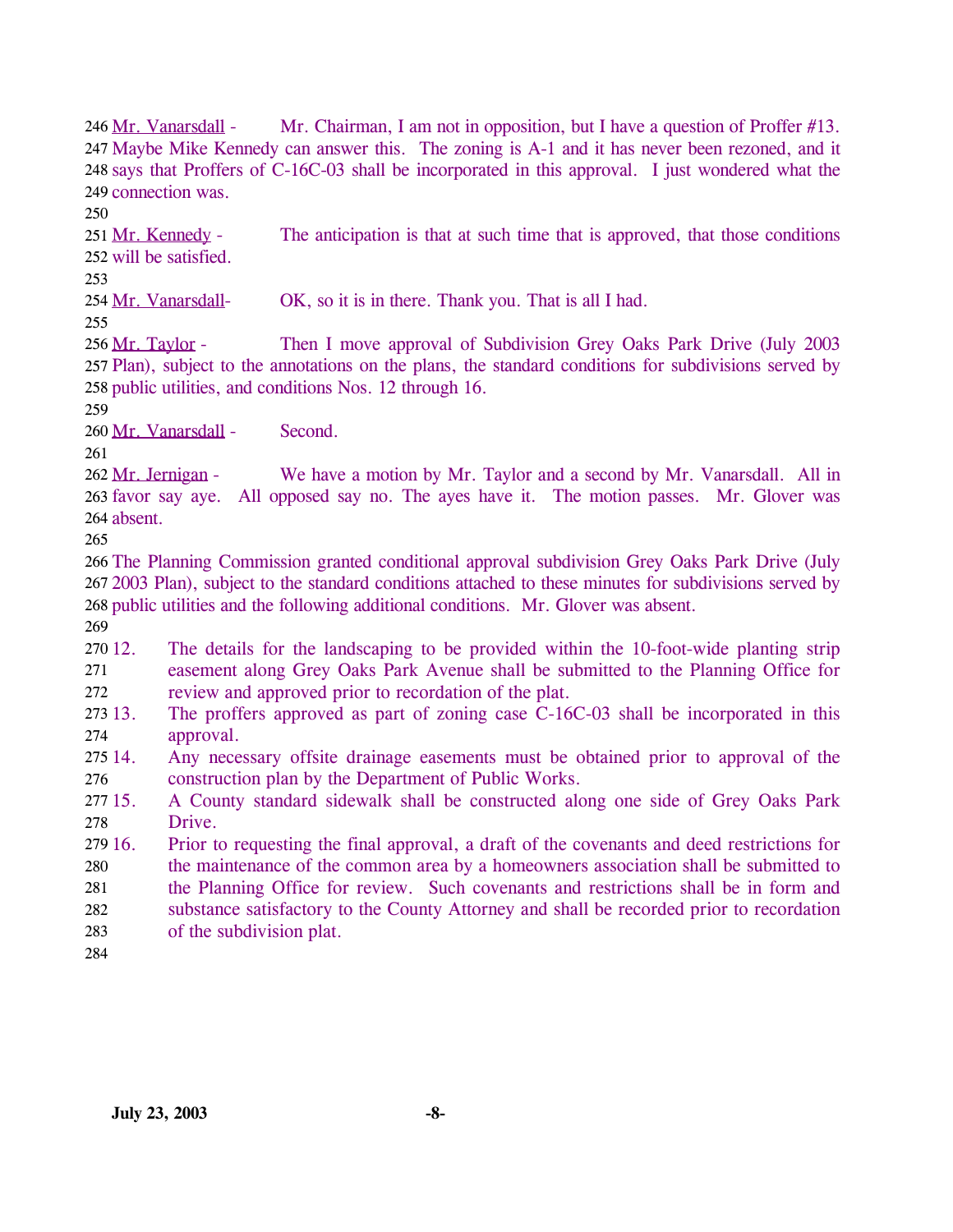Mayland Townes (July 2003 Plan)

**Bay Design Group, P.C. for Jane Patterson Bernhard and Accent Builders & Developers, LLC:** The 7.6-acre site is located on the north line of Mayland Drive, approximately 820 feet west of Parham Road on parcel 757-753-0896. The zoning is RTHC, Residential Townhouse District (Conditional). County water and sewer. **(Three Chopt) 42 Lots** 

286

On Page 4 of your Addendum there is a revised recommendation for 288 approval as well as an added condition No. 16 that deals with the waiver of recreational vehicle 289 parking requirements. 287 Mr. Wilhite -

290

Is there any opposition to Mayland Townes Subdivision, July 2003 Plan? 292 No opposition. 291 Mr. Jernigan -

293

294 Mr. Taylor - Do we need to waive the time limits on Item 16?

295

296 Mr. Wilhite - No, sir.

297

Then I move approval of Subdivision Mayland Townes (July 2003 Plan), 299 subject to the standard conditions for subdivisions served by public utilities, and additional 300 conditions Nos. 12 through 16. 298 Mr. Taylor -

301

302 Mrs. Ware - Second.

303

We have a motion by Mr. Taylor and a second by Mrs. Ware. All in favor 305 say aye. All opposed say no. The ayes have it. The motion is passed. Mr. Glover was absent. 304 Mr. Jernigan -306

307 The Planning Commission granted conditional approval to Mayland Townes Subdivision (July 308 2003 Plan), subject to the standard conditions attached to these minutes for subdivisions served by 309 public utilities and the following additional conditions. Mr. Glover was absent.

310

311 12. 312 12. Any necessary offsite drainage easements must be obtained prior to approval of the construction plan by the Department of Public Works.

313. 314 The proffers approved as part of zoning case  $C$ -62C-02 shall be incorporated in this approval.

315 14. 316 317 318 319 14. Prior to requesting the final approval, a draft of the covenants and deed restrictions for the maintenance of the common area by a homeowners association shall be submitted to the Planning Office for review. Such covenants and restrictions shall be in form and substance satisfactory to the County Attorney and shall be recorded prior to recordation of the subdivision plat.

 $320\,15$ . 321 322 15. The detailed plant list and specifications for the landscaping to be provided within the 30 foot-wide landscaped buffer along Mayland Drive shall be submitted to the Planning Office for review and approval prior to recordation of the plat.

*July* **23, 2003 -9-**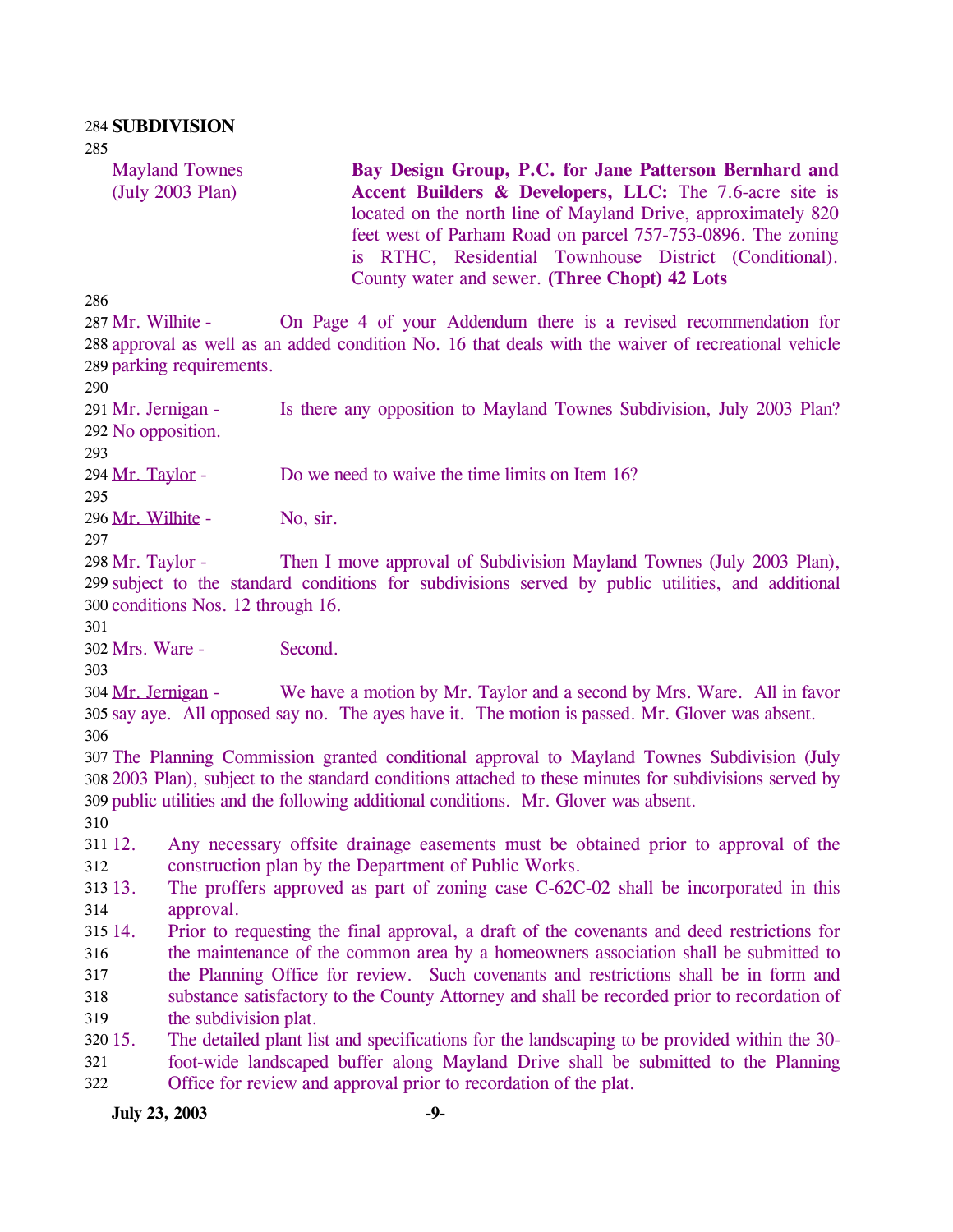16. A request to waive the recreational vehicle parking requirement shall be approved by the 323 16.

Director of Planning prior to granting final approval of the subdivision plat. 324

325

# 326 **PLAN OF DEVELOPMENT**

327

POD-46-03 Mayland Townes – 8640 Mayland Drive **Bay Design Group, P.C. for Jane Patterson Bernhard and Accent Builders & Developers, LLC:** Request for approval of a plan of development as required by Chapter 24, Section 24-106 of the Henrico County Code to construct 42, two-story, townhouse units. The 7.6-acre site is located on the north line of Mayland Drive, approximately 820 feet west of Parham Road on parcel 757- 753-0896. The zoning is RTHC, Residential Townhouse District (Conditional). County water and sewer. **(Three Chopt)** 

328

On Page 4 of your Addendum, there is a revised recommendation for 330 approval, and added Condition No. 34 that also deals with waiver of recreational vehicle 331 parking. 329 Mr. Wilhite -

332

Is there any opposition to POD-46-03, Mayland Townes, 8640 Mayland 334 Drive? 333 Mr. Jernigan -

335

No opposition, Mr. Chairman, so I will move approval of POD-46-03, 337 Mayland Townes – 8640 Mayland Drive, subject to the annotations on the plans, standard 338 conditions for developments of this type and added conditions Nos. 23 through 33 and the 339 added condition 34. 336 Mr. Taylor -

340

341 Mrs. Ware - Second.

342

We have a motion by Mr. Taylor and a second by Mrs. Ware. All in 344 favor say aye. The ayes have it. The motion is passed. 343 Mr. Jernigan -

345

346 The Planning Commission approved POD-46-03, Mayland Townes – 8640 Mayland Drive, 347 subject to the standard conditions attached to these minutes for developments of this type and 348 the following additional conditions. Mr. Glover was absent.

349

 $350\,23$ . 351 The subdivision plat for Mayland Townes shall be recorded before any building permits are issued.

352 24. 353 354 The easements for drainage and utilities as shown on approved plans shall be granted to the County in a form acceptable to the County Attorney prior to any occupancy permits being issued. The easement plats and any other required information shall be submitted

355 356 to the County Real Property Agent at least sixty (60) days prior to requesting occupancy permits.

357 25. 358 The developer shall provide fire hydrants as required by the Department of Public Utilities and Division of Fire.

359 26. 26. The detailed plant list and specifications for the landscaping to be provided within the

**July 23, 2003 -10-**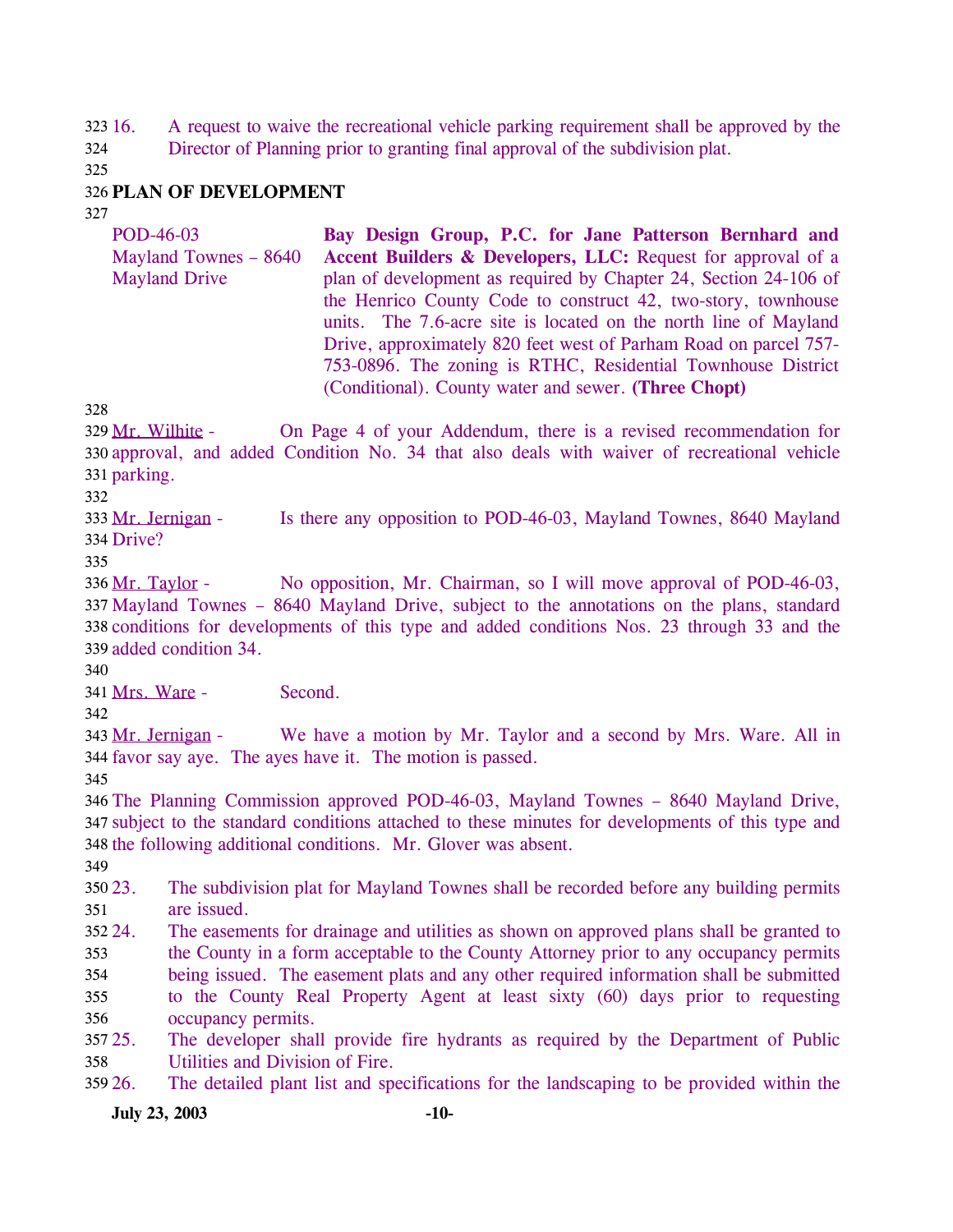- 30-foot-wide landscape buffer along Mayland Drive shall be included with the required landscape plans for review and approval. 360 361
- 362 27. 363 The proffers approved as a part of zoning case C-62C-02 shall be incorporated in this approval.
- 364 28. 365 366 28. Deviations from County standards for pavement, curb or curb and gutter design shall be approved by the County Engineer prior to final approval of the construction plans by the Department of Public Works.
- 367 29. 368 369 Any necessary off-site drainage and/or water and sewer easements must be obtained in a form acceptable to the County Attorney prior to final approval of the construction plans.
- 370 30. 371 372 Insurance Services Office (ISO) calculations must be included with the plans and contracts and must be approved by the Department of Public Utilities prior to the issuance of a building permit.
- 373 31. 374 375 376 377 378 The pavement shall be of an SM-2A type and shall be constructed in accordance with County standard and specifications. The developer shall post a defect bond for all pavement with the Planning Office - the exact type, amount and implementation shall be determined by the Director of Planning, to protect the interest of the members of the Homeowners Association. The bond shall become effective as of the date that the Homeowners Association assumes responsibility for the common areas.
- 379 32. 380 381 Approval of the construction plans by the Department of Public Works does not establish the curb and gutter elevations along the Henrico County maintained right-ofway. The elevations will be set by Henrico County.
- 382 33. 383 384 385 386 The location of all existing and proposed utility and mechanical equipment (including HVAC units, electric meters, junction and accessory boxes, transformers, and generators) shall be identified on the landscape plans. All equipment shall be screened by such measures as determined appropriate by the Director of Planning or the Planning Commission at the time of plan approval**.**
- 387 34. 388 34. A request to waive the recreational vehicle parking requirement shall be approved by the Director of Planning prior to granting final approval of the subdivision plat.
- 389

390 **Mr. Glover arrived at this time.** 

391

# 392 **PLAN OF DEVELOPMENT**

393

POD-41-03 Chipotle Mexican Grill @ Short Pump Town Center

**McKinney & Company for Short Pump Town Center, LLC and Chipotle Mexican Grill:** Request for approval of a plan of development, as required by Chapter 24, Section 24-106 of the Henrico County Code, to construct a one-story, 2,790 square foot restaurant with outdoor dining. The 0.8-acre site is located approximately 350 feet north of W. Broad Street (U.S. Route 250) at its intersection with Spring Oak Drive on part of parcel 739-762-1061. The zoning is B-3C, Business District (Conditional) and WBSO, West Broad Street Overlay District. Private water and sewer. **(Three Chopt)** 

**July 23, 2003 -11-**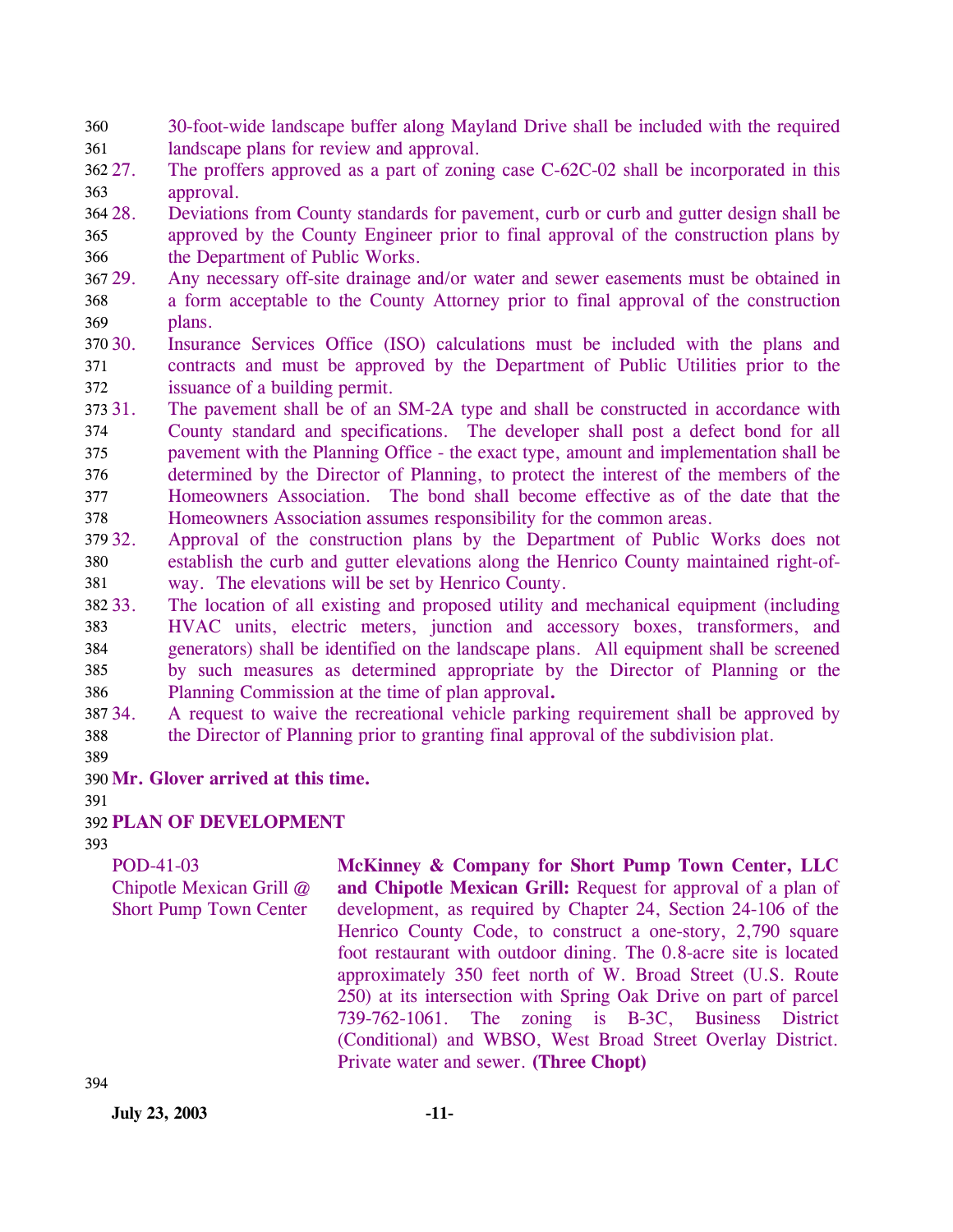On Page 5 of your Addendum, there is a revised recommendation for 396 approval. The architectural issues associated with this project have been worked out. 395 Mr. Wilhite -397

Is there any opposition to POD-41-03, Chipotle Mexican Grill  $@$  Short 399 Pump Town Center? No opposition. 398 Mr. Jernigan -

400

No opposition, Mr. Chairman, so I will move approval of POD-41-03, Chiptole Mexican Grill @ Short Pump Town Center, subject to the annotations on the plans, 402 403 standard conditions for developments of this type, and conditions No. 23 through 29 and the 404 conditions in the Addendum. 401 Mr. Taylor -

405

406 Mr. Vanarsdall - Second.

407

We have a motion by Mr. Taylor and a second by Mr. Vanarsdall. All 409 in favor say aye. All opposed say no. The ayes have it. The motion is passed. 408 Mr. Jernigan-

410

411 The Planning Commission approved POD-41-03, Chipotle Mexican Grill @ Short Pump Town 412 Center, subject to the annotations on the plans, the standard conditions attached to these 413 minutes for developments of this type, and the following additional conditions:

414

 $415\,23.$ 416 23. The developer shall provide fire hydrants as required by the Department of Public Utilities and Division of Fire.

- 417 24. Outside storage shall not be permitted.
- 418 25. 419 The proffers approved as a part of zoning case C-29C-98 shall be incorporated in this approval.
- $420\,26.$ 421 422 423 424 The developer shall install an adequate restaurant ventilating and exhaust system to minimize smoke, odors, and grease vapors. The plans and specifications shall be included with the building permit application for review and approval. If, in the opinion of the County, the type system provided is not effective, the Commission retains the rights to review and direct the type of system to be used.
- 425 27. 426 427 27. Deviations from County standards for pavement, curb or curb and gutter design shall be approved by the County Engineer prior to final approval of the construction plans by the Department of Public Works.
- 428.28. 429 430 Insurance Services Office (ISO) calculations must be included with the plans and contracts and must be approved by the Department of Public Utilities prior to the issuance of a building permit.
- 431 29. 432 433 434 435 The location of all existing and proposed utility and mechanical equipment (including HVAC units, electric meters, junction and accessory boxes, transformers, and generators) shall be identified on the landscape plans. All equipment shall be screened by such measures as determined appropriate by the Director of Planning or the Planning Commission at the time of plan approval**.**
- 436

437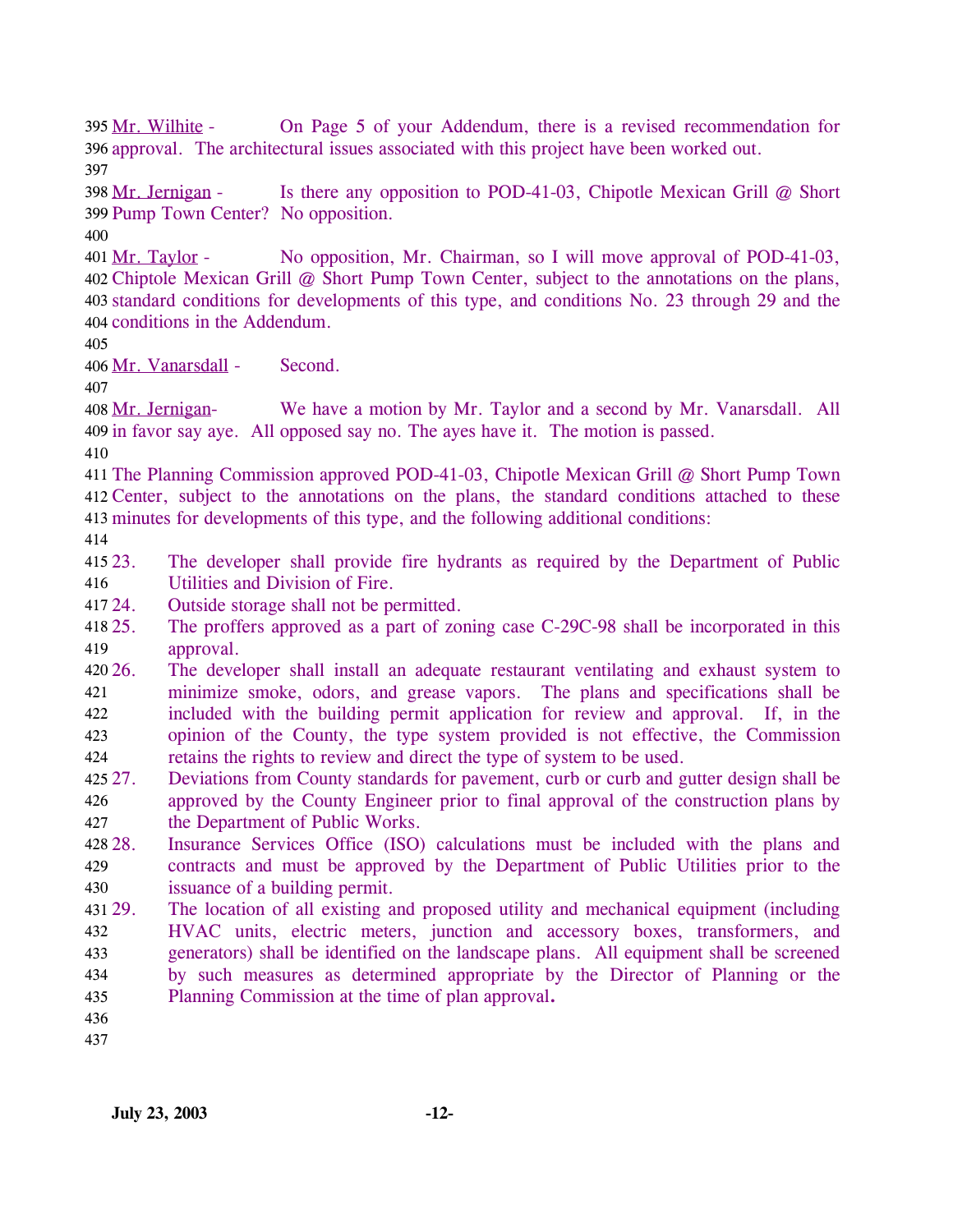#### 437 **PLAN OF DEVELOPMENT & REVISED MASTER PLAN**

438

| POD-45-03         | McKinney & Company for Highwoods Markel Associates, LLC              |
|-------------------|----------------------------------------------------------------------|
| Highwoods Plaza – | and Highwoods Realty Limited Partnership: Request for approval       |
| 4650 Cox Road     | of a plan of development and revised master plan, as required by     |
|                   | Chapter 24, Section 24-106 of the Henrico County Code, to            |
|                   | construct a five-story, 120,000 square foot office building, a four- |
|                   | story, 110,000 square foot office building, and a two-story parking  |
|                   | deck. The 36.117-acre site is located at 4650 Cox Road on parcels    |
|                   | 749-766-9485; 749-766-6604; 749-765-7952; 750-765-0494, 4697         |
|                   | and 750-766-3162. The zoning is O-3C, Office District                |
|                   | (Conditional). County water and sewer. (Three Chopt)                 |

439

On Page 6 of your Addendum, there is a revised recommendation for 441 approval. There are no added conditions. The conditions that appear on your Agenda are the 442 ones that staff recommends. 440 Mr. Wilhite -

443

444 Mr. Jernigan - Is there any opposition to POD-45-03, Highwoods Plaza?

445

446 Mr. Vanarsdall - There is opposition.

447

Do you have questions or opposition, sir? OK. Let's pull that off of the 449 regular agenda, and we will try it in sequence. Excuse me, I'd like to welcome Mr. Glover, 450 our supervisor, who sits on the Commission. Glad to see you, Mr. Glover. 448 Mr. Jernigan -

451

452 Mr. Glover - Traffic held me up.

453

Mr. Chairman, the next item on the Agenda is Subdivision Extensions of 455 Conditional Approval. Those will be presented by Mr. Wilhite. The first subdivision is 456 actually for Planning Commission approval. Mr. Wilhite. 454 Mr. Marlles -

457

#### 458 **FOR PLANNING COMMISSION APPROVAL**

459

| <b>Subdivision</b>                        | <b>District</b>  | Magisterial Original No. Remaining<br>of Lots | <b>Lots</b> | <b>Previous</b><br><b>Extensions</b> | Year(s)<br><b>Extended</b> |
|-------------------------------------------|------------------|-----------------------------------------------|-------------|--------------------------------------|----------------------------|
| <b>Glenwood Lakes</b><br>(July 1997 Plan) | <b>Fairfield</b> | 265                                           | <b>110</b>  | $\Delta$                             | 1 Year<br>07/28/04         |

460

The subdivision we have for extension of approval that the Planning 462 Commission will have to act on is Glenwood Lakes (July 1997 Plan) in the Fairfield District; 265 lots were originally approved. Six sections of this subdivision have been recorded to date. 463 We had just granted final approval to Section 7 last week, for an additional 70 lots. There are 464 465 only 40 lots remaining in the subdivision at this time. Staff would recommend a one-year 466 extension until July 28, 2004. 461 Mr. Wilhite -

**July 23, 2003 -13-**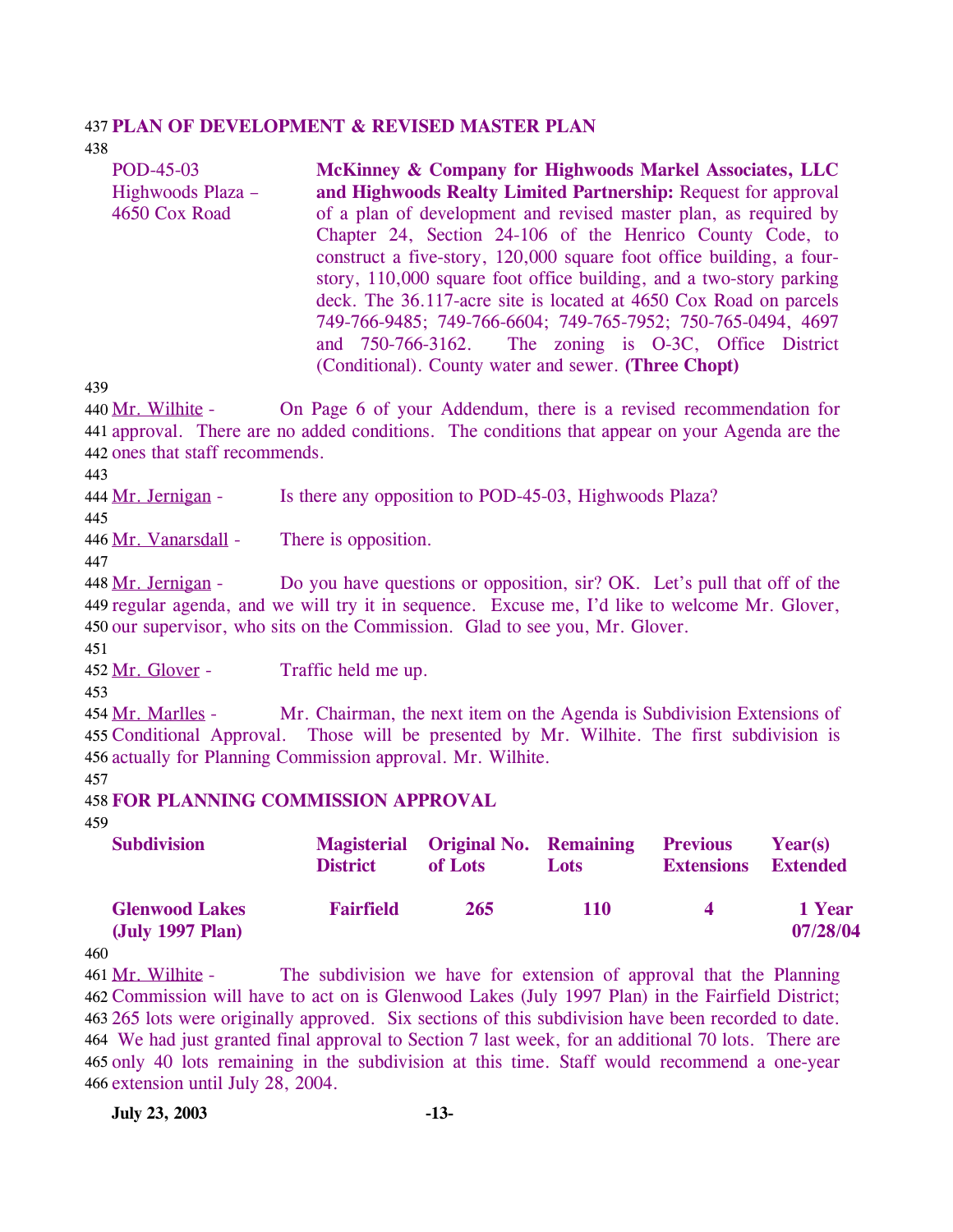#### 467 **FOR INFORMATIONAL PURPOSE ONLY**

468

| <b>Subdivision</b>                      | <b>District</b>  | Magisterial Original No. Remaining<br>of Lots | Lots | <b>Previous</b><br><b>Extensions</b> | Year(s)<br><b>Extended</b> |
|-----------------------------------------|------------------|-----------------------------------------------|------|--------------------------------------|----------------------------|
| <b>Trivett Woods</b><br>(May 2002 Plan) | <b>Fairfield</b> | 8.                                            | -X   | $\mathbf{u}$                         | 1 Year<br>07/28/04         |
| 469<br>_____                            |                  |                                               |      | .                                    |                            |

The other case we have is being extended administratively by the Director of Planning. This is Trivett Woods (May 2002 Plan), located in the Fairfield District 471  $472$  for  $8$  lots. 470 Mr. Wilhite -

473

Mr. Chairman, I move that Glenwood Lakes Subdivision for one year, 475 7/28/04, be recommended for extension. 474 Mr. Vanarsdall -

476

477 Mr. Taylor - Second.

478

We have a motion by Mr. Vanarsdall and a second by Mr. Taylor. All 480 in favor say aye. All opposed say no. The motion passes. 479 Mr. Jernigan -

481

482 The Planning Commission approved Extension of Conditional Approval for Glenwood Lakes 483 Subdivision (July 1997 Plan) for one year to July 28, 2004.

484

485 **PLAN OF DEVELOPMENT (Deferred from the June 25, 2003, Meeting)** 

486

| POD-39-03             | Hulcher & Associates, Inc. for First Union National Bank and        |
|-----------------------|---------------------------------------------------------------------|
| Promenade Shops –     | <b>Blackwood Associates, LLC:</b> Request for approval of a plan of |
| Shopping Center –     | development as required by Chapter 24, Section 24-106 of the        |
| 11647 W. Broad Street | Henrico County Code to construct a one-story, 39,418 square foot    |
|                       | neighborhood shopping center. The 4.56-acre site is located on      |
|                       | the south side of W. Broad Street St. (U.S. Route 250)              |
|                       | approximately 200 feet west of Spring Oak Drive on part of          |
|                       | parcels 737-762- 4724 and 738-762-3715. The zoning is B-1C,         |
|                       | Business District (Conditional), B-2C, Business District            |
|                       | (Conditional) and WBOS, West Broad Street Overlay District.         |
|                       | County water and sewer. (Three Chopt)                               |

487

488 Mr. Marlles - The staff report will be given by Ms. Christina Goggin.

489

Is there any opposition to POD-39-03, Promenade Shops? OK. Good 491 morning, Ms. Goggin. 490 Mr. Jernigan -

492

Good morning. A revised plan and architecturals are in the Commission packet that is in front of you. This plan provides a planting strip and a row of employee and 494 495 customer parking between the building and the service area, addressing many of the concerns 493 Ms. Goggin -

**July 23, 2003 -14-**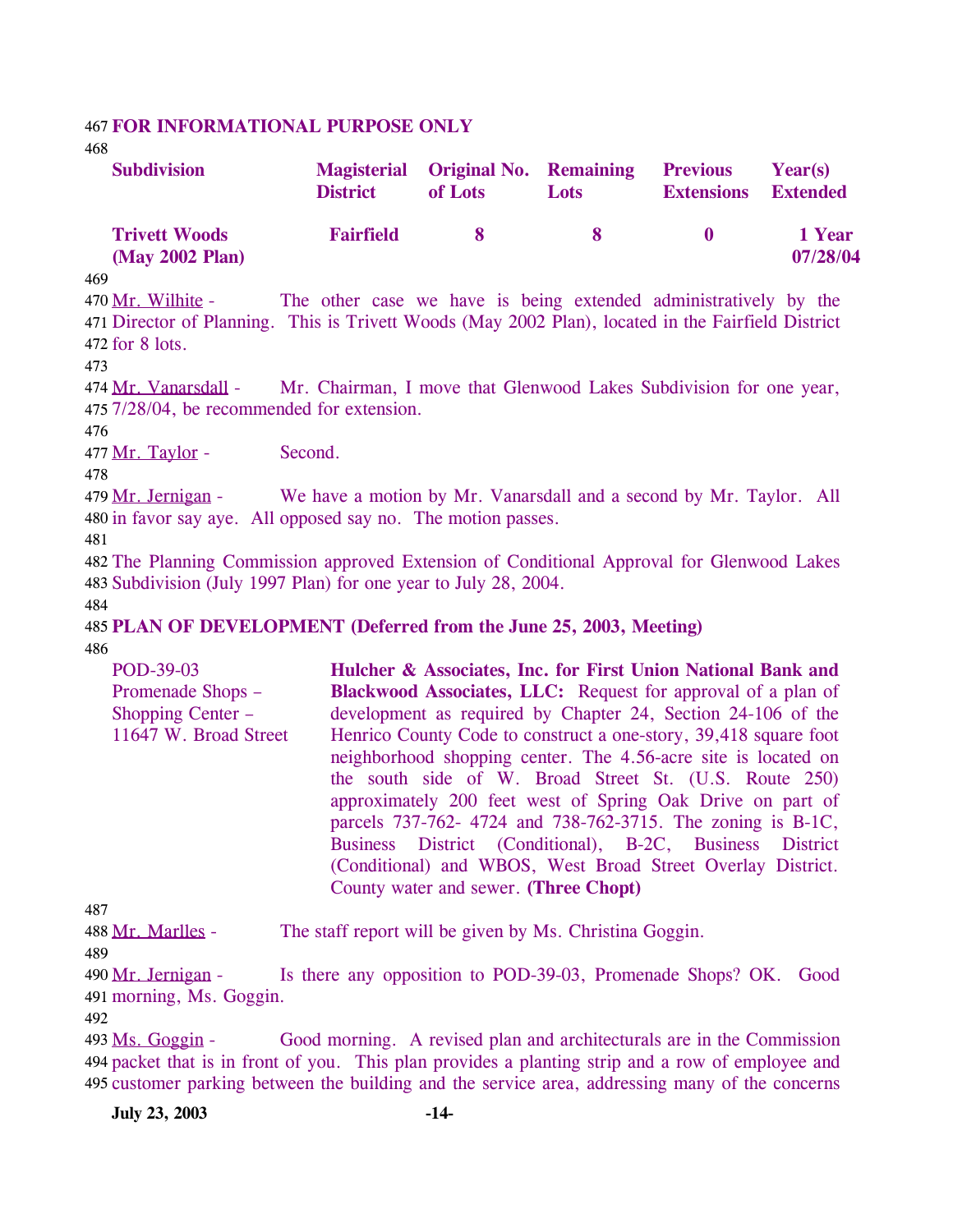496 from Traffic Design and Planning. Staff has requested and the applicant has agreed to 497 additional condition No. 44 in your Addendum, to insure that the access road and building are 498 constructed simultaneously. The applicant proposes a sidewalk within the proffered buffer if 499 approved by the Planning Commission. Staff has requested that the applicant provide an 500 additional landscape area between the access road and parking, but after further discussion it 501 was decided that additional landscaping would be better utilized in the front along the West 502 Broad Street elevation. Staff recommends approval of the revised plan, subject to annotations 503 on the plan, and the standard conditions for developments of this type, and Conditions Nos. 23 504 through 43 in the packet, and additional Condition No. 44 in the Addendum. I would be 505 happy to answer any questions of the Commission, and the applicant is here, as well as his 506 engineer if you all have any questions of them.

507

508 Mr. Jernigan - Are there any questions of Ms. Goggin from the Commission?

509

I have one, Mr. Chairman, if I might. Ms. Goggin, I know this is a 511 project that we were working on right up until the last few minutes, and I want to congratulate 512 you for your diligence and all of your hard work, and beating the clock. But are you satisfied 513 now that everything is in place? 510 Mr. Taylor -

514

Yes, sir. I feel with the 6-foot brick wall, the 20-foot buffer, the 24-foot 516 drive isle, the 6-ft. landscape strip that we have adequate buffering between the back of the 517 building and the residential behind it, and the applicant has agreed to put additional landscaping 518 in front just to make the site look better, as people drive along West Broad Street. 515 Ms. Goggin -

519

520 Mr. Taylor - Is there any reason to hear from the applicant?

521

522 Ms. Goggin - Not to my knowledge, but they are here if you have any questions. 523

I do not have any questions unless the other members of the Commission 525 do. Mr. Chairman, I know that Mr. Blackwood and his staff have worked very hard on this, 526 and they have worked with the staff and with myself, and it is a very tight site, but I think that 527 with the work that we've done and the work that Ms. Goggin has done, we are in good shape. 528 So, I will go ahead and recommend approval of POD-39-03, Promenade Shops - Shopping 529 Center – 11647 West Broad Street, subject to the annotations on the plans, standard conditions 530 for developments of this type, and conditions Nos. 23 though 43 and 44 in the Addendum. 524 Mr. Taylor -

531

532 Mr. Vanarsdall - Second.

533

We have a motion by Mr. Taylor and a second by Mr. Vanarsdall. All 535 in favor say aye. All opposed say no. The ayes have it. The motion is passed. 534 Mr. Jernigan -536

537 The Planning Commission approved POD-39-03, Promenade Shops – Shopping Center, 11647 538 West Broad Street, subject to the annotations on the plans, the standard conditions for 539 developments of this type and the following additional conditions:

540 23. 23. The easements for drainage and utilities as shown on approved plans shall be granted to

**July 23, 2003 -15-**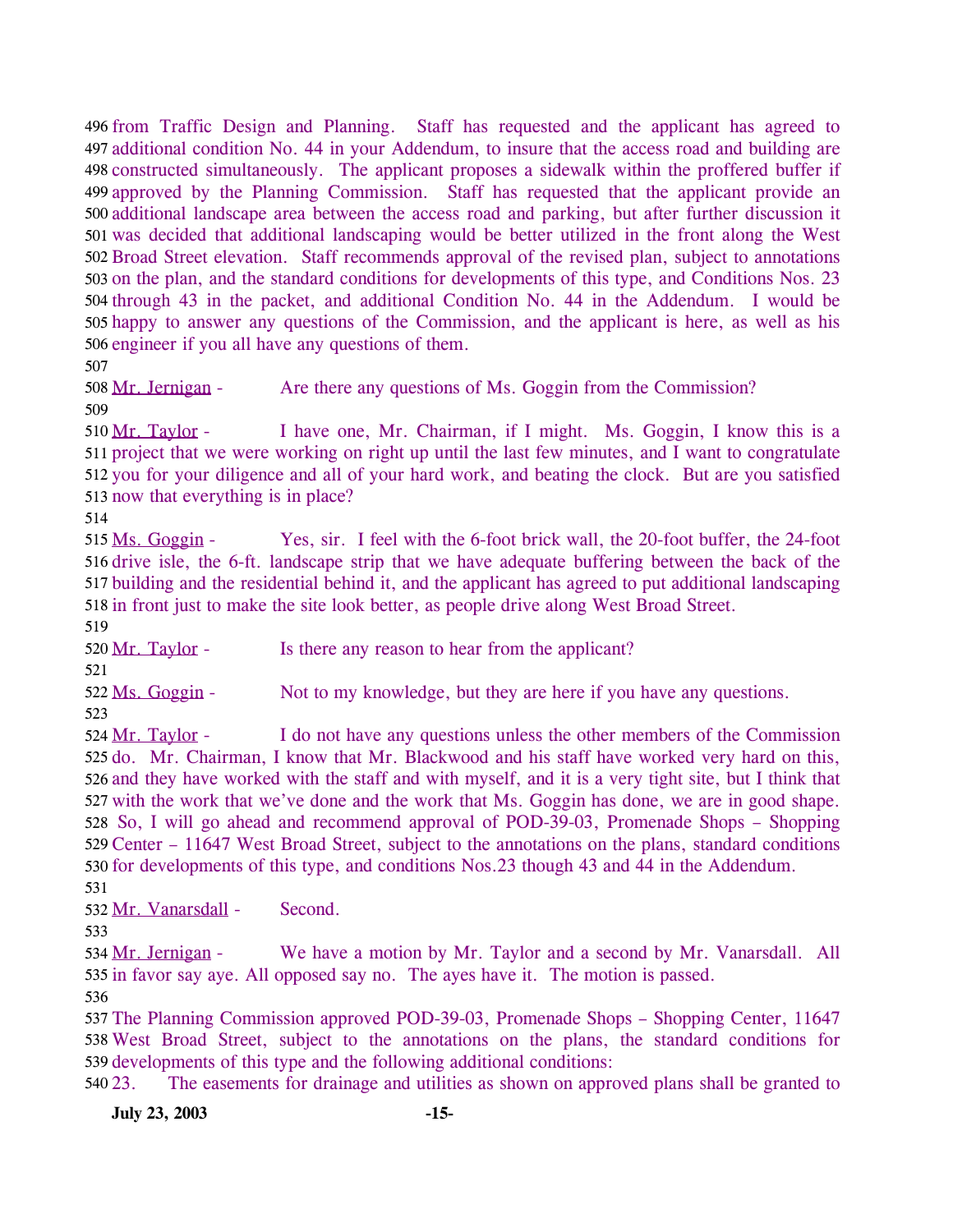- the County in a form acceptable to the County Attorney prior to any occupancy permits being issued. The easement plats and any other required information shall be submitted to the County Real Property Agent at least sixty (60) days prior to requesting occupancy permits. 541 542 543 544
- 545 24. 546 24. The sidewalk and drainage facilities on W. Broad Street (U. S. Route 250) shall be approved by the Virginia Department of Transportation and the County.
- 547 25. 548 549 25. A notice of completion form, certifying that the requirements of the Virginia Department of Transportation permit has been completed, shall be submitted to the Planning Office prior to any occupancy permits being issued.
- 550 26. 551 The developer shall provide fire hydrants as required by the Department of Public Utilities and Division of Fire.
- 552 27. 553 Employees shall be required to use the parking spaces provided at the rear of the building(s) as shown on the approved plans.
- 554 28. All repair work shall be conducted entirely within the enclosed building.

555 29. Outside storage shall not be permitted.

- 556 30. 557 The proffers approved as a part of zoning cases C-69C-95, C-59C-00 and C-5C-01 shall be incorporated in this approval.
- 558 31. 559 560 561 562 The developer shall install an adequate restaurant ventilating and exhaust system to minimize smoke, odors, and grease vapors. The plans and specifications shall be included with the building permit application for review and approval. If, in the opinion of the County, the type system provided is not effective, the Commission retains the rights to review and direct the type of system to be used.
- 563 32. 564 This business shall not remain in operation after midnight and no exterior signs shall remain lighted after 12:00 midnight.
- 565 33. 566 567 Any necessary off-site drainage and/or water and sewer easements must be obtained in a form acceptable to the County Attorney prior to final approval of the construction plans.
- 568 34. 569 570 34. Deviations from County standards for pavement, curb or curb and gutter design shall be approved by the County Engineer prior to final approval of the construction plans by the Department of Public Works.
- 571 35. 572 The loading areas shall be subject to the requirements of Chapter 24, Section 24-97(b) of the Henrico County Code.
- 573 36. 574 575 Insurance Services Office (ISO) calculations must be included with the plans and contracts and must be approved by the Department of Public Utilities prior to the issuance of a building permit.
- 576 37. 577 578 Approval of the construction plans by the Department of Public Works does not establish the curb and gutter elevations along the Henrico County maintained right-ofway. The elevations will be set by Henrico County.
- 579 38. 580 581 582 Approval of the construction plans by the Department of Public Works does not establish the curb and gutter elevations along the Virginia Department of Transportation maintained right-of-way. The elevations will be set by the contractor and approved by the Virginia Department of Transportation.
- 583 39. 584 585 Evidence of a joint ingress/egress and maintenance agreement must be submitted to the Planning Office and approved prior to issuance of a certificate of occupancy for this development.

**July 23, 2003 -16-**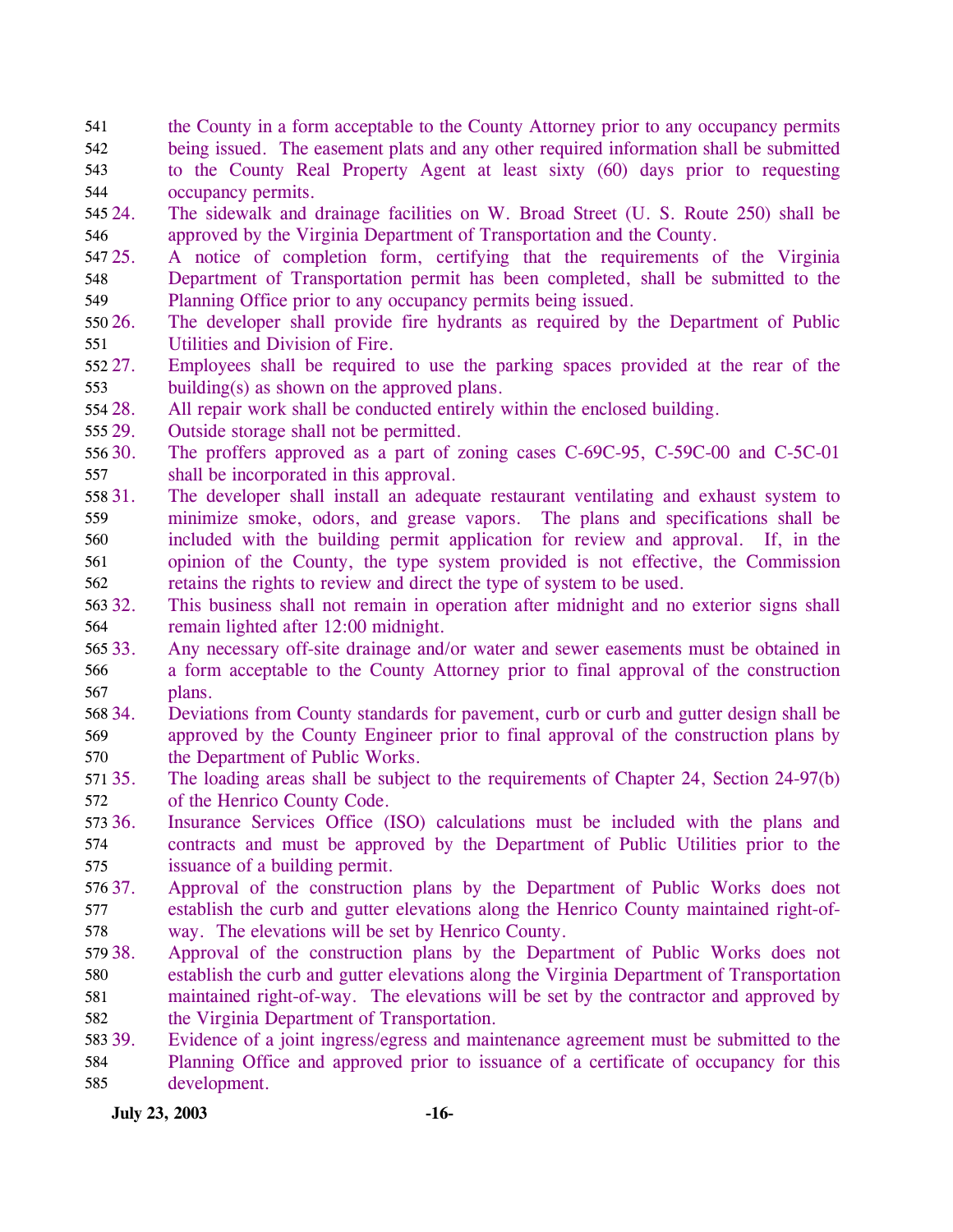40. The location of all existing and proposed utility and mechanical equipment (including HVAC units, electric meters, junction and accessory boxes, transformers, and generators) shall be identified on the landscape plans. All equipment shall be screened by such measures as determined appropriate by the Director of Planning or the Planning Commission at the time of plan approval**.** 58640. 587 588 589 590

591 41. 592 The ground area covered by all the buildings shall not exceed in the aggregate 25 percent of the total site area.

593 42. 594 No merchandise shall be displayed or stored outside of the building(s) or on sidewalk(s).

595 43. 596 597 598 599 If the final construction plans for the access road and brick wall are proposed with another POD, final plans for this project (building and parking) will not be approved until plans for the access road and brick wall are approved. A building permit will not be issued until the road and wall are built or bonded and no temporary or final certificate of occupancy will be issued until road and wall construction is complete and ready for public use.

600 44. 601 602 The access road construction plan, including associated drainage structures, will be included with this POD. Both the access road and Promenade shops will be constructed simultaneously.

603

## 604 **PLAN OF DEVELOPMENT**

605

POD-44-03 W. Broad Retail – 7712 W. Broad Street **Balzer & Associates, Inc. for Victor Moes and MGT Construction:** Request for approval of a plan of development, as required by Chapter 24, Section 24-106 of the Henrico County Code, to construct a one-story, 7,800 square foot retail building. The 0.74-acre site is located on the southeastern corner of W. Broad Street (U.S. Route 250) and Cardinal Road on parcel 765- 751-3714. The zoning is B-3, Business District. County water and sewer. **(Brookland)** 

606

607 Mr. Marlles - The staff report will be given by Ms. Goggin.

608

Is there any opposition to POD-44-03, West Broad Retail? No 610 opposition. Ms. Goggin, you may proceed. 609 Mr. Jernigan -

611

Thank you. You have a revised plan, revised map and revised 613 architecturals in your packet in front of you. This revised plan addresses Traffic and Fire 614 comments concerning the entrance off of Broad Street, drive isle width and turning radii within 615 the site. To do this, the applicant had to redesign the whole building, but he was able to keep 616 the same amount of square footage for retail use. Staff has requested that the architect provide 617 some additional architectural design, such as repeating pilasters, window and awning details, 618 along the street frontage elevations. The revised architecturals in your packet provide those 619 additional details. Both architectural submissions propose a flat roof, and staff has requested 620 that the applicant consider a roof façade or some additional features to provide some visual 621 texture on West Broad Street and to raise the standard for future construction in that area. I do 622 have large plans if the Commission would like to see them, and we can put them on the camera 612 Ms. Goggin -

**July 23, 2003 -17-**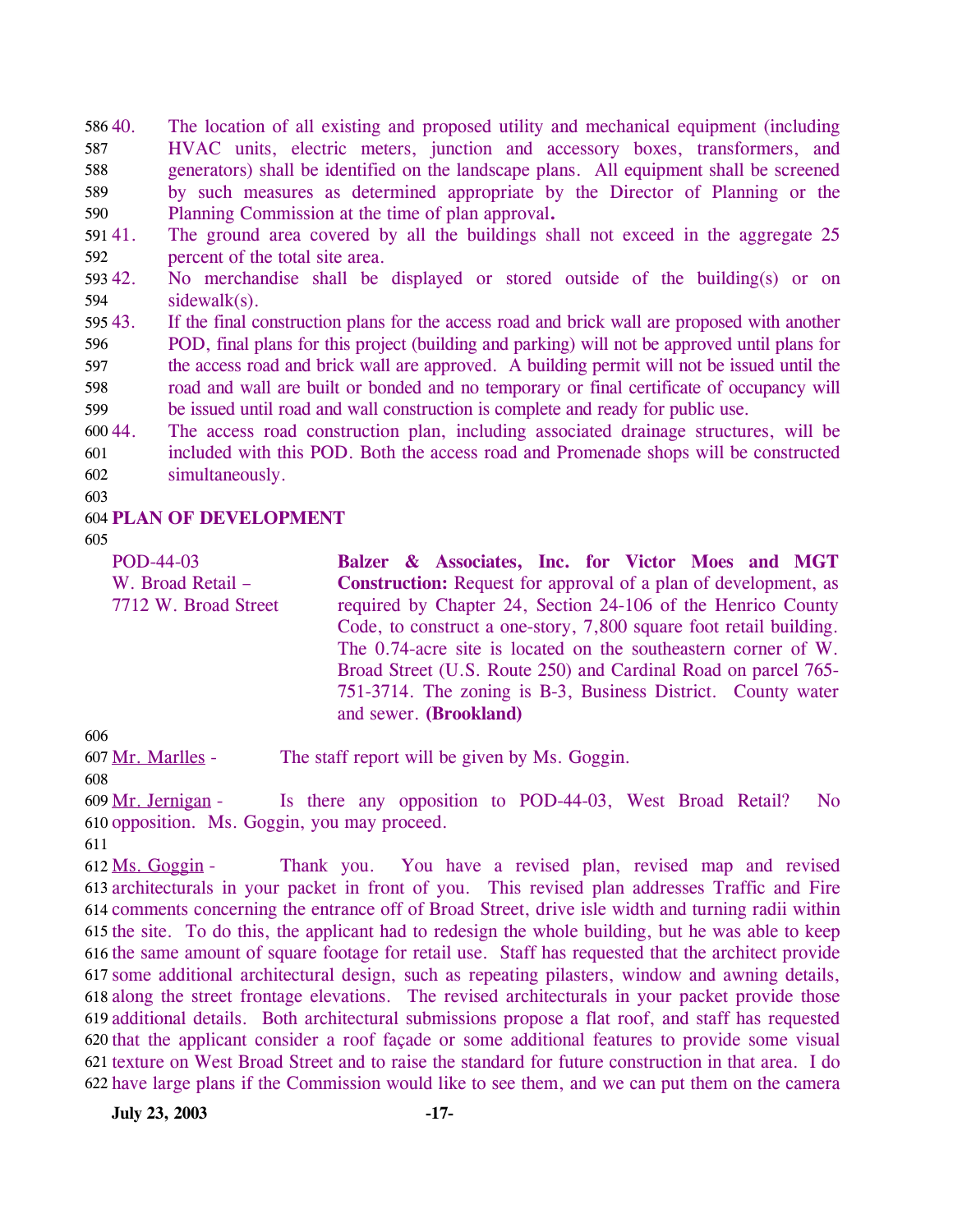623 table. Staff recommends approval of the revised plan, subject to the annotations on the plan, 624 and the standard conditions for developments of this type, and conditions Nos. 23 through 37 625 in the packet. I will be happy to answer any questions. I know that the engineer is here, but I 626 am not sure about the architect or the developer. 627

628 Mr. Jernigan - Are there any questions for Ms. Goggin from the Commission? 629

I think I would like to see those, and I'd like for the rest of the 631 Commission to see those prints. You say that Gene Riley is not here. 630 Mr. Vanarsdall -

632

633 Mr. Goggin - I have not seen him.

634

No one from the architectural firm, Jack Shady? I wanted to ask him 636 about your suggestion and what we talked about yesterday, doing something with the flat roof, 637 but if they are not here, I can't ask it. 635 Mr. Vanarsdall -

638

Well, I have seen in other cases where we have deferred the 640 architecturals to a later date, so they could still work on their site plan, or at least the ground, 641 the clearing... 639 Ms. Goggin -

642

I think they have come pretty far on this, especially since they changed 644 the original plan to an L-shape. I wonder if they will be here later. I could set it aside. 643 Mr. Vanarsdall -645

I can place a call. I told them yesterday that this was not on Expedited, 647 that we were going to talk about this project, so I am not sure. 646 Ms. Goggin -

648

Mr. Chairman, I'd like to bypass this for the time being and see if he 650 does come, and then I will make a decision on it. 649 Mr. Vanarsdall -

651

652 Mr. Jernigan - That will be fine.

653

And for Ms. Goggin's benefit, she worked very hard and got this into 654 Mr. Vanarsdall -

655 very good shape so far.

656

657 Ms. Goggin - Thank you very much.

658

All right, Mr. Secretary, just set that case aside. We will catch it at the 660 end of the agenda. OK, next case, Mr. Marlles. 659 Mr. Jernigan -661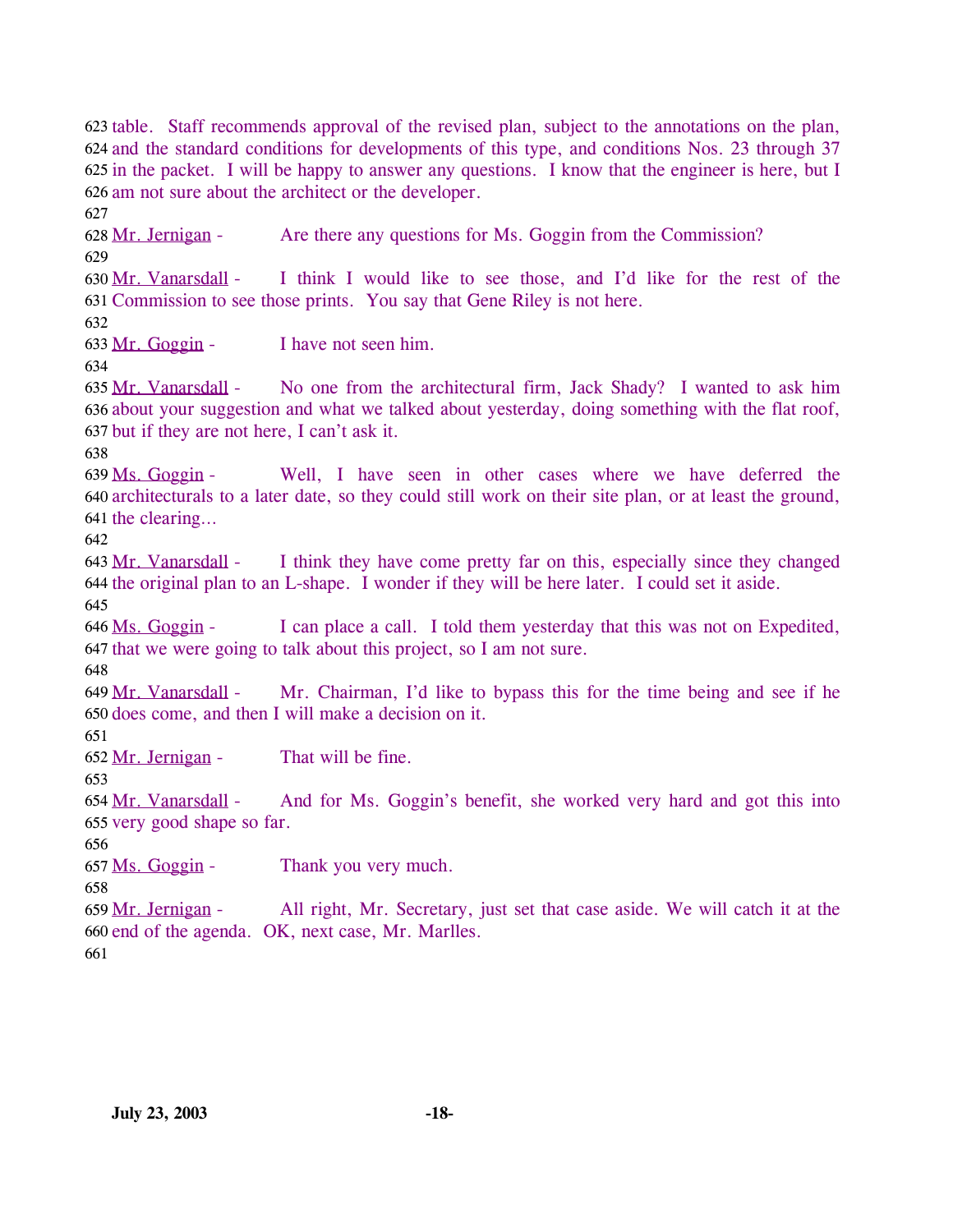#### 661 **TRANSFER OF APPROVAL**

662

| <b>POD-46-01</b>          | John Kincheloe, AIA for South Trust Bank: Request for            |
|---------------------------|------------------------------------------------------------------|
| Commerce Bank @           | approval of a transfer of approval, as required by Chapter 24,   |
| Virginia Center Station – | Section 24-106 of the Henrico County Code from Virginia Center   |
| 9811 Brook Road           | Ventures, LLC to South Trust Bank. The 11.2-acre site is located |
|                           | at 9811 Brook Road on parcel 783-768-9219. The zoning is M-      |
|                           | 1C, Light Industrial District (Conditional) (Fairfield)          |

663

664 Mr. Marlles - The staff report will be presented by Mr. Ted McGarry.

665

Is there any opposition in the audience to Transfer of Approval POD-46-667 01, Commerce Bank @ Virginia Center Station - 9811 Brook Road? No opposition. 666 Mr. Jernigan -

668

I move that transfer of approval for POD-46-01, Commerce Bank of 670 Virginia Center Station, 9811 Brook Road, be approved. 669 Mr. Vanarsdall -

671

672 Mr. Taylor - Second.

673

We have a motion by Mr. Vanarsdall and a second by Mr. Taylor. All 675 in favor say aye. All opposed say no. The ayes have it. The motion is passed. 674 Mr. Jernigan -

676

677 The Planning Commission approved Transfer of Approval for POD-46-01, Commerce Bank @ 678 Virginia Center Station, 9811 Brook Road from Virginia Center Ventures, LLC to South Trust 679 Bank.

680

### 681 **SUBDIVISION (Deferred from the June 25, 2003, Meeting)**

682

| <b>Newstead Landing</b>                                                                                         | <b>Engineering Design Associates for Newstead Landing L.C.:</b> |
|-----------------------------------------------------------------------------------------------------------------|-----------------------------------------------------------------|
| (A Resubdivision of Newstead<br>Landing, Section A and a Portion<br>of Newstead Farms)<br>(September 2002 Plan) | The 52.7-acre site is located on the south line of Kingsland    |
|                                                                                                                 | Road 140 feet east of Osborne Landing (private road) on         |
|                                                                                                                 | parcels 808-670-1962, 3363, 4865, 6169, 1028; 808-668-9806      |
|                                                                                                                 | and 809-668-6715. The zoning is A-1, Agricultural District.     |
|                                                                                                                 | Individual well and septic tank drainfield. (Varina) 30 Lots    |

683

| 684 Mr. Marlles - | The staff report will be given by Mr. McGarry. |  |
|-------------------|------------------------------------------------|--|
|                   |                                                |  |

685

Is there opposition to Subdivision Newstead Landing? We have 687 opposition. OK. Mr. McGarry. Good morning. 686 Mr. Jernigan -

688

Good morning, Mr. Chairman, members of the Commission, ladies and 690 gentlemen. The first thing I want to point out is that in the caption we have erroneously listed 691 this as a private central and water system. The caption should read individual well and septic 692 tank drainfield, which is evidenced by some of the conditions recommended for approval. The 693 applicant has met with the Department of Health and discussed these optional on-site systems, 689 Mr. McGarry -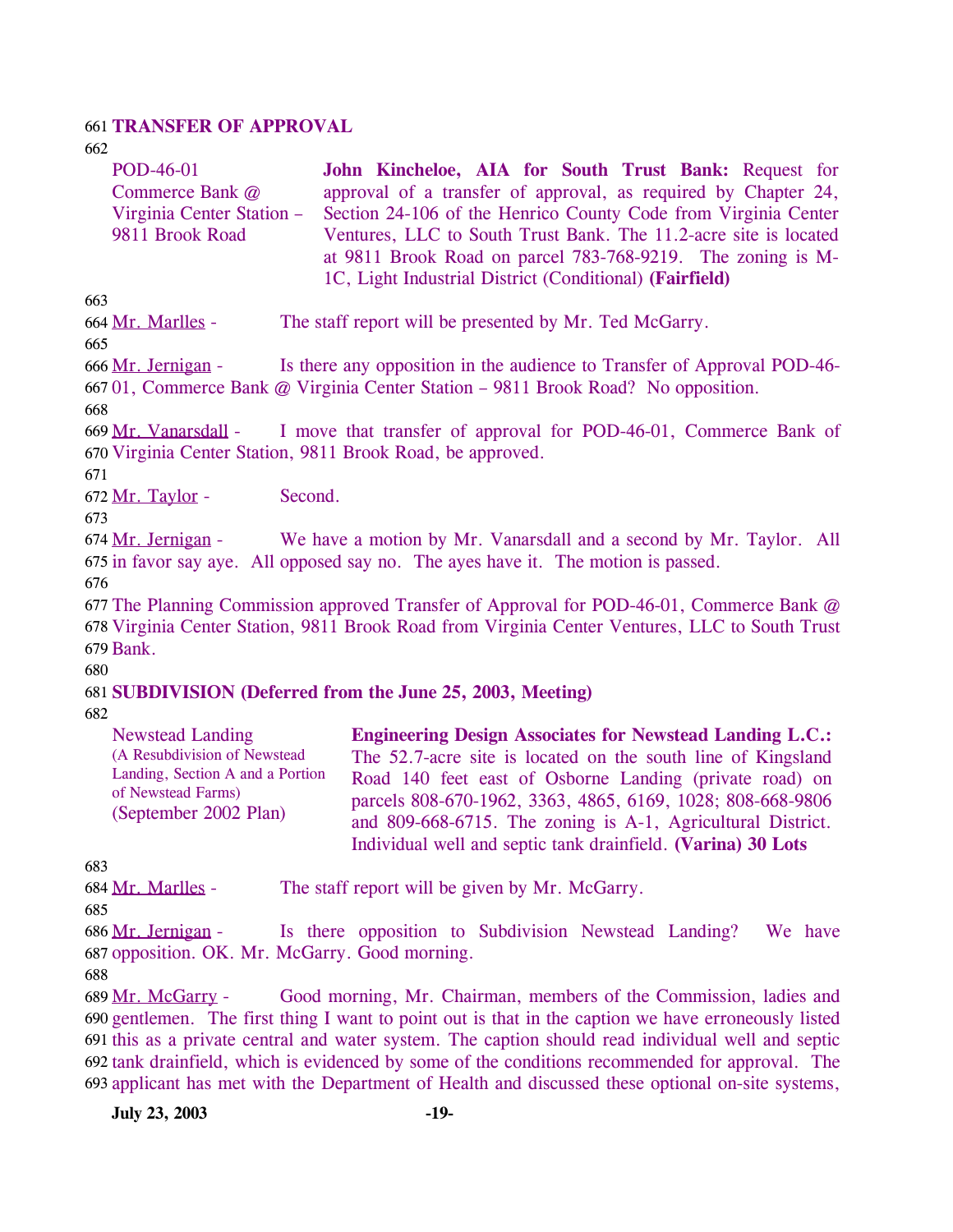694 which may meet the Department of Health criteria. There has been no formal submission to 695 the Health Department and no approval has been granted, but this, unfortunately, is not 696 grounds to hold up the conditional approval. The conditional plan does meet all applicable 697 code requirements. Staff can recommend approval, subject to the conditions for subdivisions 698 not served by public utilities and the following additional conditions, 4 Amended, plus 11 699 through  $19$ . I'd be happy to answer any questions. 700

Are there any questions for Mr. McGarry from the Commission? I 702 know this has been a tough case, and this has been deferred eight times, and this case has been 703 going on since around 1995, and I know Mr. McGarry has worked very hard on this. Ted, at 704 this point I don't have any questions for you. We have opposition. I am going to let Mr. 705 Nelson from EDA come up and state the case, and I thank you. Ms. Isaac is going to state the 706 case, rather than Mr. Nelson. Good morning, Ms. Isaac. 701 Mr. Jernigan -

707

708 Ms. Isaac - Good morning. I am Laraine Isaac, not Mr. Nelson. 709

710 Mr. Marlles - Ms. Isaac, would you like to reserve some time for rebuttal? 711

Yes. I just have a few comments to make right now. First, I would like 713 to thank the staff, particularly Mr. McGarry, who has put in a lot of time, as late as 4:00 p.m. 714 last night. We are finally here before the Commission requesting approval. We have read the 715 conditions and I only have one comment concerning the conditions. I would like the 716 elimination of Condition No. 19. The staff is requesting a 25-foot natural buffer strip in an 717 area where we have 100-ft. RPA buffer, so the RPA buffer is much better and more restrictive 718 and this would buffer would be redundant. 712 Ms. Isaac -

719

Well, that was put in when we had the neighborhood meeting, and 721 everybody came up. I don't think they were aware at the time, and I wasn't either. We had 722 two or three staff members there, but nobody picked it up. But, since we have looked at the 723 plans, there is a 100-foot RPA buffer through there, so that won't be a problem, because we'd 724 much rather have a 100 than 25. 720 Mr. Jernigan -

725

726 Ms. Isaac - Great. I have no other comments. Do you have questions of me? 727

Are there any questions from the Commission? Thank you, Ms. Isaac. 729 All right. Who would like to be the first one to speak? Mr. Marshall. 728 Mr. Jernigan -

730

Mr. Chairman, members of the Commission, and my dear friend, Mr. 732 Glover, who probably had a hard time finding a parking space. It probably wasn't the traffic. 733 I am Watson Marshall and I live at 9740 Osborne Landing, which is on the river. I have lived 734 there for 30 years and I think this is an ill-conceived plan of development. This land, twice 735 since I have lived there, and I think it was 1973, and maybe 1974 and 1975 has been under 736 water. I live probably 400 feet off of Kingsland Road. It is one of those houses on the river 737 there, and when they had the flood, the water backed all the way back up to my driveway, so 738 all of this land that they are proposing to build houses on was under water. It is in the flood 731 Mr. Marshall -

**July 23, 2003 -20-**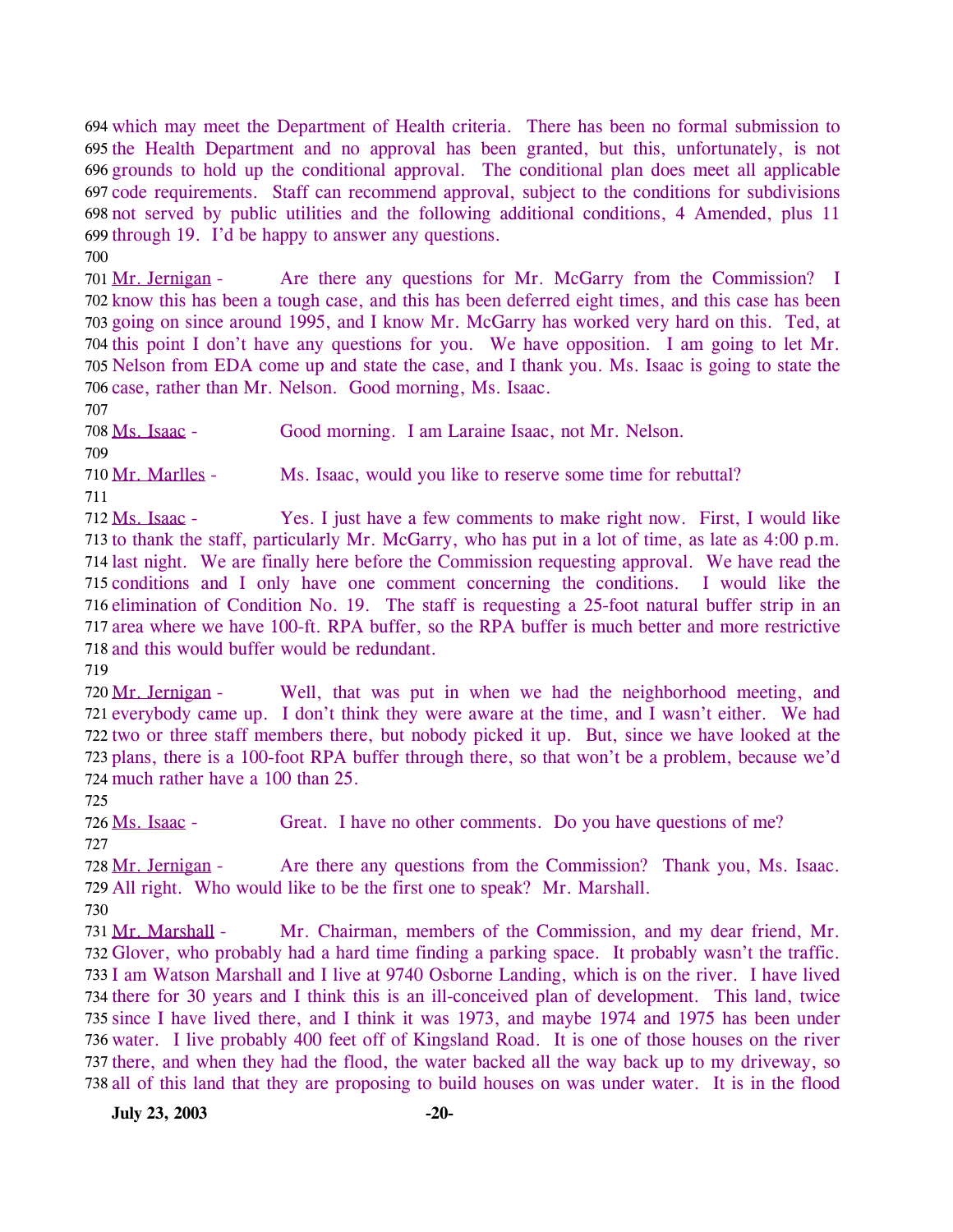739 plain. Now, I understand that they have some idea about filling in the flood plain. Well, if 740 you fill it in, that water is going somewhere, and it is either in my yard or some of the 741 neighbor's yards, and we have wells down there, and 31 wells is what they propose to drill. I 742 have a shallow well that is about 30 feet deep. It has only got three feet of water in it, and so I 743 am concerned about 31 wells being put over there. This Mead's Hole, they call it, is an old 744 gravel pit. Oakley Mead owned this property, and that old gravel pit where I think it was 745 Southern Materials mined gravel, it is the cleanest piece of river, of the James River down 746 there. A lot of boaters go up in there, recreational people use it, and I read somewhere in the 747 paper that that was one of the cleanest parts of the river. And it just doesn't make sense to me, 748 when Mr. Mead first got approval to build houses down Kingsland Road, and that was fine, 749 because that is not in the flood plain. Anything else they build down there is going to be in the 750 flood plain, and I just think that it is a bad idea for you all to approve conditionally or any 751 other way what you are going to do there. It just doesn't make sense. And I am opposed to it. 752

OK. Are there any questions for Mr. Marshall from the Commission? Thank you, Mr. Marshall. Good morning, Mr. Snyder. 754 753 Mr. Jernigan -

755

756 Mr. Buzz Snyder - Mr. Chairman, members of the Commission, Supervisor Glover, Mr. Marlles, for the record my name is Col. Ret. Buzz Snyder. I am a resident of eastern Henrico 757 758 and adjacent property owner to the proposed development. I would first like to thank you, Mr. 759 Chairman, for your time on this with the adjacent property owners, and a special 760 congratulations and big flag to the staff members and the people in Henrico for helping us 761 understand certain things. I'd like to say at the outset that it appears at least that this 762 subdivision is a little different than most subdivisions, and I say that because they are technical 763 challenges, which in my view translates to risk and risk always raises a red flag to adjacent 764 property owners because of failures. I am going to explain that to you the best that I can and 765 what we feel these risks are, and the first, of course, is the sewage treatment system. We are 766 aware of the fact that on the northern side of the property, along Kingsland Road, there are 767 home sites, out of the floodplain, on undisturbed land that will accept septic tanks. That is fine. An additional seven homes, some of which might be a little bit into the floodplain, but 768 769 still out of the floodplain basically, with disturbed land, they will not accept septic tanks, so 770 they will have to go to an alternative system. The other 16 homes are in the floodplain, which 771 requires a substantial amount of fill, from nine feet down to zero at the flood, at the 100-year 772 floodplain line, and with that is required a compensatory channel. That compensatory channel, 773 basically, is to absorb the water that normally would recede into the area that is being filled. 774 That particular channel, as I see the sketch on the map, is like an Isosceles triangle with a 775 smaller side being the base, and that is right up against, this is a personal thing, our property 776 line. The County's made great strides in trying to hold down standing water throughout the 777 County, and I can tell you that this is going to bring in standing water, because when the 778 floods start to recede, that area is going to be filled with water, and it won't dissipate until 779 probably drought season, if then, and that is going to breed mosquitoes. It is a great heaven 780 for that, and we all know that West Nile is on the rise in Virginia. But I look at what the 781 developer proposes, as I understand the last information I had, experimental engineered, 782 sewage treatment systems for the 16 homes on the fill sites. Now, when experimental comes 783 up, it sort of ruffles my feathers. Having worked in my career in research, development and

**July 23, 2003 -21-**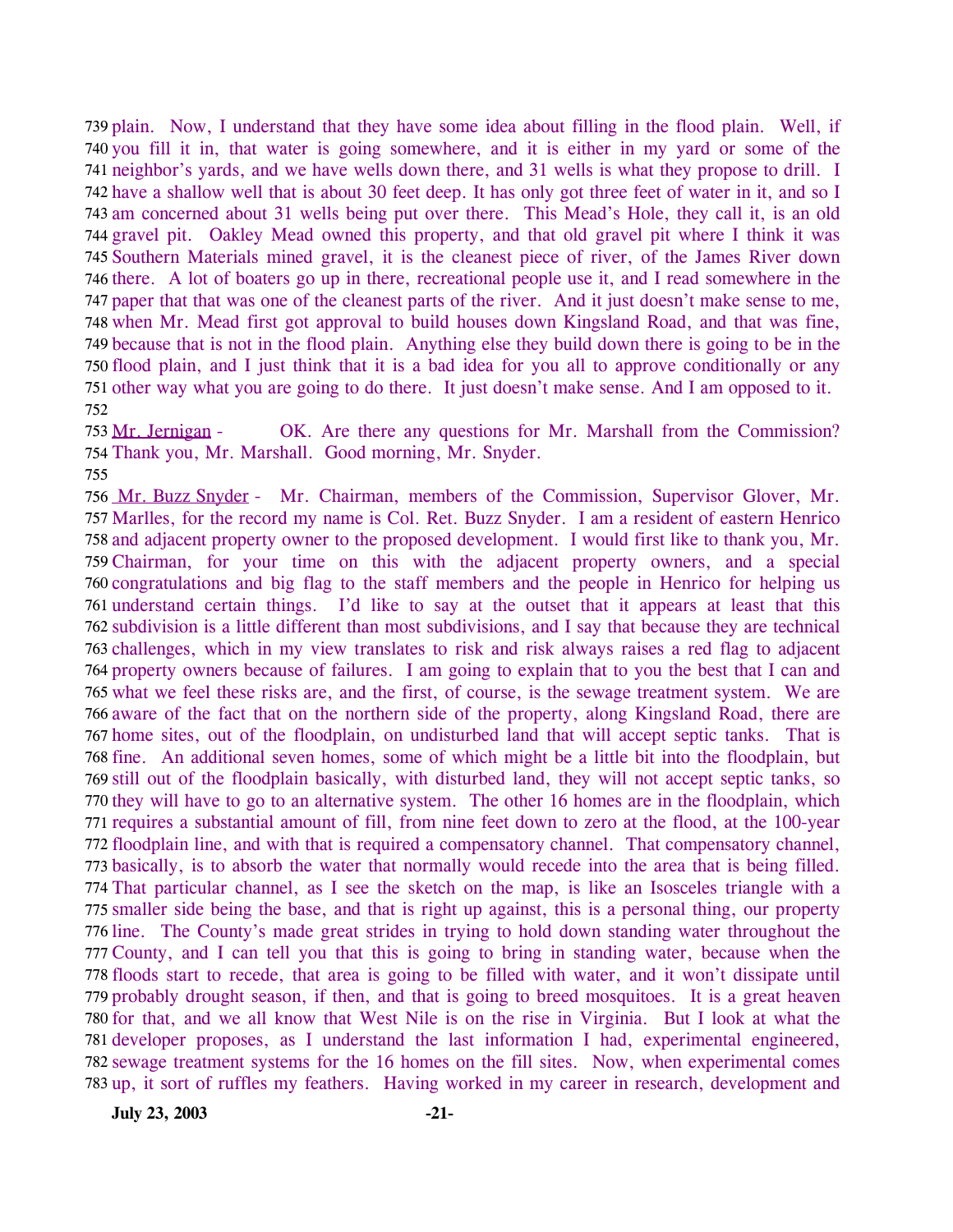784 testing for a good period of time, I do know that to do proper testing it takes time. So I feel 785 assurance of liability, maintainability, and confidence that things won't fail. And you also 786 have to determine if the specs, what that life span is going to be of that system, so I want the 787 Commission to understand, and I hope I am right here, that this isn't going to be a one-week 788 kind of test thing plan, but it is going to take probably a year, and even more. That is my 789 opinion. So, that is a very big concern to us. We are not, we don't have the confidence yet, 790 because we don't know what it is, nothing has been submitted to the State Health Department 791 as far as the design, or the specs for that design, so that is an unknown. A technical challenge, 792 you bet.

## 793

 The next item is the flood plain fill. I understand the process, having researched it pretty well. FEMA does not have permitting authority. They are not a permitting agency. The authority for approval is the County Engineer, since we have our own floodplain ordinance. I do know that FEMA checks what the developer wants to do when he gives them a conditional letter of map revision, the coordinates and the amount of area that is going to be filled and what FEMA does is check that to make sure that doesn't interfere with certain things that they are concerned about, like the floodway. Then a final letter of map revision will go to FEMA, and that has to be certified by a Registered Engineer that they fill exactly what they have to fill and no more. We have a little bit of concern on that, in the fact that no request has been made to FEMA as of this date, for a conditional letter of MAP revision, and I don't know when that is going to be done. So, another concern of ours. The last, as mentioned by Mr. Marshall, and that is the 30 or so shallow wells. It is not my fear that there is not going to be water there or that it is going to drain the water off of the neighbors. It might. My fear is that you might get some back seepage from the river. Remember, this is all disturbed land there. I don't know what the aquifers are like. A request having gone to the State Health for soil samples or check this land to see whether or not this is even feasible. So, that is another concern. Let me say in closing we have three major items of concern of the adjacent property owners, the septic sewers, the sewage treatment systems, your fill, and the attending compensatory channels, and then lastly, the wells. And I am speaking generally for all of the adjacent property owners, and these are our concerns. Oh, one last thing, please. I would ask, Mr. Chairman, in your deliberations with the County Engineer, that you would work to try not to give approval or him give approval for a floodplain filled until final or until this engineered sewage system is checked out and approved by the State. Thank you for your attention. Do you have any questions?

818

Are there any questions for Mr. Snyder from the Commission? Now, 820 you say that the approval comes through the County Engineer. 819 Mr. Jernigan -

821

It is in the ordinance. You have a floodplain ordinance in the County, 823 and that is so stated. FEMA is not a permitting agency. They don't approve that. They just 824 oversee to make sure that certain things won't occur when there is a flood with this amount of 825 fill that is being requested, like the floodway, which is a cross-section of the river. And, as a 826 matter of fact, when the same developer wanted to do that marina, the 380-slip marina, which 827 was denied, they did submit that conditional letter of map revision, of which I think you have a 828 copy, Mr. Chairman, and it came back with everything there except for the fee costs, which 822 Mr. Snyder -

**July 23, 2003 -22-**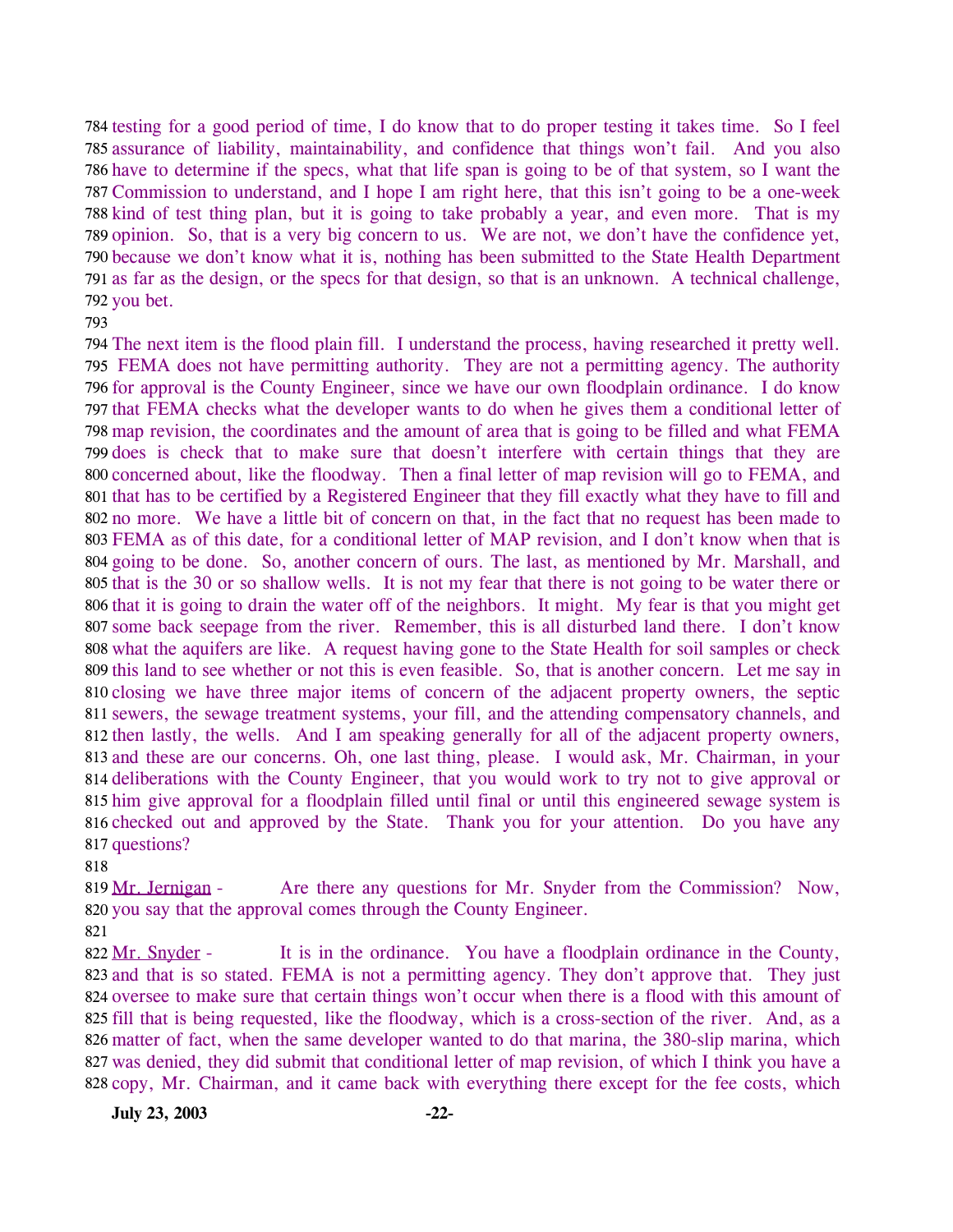829 they didn't provide, but that is sort of their routine, but they don't approve that. That has to 830 come from the County Engineer. So, I would request that you would please work with the 831 County Engineer to hopefully get that inserted as a condition, or whatever, so they do not start 832 filling that floodplain until either final or at least until this experimental engineered design 833 sewage treatment system is approved by the State.

834

835 Mr. Jernigan - Well I know they can't until they have FEMA approval, and you say...

836 They are just an overseer to make sure, and then when the final letter of 838 map revision comes in to FEMA, they will make a correction on this area, as far as the 839 floodplain map, to draw a new line for the 100-year floodplain. 837 Mr. Snyder -

840

And I will have to clear this up, because I know that floodplain fills did 842 used to come through the County, but I think now, you'll have to fill me in, because I believe 843 now it was taken out of the County hands and put into FEMA. Am I correct? 841 Mr. Jernigan -

844

Can I tell you, Mr. Snyder, presented his case very eloquently and, Col. 846 Snyder, excuse me. But it seems that most everything you have talked about, and I am very 847 interested in this, because I have floodplain in my area, most everything you have talked about 848 is decided by professionals and arbitrary decisions by elected and appointed officials are not 849 something that you would want us to do, I know. And as a result, it seems to me that Mr. 850 Marlles should have an answer to this question, do we as appointed or elected body have the 851 right to deny a subdivision, or is that done by the professionals due to floodplain, wetlands, all 852 of those conditional uses, and it seems to me that what you have talked about, the wells, the 853 fill, and the septic system is all either State or Federal mandate by laws.  $845$  Mr. Glover -

854

855 Mr. Snyder - Or State.

856

I thought I said State, the Health Department and so forth, sir. Could 858 be. I don't disagree with you that this may not be the best situation, but I think the decision to 859 those questions you have raised probably are with the professionals, and their professionalism 860 overrides the arbitrary decision of an appointed and elected body. Now that does not mean 861 that that appointed and elected body can vehemently oppose and recommend, but I am not sure 862 that as an elected or appointed body that we are in a position to make arbitrary decisions. 857 Mr. Glover -

863

864 Mr. Snyder - I understand. Thank you, sir.

865

I understand the desire not to have that area developed. I also think that 867 in the denial of the case you mentioned concerning, on the river for a marina, that was, I think, 868 denied based on a safety factor. I am not sure. I don't think it had anything to do with flood 869 plain or fill or that type of thing. 866 Mr. Glover -

870

I just want to say that it is like putting the cart before the horse here 872 without some answers on some very technical and very important things, that before one goes 873 pushing off into something, and not having that confidence that it would be accomplished, it 871 Ms. Snyder -

**July 23, 2003 -23-**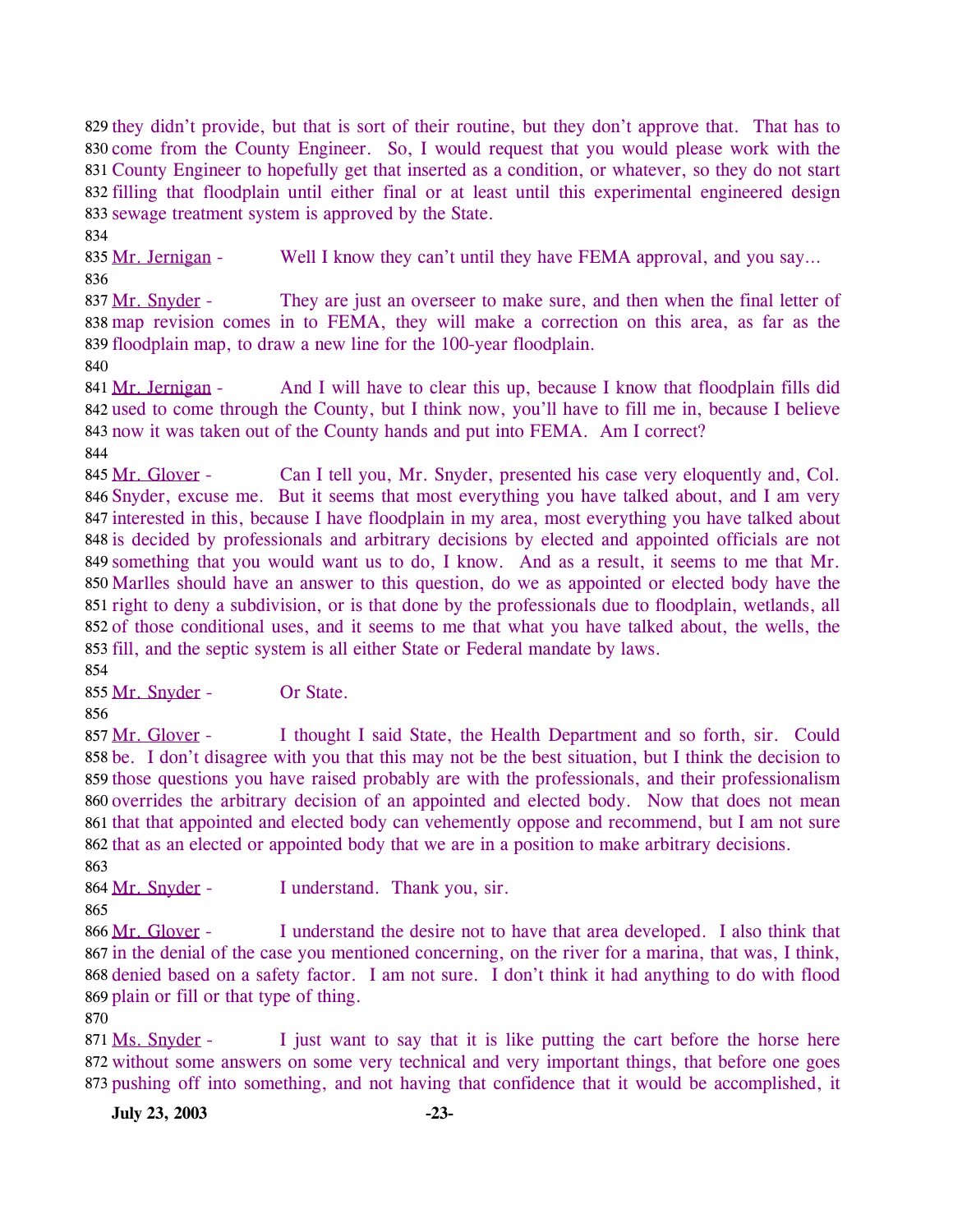874 just concerns us all.

875

I think those points that you made, that the professional has the ability, if 877 they decide to, that it falls within the area of the welfare, safety and health and welfare of the 878 citizens, I think they have the right to deny, at the construction level or at the final decision. 879 But that is the professional again, and they are not held to an arbitrary decision the way that we 880 are. When we make an arbitrary decision, the County is not, does not represent us in a Court 881 of Law. So, we are stepping into an area that is not something that we would want to do now. 882 If I am wrong, Mr. Marlles, I would like for you to correct me. 876 Mr. Glover -

| 884 Mr. Marlles -  | No, sir. I think you are correct.                                |
|--------------------|------------------------------------------------------------------|
| 885                |                                                                  |
| 886 Mr. Glover -   | Yes, but I do understand the citizen.                            |
| 887                |                                                                  |
| 888 Ms. Snyder -   | And you are our representative, sir. Thank you very much.        |
| 889                |                                                                  |
| 890 Mr. Jernigan - | Thank you, Mr. Snyder. Would anybody else like to speak? OK.     |
| 891                |                                                                  |
| 892 Ms. Snyder -   | Nelba Snyder, 9900 Arrahaheck Trail, an adjacent property owner. |
| 893                |                                                                  |
| 894 Mr. Jernigan - | Good morning, Mr. Jernigan.                                      |
| 895                |                                                                  |

Good morning, Mr. Chairman, and Commissioners, Mr. Marlles, Mr. 897 Glover. If anyone is looking for it, I have a copy of the County Floodplain Ordinance, that 898 has some of the things that were talked about recently. I have short comments, more general 899 in nature to this and other cases that might be similar. Someone who buys land for future 900 development, just as someone who buys stock, has no guarantee of making a killing. It is not 901 right for the County and the surrounding community to bear the burden of someone's risk, in 902 this case the developer. There are several questionable possibly damaging risks and elements 903 to this case. Some have been covered. One, a large disturbance to the floodplain and wetlands 904 might possibly change flood waters. Two, a compensatory channel for flood waters could 905 create a large area of standing water. Three, experimental sewage system may or may not be 906 safe and effective. Should the Health Department allow a testing ground here along the James 907 River in our community without objective private sector experts to evaluate the risks. Each 908 person to whom we have spoken, and there have been quite a few, in the Health Department, 909 has a different opinion and different regulations. It is perplexing. Should the decision to 910 consider and approve such a system rest with one or two people. In this case, it would be Mr. 911 Campbell and Mr. Walker. What about a chain of command review process within the Health 912 Department? What about an oversight committee? What about outside experts hired by the 913 County. Use of experimental systems would set a precedent and probably not a good one, but 914 also I bet that if I wanted to put one of these systems on my property that you wouldn't allow 915 it. 896 Ms. Snyder -

916

917 We ask the County to be especially vigilant through every step of this process. Please use 918 outside experts in any area in which your resources may not be very expert. Please protect

**July 23, 2003 -24-**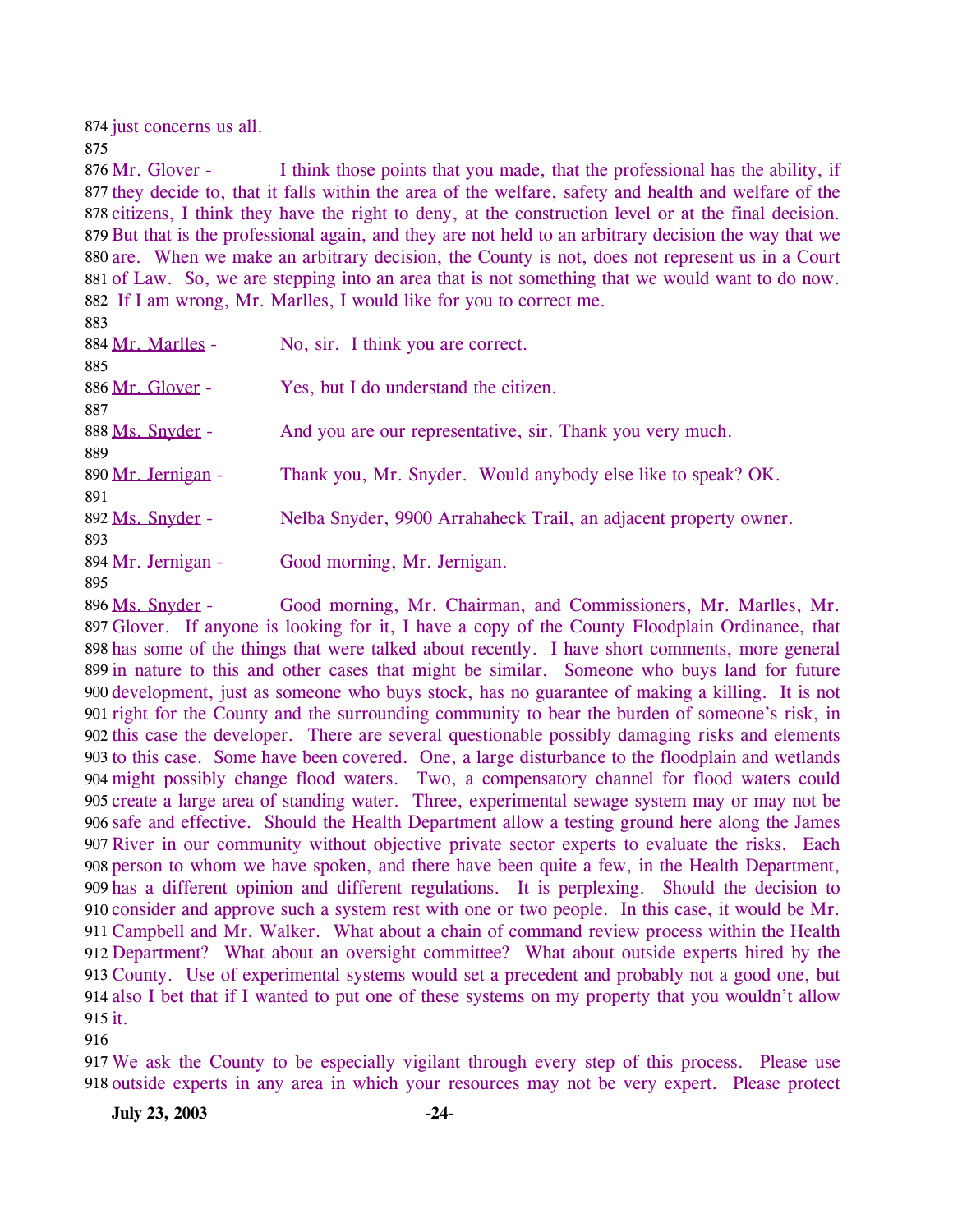919 your major treasures, the James River, and your citizens living along it. We will ask the same 920 of the Health Department. We assume this is their liability. We have asked the Director of Planning to meet with us before any final approval is given to apprise us of the plans and the 921 922 compliance with requirements for the issues we have mentioned, and he has graciously agreed. 923 We would like to thank Mr. Marlles for his consideration. There are three possible conditions 924 we would like for you to consider. They have all been brought up already. One is a 925 replacement of any wells that could go dry after they drill 30 some wells. Two is the flood 926 plain fill. I know you are going to check on that, Mr. Jernigan. It is not a question of what 927 they do. It is a question of when they do it. Even when they are (unintelligible) the 928 Commission for map revision, which means they can fill, if the County could require them not 929 to do the filling until they already have the Health Department approval for those experimental 930 systems. That way, it wouldn't all be done in vain, if the Health Department finally says "No, 931 we can't find anything that will work here." So all of that land upheaval won't have already 932 been done for nothing. It would just be a matter of timing. Three, perhaps the County where 933 it does not feel it has the very best to evaluate some of these things, Health Department staff 934 included, could hire experts outside, objective; somebody not so involved as all of us. And 935 would those be condition materials. Maybe Mr. McGarry could answer or Mr. Marlles or 936 whomever. Do you think so would be protective for the citizen? Could they be used? 937

Ms. Snyder, I think the comment that I would have is that I think that all 939 of the issues that I have heard are really within the review of other State or Federal agencies 940 that have the expertise, I believe, to review the issues and to address the concerns that you are 941 bringing up. I don't feel the County needs to hire additional experts. I think the experts are 942 with FEMA or with the State Health Department. Regarding the comment on the replacement 943 of the flood plain fill and the timing issue, that raises concerns to me, because I am not sure 944 that if you prevented the fill, or did not allow the fill, how are they going to be able to test the 945 system, to know if the systems will work. So, any condition is possible, but I do believe that 946 most of the issues that I am hearing would be addressed by those State and Federal agencies. 938 Mr. Marlles -947

948 Mr. Snyder - And the County is OK with our community being used as a test plot? 949

No, ma'am. I can answer that. The County is not OK with it. It is not 951 a matter of having a jurisdiction and if the County feels, or if the citizen feels...I don't even 952 know if the citizens, and maybe Mr. Marshall might be able to help me in his legal expertise, I 953 don't believe we as a body have a right as an aggrieved party; it is the applicant that is 954 aggrieved if we should deny. So, if we approve it, I am not even sure the citizens have a right 955 for an appeal process. Is that correct, Mr. Marlles? 950 Mr. Glover -

956

957 Mr. Marlles - I believe that is correct.

958

Subdivision laws are not like zoning. We are legislative when it comes 960 to zoning, and you know I probably feel for what you all are saying more than you might 961 realize, and sometimes I have a tendency to step in the wrong area, but I really do feel that you 962 all are very sincere, and your desires are sincere, but I hope you understand that the County 963 isn't somebody that says "Oh, that is OK. Let them do whatever they can do down there, and 959 Mr. Glover -

**July 23, 2003 -25-**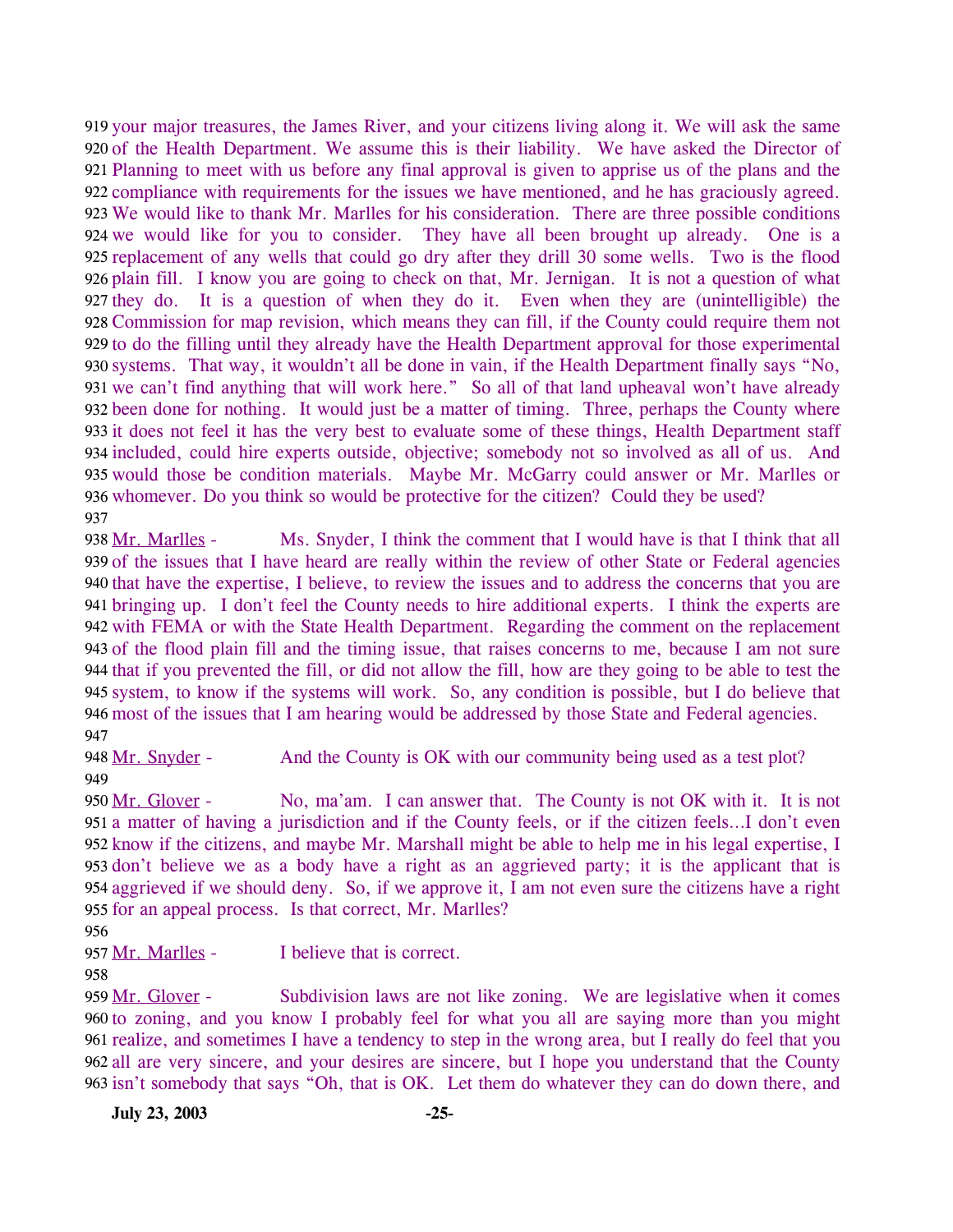964 we won't step in the way of it." As I said, we can vehemently oppose, but the appeal process, 965 from a standpoint of a decision by the Health Department, may be possible by the citizens, and 966 I don't know that that is. I think that becomes a citizen appeal and not the County appeal, because it is a State action, and we exist because the State of Virginia allows us to exist, and 967 968 gives us the enabling legislation. We can't make that legislation take place unless the State 969 gives it to us, and in this particular case, they haven't given it to us. So, please don't think 970 that we just are going to allow something to happen because we don't care, because we do. 971 And I know that the Supervisor in that area cares very deeply. 972

Yes, I do, too. And I thank you for your comments. We understand the process. We understand that this is going to be passed today, and we understand why, because 974 975 the County doesn't have a legal reason not to do so, but what we think we are asking is within 976 the conditions, that the County just put a little bit more teeth into the checks on this, so that we 977 can feel a little bit more confident that all of the requirements are met to the letter, that 978 everything is inspected, that the cart doesn't go before the horse, and the floodplain isn't all 979 torn up, when, in fact, the Health Department may decide they can't even put those systems 980 there, because perhaps we will appeal to the Health Department in some manner, talk to them. 973 Ms. Snyder -981

You know, you had mentioned the cart and the horse several times. The 983 only thing we don't have is the reins. 982 Mr. Glover -984

985 Ms. Snyder - I wish we did and I think you do, too.

987 Mr. Glover - Sure we do.

988

Now like Mr. Glover said, when it comes to the Health issues, we are 990 overridden by the State. 989 Mr. Jernigan -

991

993

996

998

1000

986

992 Ms. Snyder - We understand that.

The State has control of that, and I know that you know right now, the 995 County is not excited about this. 994 Mr. Jernigan -

997 Ms. Snyder - We know that.

999 Mr. Jernigan - So, I am sure that they have looked into every area, but it is where it is.

And they won't stop looking, because that is where the professional end 1002 of the picture, after this body makes a decision. 1001 Mr. Glover -

1003

1004 Ms. Snyder - That is good news.

1005 1006 Mr. Glover - Well, they do, very much so.

Are there any more questions for Ms. Snyder? All right, Buzz. We've 1008 run out of the 10 minutes, but we want to hear about this. 1007 Mr. Jernigan -

**July 23, 2003 -26-**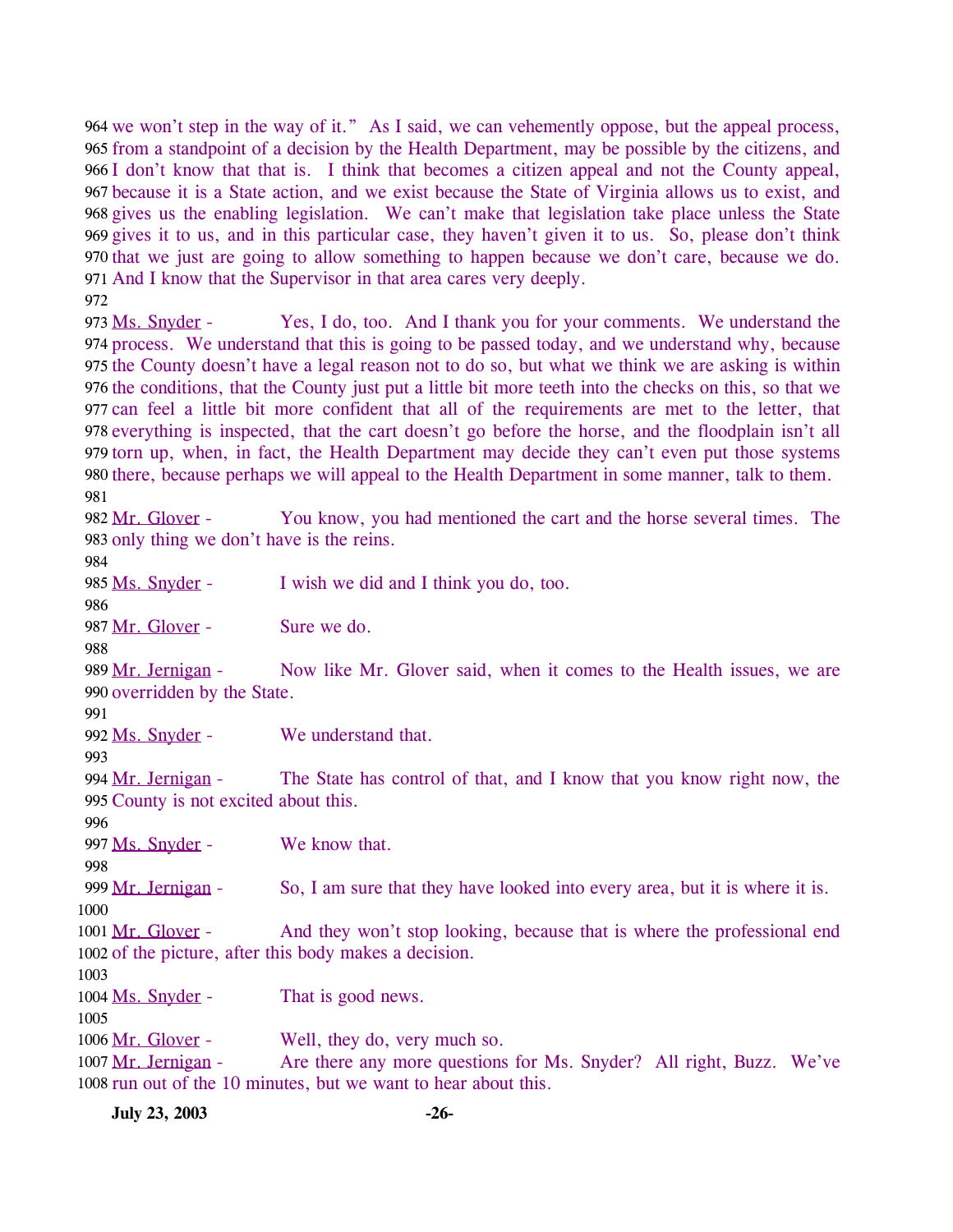1009

1010 Mr. Buzz Snyder - All I want to say, Mr. Chairman, is when you read the Floodplain 1011 Ordinance, once again the County Engineer has the authority to approve the flood plain fill. 1012 And if you agree with that, after you read it, then you have some options to not fill that until 1013 the systems are checked. That is all I wanted to say. Thank you, sir. 1014

1015 Mr. Jernigan - OK. Thank you. Ms. Isaac, did you want to say anything in rebuttal? 1016

I think Mr. Glover has dealt with most of the rebuttals for me. I just 1018 want to say that yes, the well and septic tanks have to be approved by the State prior to the 1019 County approving the subdivision plats, before they can go to record, before any lots can be 1020 sold. So there are checks and balances in place. We have to have the proof up front before 1021 we can even get final approval. The flood plain fill, I know is a concern, and that is controlled 1022 by FEMA, and FEMA is a permitting agency, and we have an existing FEMA permit based 1023 upon a prior subdivision, to fill in this area. We will have to amend that permit and that will 1024 be done prior to final approval. The conditions address these concerns and we are bound by 1025 these conditions for final approval. This is conditional approval. Right now you would be 1026 giving us the go ahead based upon a road layout and a lot layout to then pursue the conditions 1027 of approval prior to final. I have no other comments. 1017 Ms. Isaac -1028

Thank you. Are there any more questions for Ms. Isaac? OK. Thank 1030 you, ma'am. This has been a long case, and goes back many years. Bill, we are out of time. We have run way over the limit now, and I know what your concern is and it is being 1031 1032 addressed and it will be addressed. Mr. McGarry, did you want to say something? 1029 Mr. Jernigan -1033

1034 Mr. McGarry - No, sir.

1035

As I said again, this has been a long process and it is no secret, I am not 1037 excited about this project either and Mr. Nelson and Ms. Isaac both know, and the reason is 1038 because of the flood plain fill. I think that it sets a bad precedent to start filling flood plains 1039 along the James River, because I think that once it starts it will keep on going. But, saying 1040 that, I called a meeting with the County Attorney, the County Manager, Mr. Donati and 1041 several members of the staff to see exactly where we were on this. This case has been 1042 deferred at least eight times. We have had problems here and problems there, and I went to 1043 the Attorney to find out exactly how we stood legally on this case. Now, this is a conditional 1044 subdivision plat, which means that the road layout and the lot layout is correct, and that does 1045 meet staff, it is not recommended by staff, but it is correct by County Code. Now, I asked the Attorney, can I deny this case, and the County Attorney and also Mr. Hazelett agreed no. By 1046 1047 law, this case needs to move on. Now, we could hold it up in the Planning Commission from now on, but the bottom line is, it is going to get passed, and that is the reason I held the 1048 meetings so we could verify exactly what we had to do. Now, the conditions which are No. 4, 1049 1050 which was amended, No. 19, which had been in there before was deleted, and another No. 19 1051 was put in, which I am going to delete that No. 19, because we have 100-foot buffer now. 1052 There is no sense in having a 25-foot buffer when we already have 100, but the wording has 1053 been changed in these conditions to where every agency will have to go and check on this, and 1036 Mr. Jernigan -

**July 23, 2003 -27-**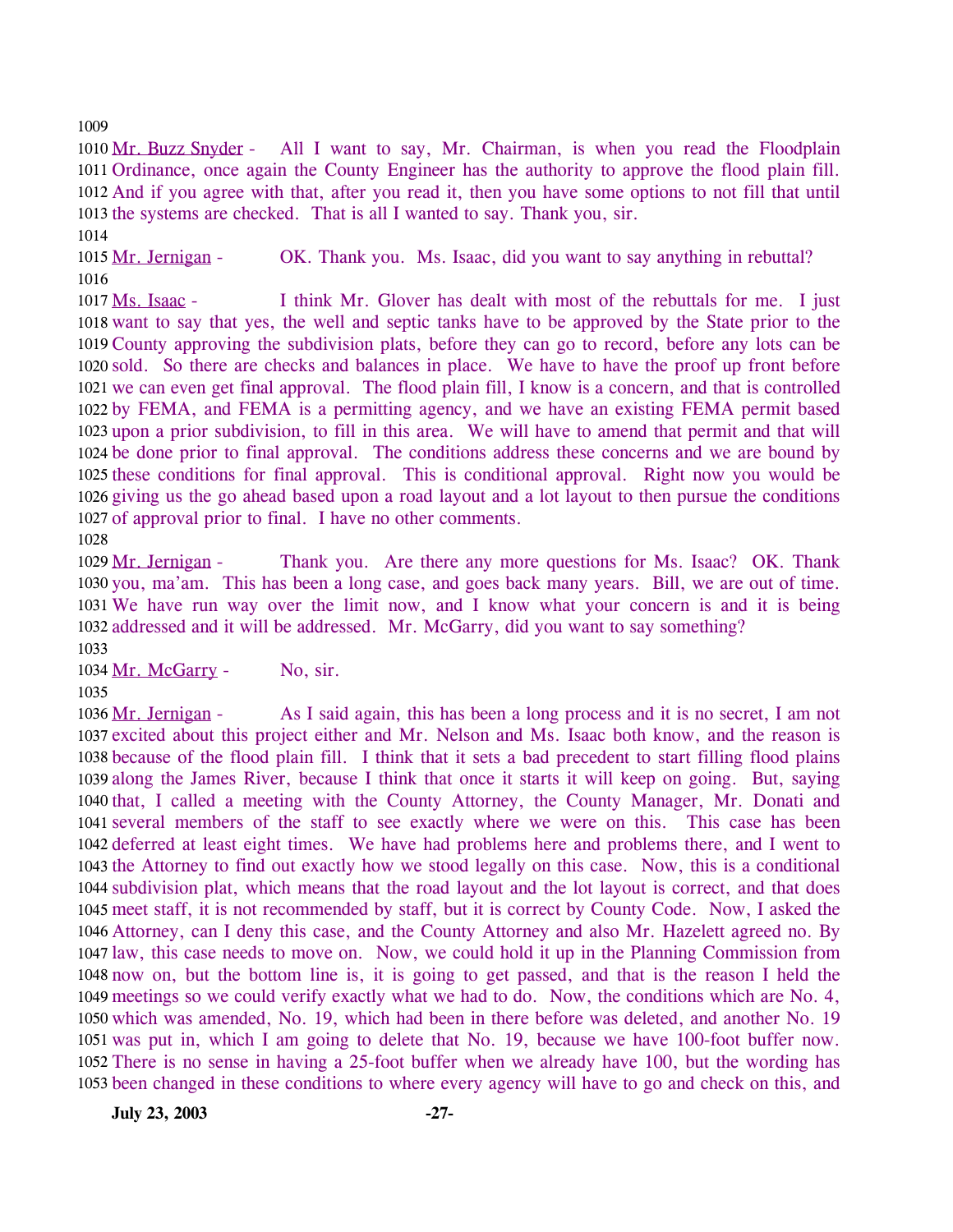1054 this does go to the professionals. It goes to FEMA. It goes to the State. I am sure the Corps 1055 of Engineers will be involved in this, too, but if we don't move this case on, we can't get the 1056 approval or disapproval of the other bodies. So, I want everybody to know that it is a bad 1057 precedent, I am not excited about it. Mr. Nelson knows I am not excited about it, but he 1058 knows  $-$  I have talked to him  $-$  I met with him yesterday and we have to do what we have to 1059 do. Now, Mr. Goode, I am not worried about the quality of the homes that will go in there. I 1060 know that they will be nice homes. That doesn't bother me. I know that the area, if this is 1061 approved, will be a nice area. But, with that, anyway, we are going to move this on. I feel 1062 that the County Attorney rewrote these conditions to protect everybody, and we are where we 1063 are. So, with that I will move for approval of Newstead Landing Subdivision (September 2002 1064 Plan), subject to the standard conditions for subdivisions not served by public utilities and the 1065 following additional conditions, No. 4 Amended, Nos. 11 through 18, and No. 19 deleted. 1066

1067 Mr. Vanarsdall - Second.

1068

We have a motion by Mr. Jernigan and a second by Mr. Vanarsdall. All 1070 in favor say aye. All opposed say no. The ayes have it. The motion is passed. 1069 Mr. Jernigan -

1071

 The Planning Commission approved Newstead Landing (A Resubdivision of Newstead Landing, Section A, and a portion of Newstead Farms) (September 2002 Plan), subject to the standard conditions for subdivisions not served by public utilities and the following additional conditions:

1076

10774. 1078 1079 1080 1081 1082 1083 1084 **AMENDED** – This approval is of the conditional plat only. Final approval shall be limited to Lots 1-8 and 17-22, Block A until such time as the Virginia Department of Health has granted approval for sewage disposal on remaining lots or until a final plat is prepared that conspicuously indicates all lot(s) not receiving Virginia Department of Health approval for sewage disposal and states that there shall be no construction on lots without such approval. Details of approved sewage disposal systems and reserved areas for such systems shall be included with the final construction plan prior to construction plan approval.

- 1085 11. 1086 1087 The limits and elevation of the 100 year frequency flood shall be conspicuously noted on the plat and construction plans and labeled "Limits of 100 year floodplain." Dedicate floodplain as a "Variable Width Drainage & Utilities Easement."
- 1088 12. 1089 1090 1091 12. The detailed plant list and specifications for the landscaping to be provided within the 25-foot-wide planting strip easement along Kingsland Road and Osborne Landing shall be submitted to the Planning Office for review and approval prior to recordation of the plat.
- $109213.$ 1093 1094 Each lot shall contain at least one acre, exclusive of the flood plain areas. The buildable area for each lot shall be outside the 100 year floodplain after filling is approved as set forth in conditions 16 and 17.
- 1095 14. 1096 1097 1098 14. Prior to requesting final approval, a draft of the covenants and deed restrictions for the maintenance of the common area by a homeowners association shall be submitted to the Planning Office for review. Such covenants and restrictions shall be in form and substance satisfactory to the County Attorney and shall be recorded prior to recordation of

**July 23, 2003 -28-**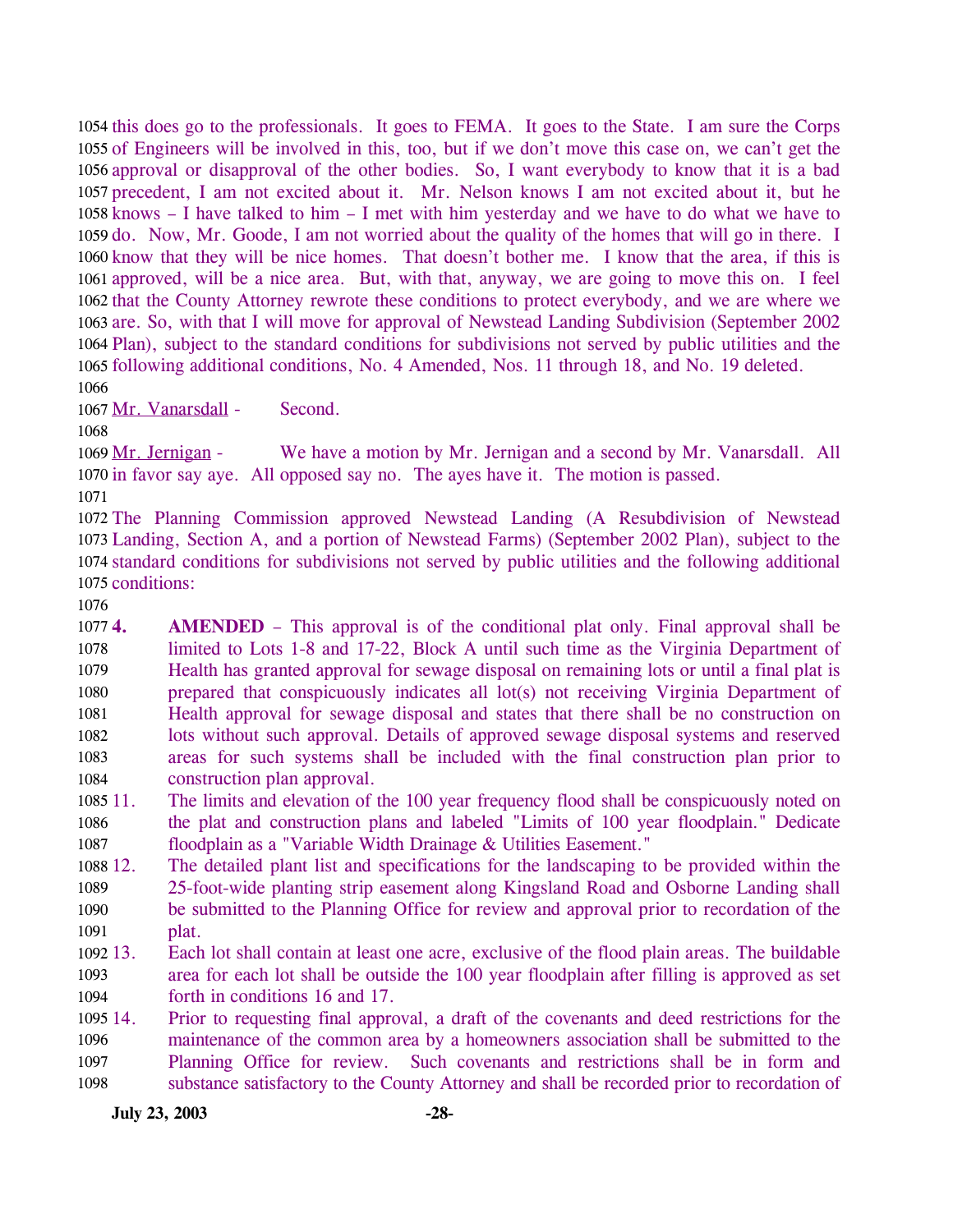1099 the subdivision plat.

1100 15. 1101 1102 15. Prior to final approval, evidence shall be provided to the Planning Office that the 16 foot access easement and service road shown on the plat (to be removed), across lots 15-22 and the proposed public road, has been quit claimed and/or relocated.

1103 16. 1104 1105 1106 1107 1108 1109 16. Engineered fill shall be used for filling within the buildable area for a principal structure or accessory structure. All material shall be deposited and compacted in accordance with the Virginia Uniform Statewide Building Code and geotechnical guidelines established by a professional engineer. A detailed engineering report shall be submitted for review and approval by the Building Official prior to the issuance of a building permit on any lot with engineered fill. A copy of the report and recommendations shall be furnished to the Directors of Planning and Public Works.

1110 17. 1111 1112 1113 17. The fill and revisions to the 100 year floodplain shall be specifically approved in writing by the Federal Emergency Management Agency (FEMA). Evidence of this approval shall be submitted to the Director of Public Works and Planning prior to final approval of the construction plans.

1114 18. 1115 1116 1117 1118 1119 1120 1121 1122 Prior to recordation of the plat, the developer shall provide a buildable area plan showing information for each lot within the subdivision. These plans shall be a part of the revised construction plans submitted for review and for signature. The buildable area plan shall be a minimum of 1" to 50' scale or larger and shall show the buildable area for the principal structure, all setback dimensions, the minimum lot width (front building line), the area of each lot found to be suitable for the location of the septic drainfield system and reserved drainfield area on the lot, or alternative system, and if applicable, the 100 year floodplain location, the area of each lot exclusive of floodplain, and Chesapeake Bay Act Preservation areas and setback dimensions when applicable.

1123

## 1124 **SUBDIVISION**

1125

Fort Gilmer Estates (July 2003 Plan)

**Engineering Design Associates for William Rush and Dorothy W. Gardner and Lee Conner Realty:** The 45.51-acre site is located approximately 1,500 feet north of Mill Road at the eastern terminus of Fortress Place on parcel 809-687-5989. The zoning is A-1, Agricultural District. Individual well and septic tank/drainfield. **(Varina) 34 Lots** 

1126

1127 Mr. Marlles - The staff report will be given by Mr. McGarry.

1128

All right, Mr. McGarry, I am going to defer this, so you don't have to 1130 make a speech on this. Is there any opposition to the deferral of the subdivision Fort Gilmer 1131 Estates? OK. No opposition. With that I will make a motion to defer Fort Gilmer Estates (July 2003 Plan) to the August 14, 2003 zoning meeting. 1132 1129 Mr. Jernigan -

1133

1134 Mrs. Ware - Second.

1135

We have a motion by Mr. Jernigan and a second by Mrs. Ware. All in 1137 favor say aye. All opposed say no. The ayes have it. The motion is passed. 1136 Mr. Jernigan -1138

**July 23, 2003 -29-**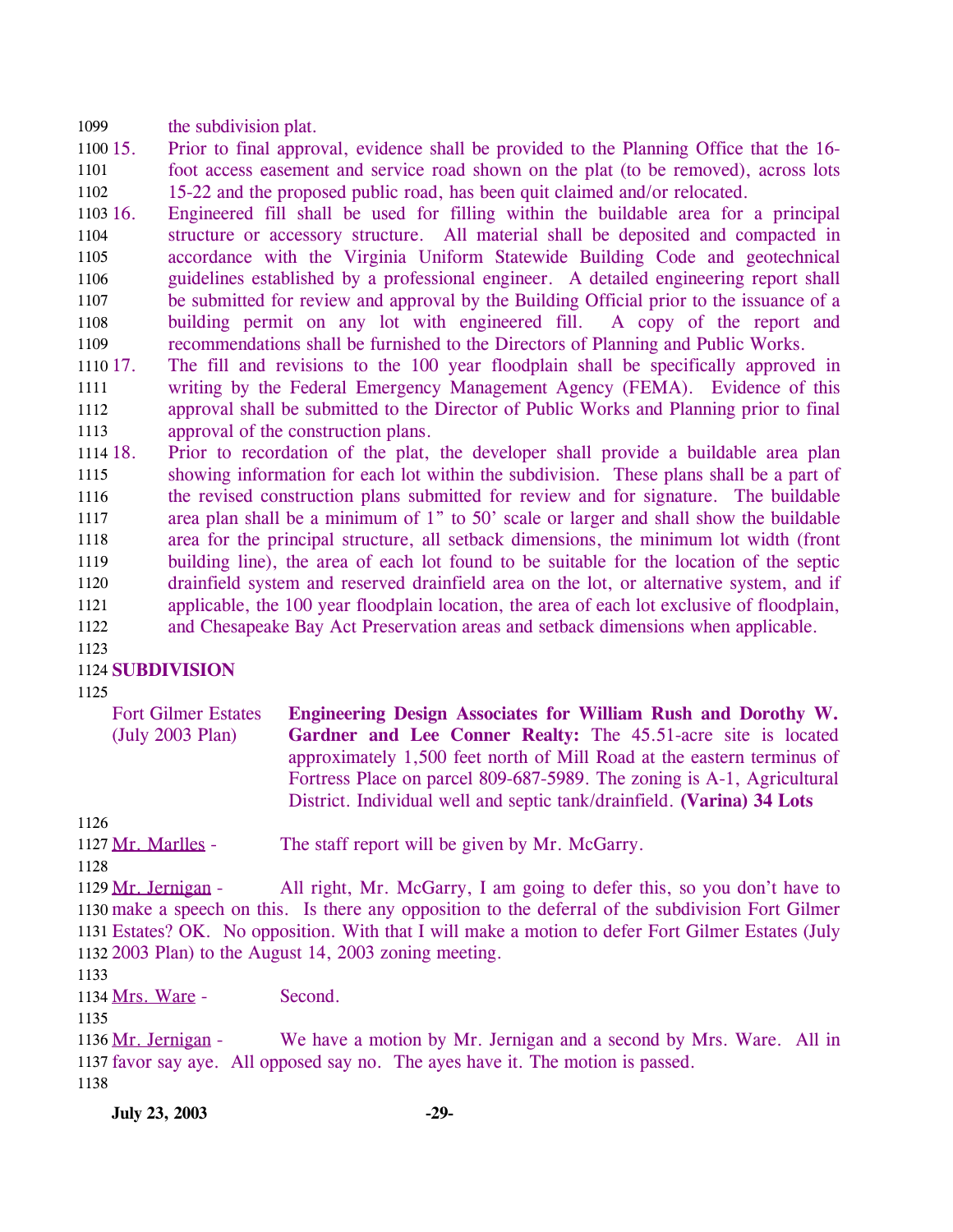1139 The Planning Commission deferred Subdivision Fort Gilmer Estates (July 2003 Plan) to its 1140 meeting on August 14, 2003.

1141

1142 **PLAN OF DEVELOPMENT & SPECIAL EXCEPTION** 

1143 **(Deferred from the June 25, 2003, Meeting)** 

1144

| POD-104-00                  | <b>Engineering Design Associates for Southside Community</b>          |
|-----------------------------|-----------------------------------------------------------------------|
| Sandston Senior Retirement  | <b>Development &amp; Housing Corporation:</b> Request for             |
| <b>Community (Formerly)</b> | reconsideration of a plan of development and special exception,       |
| <b>Sandston Plateau</b> )   | as required by Chapter 24, Sections 24-2, $29(c)$ , $94(b)$ and $106$ |
| (Reconsideration)           | of the Henrico County Code, to construct a three-story, 100-          |
| 600 Old Williamsburg Road   | unit independent living adult facility. The 19.135 acres site is      |
|                             | located at 520 E. Williamsburg Road (U. S. Route 60) on               |
|                             | parcel 831-715-9157. The zoning is R-5, General Residence             |
|                             | District, A-1, Agricultural District and ASO (Airport Safety)         |
|                             | Overlay) District. County water and sewer. (Varina)                   |

1145

1146 Mr. Marlles - The staff report will be given by Mr. Mike Kennedy. 1147

1148 Mr. Jernigan - Is there any opposition to POD-104-00, Sandston Retirement Center? 1149

Good morning members of the Commission. The outstanding issue 1151 when this was deferred last month was limitation of age, whether it was 55 or 62. The 1152 applicant has agreed to a condition for the special exception that it be limited to ages 62 and 1153 older, and with that we can recommend approval of both the plan of development and the 1154 special exception. 1150 Mr. Kennedy -

1155

Thank you, Mr. Kennedy. Any questions for Mr. Kennedy from the 1157 Commission? I want to clear myself up on one thing. When Ms. Isaac was at the stand last 1158 month I said that during the Federal Fair Housing Act laws that you reserved 20% for people 1159 other than the age of 55. Well, I was wrong. That terminology is that you may reserve. You 1156 Mr. Jernigan -1160 can have  $100\%$  age 55 in there, but by law they can reserve  $20\%$  for anybody. So, I just 1161 though I'd clear that up. OK. Mr. Kennedy, we have to approve the special exception first, 1162 right?

1163

 With that, I will move for approval of the special exception on POD-104-00, Sandston Senior Retirement Community (Formerly Sandston Plateau) and the special exception is that I am allowing that the building will be three stories, rather than 2-1/2, and for that they are keeping it at age 62 restricted.

1168

1169 Mr. Taylor - Second.

1170

We have a motion by Mr. Jernigan and a second by Mr. Taylor. All in 1172 favor say aye. All opposed say no. The ayes have it. The motion passes. 1171 Mr. Jernigan -1173

**July 23, 2003 -30-**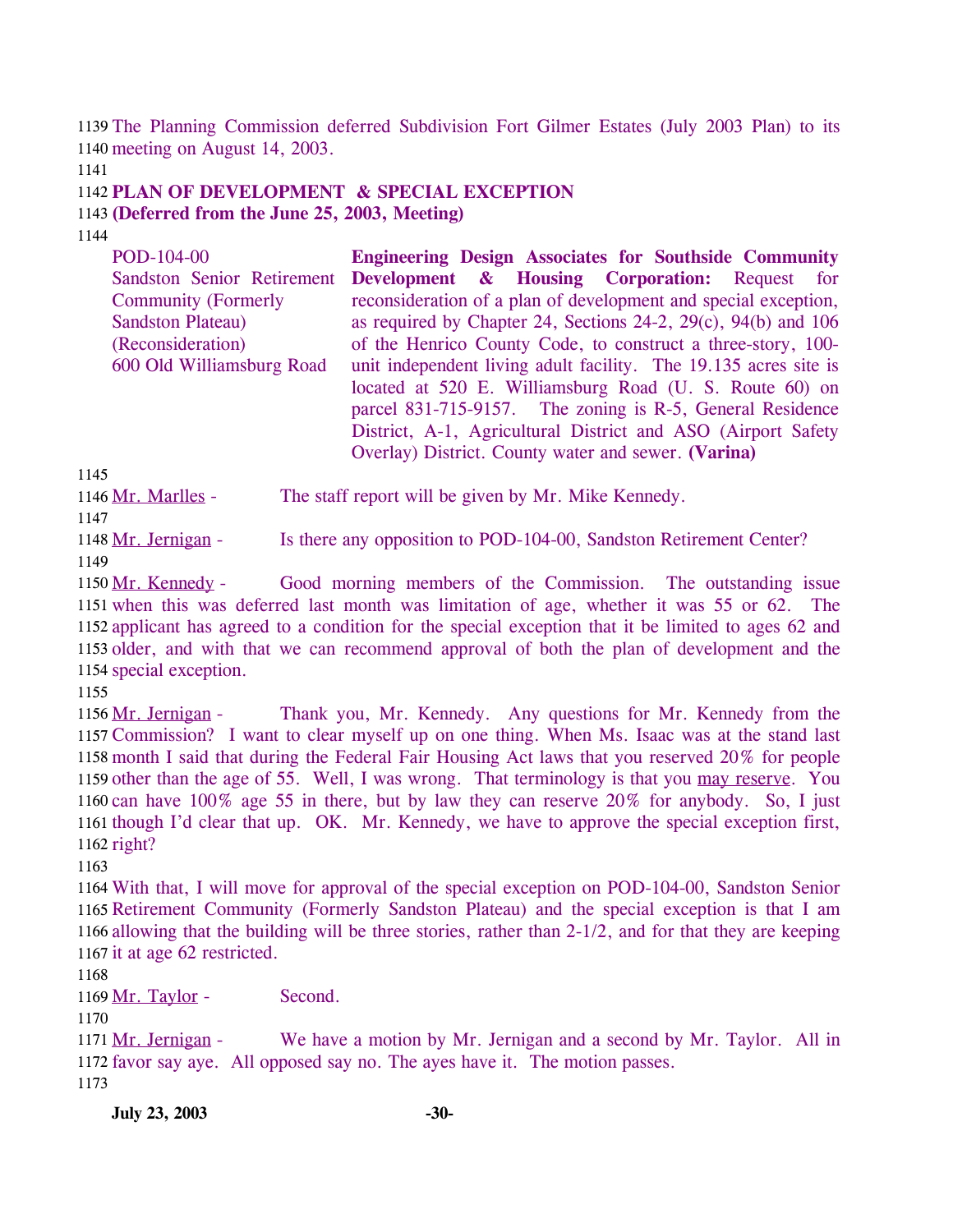1174 Mr. Glover - Can I get a clarification on that? 1175 1176 Mr. Jernigan - Yes, sir. 1177 What was the remark about  $20\%$  on a 62 and older, we are talking 1179 about. 1178 Mr. Glover -1180 On 55. They had changed it to 55 when they came to the podium last 1182 time, and that is the reason we deferred it. We advertised it as 62 and then the applicant 1183 decided he wanted to do 55. So, I had mis-stated to Ms. Isaac that it wasn't necessary. It was 1184 that they could allow 20% of the houses. 1181 Mr. Jernigan -1185 1186 Mr. Glover - So this is a Fair Housing Act development? Is that correct? 1187 1188 Mr. Jernigan - This is FHA financing? 1189 No, it doesn't matter who finances it. What I am asking is, is it a 55 and 1191 older Fair Housing Act that governs, or is this just a statement by the developer? 1190 Mr. Glover -1192 1193 Mr. Jernigan - This is 62. 1194 1195 Mr. Glover - Well, no he can't have anybody who is under 55 then. 1196 Mr. Glover, maybe this can help. As part of the County's support for the 1198 Tax Credit Application for tax credits from the Virginia Housing Development Authority, the 1199 applicant agreed to limiting the apartment to residents 62 years old and older. It was actually 1200 part of their agreement for the County support for the Tax Credit Application. 1197 Mr. Marlles -1201 But it is not governed by the Fair Housing Act that governs 62 and 1203 older, nor is it governed by the 55 and older. Is that correct? 1202 Mr. Glover -1204 1205 Mr. Marlles - That is correct. That is the way that I view it. 1206 Well, are you viewing it and making a decision that that is correct, or 1208 are you just... 1207 Mr. Glover -1209 Well, it may be a Fair Housing Act project in addition to the 1211 commitment they made as part of the... 1210 Mr. Marlles -1212 Well, if it is a Fair Housing Act for 62 and older, you cannot have 1214 anyone under 62. If it is 55 and older, you can permit up to 20%. Which is it? 1213 Mr. Glover -1215 1216 Mr. Jernigan - Sixty-two. Everybody there is going to be 62. 1217 1218 Mr. Glover - So it is not a 55 and older, so what does that have to do with what you **July 23, 2003 -31-**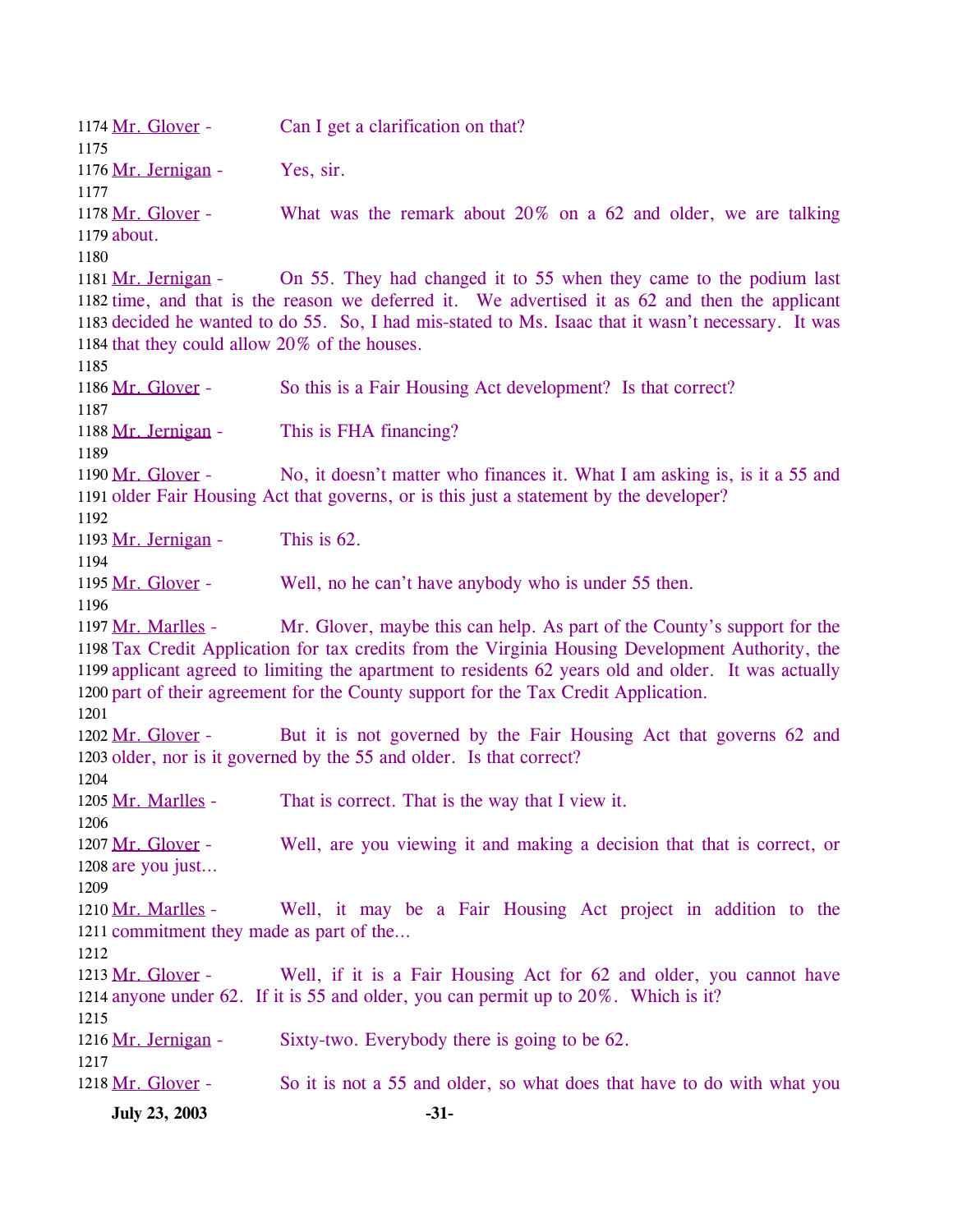1219 just said? 1220 1221 Mr. Jernigan - No, what happened, Mr. Glover... 1222 1223 Mr. Glover - Why are we talking about something that does not exist? 1224 Wait a minute. I was clearing Ms. Isaac up. When she came to the 1226 podium last month, we had advertised it at 62. They changed it to age 55 at the podium. I 1227 deferred the case because we had advertised it at 62, but I made a statement that in age 55, that 1228 you could have 20% of the people could be under the age of 55, could be reserved for 1229 anybody. I was clearing the fact up that they don't have to be that, but they may let 20% of 1230 the people be less than  $55$ . 1225 Mr. Jernigan -1231 1232 Mr. Glover - Today? 1233 Today it is age 62, back to where it was originally. I was just clearing 1235 up a statement that I made. 1234 Mr. Jernigan -1236 1237 Mr. Glover - Thank you for confusing me. 1238 OK, you're welcome. We are age 62 today. With that I will move for 1240 approval of POD-104-00, Sandston Senior Retirement Community (Formerly Sandston Plateau) (Reconsideration) 600 Old Williamsburg Road, subject to the annotations on the plans, 1241 1242 the standard conditions for developments of this type, and the following addition conditions, 1243 Nos.23 through 35. 1239 Mr. Jernigan -1244 1245 Mr. Taylor - Second. 1246 We have a motion by Mr. Jernigan and a second by Mr. Taylor. All in 1248 favor say aye. All opposed say no. The ayes have it. The motion is passed. 1247 Mr. Jernigan -1249 1250 The Planning Commission approved POD-104-00, Sandston Senior Retirement Community 1251 (Formerly Sandston Plateau) (Reconsideration), 600 Old Williamsburg Road, subject to the 1252 annotations on the plans, the standard conditions for develops of this type, and the following 1253 additional conditions: 1254 1255 23. 1256 1257 1258 1259 1260 24. 1261 1262 1263 23. The easements for drainage and utilities as shown on approved plans shall be granted to the County in a form acceptable to the County Attorney prior to any occupancy permits being issued. The easement plats and any other required information shall be submitted to the County Real Property Agent at least sixty (60) days prior to requesting occupancy permits. The limits and elevations of the 100-year frequency flood shall be conspicuously noted on the plan "Limits of 100 Year Floodplain." In addition, the delineated 100-year floodplain must be labeled "Variable Width Drainage and Utility Easement." The easement shall be granted to the County prior to the issuance of any occupancy permits. **July 23, 2003 -32-**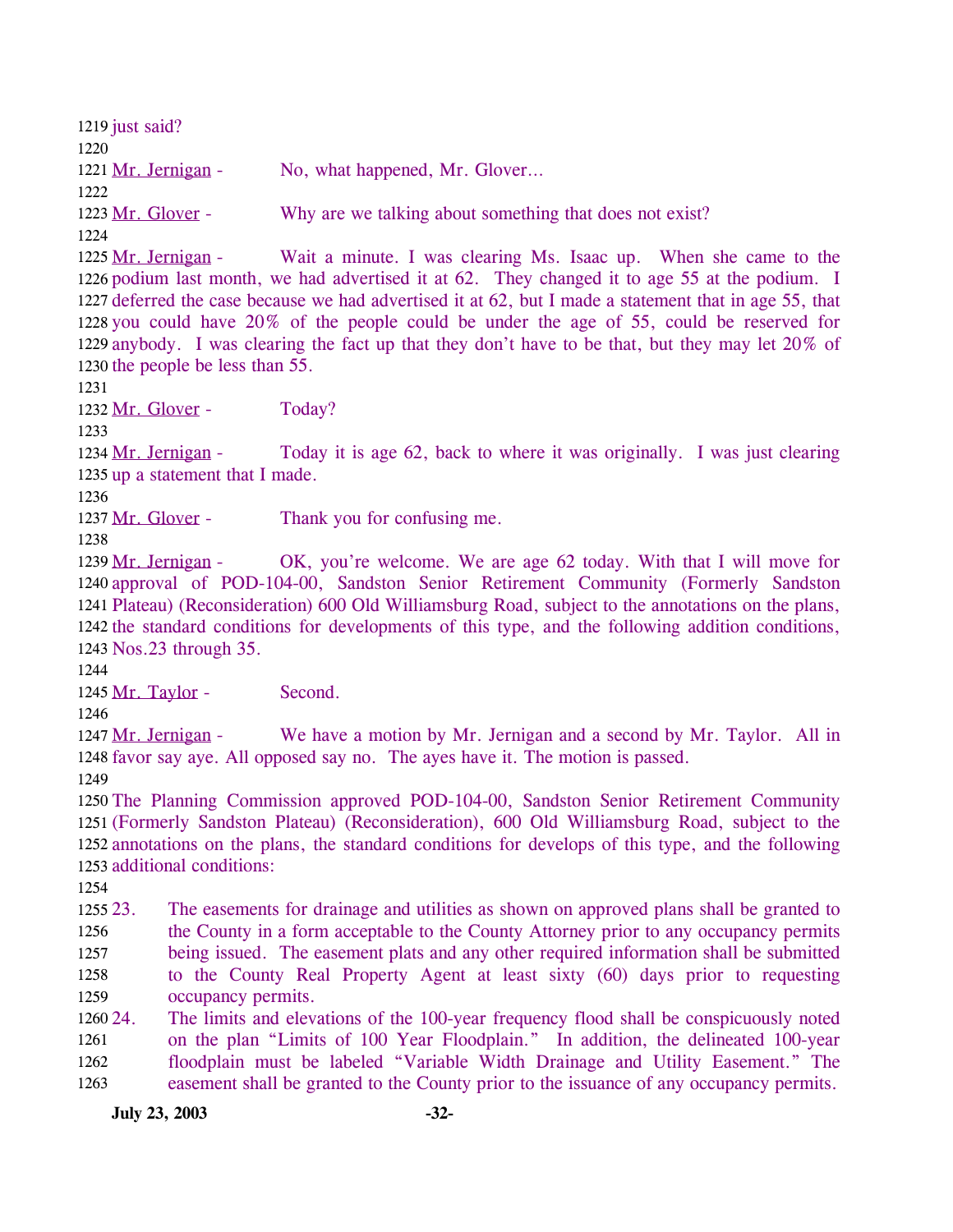- 25. The entrances and drainage facilities on (U.S. Route 60) shall be approved by the Virginia Department of Transportation and the County. 1264 25. 1265
- 1266 26. 1267 1268 26. A notice of completion form, certifying that the requirements of the Virginia Department of Transportation entrances permit have been completed, shall be submitted to the Planning Office prior to any occupancy permits being issued.
- 1269 27. 1270 27. The developer shall provide fire hydrants as required by the Department of Public Utilities and Division of Fire.
- 1271 28. 1272 1273 Any necessary off-site drainage and/or water and sewer easements must be obtained in a form acceptable to the County Attorney prior to final approval of the construction plans.
- 1274 29. 1275 1276 29. Deviations from County standards for pavement, curb or curb and gutter design shall be approved by the County Engineer prior to final approval of the construction plans by the Department of Public Works.
- 1277 30. 1278 1279 Insurance Services Office (ISO) calculations must be included with the plans and contracts and must be approved by the Department of Public Utilities prior to the issuance of a building permit.
- 1280 31. 1281 1282 1283 31. Approval of the construction plans by the Department of Public Works does not establish the curb and gutter elevations along the Virginia Department of Transportation maintained right-of-way. The elevations will be set by the contractor and approved by the Virginia Department of Transportation.
- 1284 32. 1285 The owners shall not begin clearing of the site until the following conditions have been met:
- 1287 1288 1289 1290 1291 (a) The site engineer shall conspicuously illustrate on the plan of development or subdivision construction plan and the Erosion and Sediment Control Plan, the limits of the areas to be cleared and the methods of protecting the required buffer areas. The location of utility lines, drainage structures and easements shall be shown.
- 1292 1293 1294 1295 (b) After the Erosion and Sediment Control Plan has been approved but prior to any clearing or grading operations of the site, the owner shall have the limits of clearing delineated with approved methods such as flagging, silt fencing or temporary fencing.
- 1296 1297 1298 (c) The site engineer shall certify in writing to the owner that the limits of clearing have been staked in accordance with the approved plans. A copy of this letter shall be sent to the Planning Office and the Department of Public Works.
- 1299 1300 1301 1302 (d) The owner shall be responsible for the protection of the buffer areas and for replanting and/or supplemental planting and other necessary improvements to the buffer as may be appropriate or required to correct problems. The details shall be included on the landscape plans for approval.
- 1303 33. 1304 1305 Evidence of a joint ingress/egress and maintenance agreement must be submitted to the Planning Office and approved prior to issuance of a certificate of occupancy for this development.
- 1306 34. 1307 1308 34. The location of all existing and proposed utility and mechanical equipment (including HVAC units, electric meters, junction and accessory boxes, transformers, and generators) shall be identified on the landscape plans. All equipment shall be screened

**July 23, 2003 -33-**

1286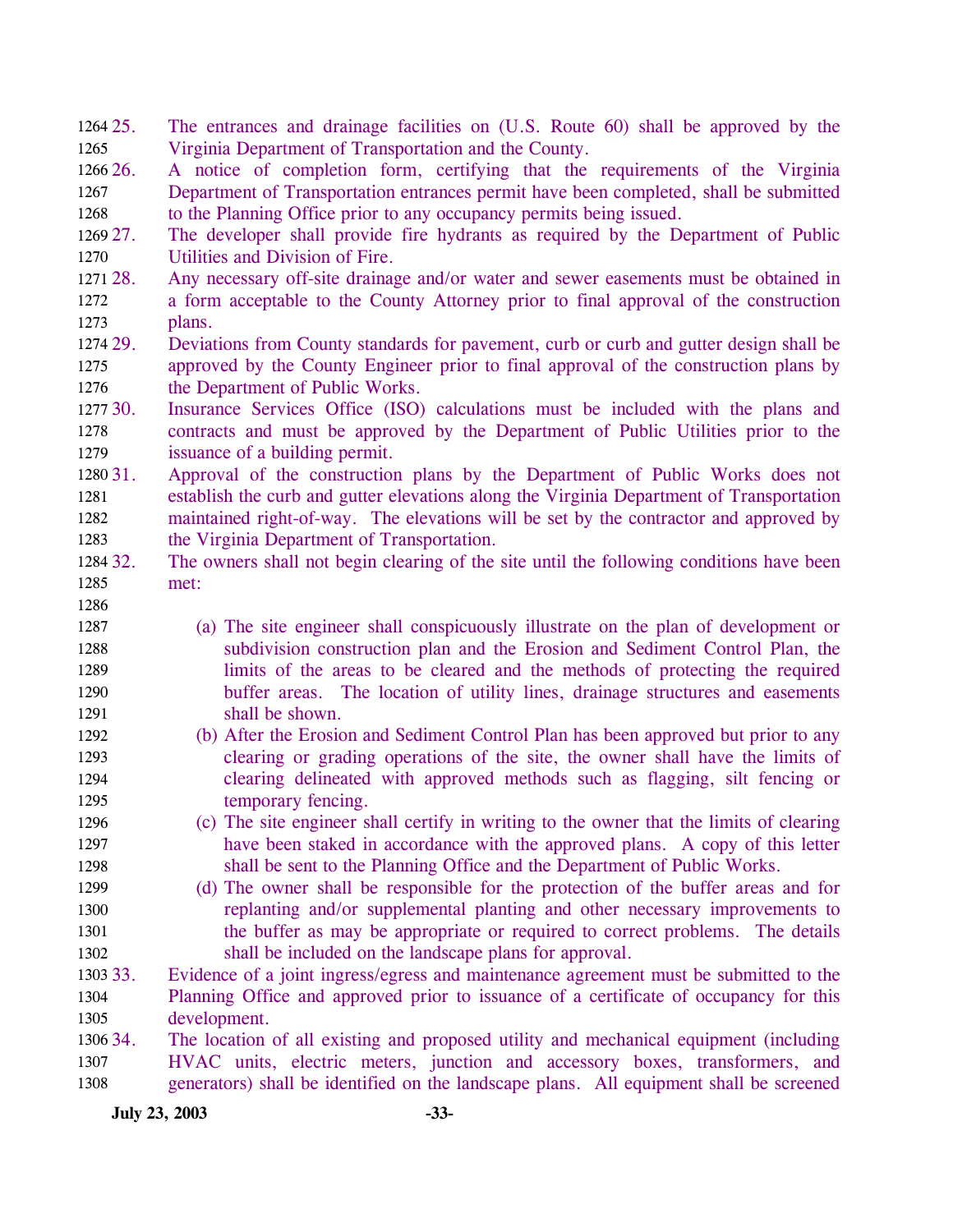by such measures as determined appropriate by the Director of Planning or the Planning Commission at the time of plan approval**.**  1309 1310

1311 35. 1312 1313 The subdivision plat for Pine Creek South shall be recorded or an alternate secondary fire access drive shall be provided in accordance with the requirements of the Fire Marshall, prior to the issuance of an occupancy permit.

1314

1315 The following conditions are recommended to apply to the special exception authorizing 1316 construction of a three -story building:

1317

1318 1. 1319 1320 1321 1322 1323 1324 The improvements to be constructed on the portion of the property zoned R-5 General Residence shall provide independent multi-family residential living accommodations and related services only for the elderly and/or handicapped persons (exclusive of management personnel), their spouses, children, brothers, sister or aides but in no event in excess of two (2) persons per bedroom or three (3) persons per apartment. For the purposes hereof the term "elderly" shall mean persons sixty-two (62) years of age or older.

 $1325 \t2.$ 1326 1327 1328 1329 1330 1331 Any building constructed on the portion of the property zoned R-5 General Residence shall be constructed substantially in accordance with and of the same exterior building materials as the building elevation shown on the plan entitled "Sandston Senior Retirement Community, Henrico County, Virginia" prepared by Edward Winks James Snowa Architects, P.C. dated 6/5/03 unless otherwise specifically requested by the Developer and approved by the Planning Commission. Such building shall contain at least the following features:

1332

1333 a) The building shall be completely fire sprinklered.

- 1334 1335 1336 1337 1338 b) The following amenities shall be provided for the benefit of residents: elevator, two (2) card or game rooms, a library, an 850 square foot community meeting room with a service kitchen, trash chutes, and tenant storage rooms with individual storage cubicles, laundry rooms shall be provided on each floor and additional services appropriate to age restricted housing may be offered.
- 1339 c) Perimeter landscaping and lighting shall comply with multi-family design standards.
- 1340 1341 1342 d) The following security measures shall be provided: emergency pull-cords in all bedrooms and bathrooms, which shall be monitored by management or by a monitoring service and a locked vestibule with controlled access
- 1343 3. 1344 1345 1346 1347 Any portion of the property, which may be located within the one hundred-year (100year) flood plain, as determined at the time of plan of development review, shall only be used for open space and passive recreational activities. No permanent or enclosed building (excluding buildings such as gazebos or picnic shelters), or parking spaces shall be constructed within such portion of the property.
- 1348 4. 1349 4. No building constructed on the property shall exceed three (3) stories in height, exclusive of decorative architectural features.
- 1350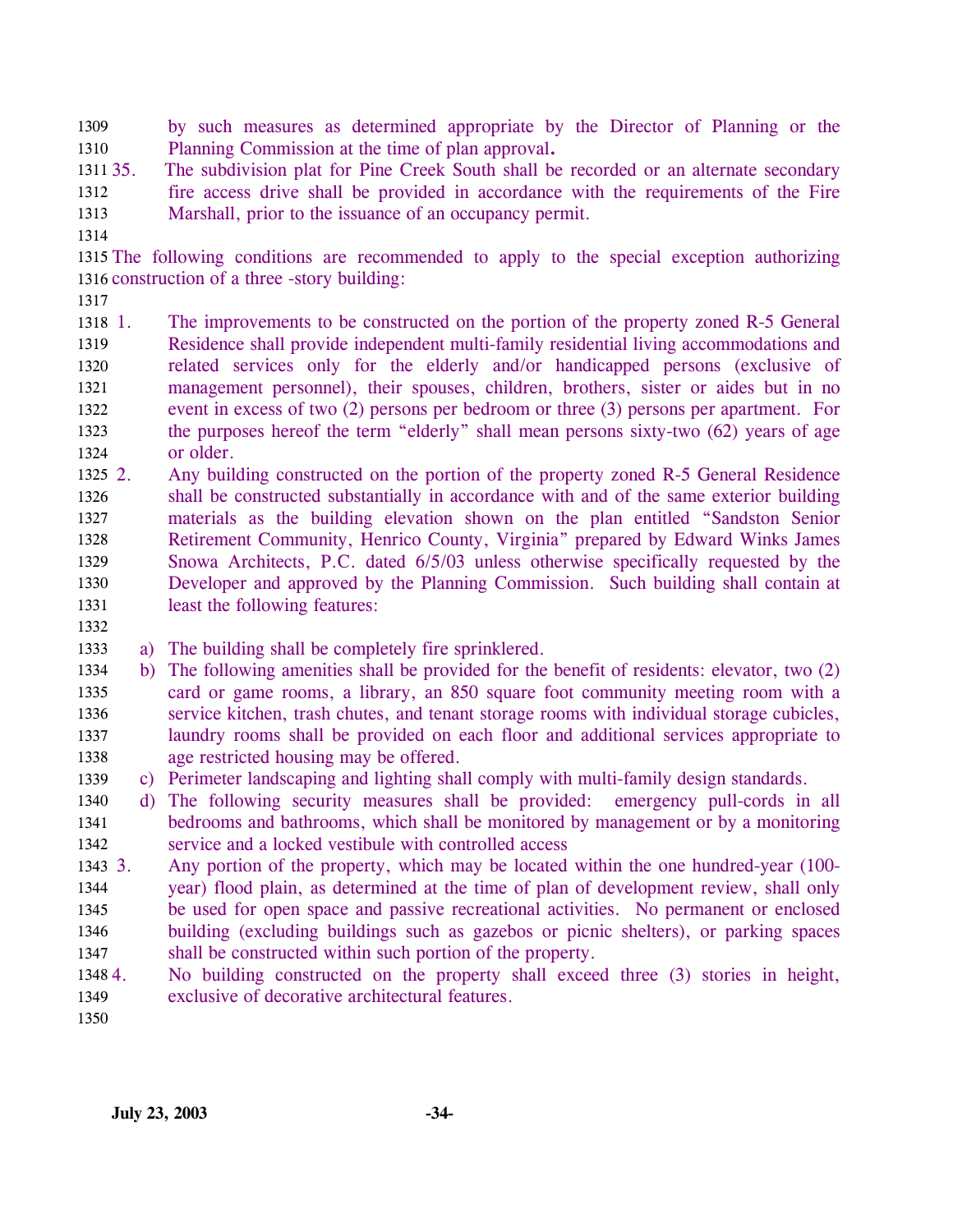#### 1350 **PLAN OF DEVELOPMENT**

1351

POD-48-03 Dominion Chevrolet Parking Deck – W. Broad Street **Timmons Group for The Linhart Company:** Request for approval of a plan of development as required by Chapter 24, Section 24-106 of the Henrico County Code to construct a three-story parking deck. The 9.13-acre site is located on the north line of W. Broad Street (U.S. Route 250) east of North Gayton Road extended (12050 W. Broad Street) on part of parcel 734-764-5375. The zoning is B-3C, Business District (Conditional). County water and sewer. **(Three Chopt)** 

1352

1353 Mr. Marlles - Staff report will be given by Mr. Michael Kennedy.

1354

You have being distributed now a revised elevation plan, which is just 1356 for your information only, at this point. The revised plan is for a temporary parking area to be 1357 used during the construction of the parking deck. There are parking problems in the area. 1358 There are concerns not only for the County, but the adjoining property owners as well as Mr. 1359 Linhart, who operates this facility. He wants to address this before it becomes a problem. At 1360 this point, staff still has some concerns about the exterior design of the building and those 1361 concerns have also been expressed by the adjoining property owner, Breeden Company, which 1362 owns The Reflections @ West Creek Apartment Complex, which is being developed to the 1363 north of the site, the 300 unit apartment complex, which is located right behind the dealership, 1364 and so at this time, after meeting with Mr. Condlin, who represents the applicant, what we 1365 have partially agreed to is to approve the design of the parking deck, the conceptual design, 1366 and the architecturals, lighting and landscaping come back at the August 14, 2003 meeting, and can be resolved after having time to meet with the 1368 adjoining property owners. So, what we have is a conceptual plan, which is before you, but 1369 the architecturals would not be addressed at this time. Staff has some concern about making 1370 sure this request is high quality design, because it is in such a high visibility location right at 1371 that North Gayton interchange, which has really become moved up in priority in the County. 1372 It is close to the mall and we want to make sure the design is appropriate. And, so after 1373 meeting with the applicant and meeting with the adjoining property owners, we feel the best 1374 way of moving forward with this to address the parking issues is to approve the design of the 1375 deck with the architecturals, lighting and landscaping to come back at the August 14, 2003 1376 meeting. 1355 Mr. Kennedy -1367 at that time they feel that those issues

1377

I only have one question. Is this being approved with or without the 1379 inflated gorilla? 1378 Mr. Glover -

1380

I didn't ask. Is there any opposition to POD-48-03, Dominion Chevrolet 1382 Parking? We have opposition. OK. Mr. Taylor, we have opposition. Are there any questions 1383 for Mr. Kennedy from the Commission? 1381 Mr. Jernigan -

1384

We do have the tentative layout, the tentative design to show you, if you 1386 have any questions about that, if you want to specifically talk about it, but what we are trying 1385 Mr. Kennedy -

**July 23, 2003 -35-**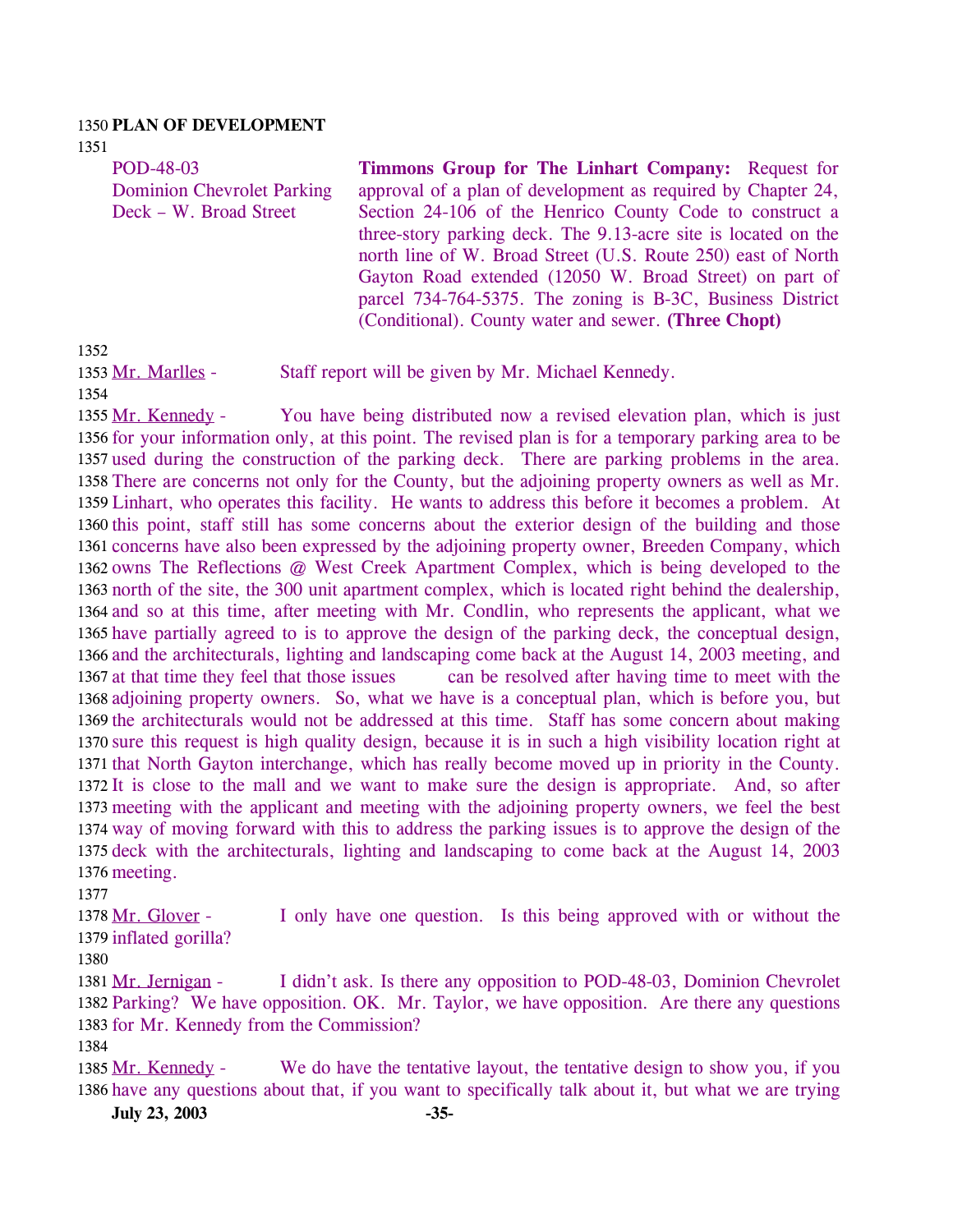1387 to do is put that off and give more time to resolve those issues between the parties. Those are 1388 those color elevations in front of you.

1389

Mr. Chairman, let us hear from the opposition first, and then we will go 1391 back to the case. 1390 Mr. Taylor -

1392

1393 Mr. Jernigan - All right, sir. Would you come up, please? Good morning.

1394

Good morning. My name is Kent Little. I am President of The Breeden 1396 Company. We are the management company for the apartment complex. I just want to make 1397 sure that Mike and I, Mike has really been very supportive and helpful in getting us in this 1398 process. I guess conceptually we are not opposed to the parking deck, but one thing that I 1399 want to make clear, we are not agreeable to the conceptual design. Maybe this is semantics. 1400 In terms of location of the parking deck, I don't think we have a problem, but we do have a 1401 problem with the design. We don't think it is compatible with our project next door, and we 1402 are certainly willing to talk about that. We think it is feasible to get to a design that works, but 1403 when I hear Mike say we are approving the conceptual design, that is not my understanding. We are approving the location, the layout of the site plan, but in terms of the architectural 1404 1405 design, it would be our desire to revisit that extensively and look at the design carefully. So, it 1406 is the conceptual layout that we are agreeable to consider, if we are going to do it today. Now, 1407 in my experience, doing it piece-meal, you know sometimes it is a little bit troublesome, but 1408 we understand it is a parking issue here, and we do think that they are trying to address the 1409 issue, which we want to support, but we want to make sure we see the final product before we 1410 can really say where we are going to be. 1395 Mr. Kent Little -

1411

1412 Mr. Jernigan - All right. Are there any questions for Mr. Little from the Commission? 1413

I have a couple from Mr. Little. With regard to your statement sir, 1415 about the final product, are you, you say you are not opposed to the elevations or the concept, 1416 but the final product, would that be landscaping or how the deck looks, or would it be the 1417 entire site? Before you answer that, please let me say this. I have looked over the current site 1418 and I've looked over your particular site, and I have also kept in mind the fact that the area out 1419 there is going to dramatically change over the next few years, and I am not sure this is 1420 generally known, but the County is contemplating a bridge across Route 64 at that particular 1421 point, which is a continuation of Gayton Road. There is also a concept of roads coming from 1422 Short Pump Town Center parallel to Broad Street intersecting with that road between the 1423 Dominion facility and your facility, and with that oncoming project and development, both 1424 your project and Mr. Linhart's project on the other side are really going to have to work with 1425 the County and with each other, to bring forth the necessary changes in drainage and 1426 landscaping, lighting and parking and access, and I would like you to know that, and comment 1427 on it, from the standpoint that I think whatever we do here today, whether we pass this in 1428 concept or whatever, we have a need to work with both you and Dominion Chevrolet, 1429 Dominion Motors or whatever, so it works out well. 1414 Mr. Taylor -

1430

1431 Mr. Little - Well, we certainly agree with that. We want to cooperate, certainly with

**July 23, 2003 -36-**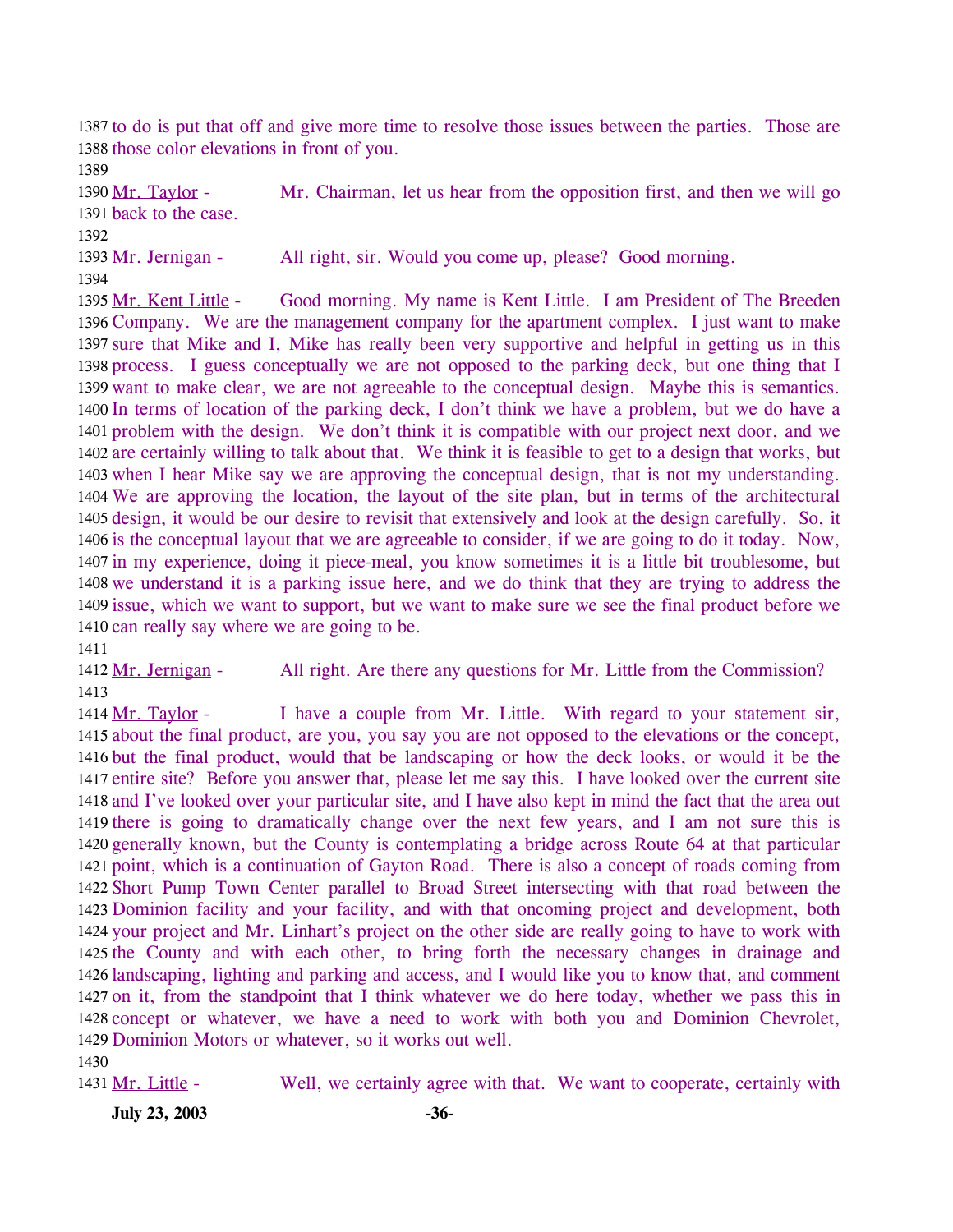1432 the owners, but Mr. Linhart and with the County to arrive at a transportation plan which is 1433 vital to all of us. We recognize that. And we think our property is strategically located, the 1434 bridge is helpful to everybody concerned. There is going to be a lot of traffic generated by the We think, and I pointed this out to Michael, which he probably has a better 1436 understanding than me, probably, that we think the road design is inadequate for what we are 1437 going to wind up with, with traffic counts. Right now it is a little bit too small, we think. But, 1438 nonetheless, the current parking issue, which is before us today, there is an issue here. There 1439 is no doubt about that. And in your earlier, right in the beginning of that statement, you said 1440 we were agreeable to the elevations. That is not the case. We are agreeable to the concept of 1441 a parking deck and the location of the parking deck, on the property, but the elevations we 1442 want to revisit. 1435 mall.

1443

In regard to the size of the parking deck or whether there would be a 1445 parking deck, or the design? 1444 Mr. Taylor -

1446

I don't think we object to the size. I don't think we object to the 1448 location. I think we currently object to the design of the appearance, exterior appearance of it. 1447 Mr. Little -1449

1450 Mr. Taylor - OK, so the exterior appearance with regard to material?

1451

The materials and the spaces between the decks being left open are our 1453 concern. And then, I think the sheer wall being visible at the top are a concern, and we think 1454 that there ought to be significant landscaping certainly around the parking garage and probably 1455 integrated in the parking garage. We have seen situations where planners have placed along 1456 the top wall of it and they drape over with ivy or some kind of vegetation, which softens the 1457 situation, and if we could do some type of screening, a smoked glass or grill work or 1458 something between the open areas of it, it would give, in our opinion, more of an appearance 1459 that is consistent with the entire dealership and work well with the residential community that 1460 will be behind it. There is going to be a lot of residents here. There are 290 units, which I am 1461 sure you are aware of, and we invested a lot, and I am sure Mr. Linhart has, as well, and we 1462 want to be reasonable, but we have a lot of investment here, and the County required us to do 1463 substantial upgrading, which we do not object to, in terms of the architecture and the 1464 landscaping on our project, and we just want to make it consistent with what we have done 1465 already. 1452 Mr. Little -1466

I understand that, and I think we are all working on that same effort and 1468 I think... 1467 Mr. Taylor -

1469

Mike has really tried to explain the process and work with the situation 1471 to make it work, and we all know that there are considerations and concern about the east/west 1472 access situation, which we have got to work with here. 1470 Mr. Little -

1473

I understand that and working towards that end, of course, both 1475 Dominion and Reflections @ West Creek, people are going to have to work together with 1476 regard to not only this edifice, I mean if you are saying that the bulk of the edifice, the façade 1474 Mr. Taylor -

**July 23, 2003 -37-**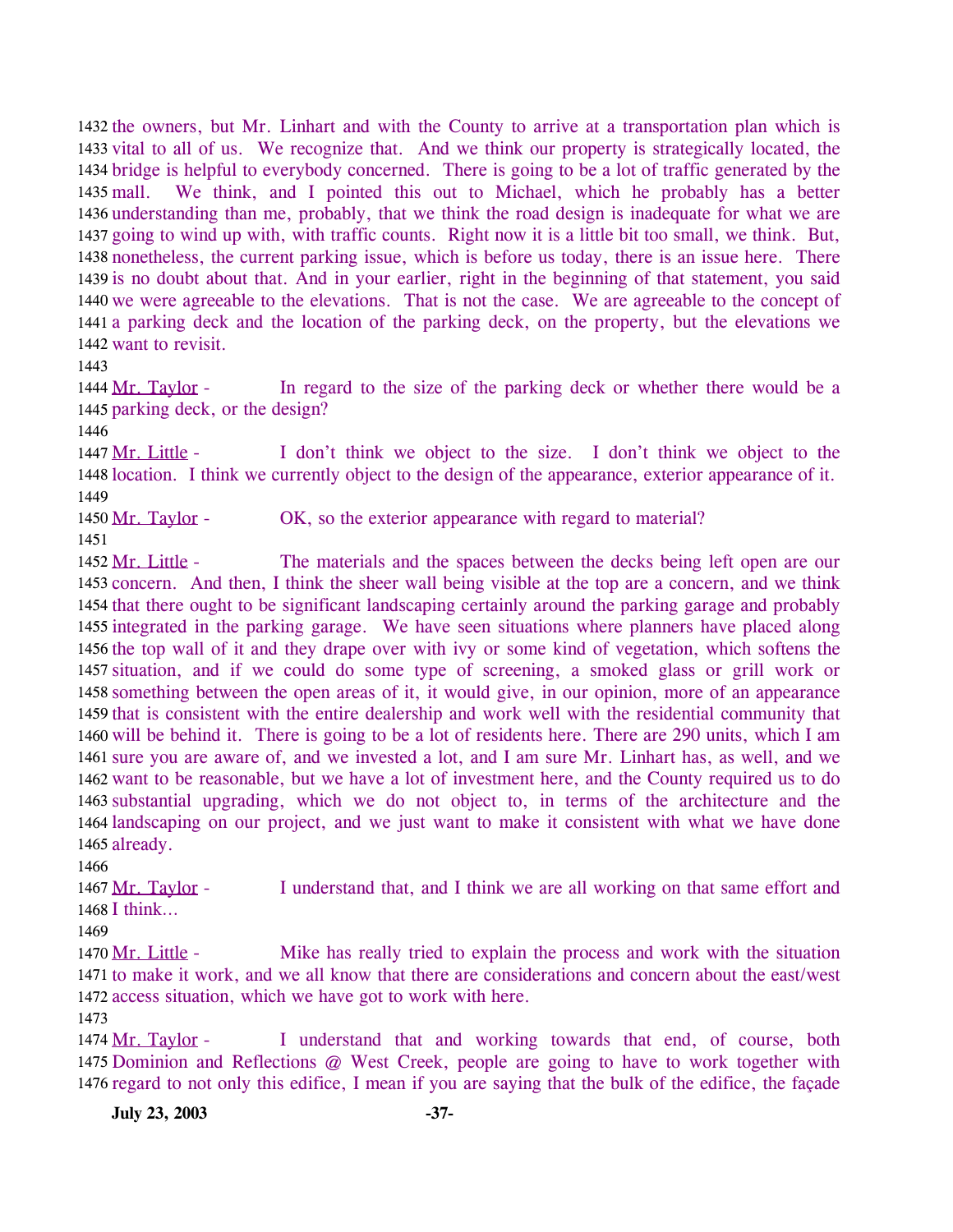1477 to the edifice, the three decks, all of that is, in your mind acceptable, then it is a question of 1478 materials, form and landscaping, certainly, and then putting some ivy on it or actually the 1479 appearance of it. My quandary at this point is whether to defer this for two weeks, because I 1480 understand that you have not really discussed that.

1481

We received the plans yesterday, the day before yesterday, excuse me, in 1483 the afternoon, and I have a number of principals who very, I was able to cover with them, very 1484 briefly, and this is an important issue to us. We pointed out in our letter that I think I wrote to 1485 Michael that we want to cooperate and we want to be reasonable, but we think we ought to 1486 take some time here to look at this design, and we ask for a deferral of the entire process, and 1487 come back in two weeks and say, what is this really going to work, and have a completed 1488 package. Now, I was approached this morning and they said, "Would you agree to go along 1489 with the location of the parking garage?" I spoke with my principals on the telephone, and we 1490 are agreeable to the location, but we want to talk and our concerns are substantial, but we want 1491 to talk about this design in some detail with both the principal and the architect, who is 1492 designing the situation. 1482 Mr. Little -

1493

1494 Mr. Taylor - OK. Thank you very much.

1495

Let me clear it up a little bit because I am a little confused now. You are 1497 OK with the parking deck, it is the position of it? 1496 Mr. Jernigan -

1498

1499 Mr. Little - Yes.

1500

OK. Now, what do you want it to look like? I mean, I know you said 1502 ivy and...but basically, parking decks are concrete, and the material on it. What do you want 1503 it to look like? 1501 Mr. Jernigan -

1504

Well, we have a picture here that was done – that was actually approved 1506 by the Planning Commission here, which we like the appearance of that parking deck. We 1507 recognize it is going to be concrete, and it has got to be structural steel. It is a big thing. It 1508 has to be a big thing. We understand. But I guess what we don't want to have is an 1509 institutional looking concrete structure there. There are ways to soften that and make it more 1510 appealing. 1505 Mr. Little -

1511

Since you don't disagree with the parking deck, it is just the appearance 1513 when the finished product is there. Approving the site plan doesn't firm up the landscaping 1514 that might take place or what the ivy might be, or how he would, and I believe Mr. Linhart 1515 would be more than happy to work with the people that are going to buy his Saturns and those 1516 kinds of things, and those 290 some apartment people are probably going to buy a Chevrolet 1517 every now and then, don't you think? 1512 Mr. Glover-

| <b>July 23, 2003</b> | $-38-$                                                                |
|----------------------|-----------------------------------------------------------------------|
| 1521 Mr. Glover -    | But approving the site plan does not firm up totally                  |
| 1520                 |                                                                       |
| 1519 Mr. Little -    | Oh, I suspect so. And we have no desire to not work with Mr. Linhart. |
| 1518                 |                                                                       |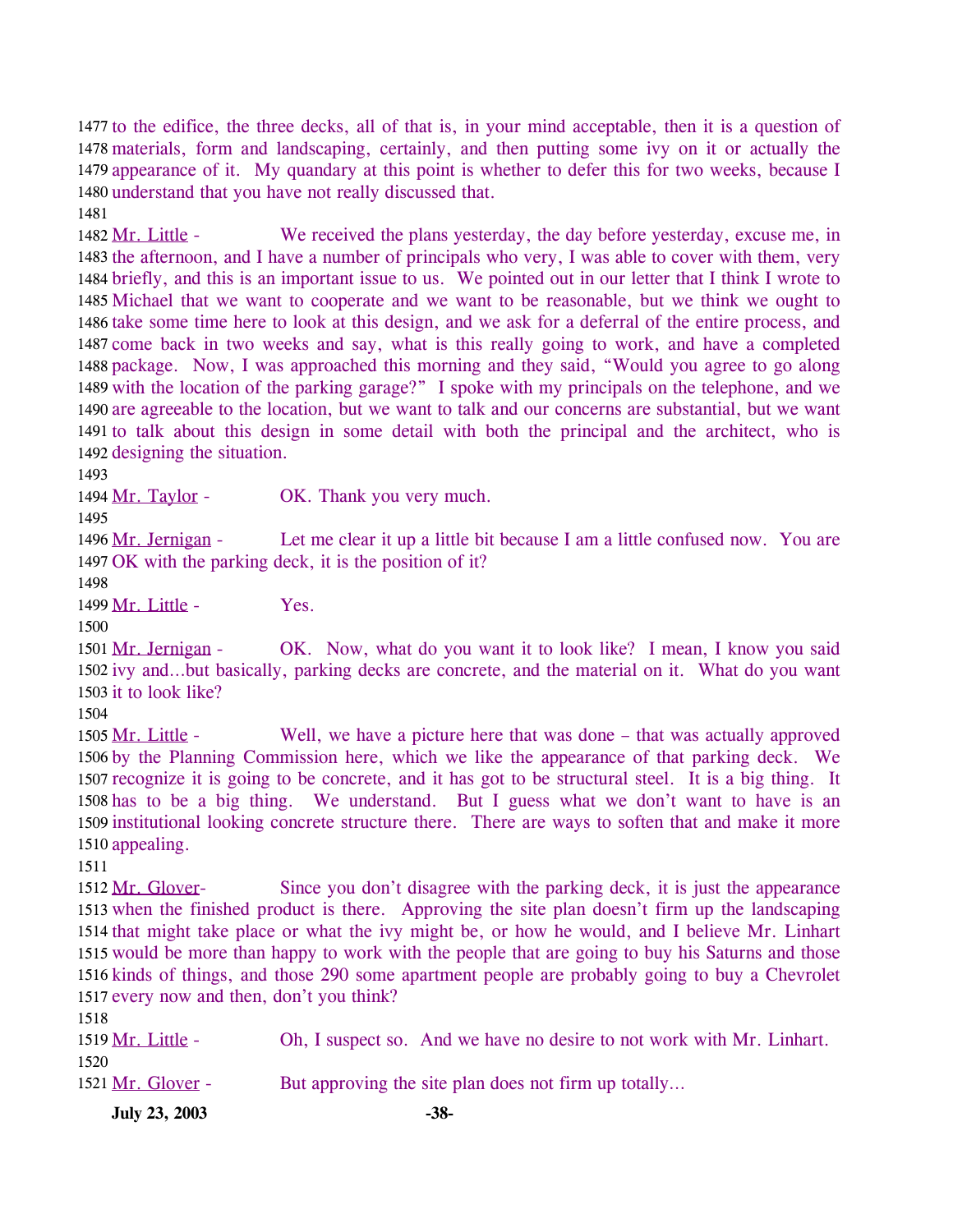Oh, I recognize that, approving the location. We agree that it is probably 1523 going to be a parking garage here if Mr. Linhart, if we can get to the agreement on how it is 1524 designed. But, in terms of the location, we don't have any objections to that, and we don't 1525 have any objection to the size of it, but we do have objection to how it is drawn now, in terms 1526 of what the final product will be, and it needs to be dramatically enhanced, we think, from an 1527 architectural standpoint, with both landscaping and architectural features. 1522 Mr. Little -1528 1529 Mr. Glover - Dramatically is a tough word, you know. 1530 In our opinion, there is a difference between where the picture we have 1532 here today, and where we are at now. So, there is no need in sugar coating that. We are not 1533 supposed to talk about it, in our opinion. 1531 Mr. Little -1534 In other words, approving the site plan would not be objectionable. It is 1536 just making sure that we reserve the right to discuss with the applicant the architectural and 1537 landscaping of the building itself. 1535 Mr. Glover -1538 1539 Mr. Little - That is exactly right. 1540 Mr. Little, with that in mind, would you be willing to accept the fact that 1542 we will approve the basic architectural project now, and we will bring this back to the 1543 Commission for the landscape and lighting plan, and in the meantime we will work with both 1544 parties to get a reasonable compromise. 1541 Mr. Taylor -1545 I would be troubled by the use of the word "basic architectural". In my 1547 understanding, we are indicating what the footprint and the envelope of this parking garage is 1548 going to be. 1546 Mr. Little -1549 1550 Mr. Taylor - Correct. 1551 1552 Mr. Little - We are not approving, in my mind, any architectural features here. 1553 That is good. I think if we get the footprint, the bulk of the elevation, 1555 the architectural features become a matter or really those two things, the bulk, the shape and 1556 the location. And then we will bring back for the landscape and lighting and some of the 1557 details, as well as the architectural treatment. 1554 Mr. Taylor -1558 Would you be willing, you have been working with Mr. Kennedy, to 1560 work with the staff and the applicant in bringing about an appearance of this architectural. 1559 Mr. Glover -1561 1562 Mr. Little - Oh, certainly. 1563 So, in other words, you don't see the need to come back and cause all 1565 these people to come back to a meeting, and talk about a piece of ivy on the building. I use 1566 that just as gesture. 1564 Mr. Glover -**July 23, 2003 -39-**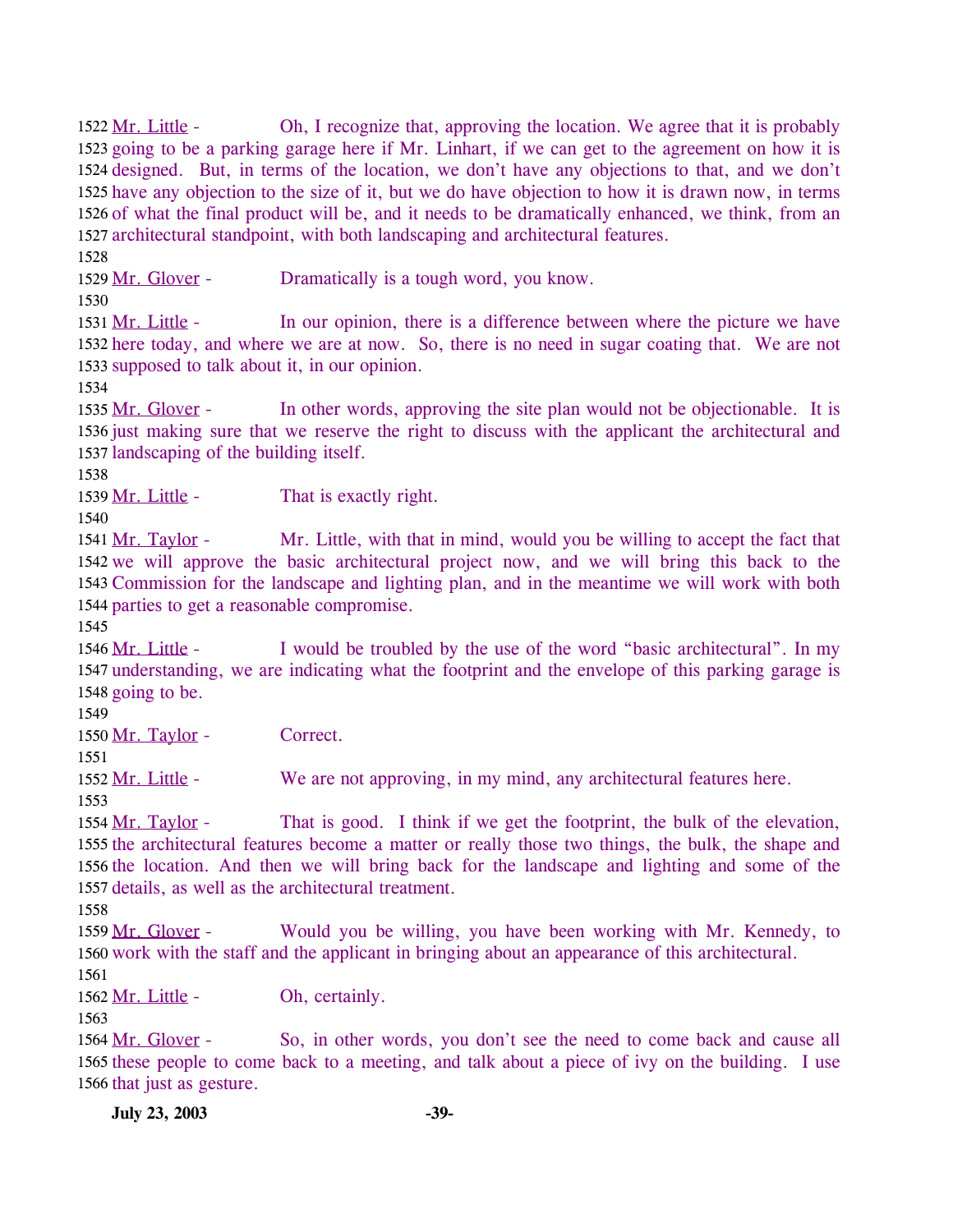1567 Mr. Little - But we are looking for more than that, obviously. 1568 But you are willing to work with the staff and the applicant to bring this 1570 about? 1569 Mr. Glover -1571 The applicant's attorney has approached me and asked for a meeting at 10:30 on Monday, which we are happy to be here, and I think we are going to do it here at the 1573 1574 County, and meet with the architectural people and perhaps the County. We are certainly 1575 happy to do that. 1572 Mr. Little -1576 1577 Mr. Taylor - I think really that is the most constructive way to do this. 1578 1579 Mr. Little - Again, we don't want to be obstructional. We recognize that. 1580 I recognize that, and what we want to do, from the County is we will 1582 help that by coming back to the County and working on those details, if that is acceptable to 1583 you. 1581 Mr. Taylor -1584 So, Mr. Taylor, are we going to approve the site plan but not the 1586 elevations. 1585 Mr. Jernigan -1587 Approving everything and he is going to work with the County, from 1589 what I understand, and the applicant, to bring about a satisfactory appearance, which I agree 1590 that there needs to be some architectural... 1588 Mr. Glover -1591 I don't want to be argumentative, but when you say that we are 1593 approving everything, that is not what I thought. 1592 Mr. Little -1594 The way I understand it is that we are going to approve the site plan and 1596 your footprint, but not the architecturals. 1595 Mr. Jernigan -1597 You are approving it, with the idea, from what I understood, that the 1599 staff and the applicant and the apartment people would work out the design, so it is not a 1600 matter of excluding anything. It is a matter of approving, because he just said the location, 1601 footprint, everything about it. So it is just a matter of approving, through administrative 1602 process, the appearance of it. 1598 Mr. Glover -1603 So you are saying that we are not coming back for another vote on 1605 August 14 for the architecturals? 1604 Mr. Little -1606 Well, I am not saying that, but I don't see any need for it. That is up to 1608 you, though, up to the rest of the Commission. I think we have a staff that is very capable and 1609 Mr. Kennedy and Mr. Marlles, and I think that the applicant understands that the County of 1610 Henrico is interested in the appearance of the design. Now, if the Commission wants to bring 1611 it back and take time with the developer and... 1607 Mr. Glover -**July 23, 2003 -40-**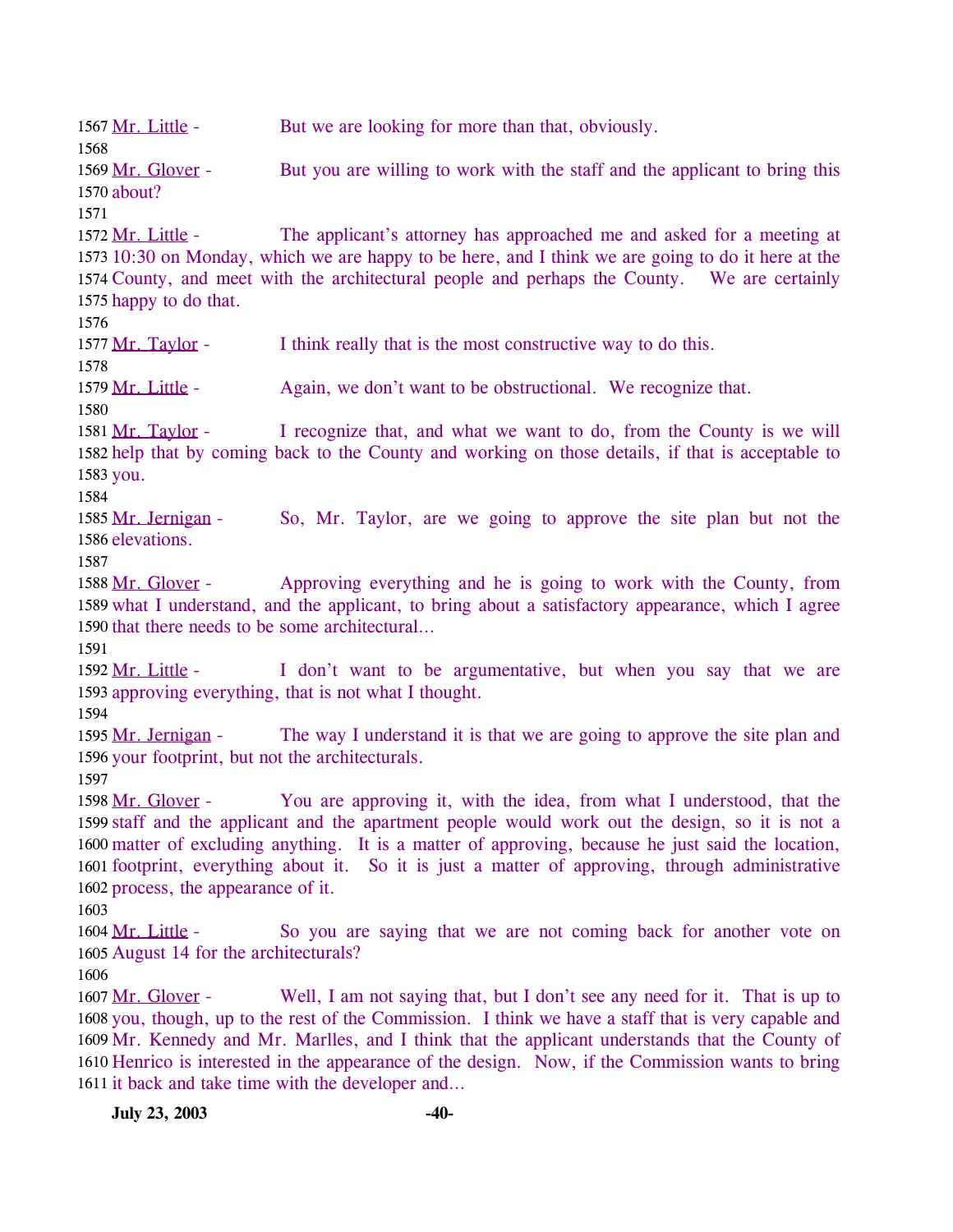Well, that was my understanding, that today we were approving, I guess, 1613 part of the application, and that the architectural was coming back on August 14 to approve the 1614 balance of the application, which I have not seen that approach, but I think it would work for 1615 us, as long as we are coming back to have a vote and approve the balance of the application. 1612 Mr. Little -1616 1617 Mr. Jernigan - Mr. Marlles. 1618 The balance being, I think I'd better have. We need to make it clear, 1620 when I make my motion, where the dividing line falls, so let me just, sir, if I might, let our 1621 staff clarify this for us, so that we all understand it together. 1619 Mr. Taylor -1622

Final elevations, the lighting and the landscaping would be returned on 1624 the August 14 meeting, and part of the concern with the lighting, of course, was also, with a 1625 three-story deck, with the top level roof parking and lighting, just having control of that. So, 1626 basically, what we will be doing is coming back with final elevations for approval. 1623 Mr. Kennedy -1627

Mr. Marlles, am I correct in saying that administratively that Mr. Taylor 1629 could meet with the applicant, Mr. Little, staff, and pass that on his own, without bringing that 1630 back to the Commission. 1628 Mr. Jernigan -

1631

Yes, that is true, Mr. Jernigan. Although I think the staff 1633 recommendation in this case – the staff recommendation is to bring back the elevations back to 1634 the Commission on August 14. 1632 Mr. Marlles -

1635

There is enough concern between the two parties that we feel it should 1637 come back to the Commission. 1636 Mr. Kennedy -

1638

1640

1639 Mr. Jernigan - Mr. Taylor.

1641 Mr. Little - May I make a comment on behalf of Mr. Linhart?

1642

1643 Mr. Marlles - Mr. Condlin, if you would please clarify this, I would be delighted.

1644

If I could do that, that and the other cases, so I don't think I want to. 1646 My name is Andy Condlin from Williams Mullen and I appreciate the time Mike Kennedy and 1647 Mr. Taylor have put into this, and certainly Mr. Little, for being willing to work with us. 1648 Also, I appreciate the approval of the layout and the concept that we are talking about. 1649 Certainly we would appreciate being in support of approving the entire thing and just working 1650 administratively, but also I understand and appreciate you have to follow your staff's 1651 recommendation. We do understand, on behalf of the applicant, that these issues, while they 1652 may have only seen the elevations in the last few days, the elevation has been a part of the case 1653 all along, and only the last few issues have we heard about as of yesterday. We got little time 1654 to look at the options and, quite frankly, the critical issue is the cost of addressing these 1655 concerns. Mr. Little did say "dramatic enhancement" and the question became that this is a 1656 parking deck, and these items will be critical to the success of this and it is a private. It is for 1645 Mr. Condlin -

**July 23, 2003 -41-**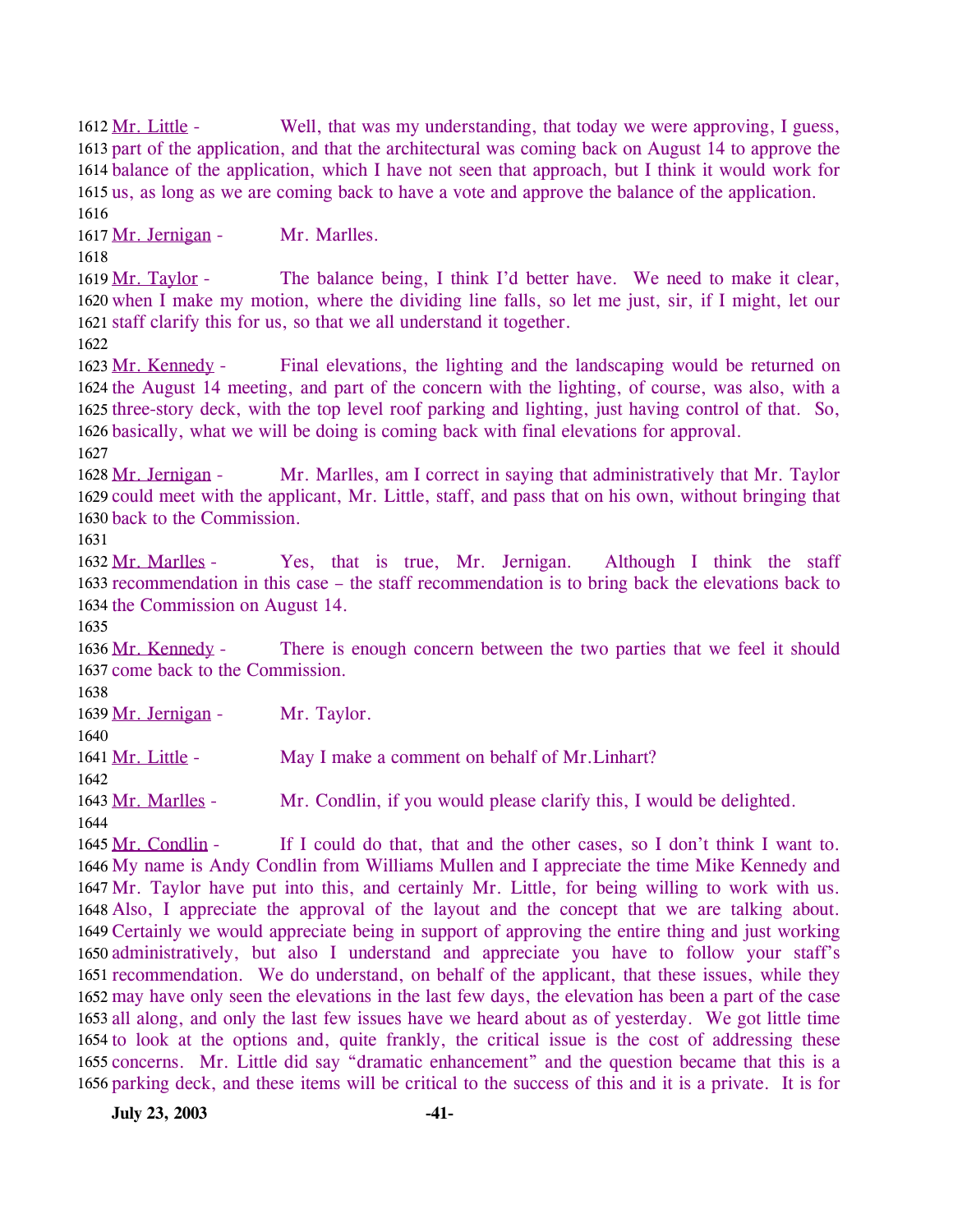1657 the employees, not for the public to use, and it is a different animal what we are looking at, 1658 and we feel we can accomplish a solution. We think we can come to a reasonable conclusion 1659 with this matter, but it will be in a manner consistent with the existing buildings in the overlay 1660 district. However, this is an open-air deck. The police, we've had a lot of issues, I'm talking 1661 on both sides of us, some building code issues for open air decks, as well as the police wanting 1662 to have views and be able to see inside of the deck for safety purposes. So, given all of the 1663 parameters that we are looking at, we just wanted to acknowledge that we hope we will get 1664 continued flexibility in looking at the different options, and also acknowledge that this is going 1665 to be a parking deck, and it is going to solve long-term parking issues and circulation issues,

1666 and that's all we wanted to state. If you have any questions, we have plenty of people here that 1667 are able to answer both engineering and architectural questions. If you feel it would be more 1668 appropriate for the  $14<sup>th</sup>$  that will be fine then as well.

1669

1671

1670 Mr. Taylor - Thank you, Mr. Condlin.

Are there any more questions for Mr. Condlin from the Commission? 1673 Thank you. 1672 Mr. Jernigan -

1674

Mr. Chairman, I'm ready for a motion. I move to approve POD-48-03, 1676 Dominion Chevrolet Parking Deck on W. Broad Street with items Nos. 9 and 11 amended and 1677 Nos. 23 through 27 with the provision that the final elements of the landscape and lighting plan 1678 and those decorative elements associated with that will be brought back to our Commission 1679 meeting on the  $14<sup>th</sup>$  of August. 1675 Mr. Taylor -

1680

1681 Mr. Vanarsdall - Second.

1682

We have a motion by Mr. Taylor and a second by Mr. Vanarsdall. All in 1684 favor say aye...all opposed say nay. The motion is passed. 1683 Mr. Jernigan -

1685

 The Planning Commission approved POD-48-03, Dominion Chevrolet Parking Deck – W. Broad Street, subject to the annotations on the plan, the standard conditions attached to these minutes for developments of this type and the following additional conditions. The architectural elevations were deferred to the Planning Commission's August 14, 2003, Rezoning meeting at 7:00 p.m. 1690

1691 9. 1692 1693 AMENDED - A detailed landscaping plan shall be submitted to the Planning Office for review and Planning Commission approval prior to the issuance of any occupancy permits.

1694 11. 1695 1696 1697 **AMENDED** - Prior to the installation of the site lighting equipment, a plan including depictions of light spread and intensity diagrams, and fixture and specifications and mounting height details shall be submitted for Planning Office review and Planning Commission approval.

1698 23. 1699 1700 1701 The easements for drainage and utilities as shown on approved plans shall be granted to the County in a form acceptable to the County Attorney prior to any occupancy permits being issued. The easement plats and any other required information shall be submitted to the County Real Property Agent at least sixty (60) days prior to requesting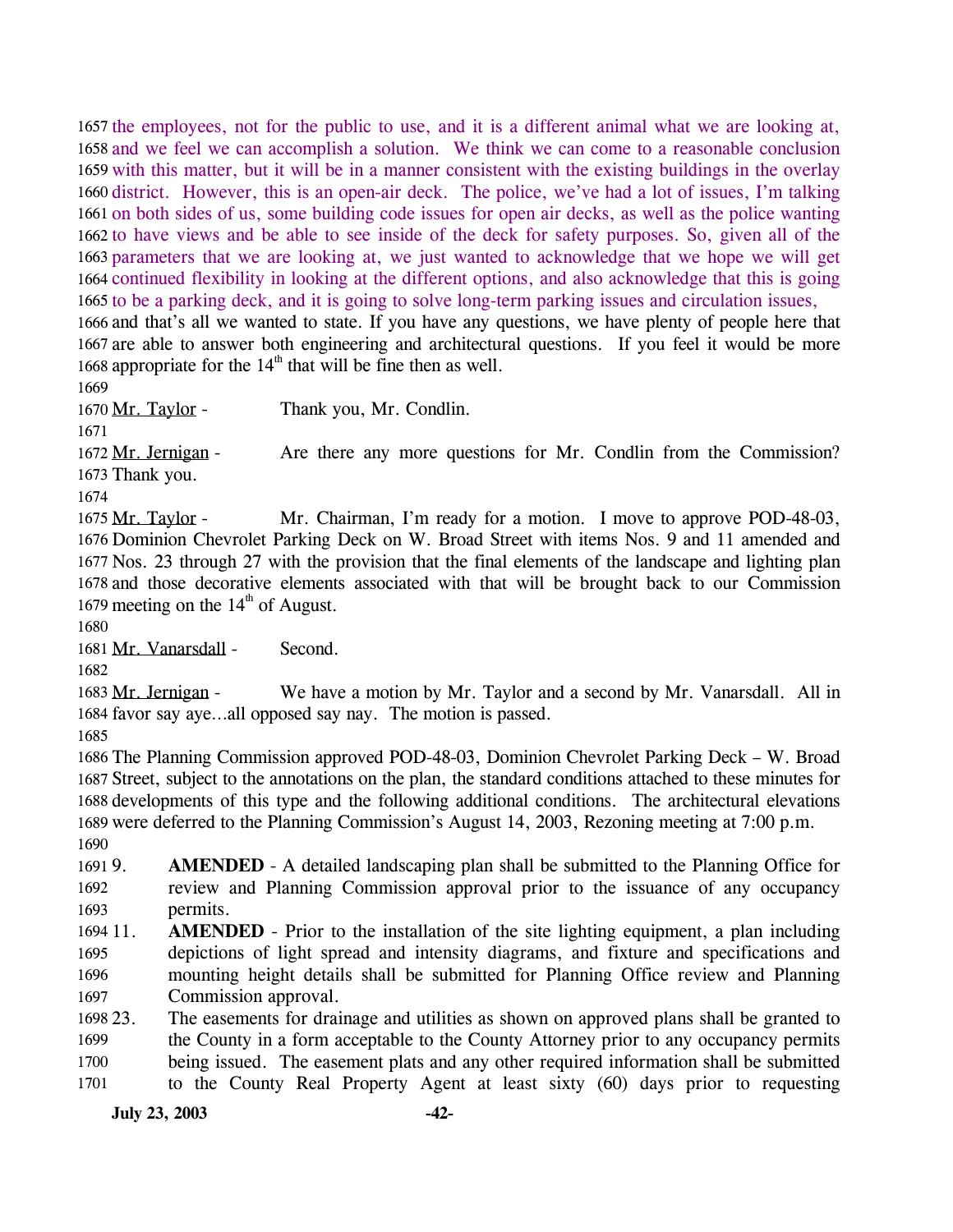1703 24. 1704 1705 25. 1706 1707 26. 1708 1709 1710 27. 1711 1712 1713 1714 1715 The developer shall provide fire hydrants as required by the Department of Public Utilities and Division of Fire. The proffers approved as a part of zoning case C-62C-98 shall be incorporated in this approval. Insurance Services Office (ISO) calculations must be included with the plans and contracts and must be approved by the Department of Public Utilities prior to the issuance of a building permit. The location of all existing and proposed utility and mechanical equipment (including HVAC units, electric meters, junction and accessory boxes, transformers, and generators) shall be identified on the landscape plans. All equipment shall be screened by such measures as determined appropriate by the Director of Planning or the Planning Commission at the time of plan approval**.**  1716 Mr. Jernigan - The Planning Commission will now take 15-minute break. It's 10:35 1717 1718 1719 **AT THIS TIME THE COMMISSION TOOK A BREAK AND RECONVENED AT 10:50**  1720 **A.M.**  1721 1722 **PLAN OF DEVELOPMENT**  1723 POD-44-03 W. Broad Retail – 7712 W. Broad Street **Balzer & Associates, Inc. for Victor Moes and MGT Construction:** Request for approval of a plan of development, as required by Chapter 24, Section 24-106 of the Henrico County Code, to construct a one-story, 7,800 square foot retail building. The 0.74-acre site is located on the southeastern corner of W. Broad Street (U.S. Route 250) and Cardinal Road on parcel 765-751-3714. The is zoning B-3, Business District.

1724

1702 occupancy permits.

1725 Mr. Jernigan - Is there any opposition to POD-44-03, W. Broad Retail? No opposition. 1726

County water and sewer. **(Brookland)** 

Mr. Chairman, we sidestepped it to see if we could get a better 1728 architectural look to it and also the applicant wasn't here then. Gene Sykes I here from the 1729 architectural firm of Freeman & Morgan and Ms. Goggin has already talked to him and they 1730 went on and got it straight. Go ahead, Ms. Goggin. 1727 Mr. Vanarsdall -

1731

I would like for you to know that there was a mix up. The architect was 1733 suppose to be here and the developer didn't realize that there was a missed communication and 1734 he came in from out of the field so that's why Mr. Logan is in jeans and a tee shirt. I talked to 1735 Mr. Logan and he is completely willing to work with staff and the Planning Commission to 1736 add some additional details and roof design to help break up the flat roof on the new building. 1737 Mr. Logan is here and he did a quick, quick, preliminary sketch that I can put on the document 1738 table. Neither one of us being an architect, used a pen. I can put this up if you would like to 1732 Ms. Goggin -

**July 23, 2003 -43-**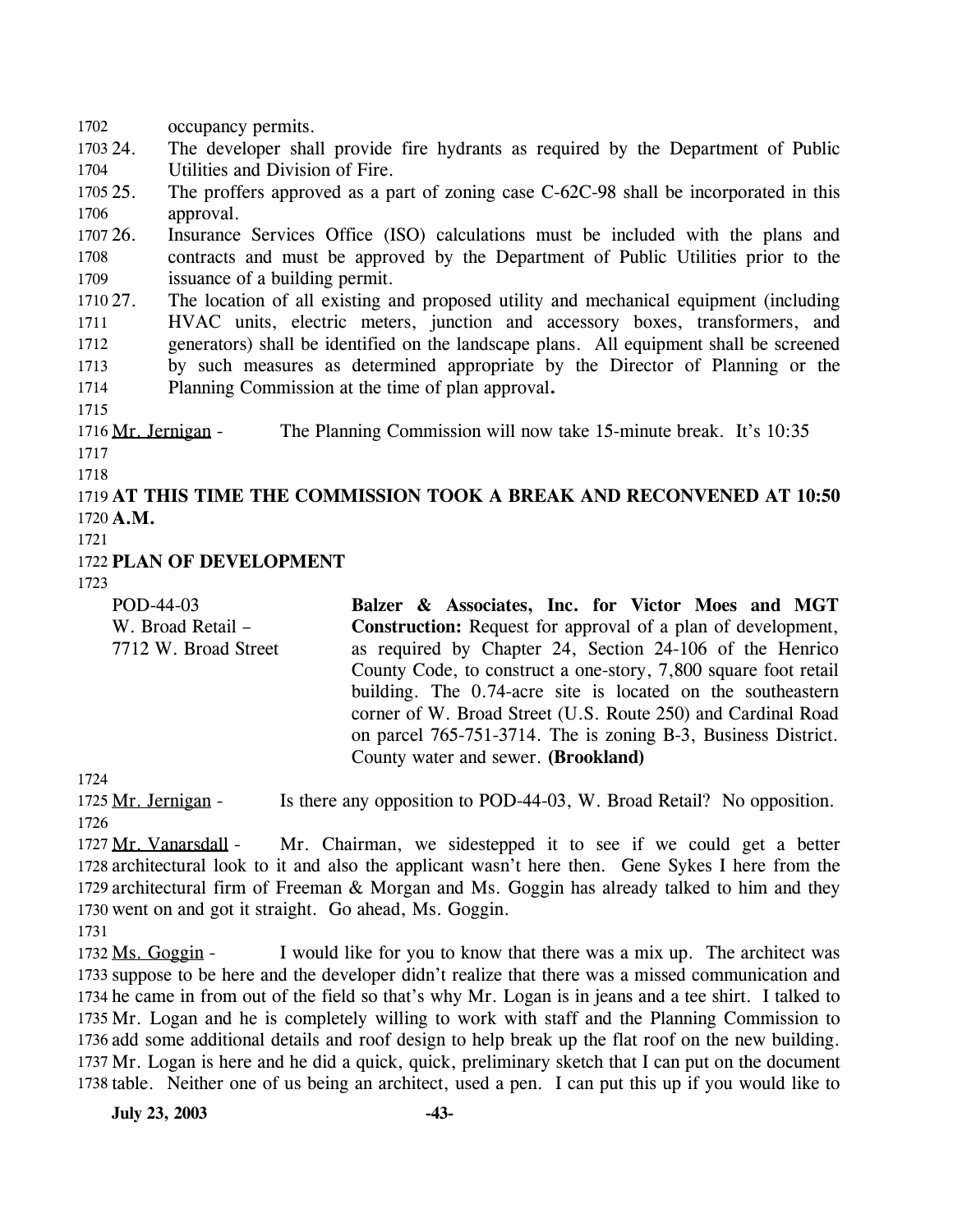1739 see it. Like I said, Mr. Logan is here if you have any questions of him. 1740 1741 Mr. Vanarsdall - Where is the drawing you had? 1742 Let me grab that right quick. As previously mentioned, this is the wrong 1744 architectural set (referring to rendering on the document table). This is when the building was L-shaped but it is what we had to draw on outside. But if you look at the top line, Mr. Logan 1745 1746 added some additional pilaster details and some minor little triangles and pilaster and parapets 1747 just to help break up the roofline. But, obviously, we will need to sit down and come up with 1748 a little bit more finished product. 1743 Ms. Goggin-1749 1750 Mr. Vanarsdall - And he is willing to do that. 1751 1752 Ms. Goggin - Yes, sir, he is. 1753 1754 Mr. Vanarsdall - And I appreciate that. 1755 1756 Ms. Goggin - He is totally willing to work with staff and the Planning Commission. 1757 I appreciate your help on it. Thank you. I don't have any more 1759 questions, Mr. Chairman. 1758 Mr. Vanarsdall -1760 Are there any more questions of Ms. Goggin by the Commission? 1762 Thank you, Ms. Goggin. 1761 Mr. Jernigan -1763 1764 Mr. Vanarsdall - I appreciate you coming in from out of the cold. 1765 1766 Mr. Logan - Out of the heat. 1767 Mr. Chairman, I recommend POD-44-03, W. Broad Retail – 7712 W. 1769 Broad Street, be approved with the annotations on the plan, the standard conditions for 1770 developments of this type, and then we have some additional conditions Nos. 23 through 37. 1768 Mr. Vanarsdall -1771 1772 Mr. Taylor - Second. 1773 We have a motion by Mr. Vanarsdall and a second by Mr. Taylor. All 1775 in favor say aye...all opposed say nay. The motion is passed. 1774 Mr. Jernigan -1776 Just so that I can get it on record, they will be working with staff and 1778 Ms. Goggin and the rest of the staff on the elevation of the building. 1777 Mr. Vanarsdall -1779 1780 Mr. Jernigan - Thank you, Mr. Vanarsdall. 1781 1782 The Planning Commission approved POD-44-03, W. Broad Retail – 7712 W. Broad Street, 1783 subject to the annotations on the plan, the standard conditions attached to these minutes for

**July 23, 2003 -44-**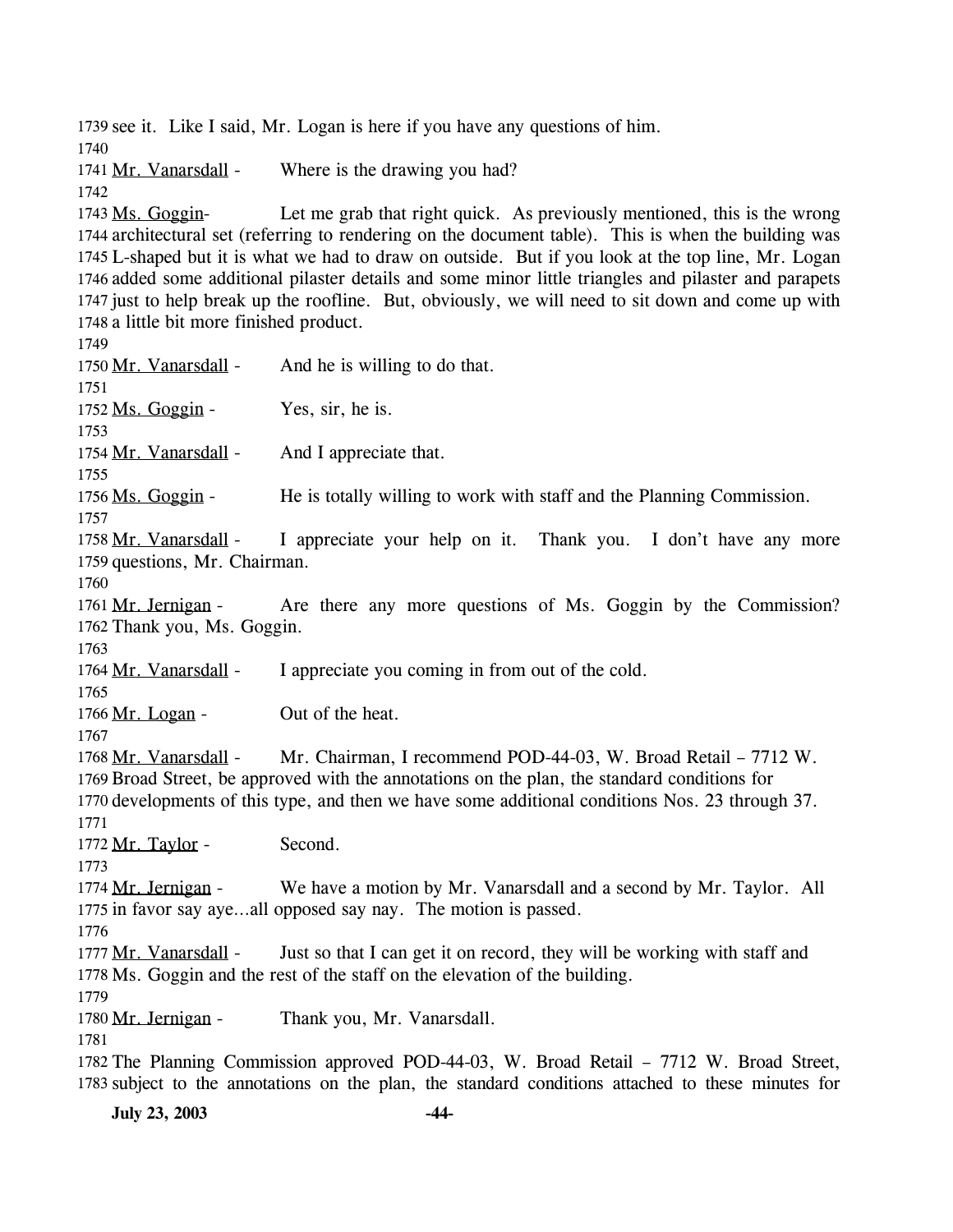1784 developments of this type and the following additional conditions:

- 1785 1786 23. 1787 1788 1789 1790 The easements for drainage and utilities as shown on approved plans shall be granted to the County in a form acceptable to the County Attorney prior to any occupancy permits being issued. The easement plats and any other required information shall be submitted to the County Real Property Agent at least sixty (60) days prior to requesting occupancy permits.
- 1791 1792 The entrances and drainage facilities on W. Broad Street (U.S. Route 250) shall be approved by the Virginia Department of Transportation and the County**.**
- 1793 25. 1794 1795 25. A notice of completion form, certifying that the requirements of the Virginia Department of Transportation entrances permit have been completed, shall be submitted to the Planning Office prior to any occupancy permits being issued.
- 1796 26. 1797 The developer shall provide fire hydrants as required by the Department of Public Utilities and Division of Fire.
- 1798 27. All repair work shall be conducted entirely within the enclosed building.
- 1799 28. Outside storage shall not be permitted.
- 1800 29. 1801 1802 The certification of building permits, occupancy permits and change of occupancy permits for individual units shall be based on the number of parking spaces required for the proposed uses and the amount of parking available according to approved plans.
- 1803 30. 1804 1805 Any necessary off-site drainage and/or water and sewer easements must be obtained in a form acceptable to the County Attorney prior to final approval of the construction plans.
- 1806 31. 1807 1808 31. Deviations from County standards for pavement, curb or curb and gutter design shall be approved by the County Engineer prior to final approval of the construction plans by the Department of Public Works.

1809 32. 1810 The loading areas shall be subject to the requirements of Chapter 24, Section 24-97(b) of the Henrico County Code.

- 1811 33. 1812 Storm water retention, based on the 50-10 concept, shall be incorporated into the drainage plans.
- 1813 34 1814 1815 Insurance Services Office (ISO) calculations must be included with the plans and contracts and must be approved by the Department of Public Utilities prior to the issuance of a building permit.
- 1816 35. 1817 1818 35. Approval of the construction plans by the Department of Public Works does not establish the curb and gutter elevations along the Henrico County maintained right-ofway. The elevations will be set by Henrico County.
- 1819 36. 1820 1821 1822 Approval of the construction plans by the Department of Public Works does not establish the curb and gutter elevations along the Virginia Department of Transportation maintained right-of-way. The elevations will be set by the contractor and approved by the Virginia Department of Transportation.
- 1823 37. 1824 1825 1826 1827 1828 The location of all existing and proposed utility and mechanical equipment (including HVAC units, electric meters, junction and accessory boxes, transformers, and generators) shall be identified on the landscape plans. All equipment shall be screened by such measures as determined appropriate by the Director of Planning or the Planning Commission at the time of plan approval**.**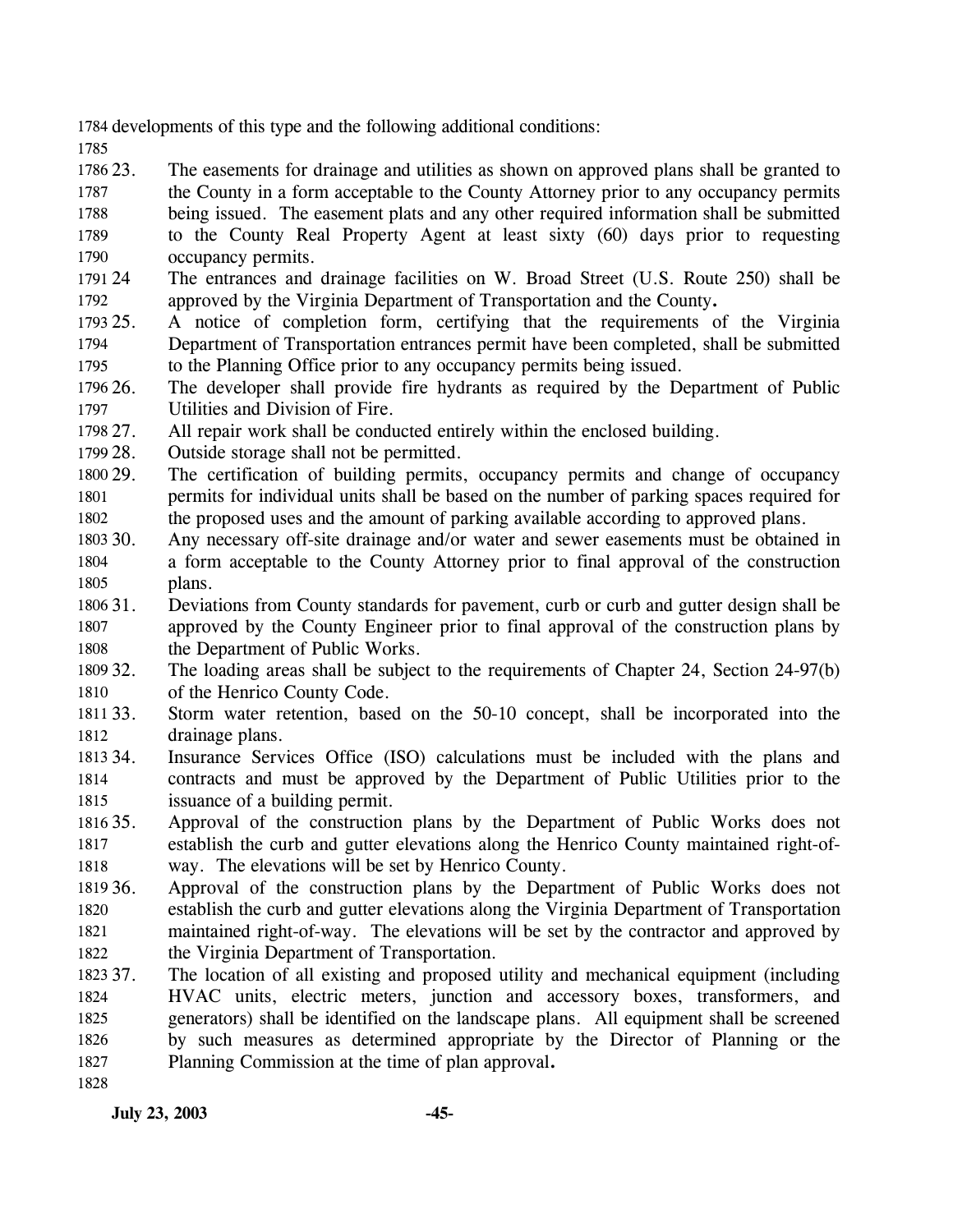#### 1829 **LANDSCAPE & ALTERNATIVE FENCE HEIGHT PLAN**

1830

LP/POD-61-86 Stony Run Townhouses – Rocky Creek Lane and Ridgefield Parkway

**Winston D. Spain for Stony Run Townhouse Associates:**  Request for approval of a landscape and alternative fence height plan, as required by Chapter 24, Sections 24-106 and 24-106.2 of the Henrico County Code. The 5.11-acre site is located at 2026 Rocky Creek Lane on parcel 744-752-0544. The zoning is RTH, Residential Townhouse District. **(Tuckahoe)** 

1831

Is there anyone in the audience in opposition to the landscape and 1833 alternative fence height plan for LP/POD-61-86, Stony Run Townhouses? No opposition, Mr. 1834 Kennedy. 1832 Mr. Jernigan -

1835

This will revise a landscape plan that was approved in 1986 along a 1837 portion of Ridgefield Parkway where it abuts the Stony Run Townhouses. At that location 1838 there were large Photinias that were planted 20 years ago, approximately. When those 1839 Photinias died they got leaf blight and now those townhouses at that location are now subject to 1840 the noise and road from Ridgefield Road, which has actually grown over time. So, what this 1841 would do is permit them to replace those Photinias, which have died with a fence which would 1842 be in a front yard that require alternate fence height. In front of the fence they will plant Wax 1843 Myrtles. The object is that at this time these Photinias are 20 feet high and provides substantial 1844 buffer for noise and from the road and the fence would try to approach that whereas without 1845 the alternative fence height a three and a half foot fence would not do that. So, staff is 1846 recommending approval of both the landscape plan and the alternative fence height. 1836 Mr. Kennedy -1847

Thank you, Mr. Kennedy. Are there any questions of Mr. Kennedy by 1849 the Commission? All right, go ahead, Mrs. Ware. 1848 Mr. Jernigan -

1850

Okay. I'll make a motion to approve LP/POD-61-86, Stony Run 1852 Townhouses, subject to the annotations on the plan and the standard conditions for landscaping 1853 plans. 1851 Mrs. Ware -

1854

1855 Mr. Vanarsdall - Second.

1856

We have a motion by Mrs. Ware and seconded by Mr. Vanarsdall. All 1858 in favor say aye...all opposed say nay. The motion is passed. 1857 Mr. Jernigan -

1859

 The Planning Commission approved the landscape and alternative fence height plan for LP/POD-61-86, Stony Run Townhouses – Rocky Creek Lane and Ridgefield Parkway, subject to the annotations on the plan and the standard conditions attached to these minutes for landscape and lighting plan.

#### 1864 **SUBDIVISION**

1865

| W. Hermitage Park    | TIMMONS and J. Thomas O'Brien, Jr. for The Tetra |  |  |  |
|----------------------|--------------------------------------------------|--|--|--|
| <b>July 23, 2003</b> | -46-                                             |  |  |  |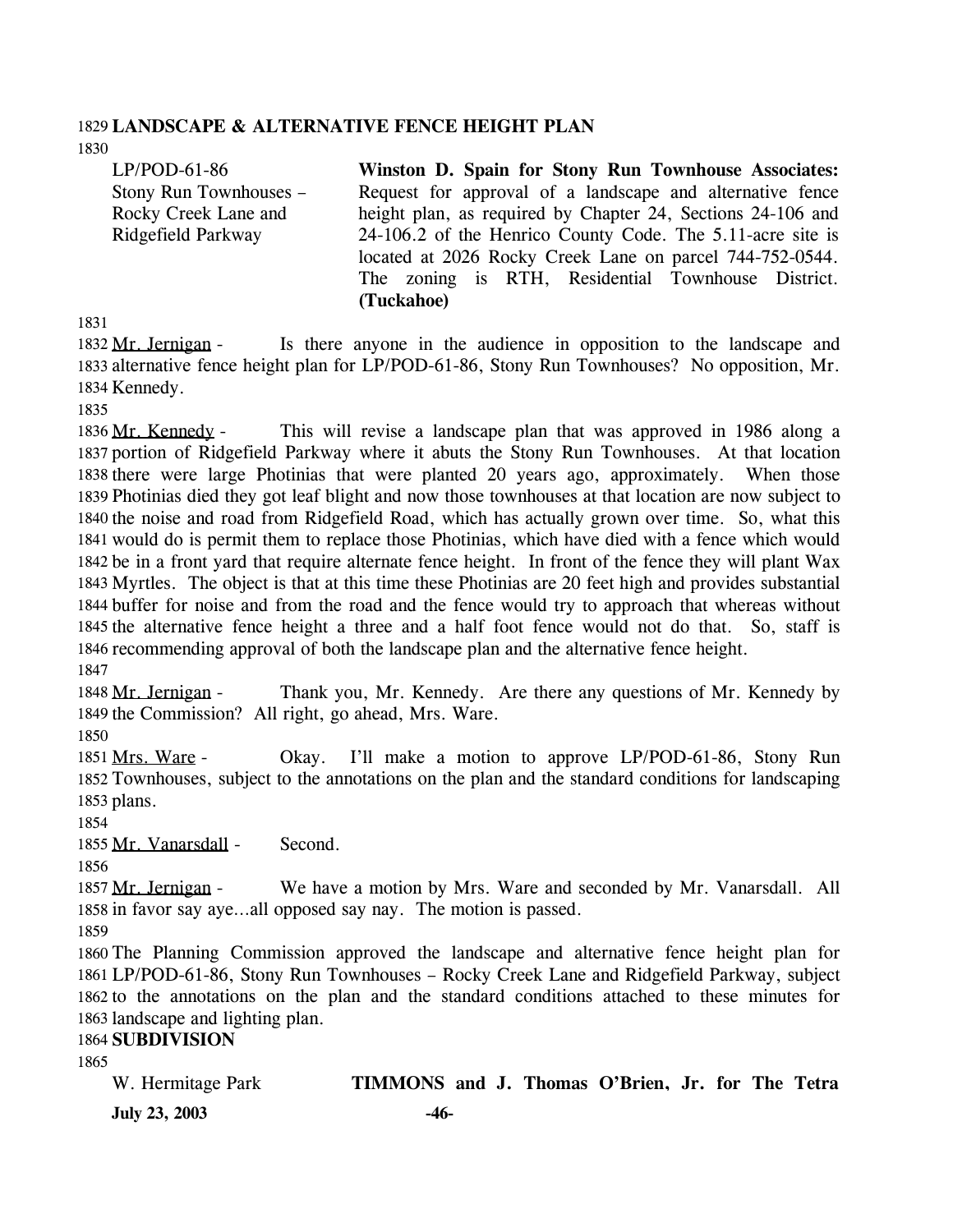(July 2003 Plan) Greenway Avenue and Impala Drive **Company:** The 0.83-acre site is located at the northwest corner of the intersection of Greenway Avenue and Impala Drive, approximately 300 feet from the intersection of Impala Drive and Dumbarton Road on parcel 776-775-6163. The zoning is R-4, One-Family District. County water and sewer. **(Brookland) 4 Lots** 

1866

Is there anyone in the audience in opposition to W. Hermitage Park (July 1868 2003 Plan)? No opposition. Mr. Kennedy. 1867 Mr. Jernigan -

1869

 $1890$ 

This subdivision would realign lots of formally phased Greenway 1871 Avenue. There were four lots, and they were nonconforming lots. They were 50 feet wide 1872 and the last one was 45 feet wide. The last one did not meet the exception standards so they 1873 went to the Board of Zoning Appeals and the Board of Zoning Appeals turned it down because 1874 they felt that they could meet the current zoning requirements by doing rearrangement. They 1875 have now come back with the rearrangements of lots. There has been some opposition 1876 expressed by adjourning property owners. The original plan for this included the vacation of 1877 the alley that runs along the back of the lots. That alley serves some garages on the lots to the 1878 north. The lots to the north are also concerned about drainage in this area. There are wetlands 1879 on this site. It's a small wetlands area. As a requirement they would have to get a permit 1880 from the Army Corps of Engineers to fill in the wetlands and that would deal with the drainage 1881 issue as well. They will have to have adequate drainage at the time of construction plan 1882 approval. But, it appears that those conditions can be met. The lots do meet standard zoning 1883 conditions for R-4 Districts. They will now all be a minimum of 65-foot-wide and a minimum 1884 of 8,000 square feet. So, there will be no exception lots authorized under the Code. No 1885 nonconforming lots. All lots meet the current Code requirements for a R-4 District, for which 1886 it is zoned. And with that, we can recommend approval. 1870 Mr. Kennedy -1887

Thank you, Mr. Kennedy. Are there any questions of Mr. Kennedy by 1889 Commission members? 1888 Mr. Jernigan -

| <b>July 23, 2003</b>  | -47-                                                                 |
|-----------------------|----------------------------------------------------------------------|
| 1904 Mr. Vanarsdall - | I've never found Mr. Kennedy to be wrong, I'll take his word for it. |
| 1903                  |                                                                      |
| 1902 Mr. Jernigan -   | Excuse me. I apologize, I see it.                                    |
| 1901 Mr. Vanarsdall - | His bifocal is messing up on him.                                    |
| 1900                  |                                                                      |
| 1899 Mr. Jernigan -   | This one is dated July 18. My plan is dated July 18.                 |
| 1898                  |                                                                      |
| 1897 Mr. Kennedy -    | It's the July 14 plan.                                               |
| 1896                  |                                                                      |
| 1895 Mr. Vanarsdall - | What's the date of it?                                               |
| 1894                  |                                                                      |
| 1893 Mr. Kennedy -    | Yes, sir.                                                            |
| 1892                  |                                                                      |
| 1891 Mr. Vanarsdall - | Mr. Kennedy, this is the plan that we are working from right here?   |
| 1890.                 |                                                                      |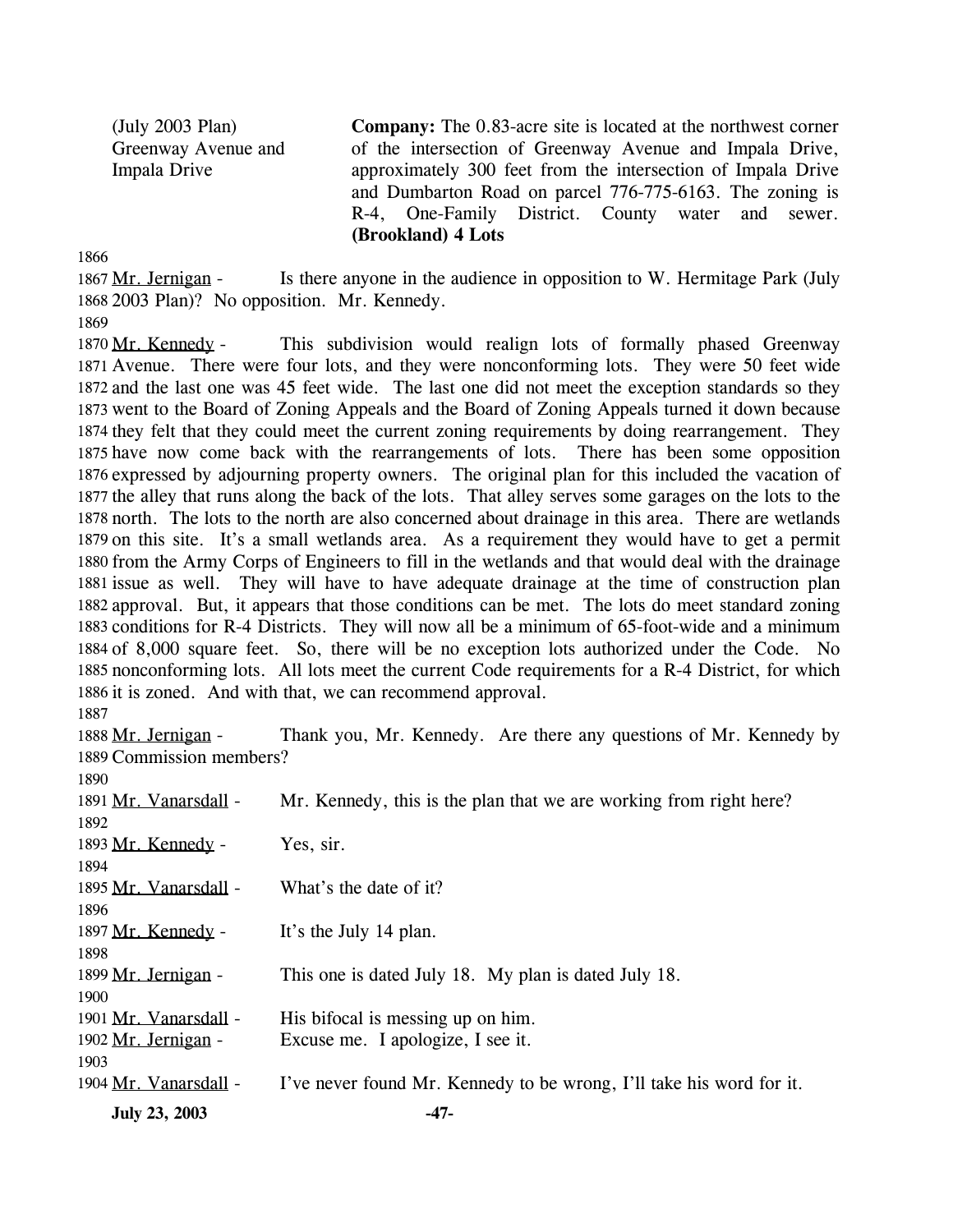1905

1906 Mr. Kennedy - That's okay. Thank you, sir.

1907

Mr. Chairman, I recommend subdivision W. Hermitage Park (July 2003 1909 Plan) Greenway Avenue and Impala Drive, be approved with the annotations on the plans, the 1910 standard conditions for subdivisions served by public utilities and additional conditions Nos. 12 1911 and 13. 1908 Mr. Vanarsdall -

1912

1913 Mr. Taylor - Second.

1914

We have a motion my Mr. Vanarsdall and a second by Mr. Taylor. All 1916 in favor say aye...all opposed say nay. The motion is passed. 1915 Mr. Jernigan -

1917

Thank you, Mr. Kennedy, for straightening that out. And, Mr. O'Brian, 1919 I didn't mean to miss you, you didn't want to talk did you? 1918 Mr. Vanarsdall -

1920

1921 Mr. O'Brian - That's okay.

1922

 The Planning Commission granted conditional approval to subdivision W. Hermitage Park (July 2003 Plan) subject to the standard conditions attached to these minutes for subdivisions served by public utilities, the annotations on the plans and the following additional conditions. Mr. Glover was absent.

1927

1928 12. Each lot shall contain at least 8,000 square feet, exclusive of the flood plain areas.

1929 13. 1930 13. Any necessary offsite drainage easements must be obtained prior to approval of the construction plan by the Department of Public Works.

1931

1932 **PLAN OF DEVELOPMENT (Deferred from the May 28, 2003, Meeting)**  1933

POD-22-03 Bethlehem Road Office Building – Bethlehem Road **Engineering Design Associates for Hugh W. Owens:** Request for approval of a plan of development, as required by Chapter 24, Section 24-106 of the Henrico County Code, to construct a two-story, 6,450 square foot office building. The 2.58-acre site is located at 6501 Old Bethlehem Road on parcels 769-745- 9774 and 770-745-1768. The zoning is O-2C, Office District (Conditional). County water and sewer. **(Brookland)** 

1934

Is there anyone in the audience in opposition to POD-22-03, Bethlehem 1936 Road Office Building? No opposition. Ms. News, good morning. 1935 Mr. Jernigan -

1937

Good morning, Mr. Chairman, members of the Commission. The 1939 revised plan in your addendum packet address the concerns of several departments and now 1940 can be recommended for approval. The Department of Public Works has determined that there 1941 is currently excess right-of-way for Bethlehem Road along the frontage of this site. To meet 1942 the requirement of the Major Thoroughfare Plan for a minor collector, only 33 feet from the 1938 Ms. News -

**July 23, 2003 -48-**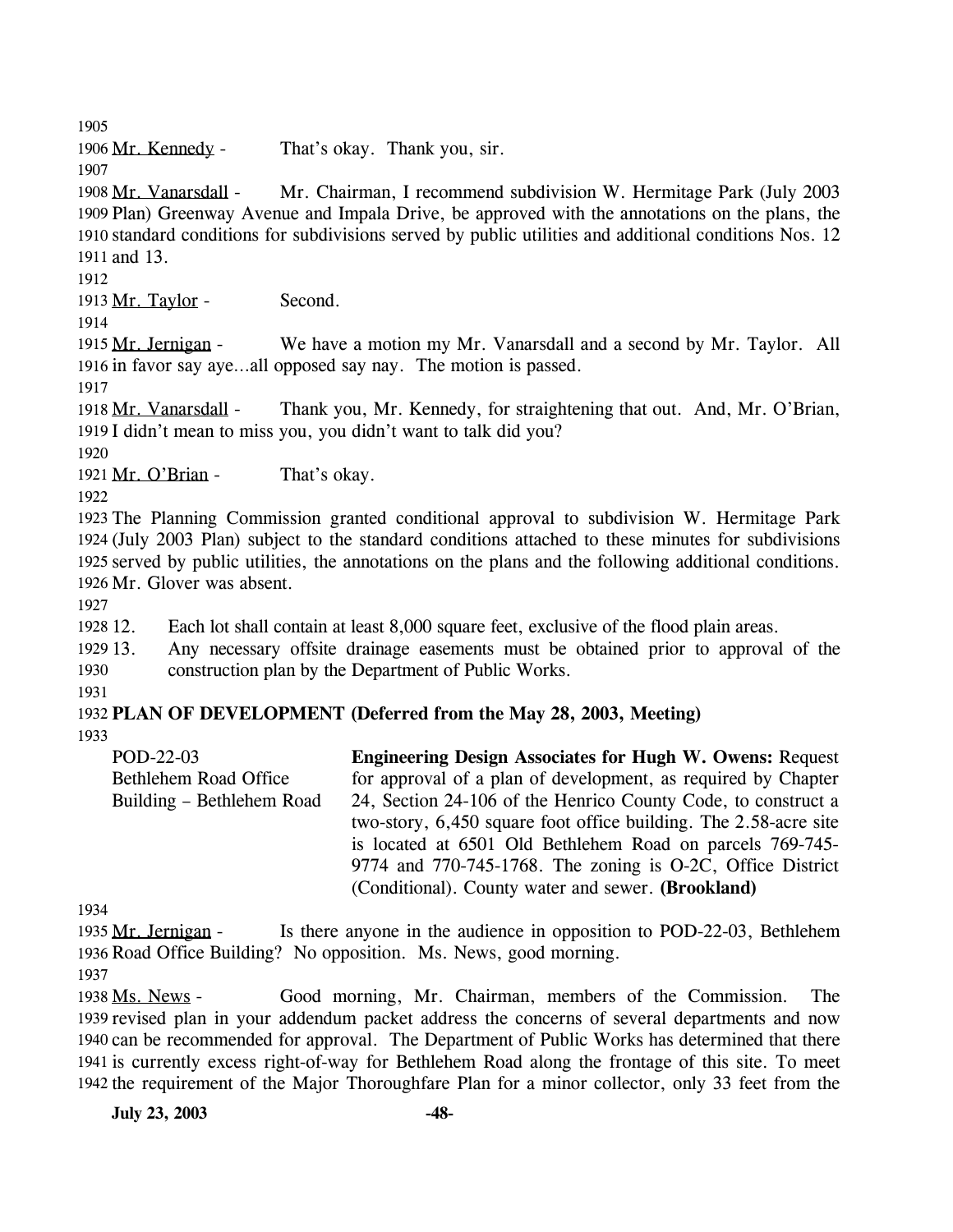1943 center line of the road is required. Subsequently, with the vacation of this excess right-of-way, 1944 sufficient width has been added to the developable area of the site to accommodate the required 1945 15-foot landscape strip across the front of the site.

1946

 Also, encroachment into the RPA has now been eliminated with the exception of the access road which is permitted. Access to the building has been provided to the satisfaction of the Fire Marshall. The plan generally is consistent with the plan provided at the time of rezoning. With these revisions, staff can recommend approval of the revised plan subject to the annotations on the plan, the conditions in your agenda, and the additional conditions Nos. 32 through 35 in the addendum. I'll be happy to answer any questions.

1953

1954 Mr. Jernigan - Are there any questions of Ms. News by the Commission? 1955 1956 Mrs. Ware - I have none. 1957 1958 Mr. Jernigan - Thank you, Ms. News. 1959

I don't have any. Ms. News and I have been talking about this for 1961 several months. Ms. Isaac has a grin on her face because she thought she was going to get it 1962 through, but I found a flaw in it that I didn't mention - and I just want to see your face 1963 (Joking). Ms. News, thank you for all your patience. 1960 Mr. Vanarsdall -

1964

1965 Ms. News - You're welcome.

1966

Mr. Chairman, I move POD-22-03, Bethlehem Road Office Building on 1968 Bethlehem Road, I refer to it as the office in the creek, be approved with the annotations on the 1969 plans, the standard conditions for developments of this type, additional conditions Nos. 23 1970 through 31 on the agenda and then on the addendum, page 2, that picks up Nos. 32, 33, 34 and 35. 1971 1967 Mr. Vanarsdall -

1972

1973 Mrs. Ware - Second.

1974

We have a motion by Mr. Vanarsdall and seconded by Mrs. Ware. All 1976 in favor say aye...all opposed say nay. The ayes have it, the motion is passed. 1975 Mr. Jernigan -1977

 The Planning Commission approved POD-22-03, Bethlehem Road Office Building – Bethlehem Road, subject to the standard conditions attached to these minutes for developments of this type, the annotations on the plans and the following additional conditions. Mr. Glover was absent.

1982

1983 23 1984 1985 1986 1987 The easements for drainage and utilities as shown on approved plans shall be granted to the County in a form acceptable to the County Attorney prior to any occupancy permits being issued. The easement plats and any other required information shall be submitted to the County Real Property Agent at least sixty (60) days prior to requesting occupancy permits.

**July 23, 2003 -49-**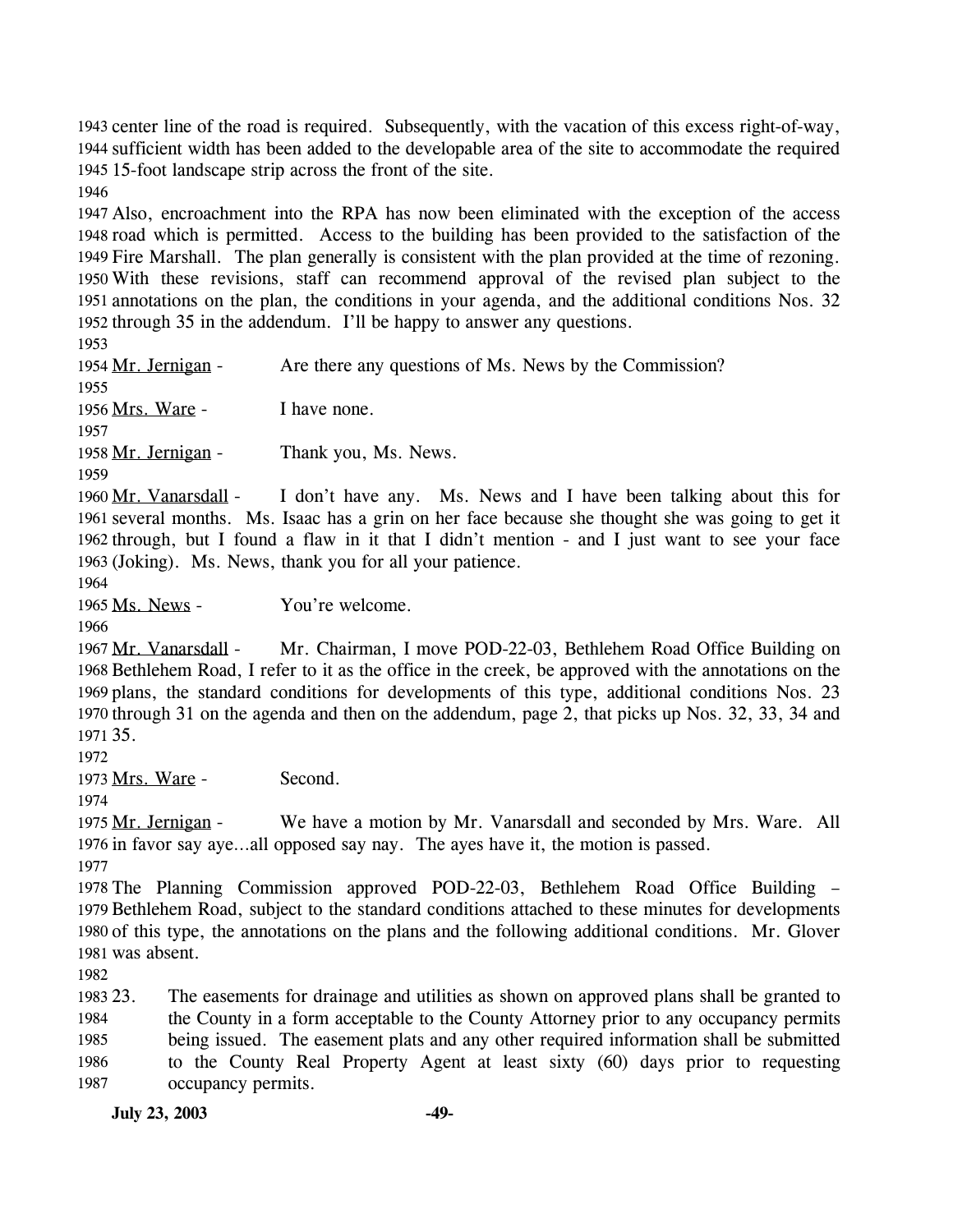24. The limits and elevations of the 100-year frequency flood shall be conspicuously noted on the plan "Limits of 100 Year Floodplain." In addition, the delineated 100-year floodplain must be labeled "Variable Width Drainage and Utility Easement." The easement shall be granted to the County prior to the issuance of any occupancy permits. 1988 24. 1989 1990 1991

1992 25. 1993 The developer shall provide fire hydrants as required by the Department of Public Utilities and Division of Fire.

- 1994 26. 1995 The proffers approved as a part of zoning case  $C-51C-02$  shall be incorporated in this approval.
- 1996 27. 1997 1998 Any necessary off-site drainage and/or water and sewer easements must be obtained in a form acceptable to the County Attorney prior to final approval of the construction plans.
- 1999 28. 2000 2001 28. Deviations from County standards for pavement, curb or curb and gutter design shall be approved by the County Engineer prior to final approval of the construction plans by the Department of Public Works.
- 2002 29. 2003 Storm water retention, based on the 50-10 concept, shall be incorporated into the drainage plans.
- 2004 30. 2005 2006 Insurance Services Office (ISO) calculations must be included with the plans and contracts and must be approved by the Department of Public Utilities prior to the issuance of a building permit.
- 2007 31. 2008 2009 31. Approval of the construction plans by the Department of Public Works does not establish the curb and gutter elevations along the Henrico County maintained right-ofway. The elevations will be set by Henrico County.
- 2010 32. 2011 2012 Trash pickup and parking lot cleaning shall not be done on Sunday and will be limited to the hours of 7:30 a.m. and 8:30 p.m., Monday through Friday, and between the hours of 8:00 a.m. and 8:30 p.m. on Saturday.
- 2013 33. 2014 2015 33. A zoning case to rezone the environmentally sensitive areas on the site to C-1, Conservation District shall be submitted prior to the approval of final construction plans by the County of Henrico.
- 2016 34. Prior to signature at construction plans, the developer must furnish a letter from **Dominion Virginia Power** stating that this proposed development does not conflict with their facilities. 2017 2018
- $201935.$ 2020 2021 35. A vacation request for the portion of the existing Bethlehem Road right-of-way to be vacated across the frontage of the site, as shown on the approved plans, shall be approved by the County prior to approval of construction plans.
- 2022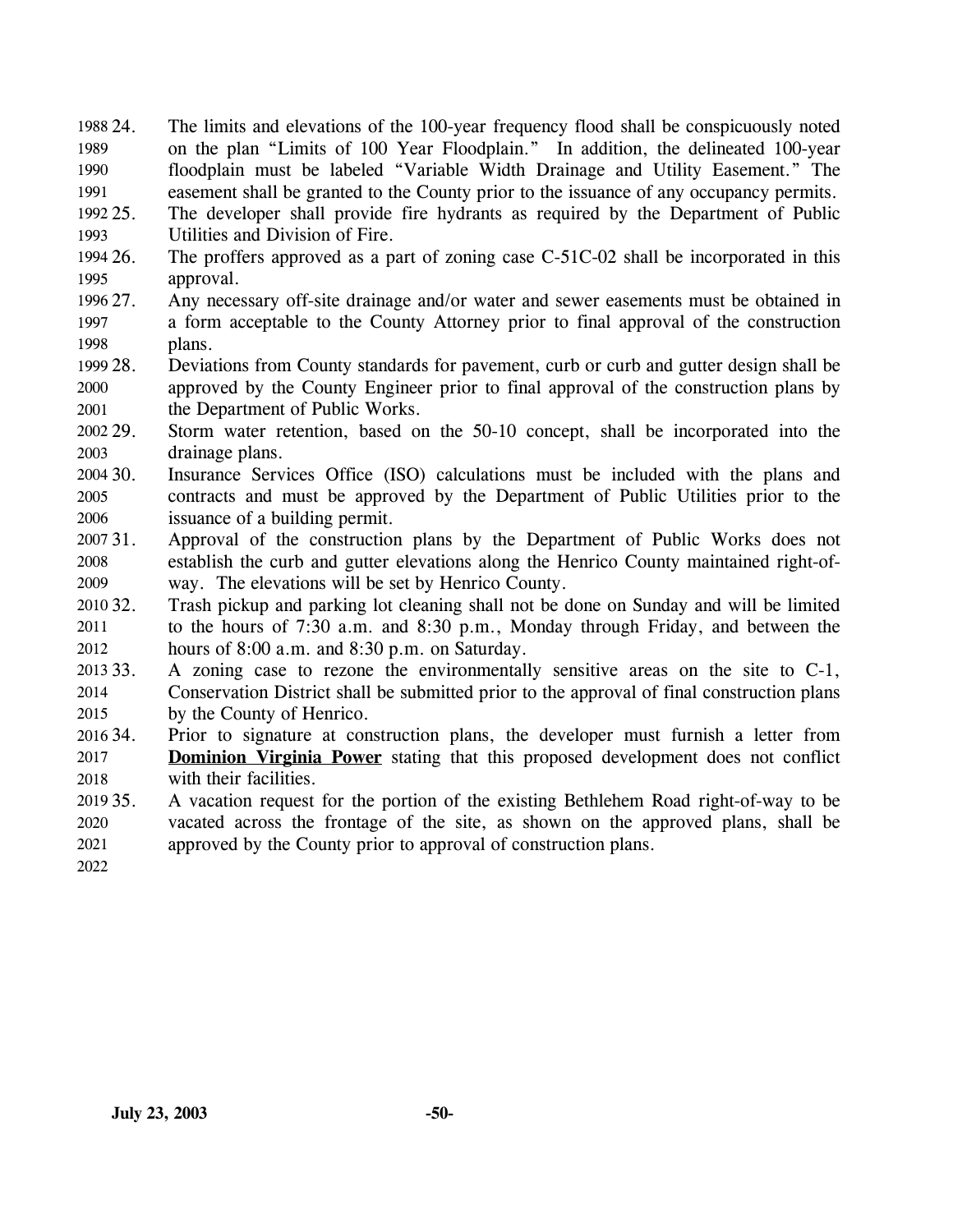2023

Winterberry (July 2003 Plan) **Engineering Design Associates for Barbara Rozeta Jones Deberry, Frances Delores Jones Davis and Godsey Properties, Inc.:** The 6.00-acre site is located along the western line of Springfield Road (State Route 157), at the intersection of Springfield Road and Olde Milbrooke Way on parcels 755-768-1347 and 2764. The zoning is R-3C, One-Family District (Conditional). County water and sewer. **(Brookland) 13 Lots** 

2024

Is there anyone in the audience in opposition to subdivision Winterberry 2026 (July 2003 Plan)? Good morning, Mr. Cooper. 2025 Mr. Jernigan -

2027

Good morning, Mr. Chairman and members of the Commission. This 2029 plan calls for a 13-lot subdivision located along Springfield Road. This site was rezoned on  $2030$  June 17 of this year with the rezoning case C-8C-03. The original plan submitted did not 2031 accurately reflect all required setbacks. The revised plan, which you see before you today, 2032 however now addresses those concerns and therefore staff can recommend approval of this 2033 subdivision. The applicant's engineer is here today and I am also available to answer any 2034 questions. 2028 Mr. Cooper -

2035

2036 Mr. Jernigan - Are there any questions of Mr. Cooper by the Commission?

2037

The only thing that I see on this, I don't know how we can change this, 2039 but if you will notice that across the street, on the plan, is Milbrooke subdivision. And over in 2040 here, they have continued the Old Brookway that had to be offset. In other words, you have 2041 the same name across the street and I know it must be confusing to emergency vehicles. So, I 2042 just wanted to notate that. I don't know what we can do about it. I remember one time while 2043 putting up political signs for Mr. Glover years ago, two of us working together on a Saturday morning and we came to a neighborhood that had Mill Court, Mill Lane, Mill Road, Mill 2044 2045 Drive and how would an ambulance or fire driver would ever find the emergency is beyond 2046 me. I just don't think it's a good idea to have those names across the street, but I just wanted 2047 to throw that out for what it's worth. Do anybody agree with my view on this? 2038 Mr. Vanarsdall -

2048 2049 Mr. Cooper - Mr. Commissioner, we have made a comment pertaining to that issue. 2050 2051 Mr. Vanarsdall - That's good, you did put it on there. 2052 2053 Mr. Cooper - Yes, sir.

2054

I looked at it and then looked down and said, "Well, he did his 2056 homework." All right. Thank you. With that, I move that the subdivision Winterberry (July 2003 Plan) with 13 lots be approved, with the annotations on the plans, the standard conditions 2057 2058 for subdivisions served by public utilities and additional conditions Nos. 12 through 17. 2055 Mr. Vanarsdall -

**July 23, 2003 -51-**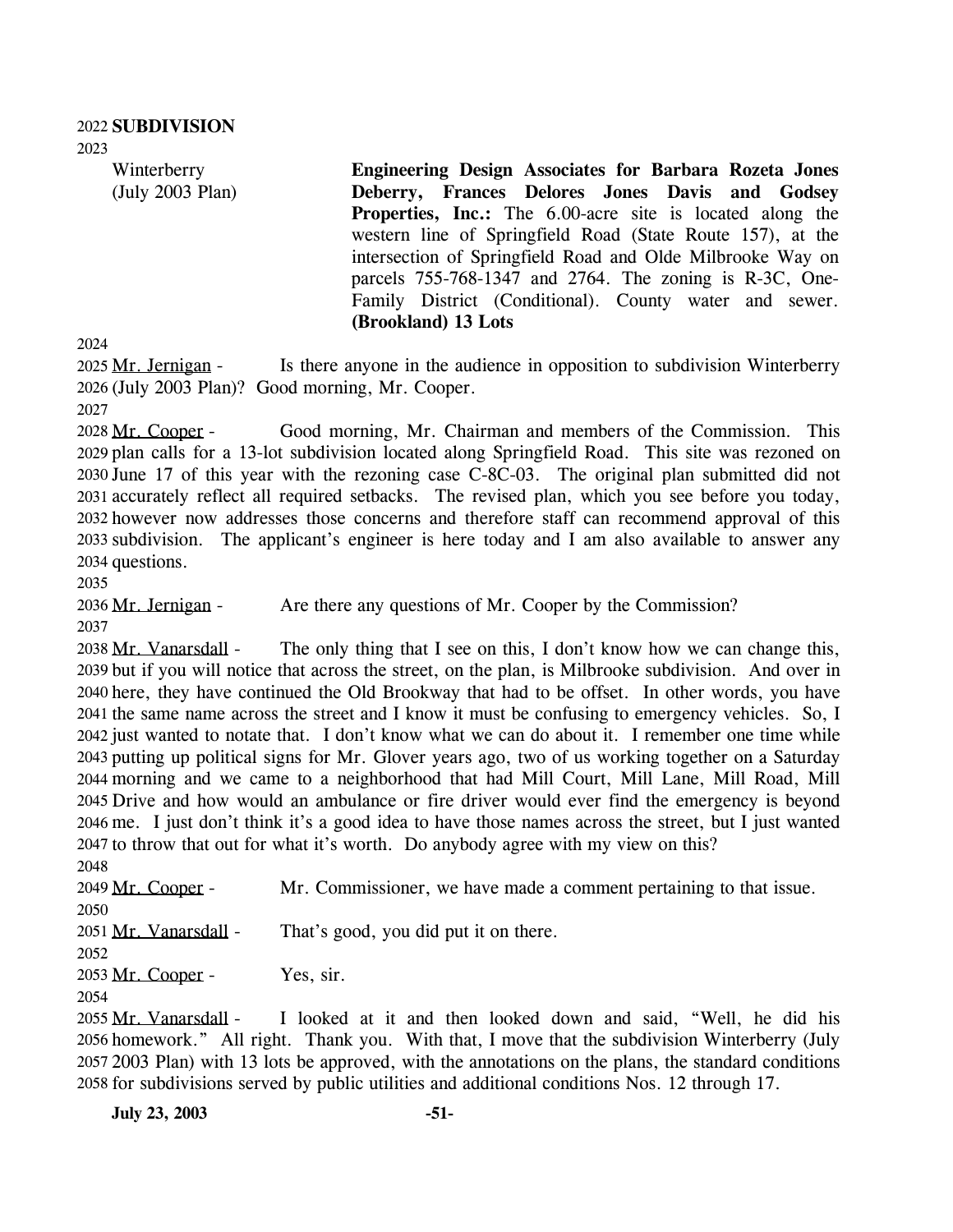2059 Mr. Taylor - Second.

2060

We have a motion by Mr. Vanarsdall and a second by Mr. Taylor. All 2062 in favor say aye...all opposed say nay. The motion is passed. 2061 Mr. Jernigan -

2063

 The Planning Commission granted conditional approval to subdivision Winterberry (July 2003 Plan) subject to the standard conditions attached to these minutes for subdivisions served by public utilities, the annotations on the plan and the following additional conditions. Mr. Glover was absent.

2068

2069 12. Each lot shall contain at least 11,000, square feet.

- 2070 13. 2071 2072 The final plat shall contain a statement that this subdivision is on an abandoned coal mine site. The wording shall be approved by the Planning Staff and the County Attorney, and shall be conspicuously on the face of the plat.
- 2073 14. 2074 2075 2076 14. Before the plat is recorded, the developer shall submit to the Planning Office a detailed report prepared by a qualified professional engineer specifying the proposed treatment of mine shafts and scars. The report shall be reviewed by the Design Division of Public Works, and shall be made a part of the construction plans approved for the subdivision.
- 2077 15. 2078 Any necessary offsite drainage easements must be obtained prior to approval of the construction plan by the Department of Public Works.
- 2079 16. 2080 The proffers approved as part of zoning case  $C$ -8C-03 shall be incorporated in this approval.
- 2081 17. 17. The detailed plant list and specification for the landscaping to be provided within the 25-
- 2082 foot-wide landscape strip along Springfield Road shall be submitted to the Planning Office
- 2083 for review and approval prior to recordation of the plat.
- 2084

# 2085 **PLAN OF DEVELOPMENT (Deferred from the June 25, 2003, Meeting)**

2086

| POD-38-03                  | Hankins & Anderson for Retlaw 100, LCC: Request for            |
|----------------------------|----------------------------------------------------------------|
| Retail Shops – Town Center | approval of a plan of development as required by Chapter 24,   |
| @ Twin Hickory             | Section 24-106 of the Henrico County Code to construct a one-  |
|                            | story, 7,000 square foot retail center in an existing shopping |
|                            | center. The 0.67-acre site is located approximately 800 feet   |
|                            | north of the intersection of Nuckols and Twin Hickory Roads    |
|                            | on parcel 746-773-1046. The zoning is B-2C, Business District  |
|                            | (Conditional). County water and sewer. (Three Chopt)           |

2087

Is there anyone in the audience in opposition to POD-38-03, Retail Shops 2089 – Town Center @ Twin Hickory? No opposition. Mr. Cooper. 2088 Mr. Jernigan -

2090

As you are aware, this plan was deferred from last's month agenda. The 2092 plan cause for a 7,000 square retail building to be located just west of McDonald's and north 2093 of Miller's Neighborhood Market in the existing Town Center at Twin Hickory Shopping 2094 Center. At that time, at last's month meeting, staff had concerns with the overall conceptual 2095 master plan for this shopping center and its inability to meet the proffer requirements for open 2091 Mr. Cooper -

**July 23, 2003 -52-**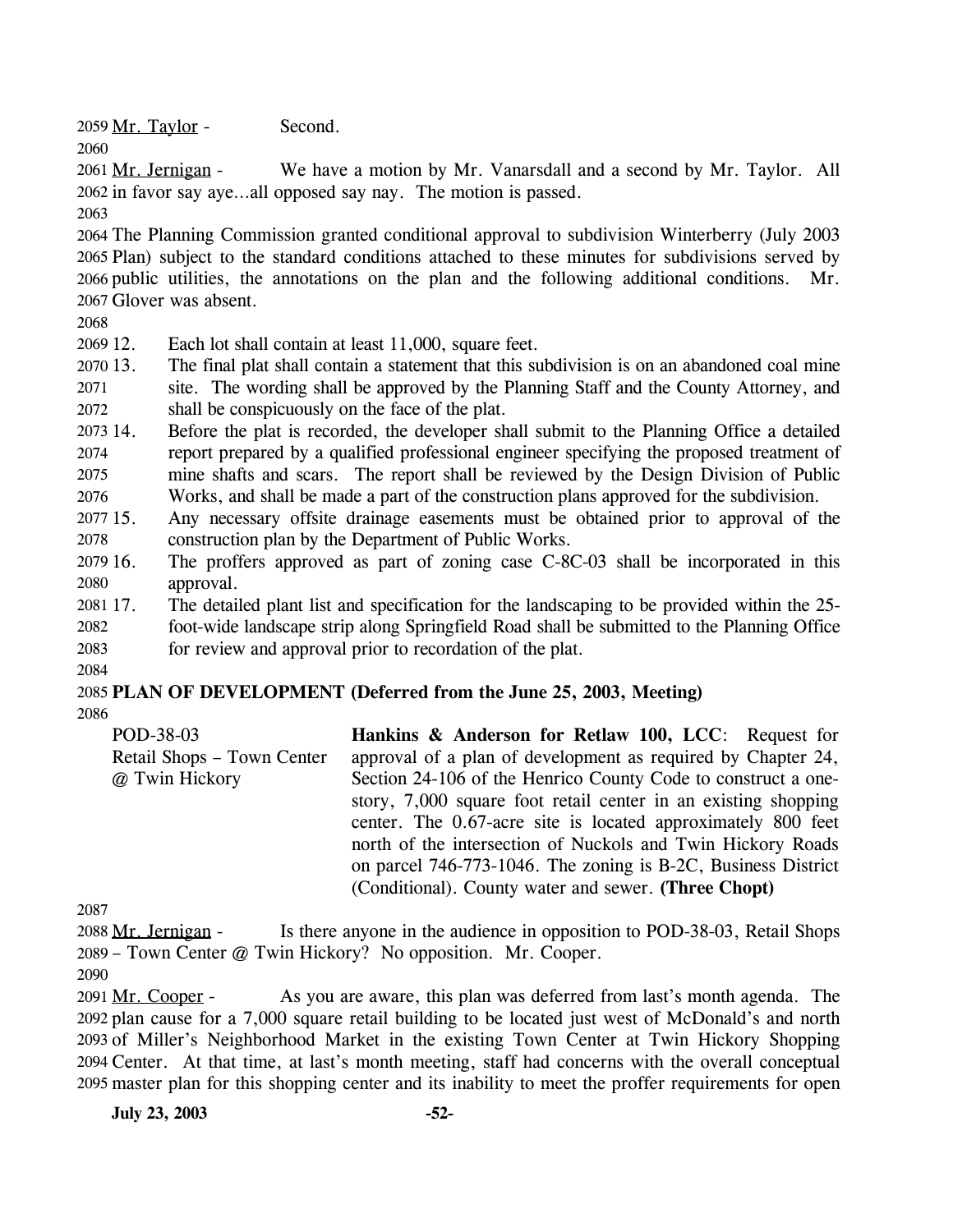2096 space. As well, there were citizens concern for lack of amenities throughout the shopping 2097 center, particularly park benches and bike racks. Since last month's PC meeting staff has met 2098 with the developer and the engineer for this project. They have submitted a revised master 2099 conceptual plan which meets the open space requirements. As well, the applicant and 2100 RealtiCorp, who has been involved with the entire shopping center since the beginning, met 2101 with the citizens of Twin Hickory. During that meeting, RealtiCorp agreed to provide 2102 additional park benches and bike racks throughout the entire site. In furtherance of that 2103 commitment, staff has added two conditions of approval which you can find in your 2104 addendum. These conditions require the park benches and bike racks to be approved and 2105 installed throughout the site prior to issuing a certificate of occupancy for the building 2106 associated with this POD.

2107

 In addition, all owners of the parcels within this shopping center will be required to submit letters authorizing these park benches and bike racks to be placed on their property. Based on the discussions with the applicant, the engineer and the citizens of Twin Hickory and the commitments made in regards to those discussions, staff can recommend approval of this plan of development. The applicant is here today as is his engineer. I'll be glad to answer any questions as well.

2114

2115 Mr. Jernigan - Are there any questions for Mr. Cooper from the Commission? 2116

I have one, Mr. Chairman. Mr. Cooper, after we met with the citizens 2118 in Twin Hickory with Mr. Goode and we expressed what we are doing. Have we had any 2119 feedback from them or are they generally satisfied, everybody accepts the approach? 2117 Mr. Taylor -2120

Yes, sir. I've spoken with Mr. Goode and with Evan Paner of 2122 RealtiCorp as well as several of the citizens following our meeting and also discussing these 2123 added conditions, which are on your addendum. Everybody is in agreement and willing to 2124 work toward that. 2121 Mr. Cooper -

2125

2126 Mr. Taylor - Good, thank you. That's all the questions that I have, Mr. Chairman. 2127 2128 Mr. Jernigan - Okay, Mr. Taylor. 2129

With that, I will move approval of POD-38-03, Retail Shops – Town 2131 Center @ Twin Hickory, subject to the annotations on the plan, the standard conditions for 2132 developments of this type and conditions Nos. 9 and 11 amended, additional conditions Nos. 2133 23 through 34 on the agenda and Nos. 35 and 36 on the addendum. 2130 Mr. Taylor -

2134

2135 Mr. Vanarsdall - Second.

2136

We have a motion by Mr. Taylor and a second by Mr. Vanarsdall. All 2138 in favor say aye...all opposed say nay. The motion carries. 2137 Mr. Jernigan -

2139 The Planning Commission approved POD-38-03, Retail Shops – Town Center @ Twin 2140 Hickory, subject to the standard conditions attached to these minutes for developments of this

**July 23, 2003 -53-**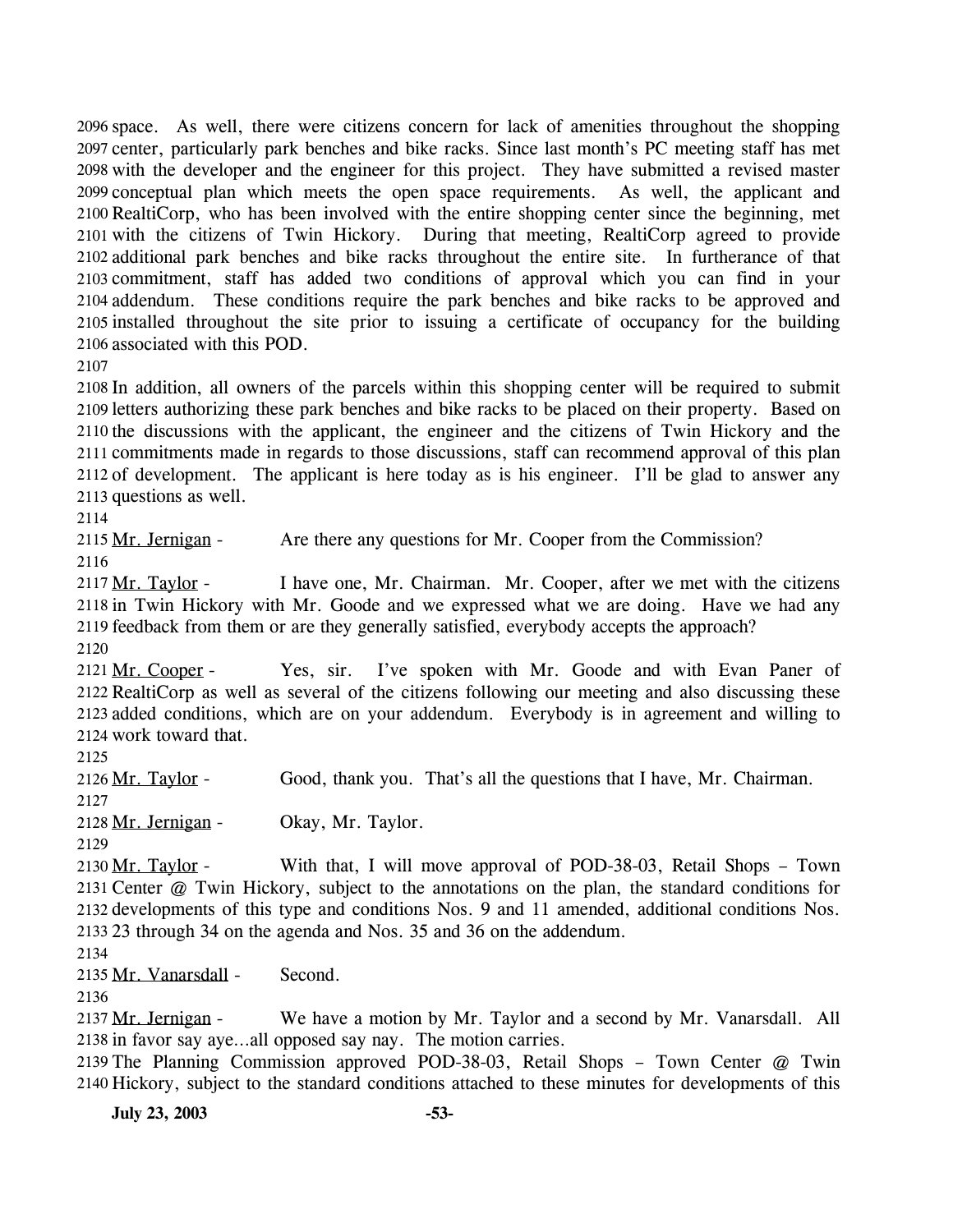2141 type, the annotations on the plan and the following additional conditions. Mr. Glover was 2142 absent.

2143

2144 9. 2145 2146 AMENDED - A detailed landscaping plan shall be submitted to the Planning Office for review and Planning Commission approval prior to the issuance of any occupancy permits.

2147 11. 2148 2149 2150 **AMENDED** - Prior to the installation of the site lighting equipment, a plan including depictions of light spread and intensity diagrams, and fixture and specifications and mounting height details shall be submitted for Planning Office review and Planning Commission approval.

- 2151 23. 2152 2153 2154 2155 The easements for drainage and utilities as shown on approved plans shall be granted to the County in a form acceptable to the County Attorney prior to any occupancy permits being issued. The easement plats and any other required information shall be submitted to the County Real Property Agent at least sixty (60) days prior to requesting occupancy permits.
- 2156 24 2157 The developer shall provide fire hydrants as required by the Department of Public Utilities and Division of Fire.
- 2158 25. Outside storage shall not be permitted.
- 2159 26. 2160 The proffers approved as a part of zoning cases C-19C-94, C-56C-94, C-49C-96 and C-68C-99 shall be incorporated in this approval.
- 2161 27. 2162 2163 Any necessary off-site drainage and/or water and sewer easements must be obtained in a form acceptable to the County Attorney prior to final approval of the construction plans.
- 2164 28. 2165 2166 28. Deviations from County standards for pavement, curb or curb and gutter design shall be approved by the County Engineer prior to final approval of the construction plans by the Department of Public Works.
- 2167 29. 2168 2169 Insurance Services Office (ISO) calculations must be included with the plans and contracts and must be approved by the Department of Public Utilities prior to the issuance of a building permit.
- 2170 30. 2171 2172 2173 2174 The location of all existing and proposed utility and mechanical equipment (including HVAC units, electric meters, junction and accessory boxes, transformers, and generators) shall be identified on the landscape plans. All equipment shall be screened by such measures as determined appropriate by the Director of Planning or the Planning Commission at the time of plan approval**.**
- 2175 31. 2176 2177 Evidence of a joint ingress/egress and maintenance agreement must be submitted to the Planning Office and approved prior to issuance of a certificate of occupancy for this development.
- 2178 32. 2179 No merchandise shall be displayed or stored outside of the building(s) or on sidewalk(s).
- 2180 33. 2181 2182 Written approval from the adjacent property owner to the east (parcel 746-773-2756) authorizing the site work on his property is required prior to Planning Office approval of the construction plans.
- 2183 34. 2184 The ground area covered by all the buildings shall not exceed in the aggregate 25 percent of the total site area.
- 2185 35. 35. A letter indicating the authorization for the installation of park benches and bike racks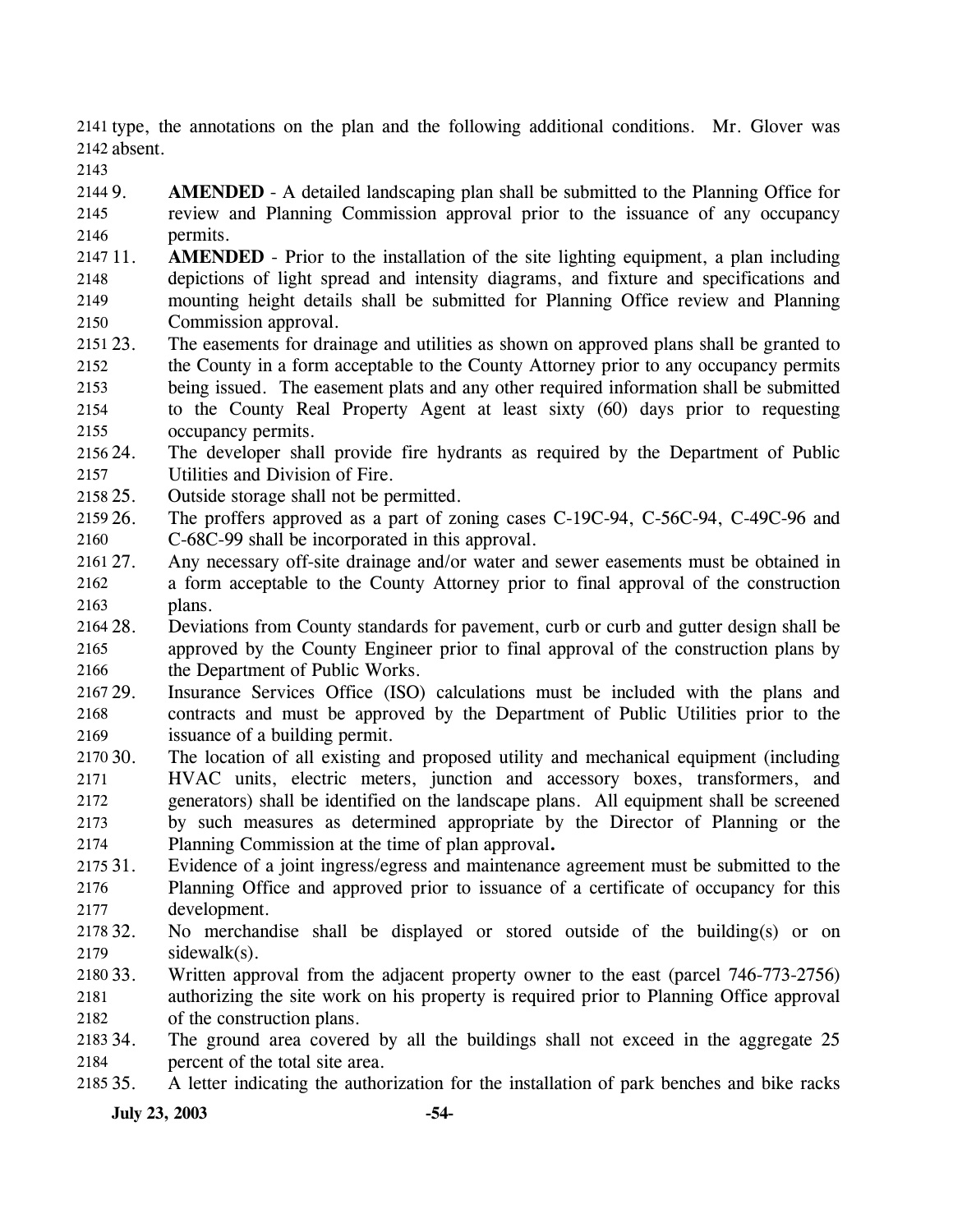as shown on the approved amenity plan shall be submitted by Read F. Goode, Jr. and signed by all owners within the shopping center. This letter to be submitted to the Planning Office prior to amenities plan approval. 2186 2187 2188

2189 36. 2190 2191 An amenities plan, to include park benches and bike racks, for the entire shopping center shall be submitted to the Planning Office for review and approval, and shall be installed prior to granting certificate of occupancy for this building.

2192

### 2193 **PLAN OF DEVELOPMENT & REVISED MASTER PLAN**

2194

POD-45-03 Highwoods Plaza – 4650 Cox Road **McKinney & Company for Highwoods Markel Associates, LLC and Highwoods Realty Limited Partnership:** Request for approval of a plan of development and revised master plan, as required by Chapter 24, Section 24-106 of the Henrico County Code, to construct a five-story, 120,000 square foot office building, a four-story, 110,000 square foot office building, and a two-story parking deck. The 36.117-acre site is located at 4650 Cox Road on parcels 749-766-9485; 749-766- 6604; 749-765-7952; 750-765-0494, 4697 and 750-766-3162. The zoning is O-3C, Office District (Conditional). County water and sewer. **(Three Chopt)** 

2195

Is there anyone in the audience in opposition to POD-45-03, Highwoods Plaza? No opposition. Good morning, Mr. Strauss, you may proceed, sir. 2197 2196 Mr. Jernigan -

2198

Good morning, Mr. Chairman, members of the Commission. This site 2200 has been before the Commission and the Board on many occasions and it has a fairly long 2201 history. It was the subject of at least seven rezonings dating back to 1984. It was also the 2202 subject to numerous POD reviews, the most recent in the year 2000. The original master plan 2203 which the applicant seeks to amend today, was approved by the Commission in May of 1997 as 2204 a part of POD-52-97 for 27 acres. The master plan included administrative approval for two 2205 additional buildings. The last one which is on the corner of Sadler and Cox was to be a six-2206 story building and that was approved by the Commission but never built. Now, since that 2207 time, and I imagine given the office market what it is today, the applicant has been looking at 2208 this site and he is now proposing to amend the master plan by adding an additional eight and a 2209 half acres that was not originally included - part of the Mercer Plaza project. With this plan of 2210 development they want to construct a two-level parking deck optimizing the site to allow, 2211 instead of the six-story building, a four-story and a five-story building to be built and of course 2212 there is a parking deck also involved. 2199 Mr. Strauss -

2213

 The agencies have reviewed the plan, and staff has reviewed the plan of the applicant. We have had all our questions answered with respect to the deck and the parking so we are recommending approval today. Mr. Terry Blankinship was here this morning. He represents the Cedars neighborhood, which is the adjacent neighborhood to the west. He met with the traffic engineer. He had a number of questions with respect to future improvements in the vicinity, not particularly related to this development but in his mind maybe had an effect. His

**July 23, 2003 -55-**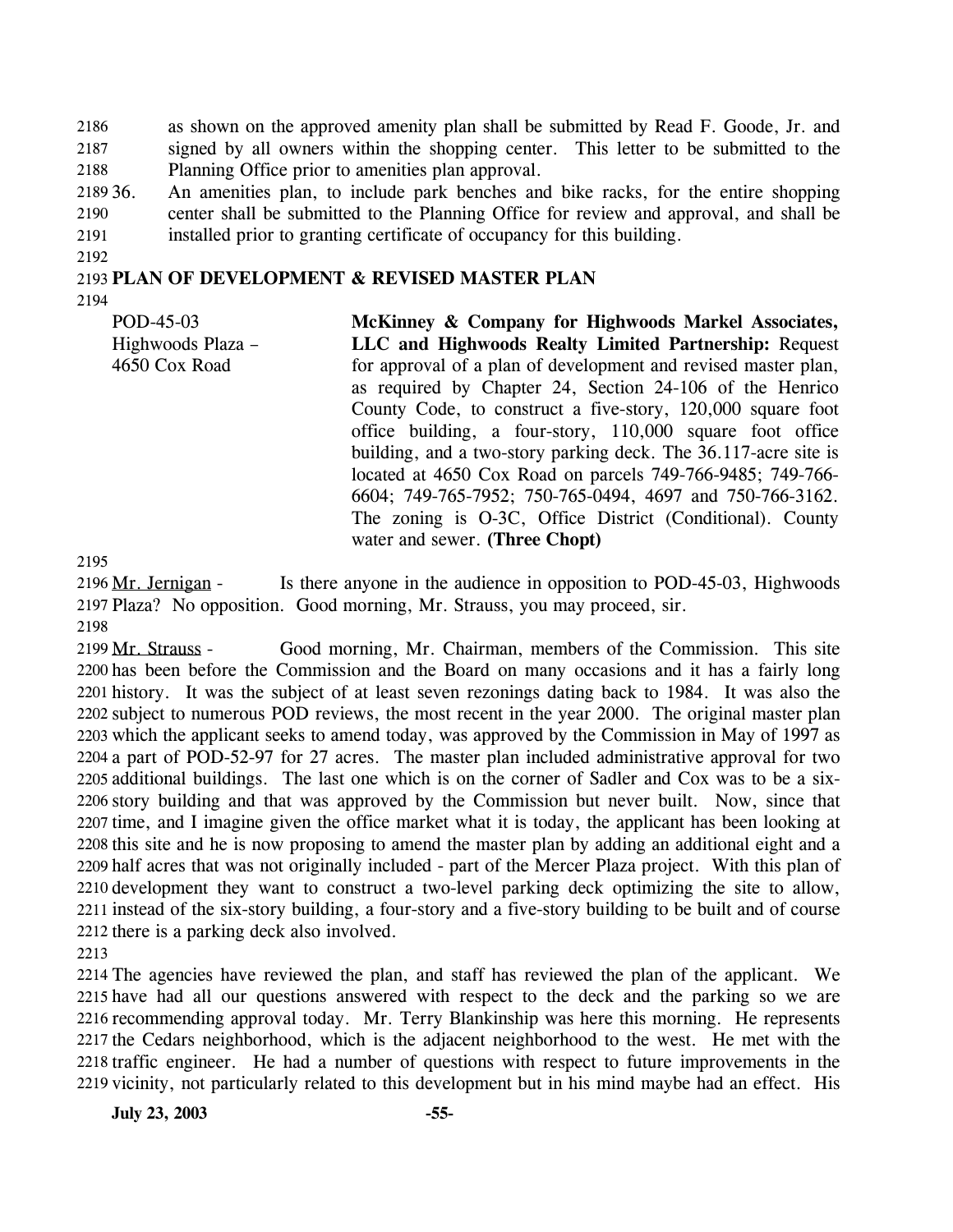2220 questions have been answered. The traffic engineer met with him and the Traffic Department 2221 is going to do a traffic analysis and update traffic counts in the vicinity, particular Sadler and 2222 Nuckols. That was fine. Mr. Blankinship was okay with that. So with that, we can answer 2223 any questions you may have and we have no further concerns.

2224 2225 Mr. Jernigan - Are there any questions of Mr. Strauss from the Commission? 2226 2227 Mr. Taylor - I think that pretty much covers it, Mr. Chairman, for me. 2228 2229 Mr. Jernigan - Thank you, Mr. Strauss. All right, Mr. Taylor.

2230

Mr. Chairman, I just wanted to note in passing this that a lot of work 2232 that Mr. Strauss has done and a lot of work on behalf of the applicant for which we are pleased 2233 that everybody in the community is satisfied. So, I will move approval of POD-45-03, 2234 Highwoods Plaza – 4650 Cox Road, subject to the annotations on the plans, the standard 2235 conditions for developments of this type and additional conditions Nos. 9 and 11 amended and 2236 Nos. 23 through 29. 2231 Mr. Taylor -

2237

2238 Mr. Vanarsdall - Second.

2239

We have a motion by Mr. Taylor and a second by Mr. Vanarsdall. All 2241 in favor say aye...all opposed say nay. The motion passes. 2240 Mr. Jernigan -

2242

Mr. Chairman, I want to point out that we have an old face in the back 2244 of the room and I don't mean O L D, in mean O L E, Mr. Stacy Burcin. He's working his 2245 way up to be president of McKinney  $&$  Company (laughing). 2243 Mr. Vanarsdall -

2246

 The Planning Commission approved POD-45-03, Highwoods Plaza – 4650 Cox Road, subject to the standard conditions attached to these minutes for developments of this type, the annotations on the plans and the following additional conditions. Mr. Glover was absent. 2250

 $22519.$ 2252 2253 AMENDED - A detailed landscaping plan shall be submitted to the Planning Office for review and Planning Commission approval prior to the issuance of any occupancy permits.

- 2254 11. 2255 2256 2257 **AMENDED** - Prior to the installation of the site lighting equipment, a plan including depictions of light spread and intensity diagrams, and fixture and specifications and mounting height details shall be submitted for Planning Office review and Planning Commission approval.
- 2258 23. 2259 2260 2261 2262 The easements for drainage and utilities as shown on approved plans shall be granted to the County in a form acceptable to the County Attorney prior to any occupancy permits being issued. The easement plats and any other required information shall be submitted to the County Real Property Agent at least sixty (60) days prior to requesting occupancy permits.
- 24. 2264 The developer shall provide fire hydrants as required by the Department of Public Utilities and Division of Fire.

**July 23, 2003 -56-**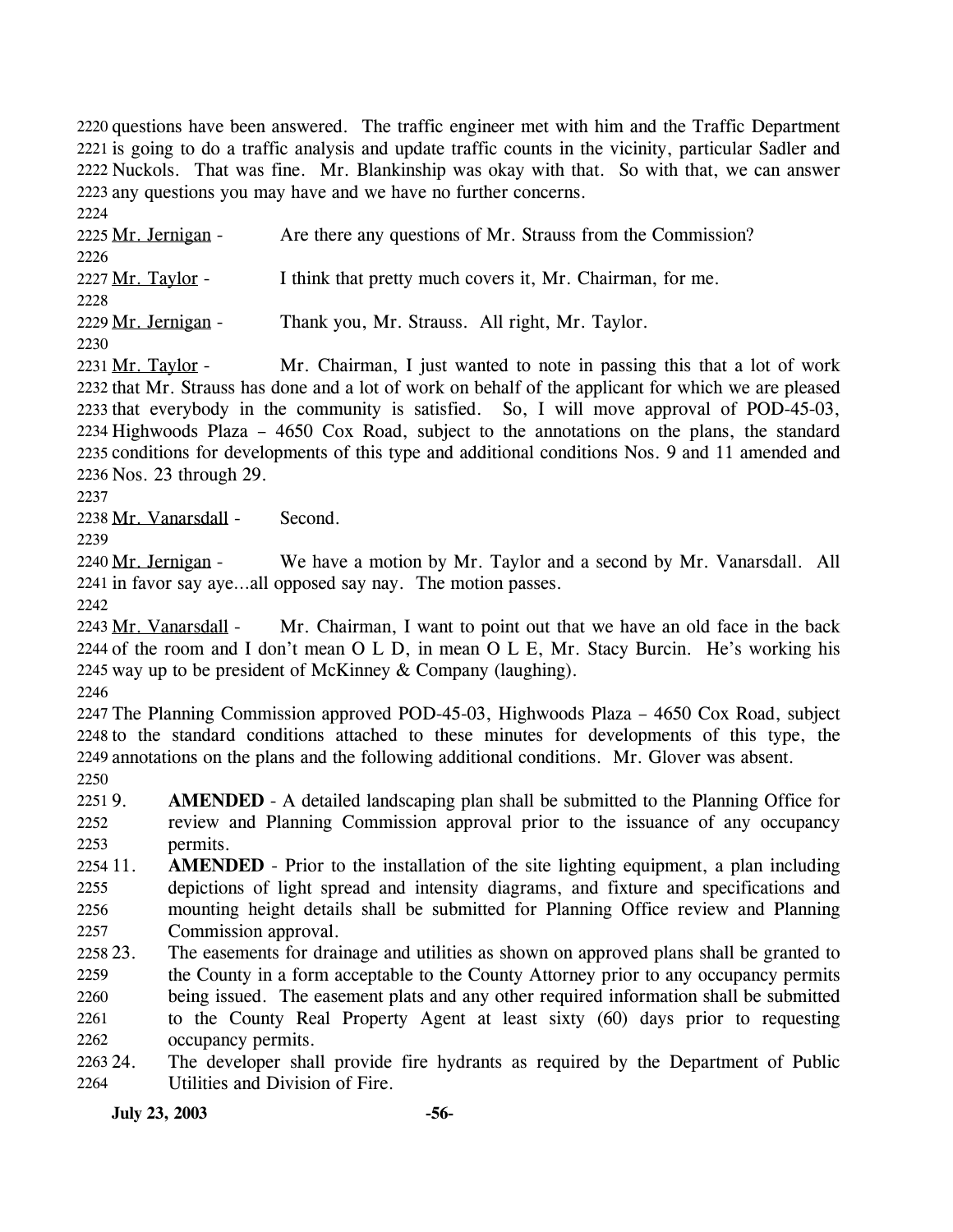Any necessary off-site drainage and/or water and sewer easements must be obtained in a form acceptable to the County Attorney prior to final approval of the construction plans. 2265 25. 2266 2267

268 26. 2269 2270 26. Deviations from County standards for pavement, curb or curb and gutter design shall be approved by the County Engineer prior to final approval of the construction plans by the Department of Public Works.

2271 27. 2272 2273 Insurance Services Office (ISO) calculations must be included with the plans and contracts and must be approved by the Department of Public Utilities prior to the issuance of a building permit.

- 2274 28. 2275 2276 Approval of the construction plans by the Department of Public Works does not establish the curb and gutter elevations along the Henrico County maintained right-ofway. The elevations will be set by Henrico County.
- 2277 29. 2278 2279 Evidence of a joint ingress/egress and maintenance agreement must be submitted to the Planning Office and approved prior to issuance of a certificate of occupancy for this development.
- 2280

# 2281 **PLAN OF DEVELOPMENT (Deferred from the June 25, 2003, Meeting)**

2282

POD-33-03 Victory Nissan – W. Broad Street **Bay Design Group for Victory Automotive Group:** Request for approval of a plan of development, as required by Chapter 24, Section 24-106 of the Henrico County Code, to construct a two-story, 24,000 square foot automotive sales and service facility. The 5.94-acre site is located at the intersection of W. Broad Street (U.S. Route 250), John Rolfe Parkway and Old Three Chopt Road on parcel 740-761-8451. The zoning is B-3, Business District and A-1, Agricultural District. County water and sewer. **(Three Chopt)** 

2283

Is there anyone in the audience in opposition to POD-33-03, Victory 2285 Nissan – W. Broad Street? No opposition. Mr. Strauss. 2284 Mr. Jernigan -2286

Thank you, Mr. Chairman. This case was deferred at our last meeting 2288 to allow the applicant time to respond to various staff concerns relating to architectural designs, 2289 utility extensions and in particular, that would be the waterline along W. Broad Street, and a 2290 number of site design issues. Since our last meeting, the applicant has submitted a revised site 2291 plan which addresses the concern of the Department of Public Utilities. They are now 2292 recommending approval. The parking has been redesigned to allow more onsite vehicular 2293 display and storage as well as off loading spaces for the new cars. The streetscape buffer 2294 along W. Broad Street has bee increased from 35 feet in width to 50 feet in width and the 2295 applicant is proposing a transitional buffer with an eight-foot screen wall along the southern 2296 property line adjoining the future expansion of the Short Pump Park, which is directly south of  $2297$  this site. 2287 Mr. Strauss -

2298

2299 Perhaps the most significant improvement we have seen this last month is the revised design of 2300 the two-story car dealership building. The applicant had originally proposed a flat roof gray

**July 23, 2003 -57-**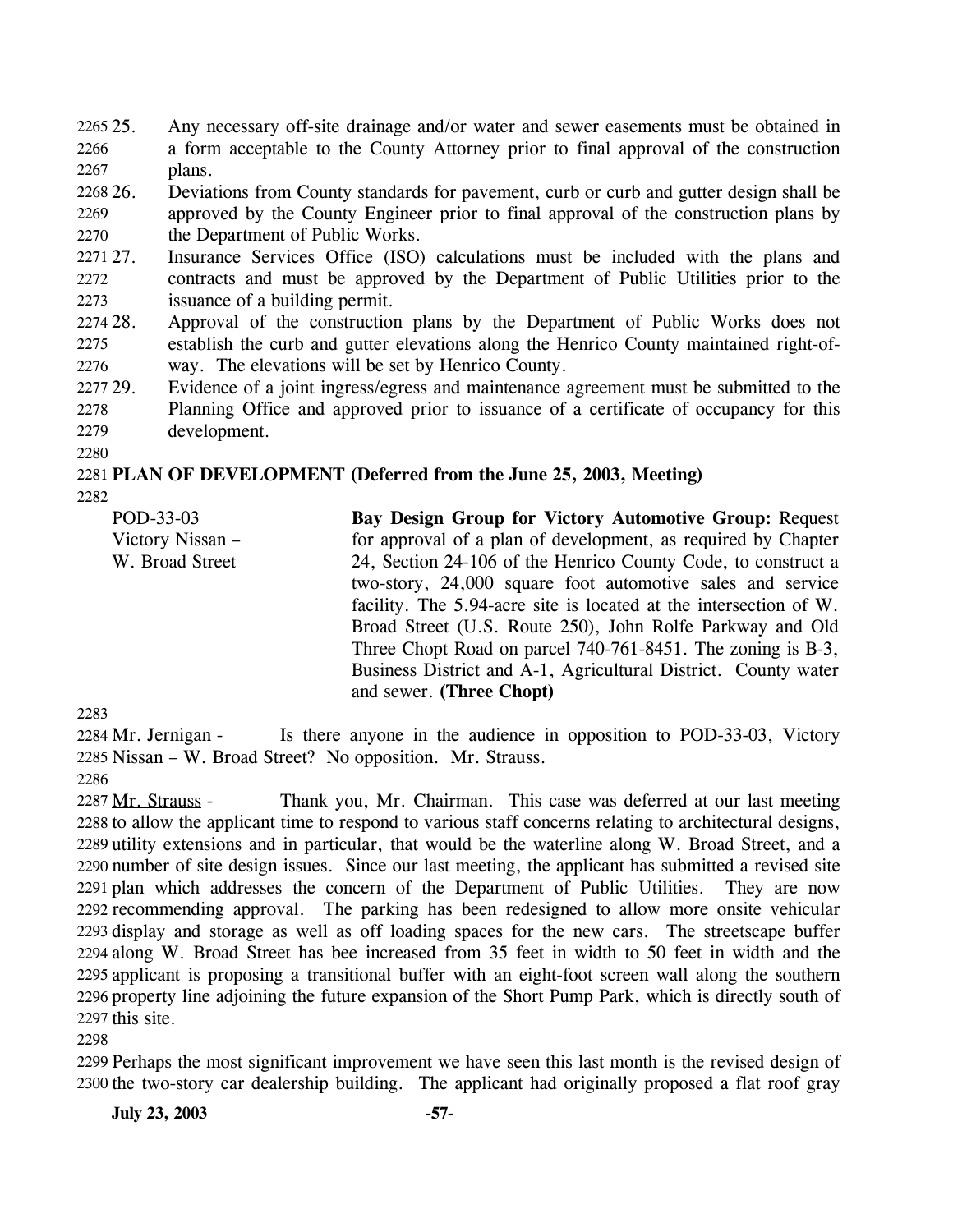metal and gray block building. This project is in the W. Broad Street Overlay District. If you 2301 2302 have been there you noticed that the building design is not really that type and staff is 2303 concerned about the look and appearance of that building. The applicant has worked very 2304 diligently, and we have met with them a number of times, they have agreed to do something a 2305 bit different which I'm going to show you in this next graphic. The building is now going to 2306 be predominantly a kind of a burgundy and maybe a mahogany colored brick and integral color 2307 split-face block. What you see before you is the revised elevation that we received last week. 2308 The elevation that I am pointing to right now is the north elevation facing W. Broad Street. 2309 They retained part of their look at the entrance, here. That was very important to them, but 2310 the rest of the building is going to be brick. And they have added, instead of the flat roof, they 2311 have added a gable or mansard seam metal roof, which matches some of the roofs we have 2312 seen in the W. Broad Street district and other locations. This elevation that I am pointing to 2313 faces John Rolfe. The lower one is facing west and the very top one faces south and that's 2314 going to be a split-face block and of course there will be the screen wall associated with that. 2315

 Like I said, staff thinks this represents a significant improvement and hopefully will result in a building much more compatible with the surrounding development and design style in the W. Broad Street Overlay District. So, with that, staff is recommending approval of the revised plans and there are some additional conditions on your addendum this morning, Nos. 31, 32 and 33 they relate to the offsite storage facility which the applicant has been encouraged to procure for future storage of cars because these dealerships have way too many cars for their operations. If you have any further questions, I'll be glad to answer those and I might note that there is also a condition that the applicant can file a rezoning to rezone a thin strip of A-1 property that is currently on the site to B-3. I believe the architect is here also with the civil engineer to answer any other questions you may have.

2326 2327 Mr. Jernigan - Are there any questions of Mr. Strauss? 2328 I have one, Mr. Strauss. Do you have an item No. 33 or did you say, 2330 well you said 33 or does it stop at No. 32? 2329 Mr. Taylor -2331 2332 Mr. Strauss - The addendum, I believe, has 31, 32, and 33. 2333 2334 Mr. Taylor - Oh, I'm sorry. I stand corrected. 2335 2336 Mr. Jernigan - I have a question. How far does this set back off W. Broad Street? 2337 It sets 50 feet. It's normally 35 feet. Now there is surrounding 2339 development to the east that we have been looking at that is 50 feet and they are willing to give 2340 us the 50. 2338 Mr. Strauss -2341 Now the two service bays that are on the front, are they for entrance into 2343 the service or coming out? 2342 Mr. Jernigan -2344 2345 Mr. Strauss - There are actually 19 service bays on the left portion of the building and

**July 23, 2003 -58-**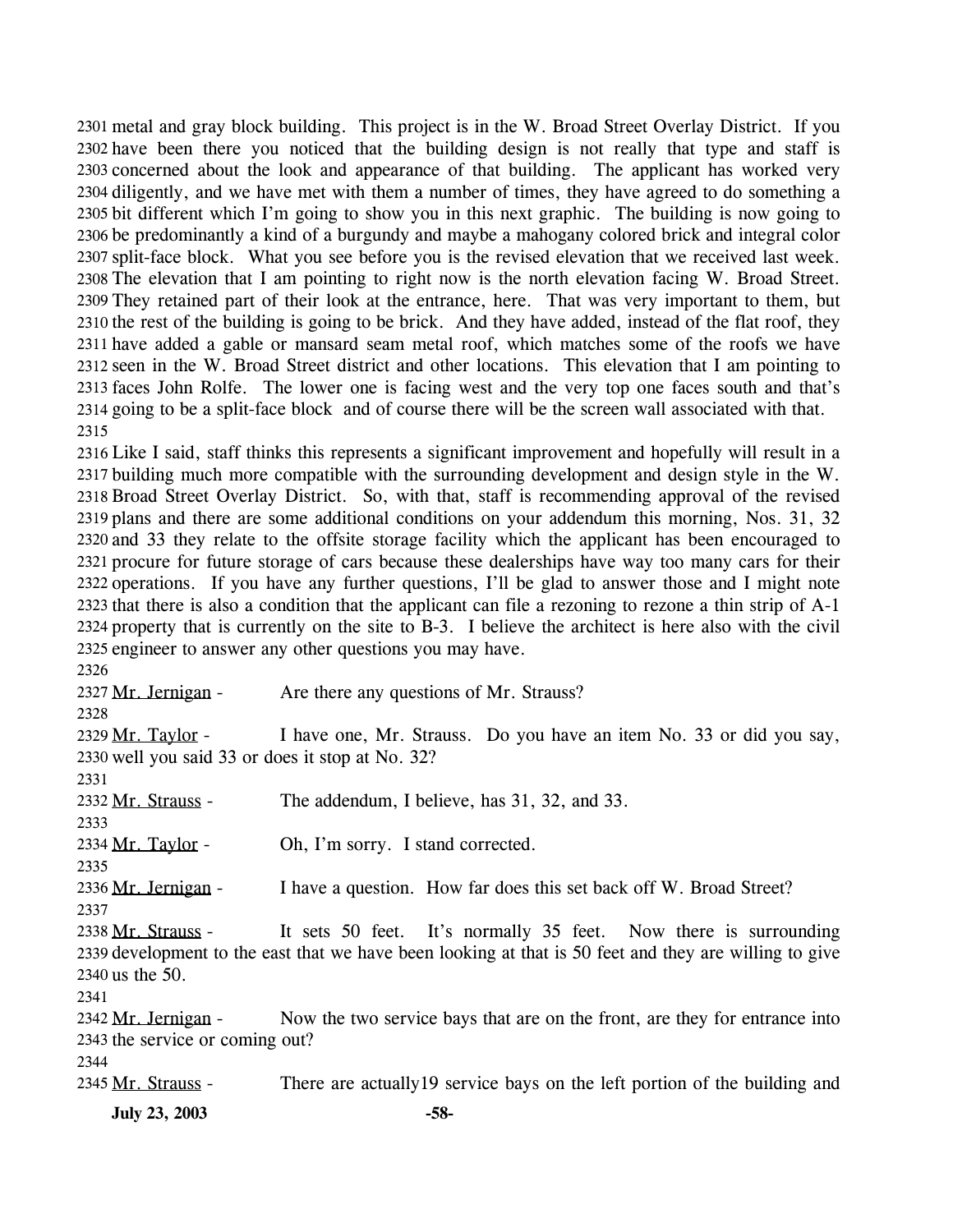2346 there is an entranceway... The building is kind of divided into two and there is an entranceway 2347 through the middle where you can drop cars off for service. There is a service center, but I'll 2348 let the architect describe that.

2349 2350 Mr. Jernigan - Are there any more questions of Mr. Strauss? Thank you, Mr. Strauss. 2351 Mr. Chairman, do you want the architect to explain the architectural 2353 features? 2352 Mr. Taylor -2354 2355 Mr. Jernigan - Yes, please. Good morning. 2356

Good morning. I'm Dan Caskie and I'm with Bay Design Group. This 2358 is Kevin Layo and he's with Huff Morris. They actually have a rendering that you guys may 2359 not have received. It shows a little bit better how it will look from the street. The setback that 2360 we are talking about is actually, the 50 feet is to the parking lot. The building is beyond that. 2361 The building is another 70 feet I think pass that. The entry in the middle that you were talking 2362 about is more of a service reception. The cars are taken into that area where the advisor can 2363 write up what needs to be done to the car and then they are taken into the building, in this 2364 case, on the west side of the building to have them service. 2357 Mr. Caskie -2365

The reason I questioned that because I know that you have night drop 2367 offs and people bring their cars up there and fill out the paper work and put them in. I'm 2368 saying that's going to be a stacking lane right there in the front. I just didn't want you to have 2369 too many stacked in there. 2366 Mr. Jernigan -

2370

That's correct. That is a night dropoff area. We've jogged that down 2372 from the main entrance so that we... And we have parking in the front right there adjacent to it 2373 so that we do have, depending on how many people come, we do have the ability.... 2371 Mr. Caskie -

2374

I was just concerned about congestion in the front because you know at 2376 some dealerships they will have one door going in but they may have three or four stacking 2377 lanes where the cars back up going into there. For example, Patrick Chevrolet. I don't know 2378 if you are familiar with them but their entrance to their shop is about 20 bays and it's on the 2379 side. But, their stacking lane out in the parking lot has four deep lanes that are about 70 or 80 2380 feet long that you can stack the cars in there. I'm just saying with a 50-foot setback and you 2381 are bringing cars in, I was more interested in if this is where the cars are coming in or whether 2382 you were bringing them out. I didn't know if maybe you were going to load them in the back. 2375 Mr. Jernigan -2383

Well, it goes all the way through, so I think they have the ability to do it 2385 either way. I think during the day it's a pretty much drive through situation. 2384 Mr. Caskie -2386

I was more or less looking at before you open because you will have 2388 those cars stacked in there. I just wanted to clear that up. You may have a problem with that 2389 down the road, but I'm sure you can adjust to it. 2387 Mr. Jernigan -2390

**July 23, 2003 -59-**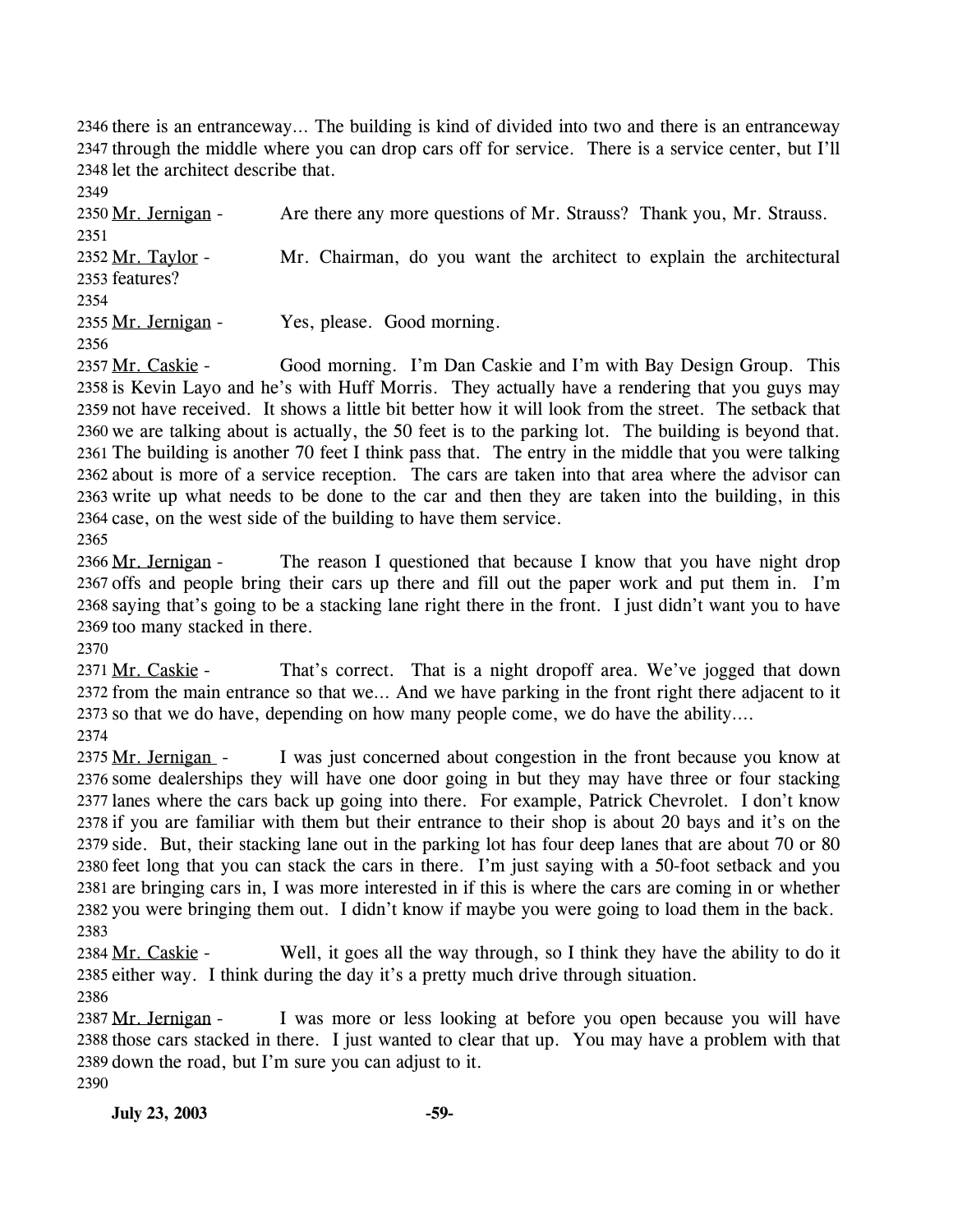Sure. And like I said, we have offset the main entrance so that we do 2392 have some stacking ability. We have the ability to get the cars off of Broad Street and if they 2393 end up in the parking areas right in front of the business then that's what happens. 2391 Mr. Caskie -2394

Okay. Thank you, gentlemen. Are there any more questions for these 2396 gentlemen from the Commission? Thank you. All right, Mr. Taylor. 2395 Mr. Jernigan -2397

Mr. Chairman, I certainly want to thank the architects and people 2399 associated with Victory Nissan and all of their diligent efforts. When we first looked at this 2400 project it really was a little bit different for this particular area and we worked with them very 2401 diligently to make sure that it met the expectations and aspirations of the West Broad Street 2402 Overlay District and I want to congratulate and thank you for all of the effort that you lavished 2403 on this project. I think your work has been very diligent and it's been harmonious with us and 2404 I want to thank you for the effort. With that, I'll recommend approval of POD-33-03, Victory 2405 Nissan on W. Broad Street subject to the annotations on the plans, the standard conditions for 2406 developments of this type and additional conditions Nos. 9 and 11 amended and Nos. 23 2407 though 33. 2398 Mr. Taylor -

2408

2409 Mrs. Ware - Second.

2410

We have a motion by Mr. Taylor and a second by Mrs. Ware. All in 2412 favor say aye...all opposed say nay. The motion is passed. 2411 Mr. Jernigan -

2413

2414 The Planning Commission approved POD-33-03, Victory Nissan on W. Broad Street, subject 2415 to the standard conditions attached to these minutes for developments of this type, the 2416 annotations on the plan and the following additional conditions. Mr. Glover was absent.

2417

24189. 2419 2420 **AMENDED** - A detailed landscaping plan shall be submitted to the Planning Office for review and Planning Commission approval prior to the issuance of any occupancy permits.

- 2421 11. 2422 2423 2424 **AMENDED** - Prior to the installation of the site lighting equipment, a plan including depictions of light spread and intensity diagrams, and fixture and specifications and mounting height details shall be submitted for Planning Office review and Planning Commission approval.
- 2425 23. 2426 2427 2428 2429 The easements for drainage and utilities as shown on approved plans shall be granted to the County in a form acceptable to the County Attorney prior to any occupancy permits being issued. The easement plats and any other required information shall be submitted to the County Real Property Agent at least sixty (60) days prior to requesting occupancy permits.
- 2430 24. 2431 The developer shall provide fire hydrants as required by the Department of Public Utilities and Division of Fire.
- 2432 25. All repair work shall be conducted entirely within the enclosed building.

2433 26. 2434 2435 Any necessary off-site drainage and/or water and sewer easements must be obtained in a form acceptable to the County Attorney prior to final approval of the construction plans.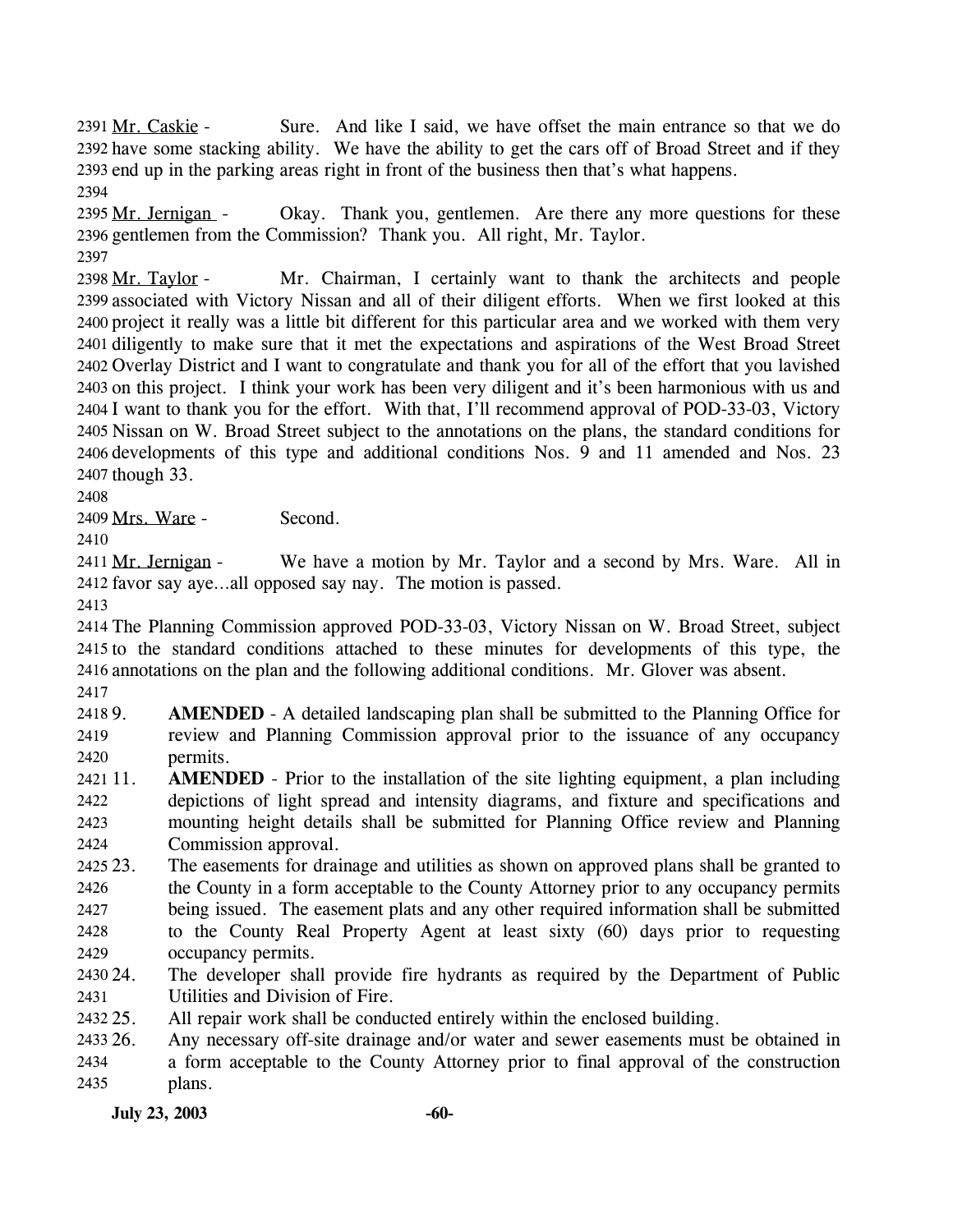27. Deviations from County standards for pavement, curb or curb and gutter design shall be approved by the County Engineer prior to final approval of the construction plans by the Department of Public Works. 2436 27. 2437 2438

2439 28. 2440 Storm water retention, based on the 50-10 concept, shall be incorporated into the drainage plans.

2441 29. 2442 2443 Insurance Services Office (ISO) calculations must be included with the plans and contracts and must be approved by the Department of Public Utilities prior to the issuance of a building permit.

2444 30. 2445 2446 2447 Approval of the construction plans by the Department of Public Works does not establish the curb and gutter elevations along the Virginia Department of Transportation maintained right-of-way. The elevations will be set by the contractor and approved by the Virginia Department of Transportation.

2448 31. 2449 2450 The applicant shall submit a request for rezoning to B-3 Conditional District for the portion of the site currently zoned A-1 and the existing B-3 zoning. The request shall be filed prior to approval of a building permit.

2451 32. 2452 2453 The applicant shall submit final plans for construction of the offsite car storage facility for review and approval. This facility shall be constructed and ready for use prior to granting of a certificate of occupancy for the dealership on W. Broad Street.

2454 33. 2455 33. A copy of the lease for the offsite car storage facility shall be submitted to the Planning Office prior to the issuance of a certificate of occupancy for the dealership.

2456

The next item is the June 25, 2003, minutes. Do we have any 2458 corrections on the minutes? 2457 Mr. Jernigan -

2459

## 2460 **APPROVAL OF MINUTES: June 25, 2003 Minutes**

2461

2463

2462 Mr. Vanarsdall - If there are no corrections, I move approval of the minutes.

2464 Mr. Taylor - I second Mr. Vanarsdall motion to approve the minutes.

2465 We have a motion by Mr. Vanarsdall and a second by Mr. Taylor to 2467 approve the minutes of June 25. All in favor say aye...all opposed say nay. The motion 2466 Mr. Jernigan -

2468 passes. 2469

2470 The Planning Commission approved the June 25, 2003, Minutes. Mr. Glover was absent.

2471

The next thing on the agenda is approval of the 2004 Planning 2473 Commission Calendar. 2472 Mr. Jernigan -

2474

## 2475 **APPROVAL OF THE 2004 CALENDAR**

2476

Mr. Chairman, the calendar, I believe, was faxed to the Commissioners. 2478 Staff is recommending the calendar as presented. I don't know if there are any additional 2479 comments or suggestions. 2477 Mr. Marlles -

2480

**July 23, 2003 -61-**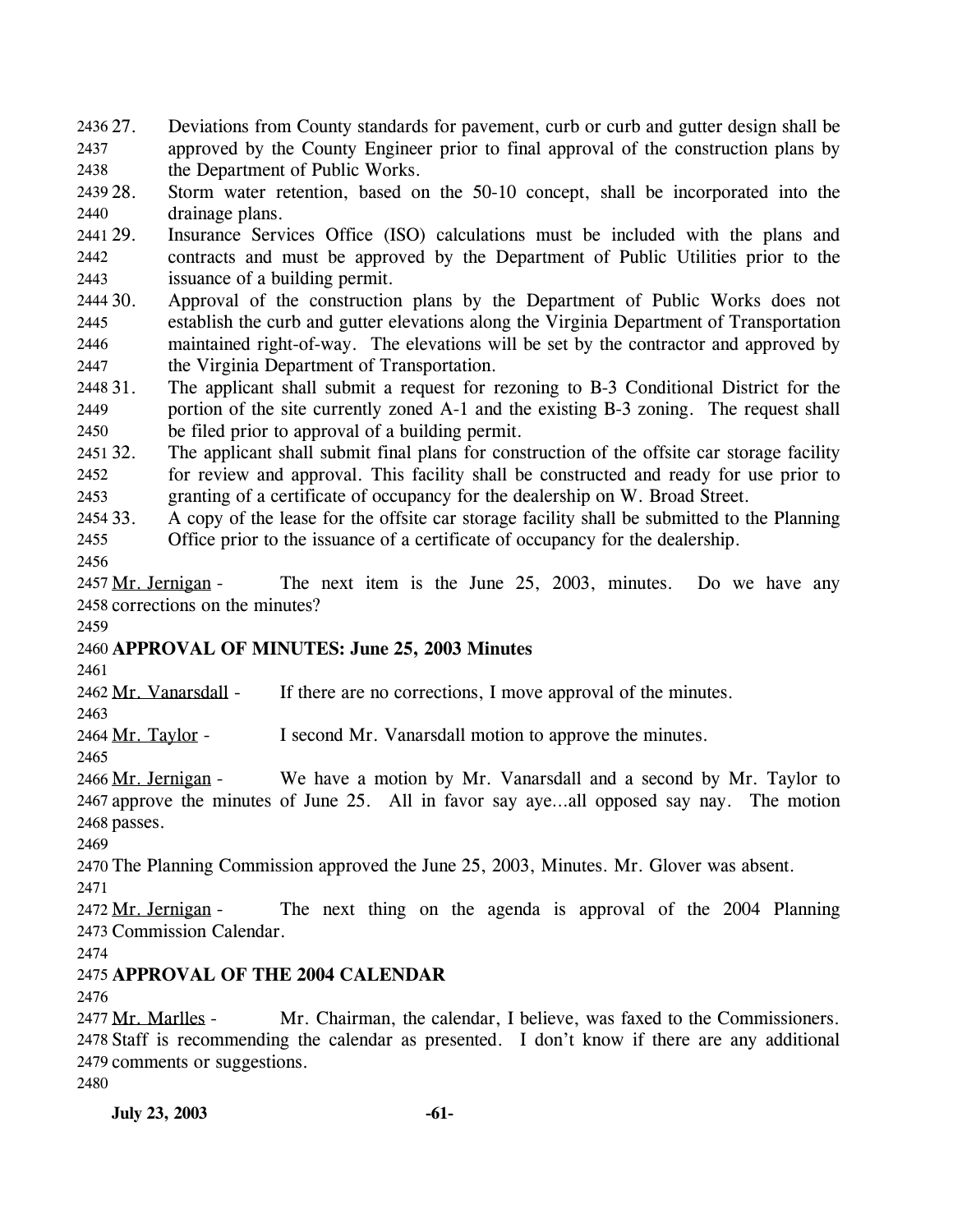I think that the December meeting is too close to Christmas, which is the 2482  $22<sup>nd</sup>$  and we have never had one even in that line, I don't think. Last night I checked this 2481 Mr. Vanarsdall -2483 year's, last's year and 2001 and that's getting pretty close. I would suggest we change it to the  $2484 \, 15$ <sup>th</sup> which is a week up. And on the conference, the conference in Washington, DC, conflicts. 2485 The conference ends on the  $28^{th}$ . The conference is from the  $23^{rd}$  to  $28^{th}$  and if we want to 2486 change that I guess we would have to go to the  $21^{st}$ .

2487

2488 Mr. Jernigan - Are you saying change the April's 28 meeting to April 21? 2489

Yes. Change April's to the  $21<sup>st</sup>$  and December to the  $15<sup>th</sup>$ . That's my 2491 suggestion. Thanksgiving is okay. And then we may want to talk about the no meeting in 2492 January after we get through this one in August. We will all get together and discuss it. I 2493 don't want to do anything to it today because Chris Archer was the architect on it. 2490 Mr. Vanarsdall -

2494

2495 Mr. Jernigan - What did you say about the calendar in January?

2496

In January we will make an amendment to it if we decide not to have an 2498 August meeting in 2004. I'm not saying we shouldn't now, I'm just saying Mr. Marlles had mentioned it so I thought we'd take a look at it. So, the two changes would be April 21 for the 2499 2500 POD meeting and December 15 for the POD meeting. I'll go ahead and make that motion. If 2501 someone wants to second it they can, but if they don't we will leave it like it is. 2497 Mr. Vanarsdall -

2502

2503 Mr. Jernigan - All right. We have a motion by Mr. Vanarsdall.

2504

2505 Mrs. Ware - I'll second.

2506

We have a second by Mrs. Ware. All in favor say aye...all opposed say 2508 nay. The motion is pass. 2507 Mr. Jernigan -

2509

2510 The Planning Commission approved the Planning Commission Calendar for 2004, with the 2511 changes and a possible amendment to the Calendar in January. Mr. Glover was absent.

2512

2513 Mr. Jernigan - Mr. Secretary, the next thing we have is a work session. 2514

Yes, sir, Mr. Chairman. This is a work session on a proposed zoning 2516 ordinance amendment to regulate the height of stage towers in residential districts. The staff 2517 presentation will be given by Mr. Ben Blankinship. 2515 Mr. Marlles -

2518

2519 **WORK SESSION: Proposed Zoning Ordinance Amendment Regarding Permitted Height**  2520 **of Stage Towers in Residential Districts** 

2521

2522 Mr. Jernigan - Good morning, Mr. Blankinship.

2523

Good morning. As I'm sure you are aware the zoning ordinance 2525 regulates the heights of structures. In the  $R-1$ , one-family residence districts and in the  $A-1$ 2524 Mr. Blankinship -

**July 23, 2003 -62-**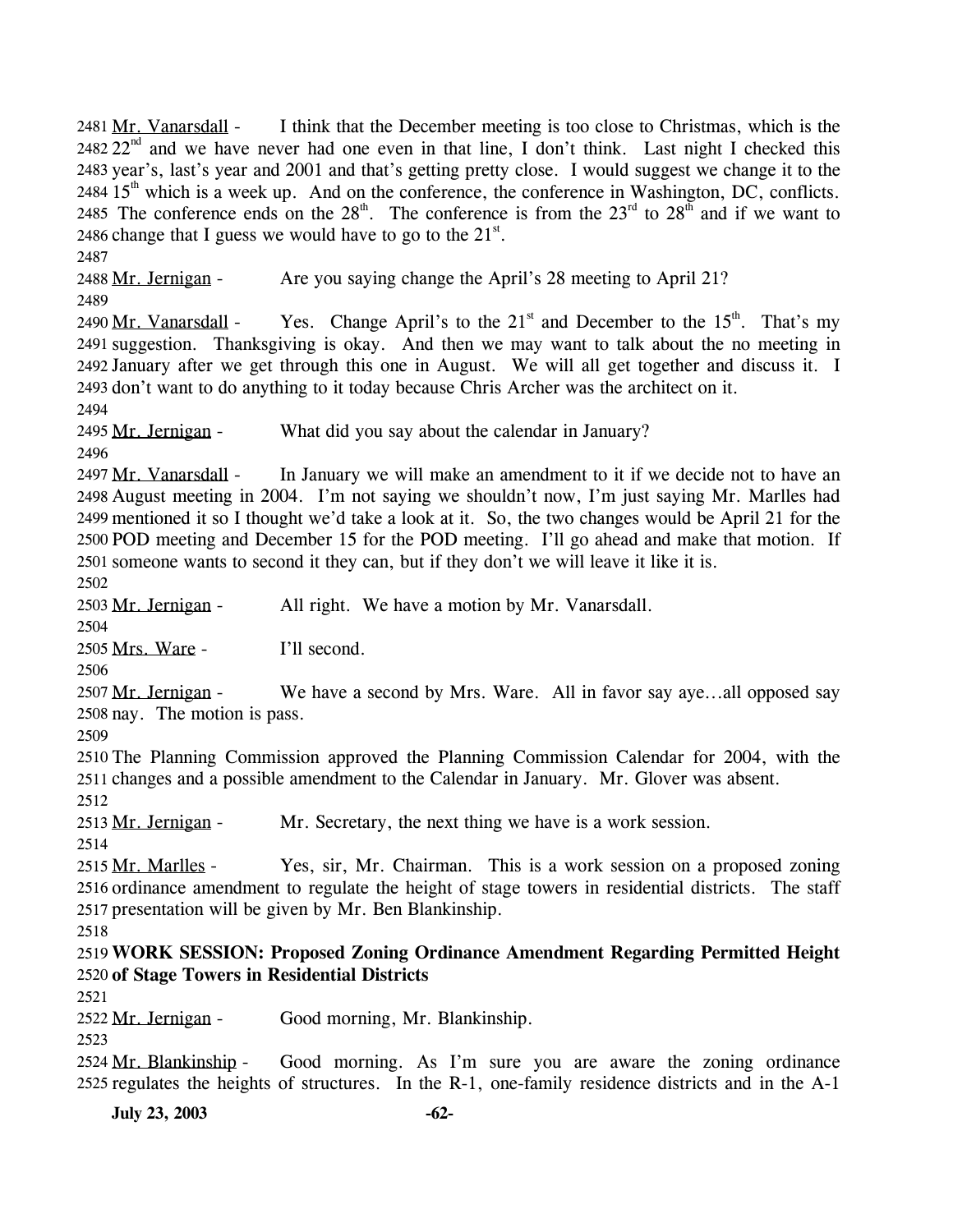2526 districts, schools and similar uses are limited to 45 feet in height. There are also a number of 2527 exceptions to the height regulations, structures and attachments that are allowed to go taller 2528 than that. One of those is stage towers and scenery lofts. That has actually been in the code 2529 since 1960 when the Comprehensive Revision was done. Stage towers and scenery lofts were 2530 exempt from the height restrictions. So, in the residence districts they are allowed to go up to 50 feet and in A-1 districts they are allowed to go to 100 feet without any review other than a 2532 building permit.

 It has been our experience that that can be excessive. Here are some photographs of the scenery loft at the Steward School. There are those that feel this loft is just out of scale and out of proportion with the residential surroundings out in that area. So, on June 10 the Board of Supervisors directed us to draft an amendment that would allow them to review stage towers and scenery lofts on a case by case basis if they are going to be taller than the 45-foot-height requirement. This is a very simple amendment. The code as it exists now, as I mentioned, list certain exceptions to the height limitation and I've just snipped for you the last few of those so you'd see a little bit of context: "smoke stacks, stage towers or scenery lofts, stair towers, tanks, water tower and stand pipes, windmills and similar structures." Those are some of the things that are exempt now from the height requirement.

 The amendment before you has three operative paragraphs. The first one would insert into the provisional uses permitted in the one-family residence district, R-0 through O-4A districts. One-family residential districts. In place of the word "reserve" would allow a stage tower or scenery loft taller than the maximum height permitted in Section 24-94. And, of course, by allowing that under a provisional use permit, we give the Commission the power to recommend and the Board has the power to impose conditions that they believe would be necessary in a specific case. The second paragraph does almost exactly the same thing in the A-1 District. The provisional uses do not carry over from the R District to the A-1 District, so it is necessary to insert the same language there. And then the third paragraph simply deletes 2554 the words "stage towers or scenery lofts" from the height exemption in  $24-95(a)(1)(a)$ . So, that's all there is to this. Once you recommend this amendment, and the Board adopts it in this form, rather than allowing stage towers or scenery lofts to exceed the height limitations by right, they will have to apply for a provisional use permit, giving us the power to specify how tall it should be, how far it needs to be setback, and what other site specific conditions the Board feels that are necessary. I'll be happy to reply to questions.

2561 Mr. Jernigan - Are there any questions of Mr. Blankinship by the Commission? 

Mr. Chairman, this is a fairly straightforward amendment. We don't 2564 expect a rash of stage towers to be erected around the County. It's more of a housekeeping 2565 matter. Staff is recommending that the Commission schedule a public hearing on September 2566 11, 2003 to consider this amendment. We do need a motion on that. 2563 Mr. Marlles -

Okay. Thank you, Mr. Blankinship. All right. Well, I will make a 2569 motion that we schedule a public hearing on September 11, 2003 on the Stage Tower 2570 Ordinance. 2568 Mr. Jernigan -

**July 23, 2003 -63-**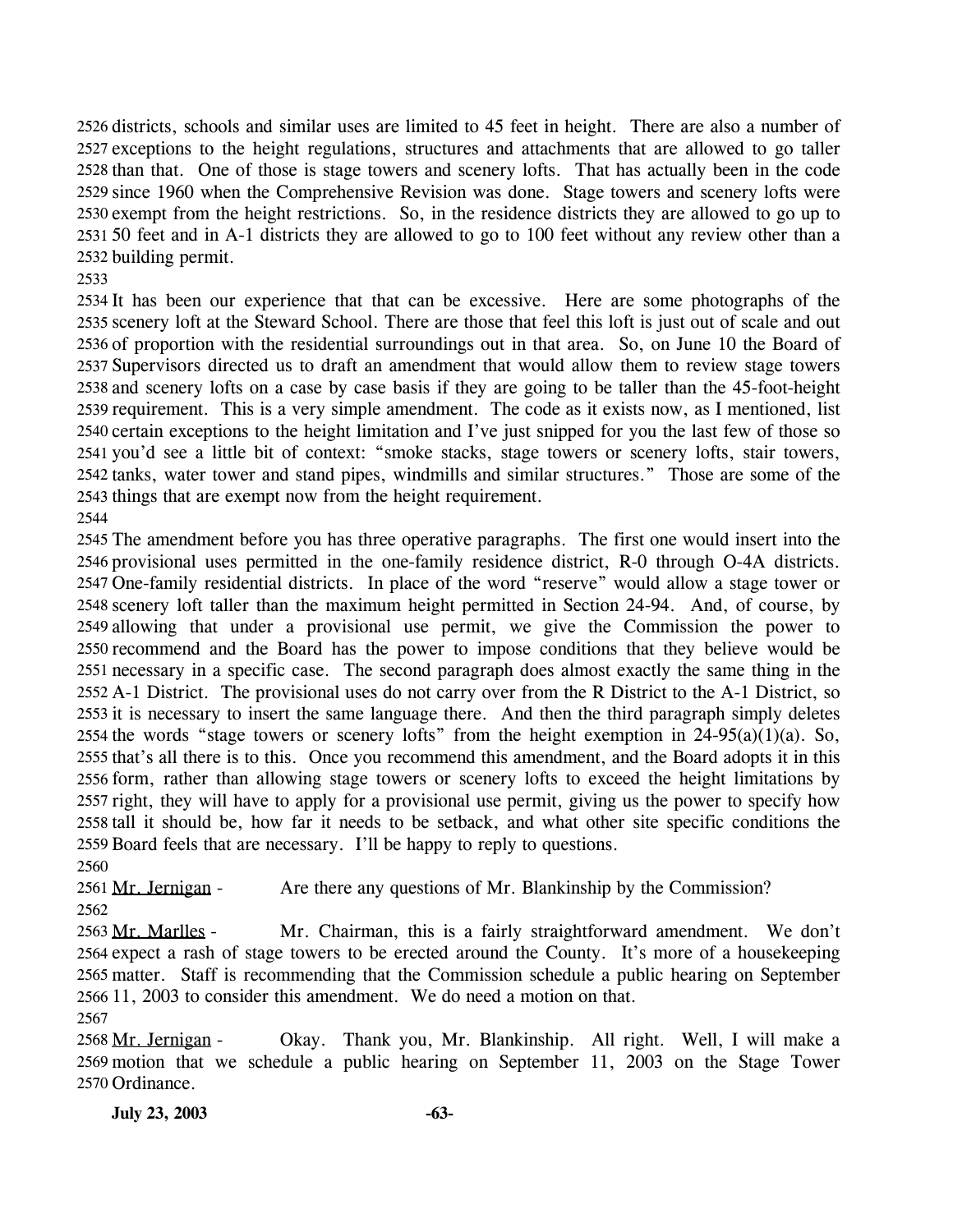2571

2572 Mr. Vanarsdall - Second.

2573

We have a motion by Mr. Jernigan and a second by Mr. Vanarsdall. All 2575 in favor say aye...all opposed say nay. The motion is passed. 2574 Mr. Jernigan -

2576

2577 The Planning Commission approved to have a public hearing on September 11, 2003, on the 2578 Stage Towers amendment. Mr. Glover was absent.

2579

Mr. Chairman, the next thing on the agenda is a briefing on the 2581 Office/Service Regulations and Development Standards. That will also involve a tour of 2582 several projects in the County that have been developed under the O/S Districts requirements. 2580 Mr. Marlles -2583

### 2584 **DISCUSSION: Briefing on Office/Service Regulations and Development Standards**  2585

The question for the Commission is how would you like to proceed? 2587 One option would be, and I guess staff would recommend this, that we break for lunch now 2588 and do the presentation and tour after lunch. Another possibility would be to reschedule the 2589 presentation and tour to the afternoon of August 14. That is a very busy day for the 2590 Commission. We have a dinner at five and a work session scheduled at six. And, of course, 2591 we have a very full agenda that evening. 2586 Mr. Marlles -

2592

2593 Mrs. Ware - I've made arrangements and the time to do it today.

2594 Is everybody okay with his suggestion that we go to lunch and then we 2596 will come back and do the presentation and the tour? 2595 Mr. Jernigan -

2597

2601

2598 Mr. Vanarsdall - I think that's a good idea. 2599

2600 Mr. Jernigan - We don't want this on the  $14<sup>th</sup>$  that's a full day already.

2602 Mr. Taylor - So we will go to lunch and....

2603 We will go to lunch and then we will come back for the briefing and then 2605 we will take the tour. 2604 Mr. Jernigan -

2606

2607 Mr. Taylor - Are we going to come back to this room?

2608

That's a good question. I would suggest after lunch we meet in the front 2610 of the building and we can pull the van up. We do have a van and a driver to take us on the 2611 tour. So, after lunch we will reconvene at the front of the building. Dave, would that work 2612 okay? 2609 Mr. Marlles -

2613

2614 Mr. Silber - John, we would have to come back here for the work session.

2615

**July 23, 2003 -64-**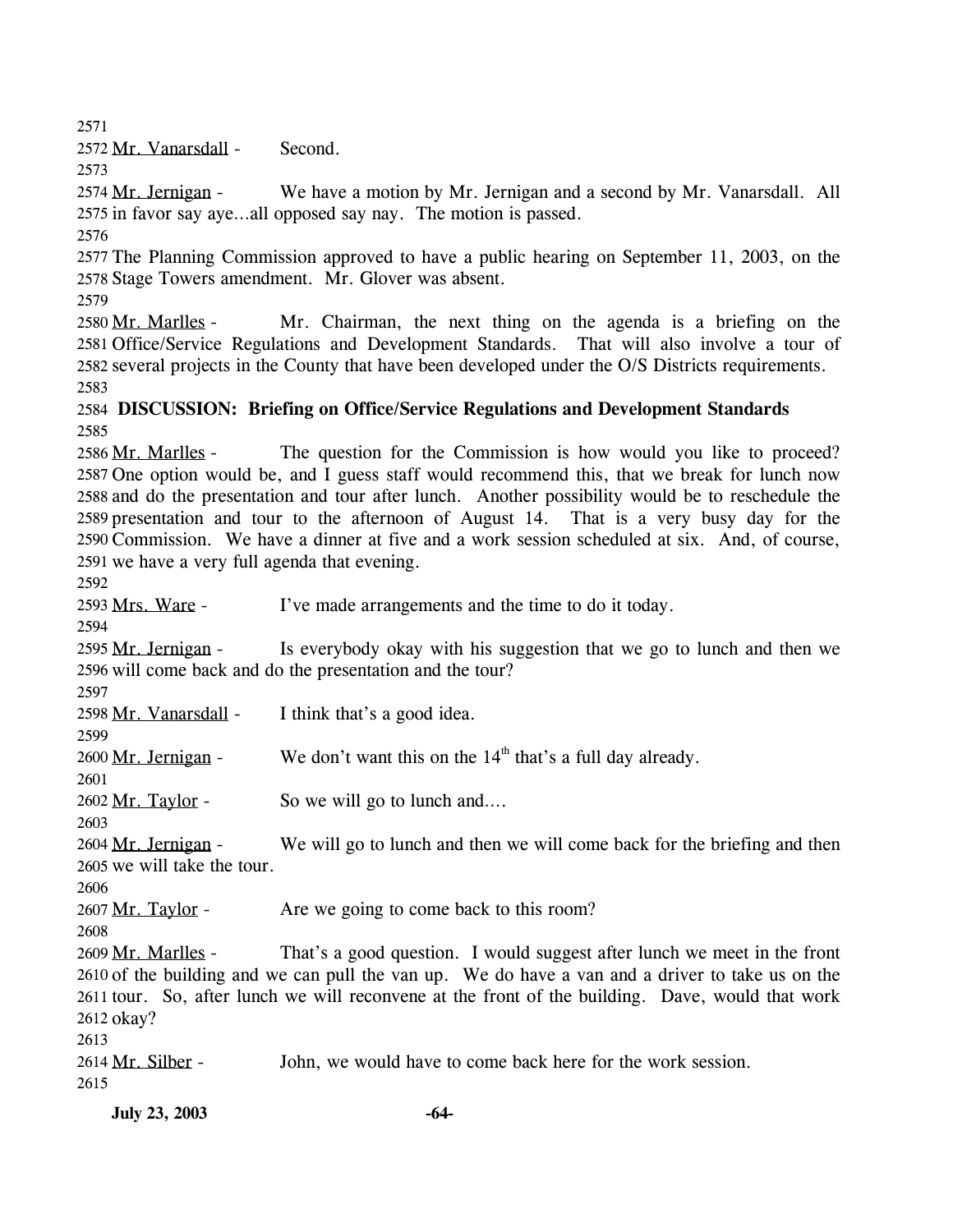| 2616 Mr. Marlles -<br>2617    | Oh, I'm sorry. You are absolutely right.                                    |
|-------------------------------|-----------------------------------------------------------------------------|
| 2618 Mr. O'Kelly -            | I think we need to use this room for the briefing.                          |
| 2619                          |                                                                             |
| 2620 Mr. Marlles -            | You're right. I was thinking tour.                                          |
| 2621                          |                                                                             |
| 2622 Mr. Vanarsdall -<br>2623 | I will not be taking the tour.                                              |
| 2624 Mr. Jernigan -           | Okay.                                                                       |
| 2625                          |                                                                             |
| 2626 Mr. Marlles -            | We do need to reconvene back here.                                          |
| 2627                          |                                                                             |
| 2628 Mr. Taylor -             | Well, we don't need to adjourn, we can just take a break. We can stay       |
| 2629 in session.              |                                                                             |
| 2630                          |                                                                             |
| 2631 Mr. Jernigan -           | Yes. It's 11:39 a.m. and we are going to break for lunch and will           |
|                               | 2632 reconvene after lunch at 12:30 p.m. back here.                         |
| 2633                          |                                                                             |
| 2634 Mr. Taylor -             | I won't be able to go to lunch because I left a little dog in the house and |
|                               | 2635 Eve is not home so I've got to go and let the dog out.                 |
| 2636                          |                                                                             |
|                               | 2637 AT THIS TIME THE COMMISSION BROKE FOR LUNCH AND RECONVENED AT          |
|                               | 2638 12:37 P.M. Mr. Glover returned at this time.                           |
| 2639                          |                                                                             |
| 2640 Mr. Jernigan -           | It is now 12:37 p.m. and we will bring this meeting back to order. Mr.      |
| 2641 Secretary.               |                                                                             |
| 2642                          |                                                                             |
| $2642$ Mr. Marlloc            | Thank you yet, much Mr. Chairman. Mr. Chairman and member of                |

Thank you very much, Mr. Chairman. Mr. Chairman and member of 2644 the Commission, at your last meeting I think I indicated that this would be the first of a series 2645 of briefings on different or a review of different district requirements in our zoning ordinance 2646 and possibly other Planning issues. The first topic we have selected for the Commission is a 2647 review of the Office/Service District requirements. It's been awhile since we've had any 2648 rezoning involving Office/Service and we had new members on the Planning Commission who 2649 may not be familiar with this district. What we have for you this afternoon is a presentation 2650 that Dave O'Kelly will be presenting to kind of review the requirements for O/S Districts and 2651 then following this we have a tour of several projects that were developed under the  $O/S$ 2652 requirements. Seeing that we have such a large audience, we can keep this very informal and I 2653 would say if you have any questions at anytime feel free to ask. Dave. 2643 Mr. Marlles -2654

Thank you, Mr. Secretary. Last week the staff did provide some 2656 information to the Commission in you packet regarding the O/S District and that included some 2657 highlights of the ordinance requirements for both  $O/S$  and  $O/S-2$ . It also included a copy of 2658 the specific regulations for those two districts. And we provided a map of the six existing O/S 2659 districts in the County. There is no O/S-2 Zoning District at the current time. When this 2660 ordinance was adopted, the original O/S ordinance I believe in 1986, it's probably one of the 2655 Mr. O'Kelly -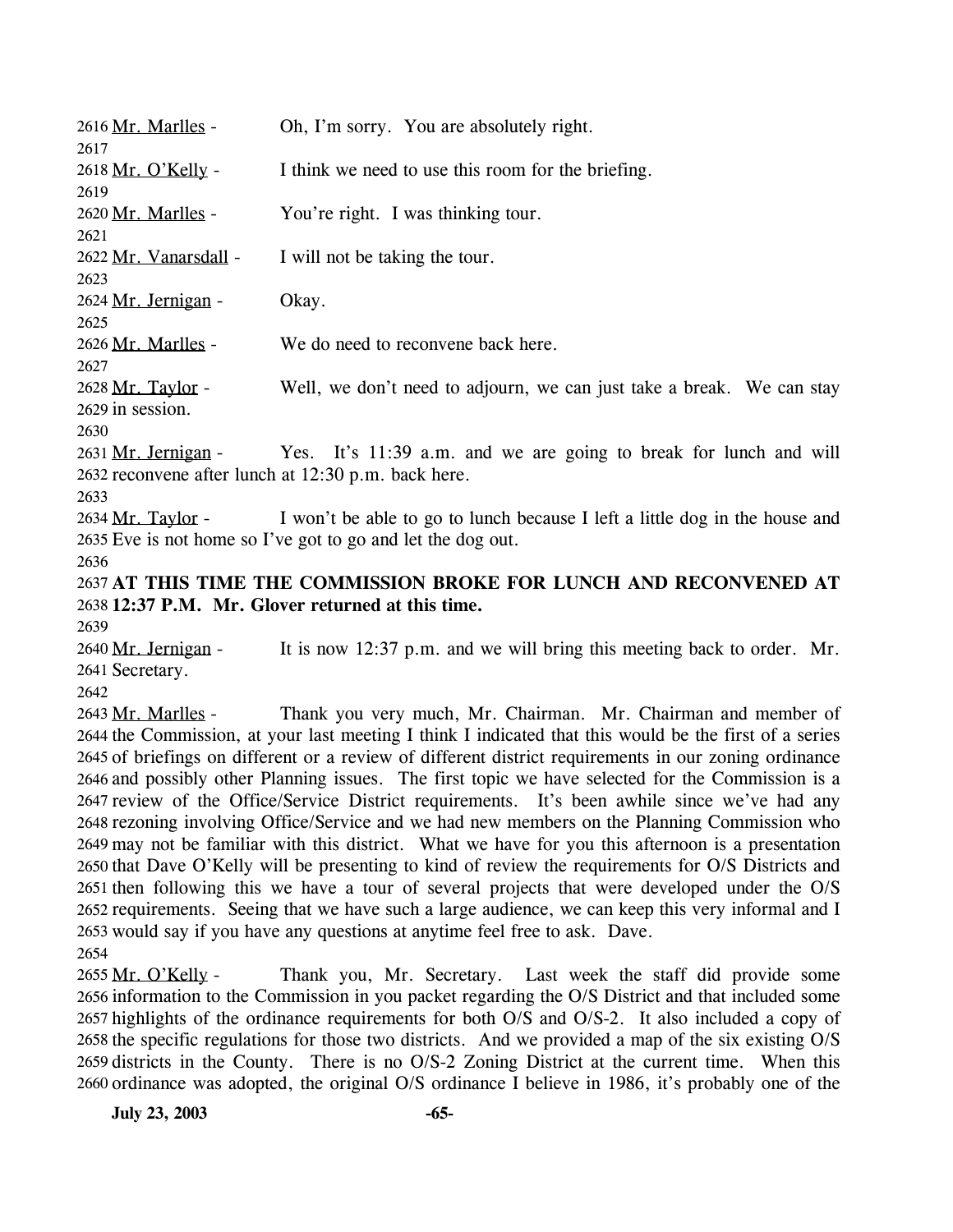2661 few ordinances or amendments to the zoning ordinance that I wasn't directly involved with. 2662 So, I don't profess to be an expert on O/S District regulations but this exercise with the 2663 Planning Commission has given me an opportunity to reacquaint myself with the regulations. I 2664 do think that I have fair knowledge of the district regulations at this time but I don't profess to 2665 be an expert. And I wasn't involved in the implementation of most of the current projects that 2666 are developed in the County. I worked in the Comprehensive Planning Division from 1986 2667 until 1995 and most of these areas were developed during that time. 2668

 The purpose of this presentation is to provide the Commission with an overview of the O/S District regulations and provide a description of Office/Service development. The O/S District was first adopted April 9, 1986, and was subsequently amended on October 12, 1994 and again on August 13, 1997. The 1994 amendment was to permit certain uses outside of enclosed buildings. I believe the amendment was, and I know Mr. Glover knows this, I believe the amendment was for the Ben Hogan facility located in Villa Park who built a testing facility in the O/S District and they had to have a way to test their golf clubs that they were making so that had to be outside the building. So, they requested an amendment to the O/S District which the staff prepared, presented it to the Planning Commission and Board and it was ultimately adopted. The 1997 amendment I believe was requested to better define the 60/40 split permitted in O/S where 60% of the building has to be office and 40% has to be retail or service or light manufacturing uses. And you can do a 40% office and 60% service with a provisional use permit approval in the O/S District.

2682

Isn't that the time we decided we could reverse it if we wanted to or was 2684 it original one we could reverse it? 2683 Mr. Vanarsdall -

2685

The original. We always had the opportunity to flip it. And also it 2687 couldn't be less than 40% office, but it could be  $60\%$  service or it could be 40/40 and 20% 2688 retail as long as the retail was in the same building. 2686 Mr. Glover -

2689

2690 Mr. O'Kelly - Or within the group of buildings.

2691

There are two words, Dave, that I hope we can distinguish between as 2693 we go through this. One is the word "project" and the other one is the word "district." You 2694 have an O/S District and you have an O/S Project and I think that it is important that we know 2695 the difference. And to recognize that they will be referred to and I think some of the 2696 developers had a tendency to read "project" and "district" as just the same thing. 2692 Mr. Glover -2697

I think that's an excellent point, Mr. Glover. The purpose of the 2699 Office/Service District is to provide for the development of attractive office uses in 2700 combination with appropriate retail service and industrial uses generally compatible with the 2701 office concentration designation of the Land Use Plan. The regulations calls for high standards 2702 of use, site layout, and project appearance. The district requires strict development standards 2703 and those standards, as the ordinance reads are in addition to and not of lieu of other 2704 requirements of the zoning ordinance. The purpose is also to promote a high-quality business 2705 park environment. 2698 Mr. O'Kelly -

**July 23, 2003 -66-**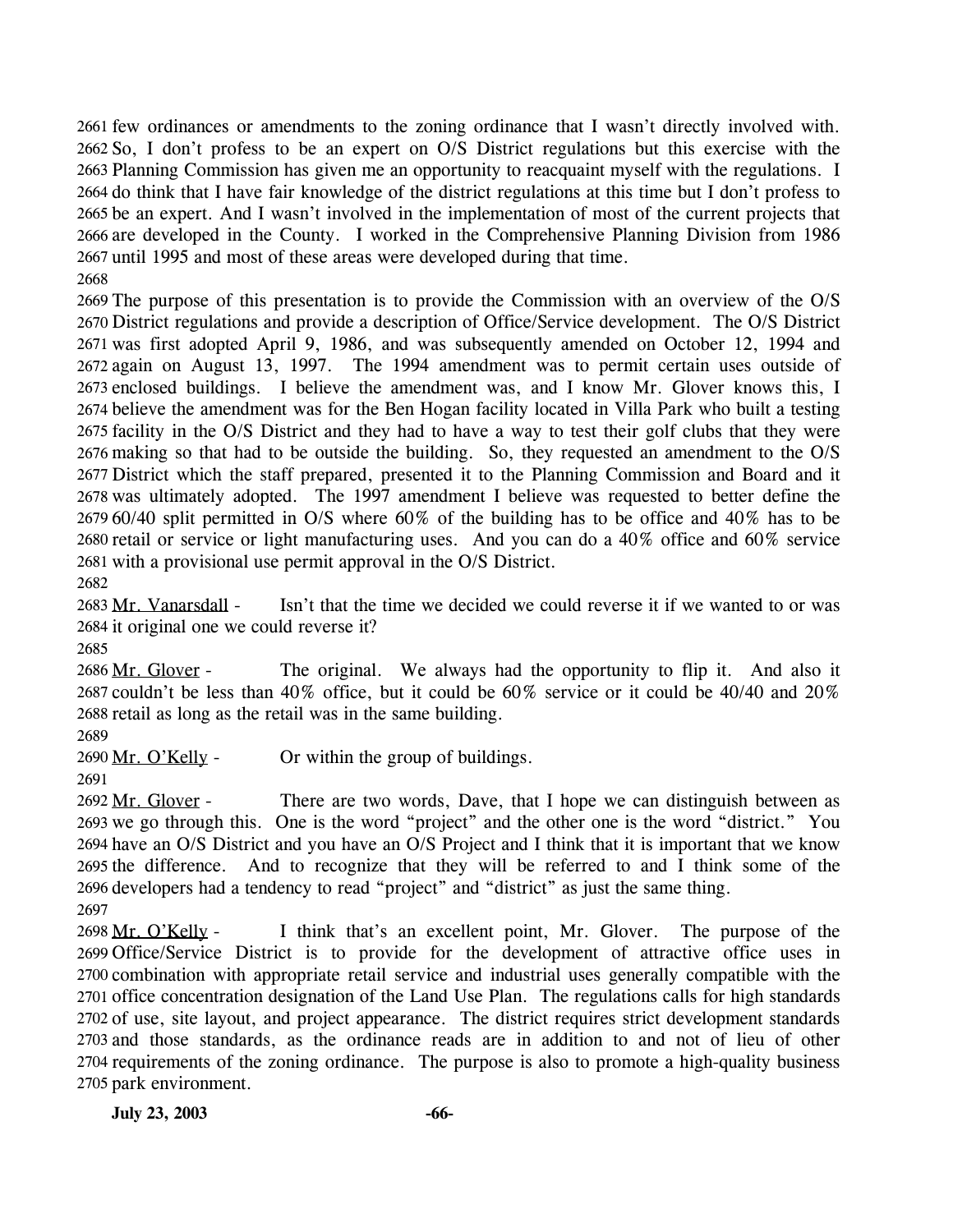2706

2707 Mr. Taylor - David, may I ask a question?

2708

 $2709$  Mr. O'Kelly - Yes, sir.

2710

On that strict development standard do you have an example of what that 2712 would be given the purpose of the district? 2711 Mr. Taylor -

2713

Well, Mr. Glover raised a point about the difference between the district 2715 and a project. And an example of one of these development standards that would apply to the 2716 district, Mr. Taylor, is the requirement for perimeter buffering along the boundaries of the 2717 district. And any area where you are adjacent to an agricultural or residential neighborhood, 2718 the development standards of the Office/Service district require a minimum 50-foot perimeter 2719 buffer. 2714 Mr. O'Kelly -

2720

2721 Mr. Glover - In addition to the transitional buffer.

2722

2723 Mr. O'Kelly - I don't follow you, Mr. Glover.

2724

There's a chart in here that says, and, Al, this is what you are getting at. 2726 You have a chart in here that gives the transitional buffer between A-1 and industrial, A-1 and 2727 R districts there's a 25-foot transitional buffer. But, the district of O/S already has a 50-foot 2728 buffer against that residential. So, you take the 25 and the 50 so you really have a 75-foot 2729 buffer. Mainly, because the transitional buffer was adopted after this ordinance. 2725 Mr. Glover -

2730

2731 Mr. O'Kelly - That's correct. It was afterwards.

2732

And this ordinance was never changed. So, it says "in lieu of" you 2734 made that remark "not in lieu of" and it's to be in a development within this district shall occur 2735 within a distinct and planned environment under a unified development operational standards 2736 which standards shall be an addition to and not in lieu of such standards contained elsewhere in 2737 this chapter. And if you go to another area of the Chapter it talks about your 25-foot 2738 transitional buffer. So, it's in addition to your transitional buffer. 2733 Mr. Glover -

2739

I don't that it's been applied that way but that's probably maybe the 2741 correct way to do it. 2740 Mr. O'Kelly -

2742

2743 Mr. Glover - It is the correct way. I got a ruling today.

2744

That was kind of the essence of my question because really we have 2746 strict development standards on all of our zoning areas. 2745 Mr. Taylor -

2747

2748 Mr. O'Kelly - Not necessarily. 2749 Mr. Glover - Not anywhere near the strictness of this one. 2750

**July 23, 2003 -67-**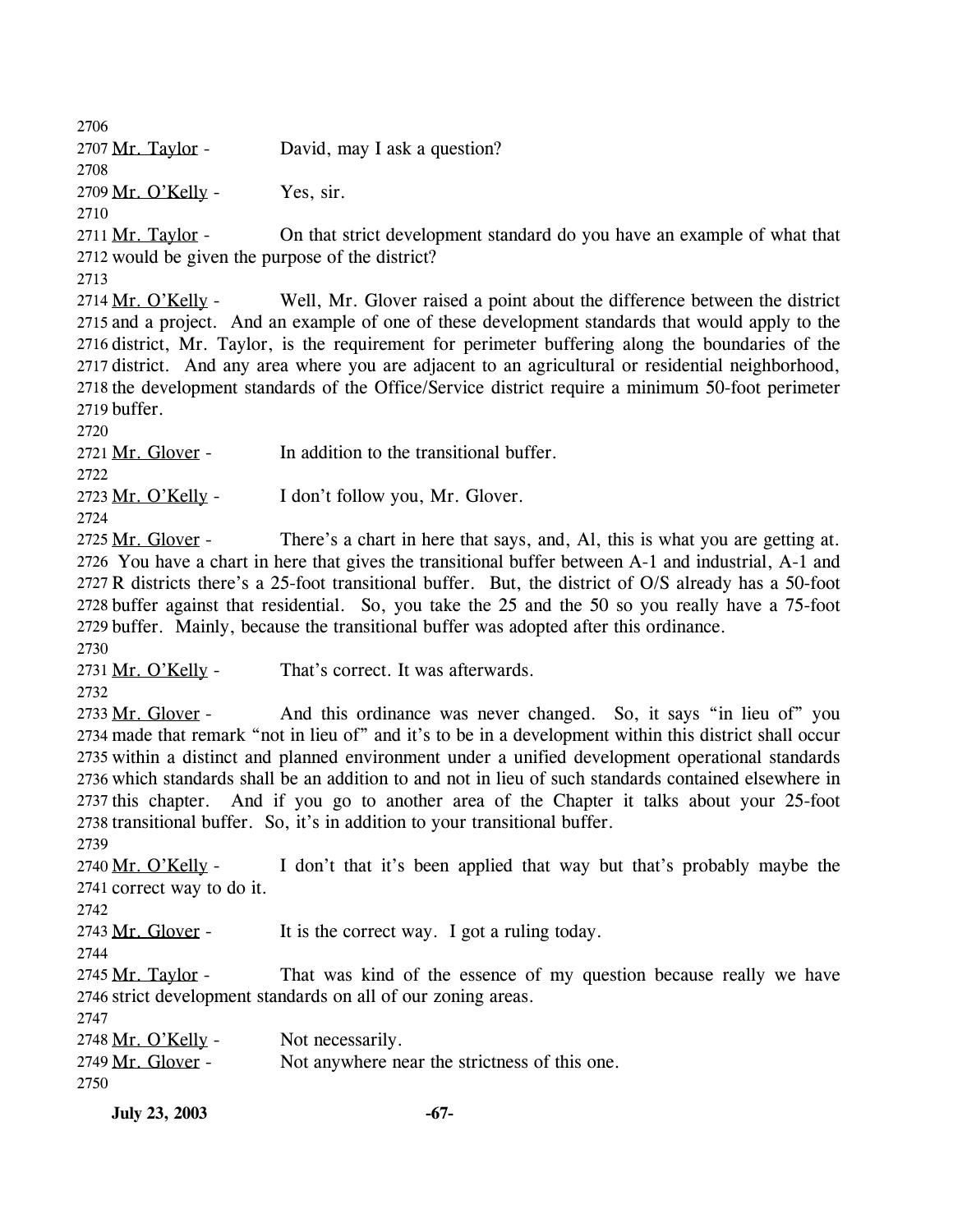Well, that's the point. I mean, we have some that aren't strict. This is 2752 super strict. 2751 Mr. Taylor -2753 2754 Mr. Glover - Let me give you another one, if you don't mind, Dave? 2755 2756 Mr. O'Kelly - Go. 2757 Let's take a B-3 zoning or B-2 zoning. You can have a loading dock on 2759 the back of the building and you've got a transitional buffer between you and the residential 2760 district. Buffer means what? 2758 Mr. Glover -2761 2762 Mr. Taylor - Space or something to separate the two. 2763 Space. It doesn't necessarily mean that there is a visible barrier or a 2765 security barrier or whatever. So, you've got a loading dock and over here is an agricultural 2766 district. With O/S, that loading dock cannot be allowed to where that agricultural or 2767 residential can see it. And when you go on the trip this afternoon you will be able to see how 2768 you can provide for those services with loading docks and still not violate a residential district 2769 that sits right beside it. 2764 Mr. Glover -2770 2771 Mr. Taylor - Thank you, that answers my question. 2772 2773 Mr. Glover - Sorry, to throw you off, Dave, go ahead. 2774 Back to the development standards, or the regulations, the minimum 2776 district area requires 20 acres and C-1 zoned land may be included in that calculation. Existing 2777 public roads and proposed public streets within the district may not be included in the area 2778 calculations. So, there is a minimum of 20 acres required for the O/S zoning. The street 2779 primary access is required to major collectors, major or minor arterials, secondary access is 2780 only permitted to roads identified on the Major Thoroughfare Plan. 2775 Mr. O'Kelly -2781 2782 Permitted uses in the O/S district include office, banking, child and adult daycare, a hotel or 2783 motel is permitted if the district is a minimum of 50 acres in size. Light industrial uses are 2784 permitted, data processing, business schools, medical and dental clinics, laboratories, retail and 2785 service uses, which are subject to the use restrictions and development standards of the district. 2786 2787 We talked a little bit about the use split regulation. The 60/40 split is standard, 60 office and 2788 40 service or light industrial…. 2789 Dave, when you talk about the office permitted in the office district does 2791 that mean that anything in the  $O-1$ ,  $O-2$ , and  $O-3$  can go into the  $O/S$ ? 2790 Mr. Glover -2792 I believe it's only office buildings and maybe some other uses permitted 2794 in O-1 and O-2 but not all the uses in O-1, O-2 and O-3. 2793 Mr. O'Kelly -2795 **July 23, 2003 -68-**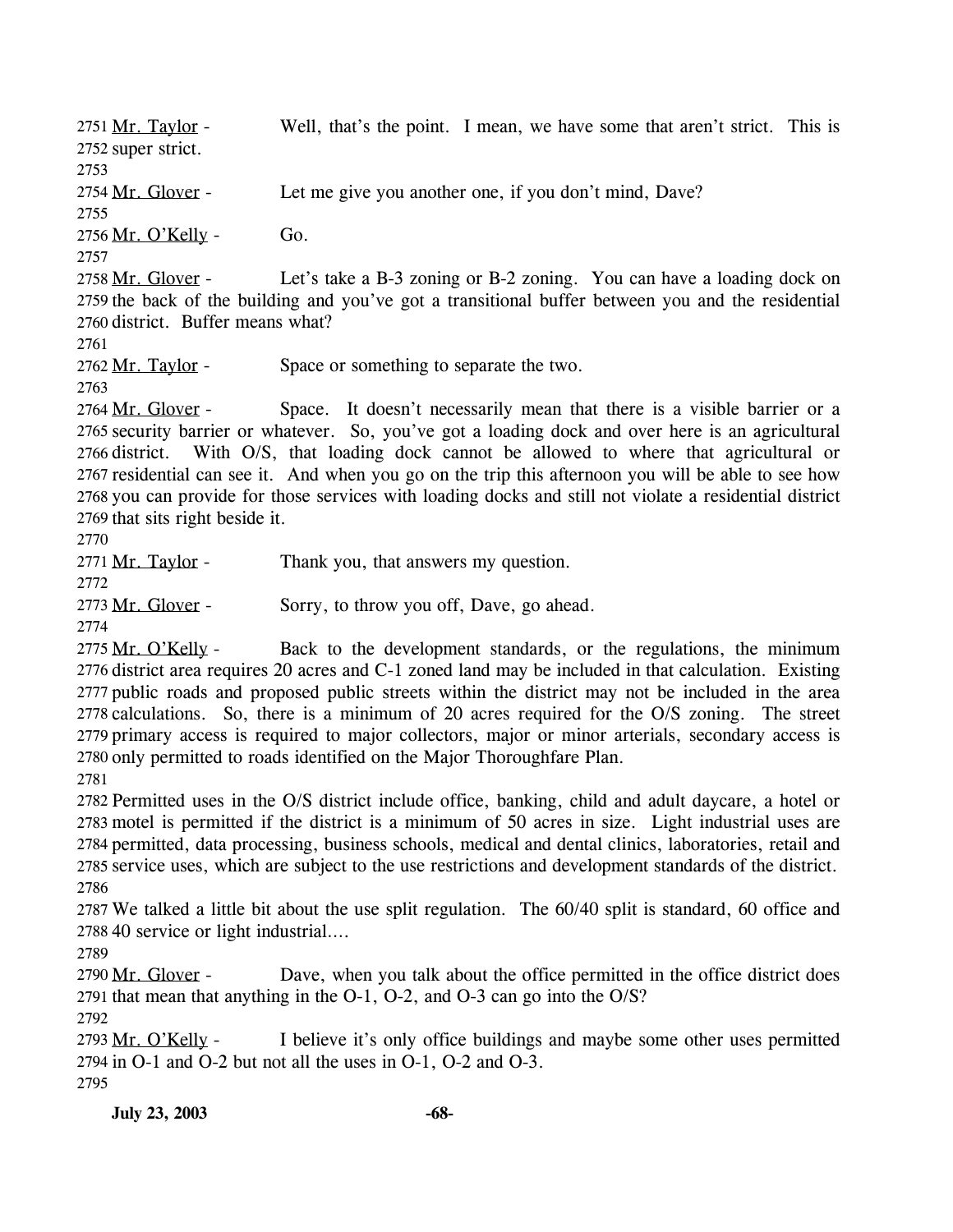I think it's important to know that you are not just taking an office 2797 setting and putting it over here, it's selective in the office, and when we go to the industrial it's 2798 going to be the same thing, it's selective. It's more of a service than it is an industrial. 2796 Mr. Glover -2799

I think one of the primary basis for the O/S district was the fact that we 2801 needed some flexibility in doing industrial uses but it wasn't appropriate to maybe zone 2802 something M-1 next door to a single-family residence. Whereas, with this new district and 2803 tight development standards it might be more appropriate. 2800 Mr. O'Kelly -

2804

2805 Retail and service uses within an individual building or a group of buildings are capped at 2806 20%. The use split requirement applies to each individual building within each O/S district, 2807 and I think that was the basis of the 1997 amendment, to clarify that.

2808

That's something you have to watch right there. They will try to include  $2810$  it in all of them. 2809 Mr. Vanarsdall -

2811

Well, at that time in 1997 you had several developers that were coming 2813 in saying that they had a 100-acre  $O/S$  site,  $O/S-1$ , at that time there was only one. The 2814 developer said "Well we can put 60% of office on this segment of the O/S district, on a 100-2815 acre site, but this 40 acres we can put in industrial uses,  $100\%$  in this area and a  $100\%$  in 2816 office in this area as long as you had 60/40. And that's certainly not the intent because we 2817 dealt again with the district and project. 2812 Mr. Glover -

2818

We also talked about the perimeter buffer requirement. That is 50 feet 2820 adjacent to A or R districts and Mr. Glover clarified that. That buffer requirement is in 2821 addition to any other buffer requirement in the ordinance. And then adjacent to other districts 2822 there is 25 foot perimeter buffer requirement. 2819 Mr. O'Kelly -

2823

Dave, does the buffer as you are talking about now, does it, in this 2825 ordinance talk about what goes in that buffer, what type of trees or rather what landscaping 2826 would go in there to act as a visual buffer? 2824 Mr. Glover -

2827

I don't know specifically that it talks about the type of trees and 2829 landscaping, Mr. Glover, but there are some specific landscape requirements in this district in 2830 addition to the landscaping requirements in Section 24-106.2. 2828 Mr. O'Kelly -

2831

Dave, under  $24-50.22(b)1$  there are requirements for the project 2833 perimeter. And it talks about buffering required around the perimeter shall be at Transitional 2834 Buffer 50. And, then, you're right, it does reference 24-106.2. 2832 Mr. Marlles -2835

It also talks about Transitional Buffer 10 shall consist of and unbroken 2837 strip of open space minimum of 10-foot-wide planted width. And it talks about two large 2838 deciduous or evergreen trees with the ultimate height of 50 feet. It goes on to talk about a wall 2839 or fence approved by design and material and also talks about four large deciduous and 2840 evergreen trees. In other words, this is the only ordinance, again you asked the question how 2836 Mr. Glover -

**July 23, 2003 -69-**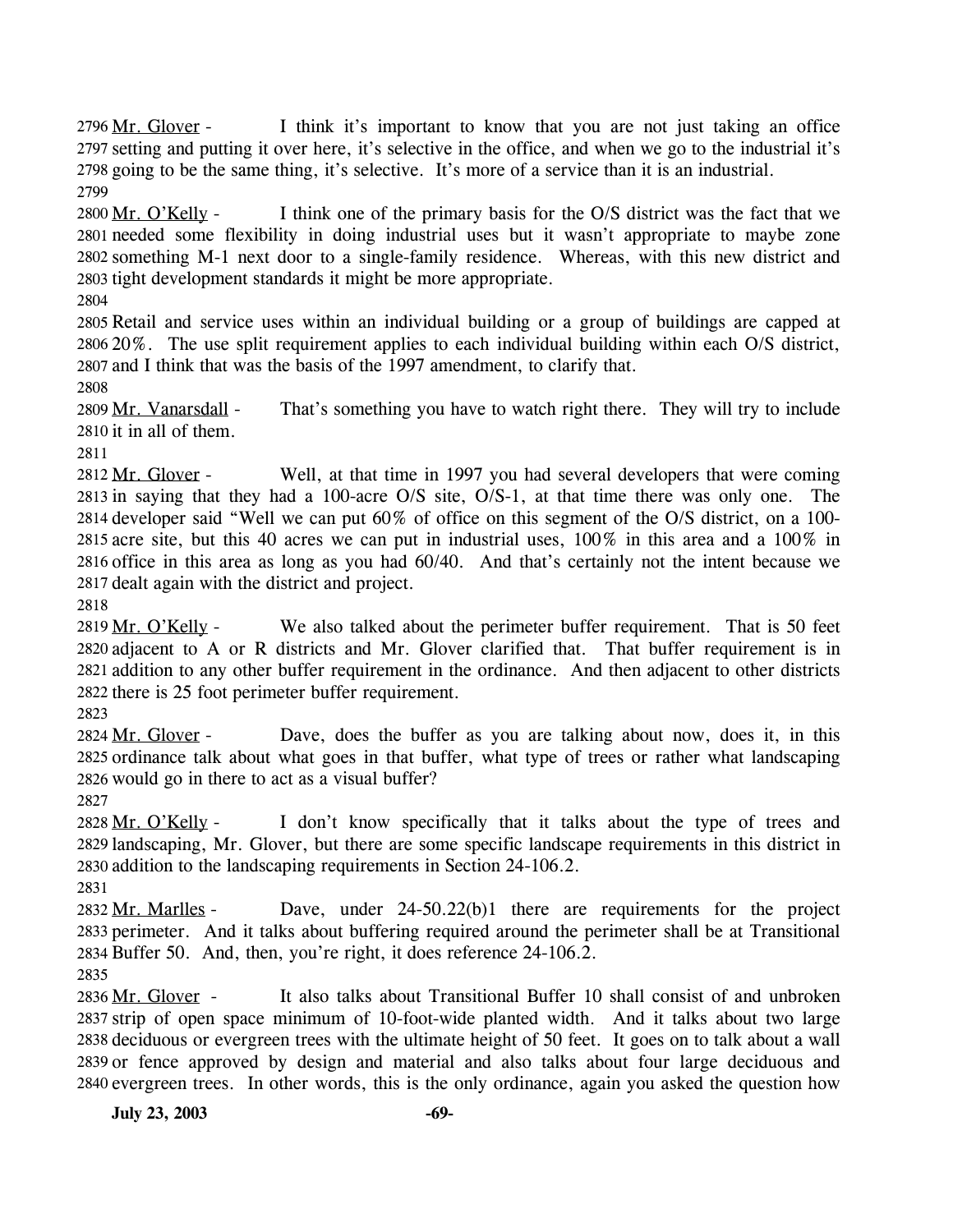2841 these are higher standards, it's the only ordinance I know of that dedicates there'd be 2842 something in a buffer other than space.

2843

There's a minimum required open space of  $20\%$  within the district. In 2845 terms of architecture the O/S district requires exterior wall surfaces to be architecturally 2846 similar. There are restrictions on the building height. The permitted height is three-stories or 2847 45 feet, except buildings up to 110 feet may be permitted by special exception. And, then 2848 again, buildings within 100 feet of an A and R district are limited to 40 feet in height. 2844 Mr. O'Kelly -2849

2850 Outside storage is not permitted in the O/S district. That would be outside storage associated 2851 with business….

2852

2853 Mr. Vanarsdall - What happened to the loading areas? 2854 2855 Mr. O'Kelly - Did I skip over that? 2856  $2857$  Mr. Taylor - It's on page 12. 2858

Thank you, Mr. Vanarsdall, for catching that. I skipped right by it. 2860 Buildings and sites are designed with interior courtyard effect. The best way to maintain this 2861 requirement is with a horseshoe shaped building and that may have wingwalls on the back of 2862 it. We will see those in North Park this afternoon. That's probably the best example of how 2863 this portion of the ordinance is applied. 2859 Mr. O'Kelly -

2864

2865 Mr. Vanarsdall - They didn't do that at Park Central, but they did it at Time Life? 2866

We will see that too this afternoon, Ernie. There are some projects 2868 within the district that perhaps don't meet the letter of law, in terms of the O/S requirement. 2869 The loading areas are also not to be visible from project perimeters and public streets within We talked about the outdoor uses, all utilities are required to be 2871 underground and all the projects within the district must be connected to public water and 2872 sewer. Exterior lighting is limited to 20 feet in height. There are protective covenants 2873 required for the district and those are to remain in effect for the life of the project. There is a 2874 master plan requirement. A conceptual master plan is required.... 2867 Mr. O'Kelly -2870 the development.  $2075$ 

| 201J               |                                           |
|--------------------|-------------------------------------------|
| 2876 Mr. Glover -  | And that is for the life of the district. |
| 2877               |                                           |
| 2878 Mr. O'Kelly - | Until the zoning is changed.              |
| 2879               |                                           |
| 2880 Mr. Glover -  | Of the district.                          |
| 2881               |                                           |
| 2882 Mr. O'Kelly - | Right.                                    |
|                    |                                           |

The district being the total… For the life of the district because you are 2884 then, later on come to a management of that district and it has to be an association. 2883 Mr. Glover -2885

**July 23, 2003 -70-**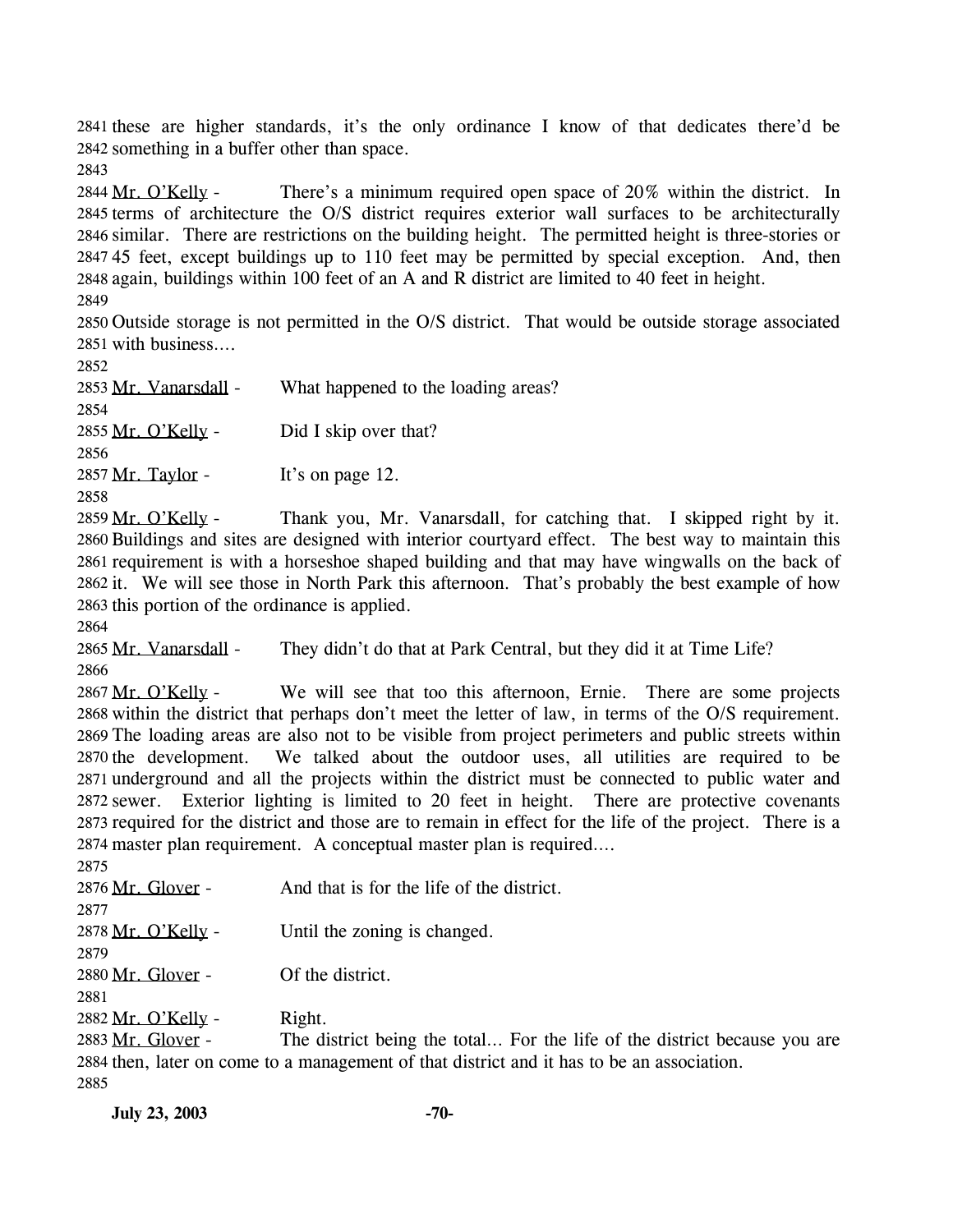Yes, sir. That's correct. That's a part of the requirement for the 2887 restrictive covenants. A POD is required for each project within the district and a conceptual 2888 master plan is to be submitted with each plan of development application. Existing O/S 2889 projects in the County includes North Run, Villa Park, Ernie mentioned Park Central, The 2890 North Gate Center, which is located at Staples Mill and Wistar Road, The Concourse at 2891 Wyndham, and there is O/S zoning in the Hunton area, currently it is undeveloped, there is not 2892 a project within that district at this time. North Run was zoned in July 1986, it's 2893 approximately 35 acres. There is a provisional use permit that the Board granted for the 40/60 2894 use split. At this time the staff believes that the actual split is in the neighborhood of 55 and 2895 45. North Run is located on E. Parham Road near Brook Road. As you can see from the 2896 aerial photograph, the horseshoe design of the buildings screens and loading areas from the 2897 adjacent residential neighborhoods. The long building on the eastern portion of the site has 2898 wingwalls on the edges of the building and then a masonry wall along the side adjacent to the 2899 neighborhood, which provides the necessary screening for the loading area in lieu of a 2900 horseshoe building. So, the intent of screening the loading areas is met by the use of 2901 wingwalls and a buffer wall along the rear of the building. And you will clearly see that when 2902 we visit that project this afternoon. 2886 Mr. O'Kelly -

2903

2904 Mr. Vanarsdall - That wall is about 13 feet high in one place, isn't it, Dick?

2905

On the inside of it, it is 13 feet but on the outside, or basically the cut of 2907 the property had to be much deeper than the seven-foot requirement on the outside. It's 100 2908 feet long. 2906 Mr. Glover -

2909

The next project is Villa Park, which was zoned again in 1986, it's 2911 approximately 165 acres. There is still a lot of project sites available in Villa Park that can be 2912 developed in the future. There is a provisional use permit the Board granted for the 40/60 2913 office and service use split. Currently, the actual split is in the neighborhood of 70 percent 2914 office to 30 percent service and light industrial uses. Villa Park is located near North Park. 2915 Again, on E. Parham Road, and it also has a connection to Brook Road. And currently the 2916 Bank of America is a major development within Villa Park. North Gate Center was zoned in 2917 1987. It's a 20-acre site and it includes C-1 zoning. The first POD consisted of a single 2918 building but there was a master plan included which showed two additional buildings. Only 2919 Phase 1 was ever constructed. The applicant found out that there are wetland issues with most 2920 of the remaining portion of the property and they would like to build another building but it 2921 looks like it's not going to work. 2910 Mr. O'Kelly -

2922

2923 Mr. Vanarsdall - He never did finish it.

2924

We will also be visiting that site this afternoon. It's at the corner of 2926 Staples Mill and Wistar Road. Park Central was zoned in 1988. It's a 120 acre development. 2927 It does have a provisional use permit granted for the 40/60 split. Staff believes Park Central 2928 development is even below that, most part of it. It's probably not one of the best examples of 2929 how O/S should be developed and we will also visit that site this afternoon. 2925 Mr. O'Kelly -2930

**July 23, 2003 -71-**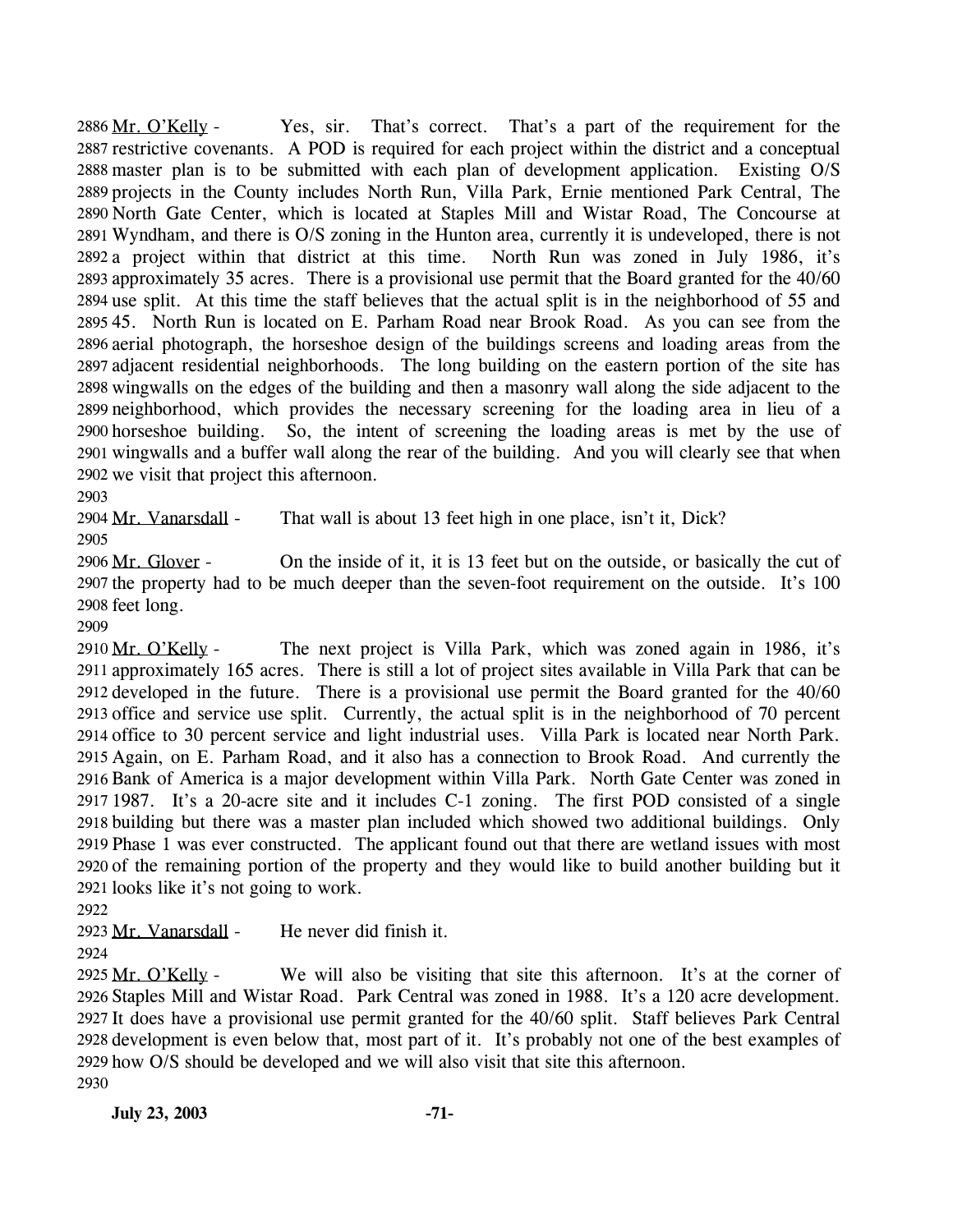Dave, clarify something for me. When you have a district do you have a 2932 provisional use permit for the entire district or do you have a provisional use permit for each 2933 project? 2931 Mr. Glover -

2934

2936

2935 Mr. O'Kelly - I believe it's been on a district basis, Mr. Glover.

That's how they came about with the  $O/S-2$ , they were interpreting it 2938 wrong. 2937 Mr. Glover -

2939

2940 Mr. O'Kelly - Okay.

2941

And Park Central is an example of how they were interpreting it and 2943 building according to the 60/40. 2942 Mr. Glover -

2944

I think in that case, perhaps the interpreting was that the 40/60 was by 2946 district and not by project. Is that correct? 2945 Mr. O'Kelly -

2947

2948 Mr. Glover - Yes.

2949

Another development zoned O/S is in the Wyndham area, the Concourse It was zoned in 1989 about 107 acres of  $O/S$  zoning and most of the 2952 development in that district currently has been office. There may be one O/S project there. 2953 It's not likely that we will have time to visit that this afternoon, but I think we will see a 2954 number of other good developments. Lastly, it's Hunton zoned in 1991. Staff believe it's in 2955 the neighborhood 150 acres, more or less, it could be less there is some floodplain in that area. 2950 Mr. O'Kelly -2951 at Wyndham. 2956

It was about 270 or 215, excuse me, they came back and we pecked 2958 away at it, with residential by the way. 2957 Mr. Glover -

2959

Some high-quality residential I might add. But, currently, the  $O/S$ 2961 portion of Hunton is undeveloped. That concludes the staff's presentation on the O/S District. 2962 I do have a presentation on  $O/S-2$  if you want to go through that. I do have the handout there 2963 that you could look through. Rather then take your time this afternoon with the presentation, I 2964 felt maybe it might be better to go see some of the exiting sites, but I'll leave that up to the 2965 Chairman. 2960 Mr. O'Kelly -

2966

I want to say something about the O/S district and how it came about. I 2968 was on the Planning Commission at the time and Charles MacFarland who is now the 2969 Secretary of Aviation under Governor Warner, he was the project engineer or the local 2970 manager of Trammel Crow when it first came to the Richmond Metropolitan Area. They had 2971 Time Life that wanted to come here, they didn't tell us who it was, but they needed to be able 2972 to do some things that we could not allow in Office, so that's when he asked if we could do 2973 some things that would bring together a usage because of technology that wouldn't be offensive 2974 but would be able to take some of that back in the industrial area and bring it out on Parham 2975 Road or out on Parham Road or out on Broad Street without offending the people and the 2967 Mr. Glover -

**July 23, 2003 -72-**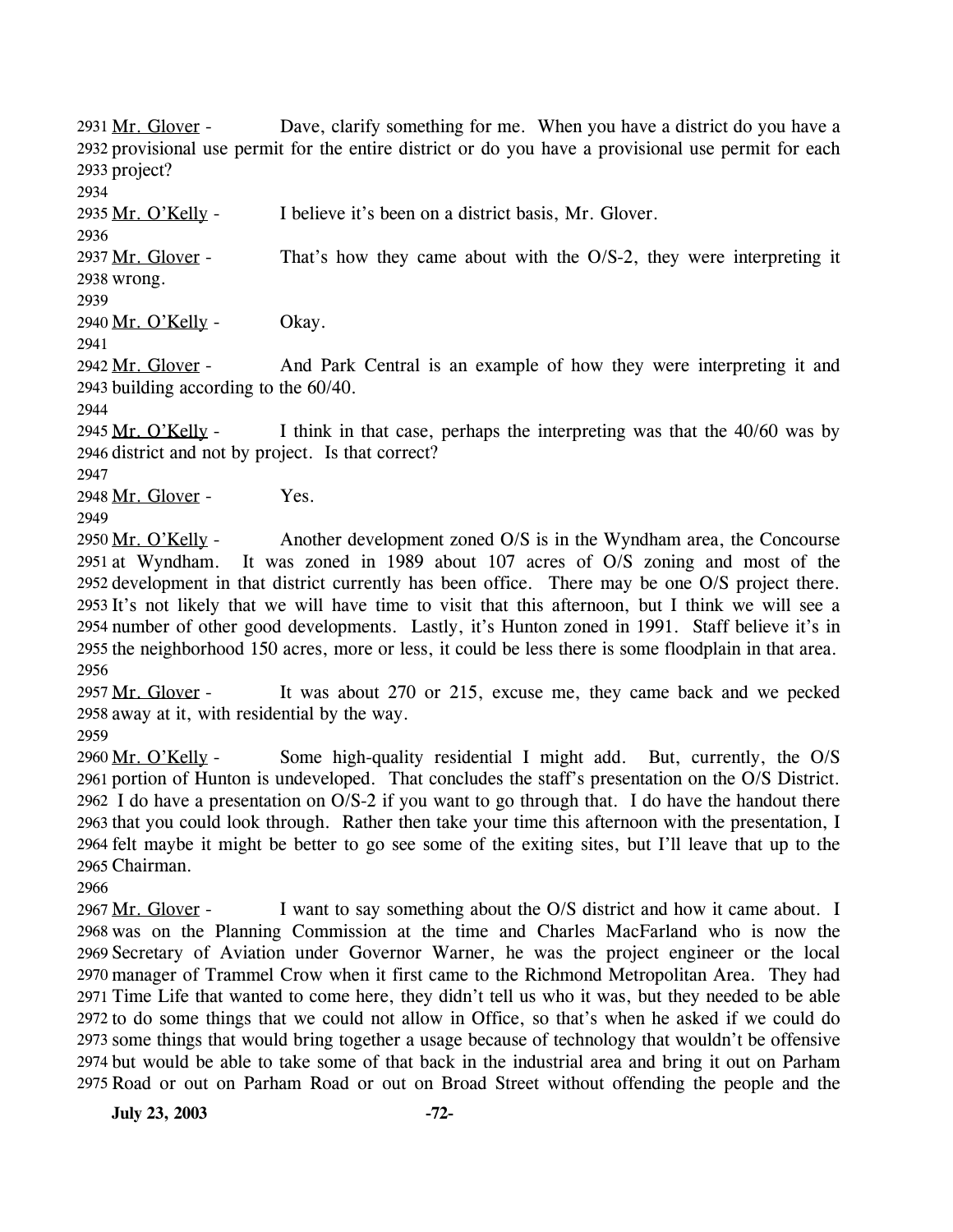2976 aesthetics of the area and the quality of the area. So, as of a result of that this ordinance was 2977 put together by going through zoning cases, many zoning cases, and determining what would 2978 the proffers that were most often offered to cause a good zoning case to become a much better zoning case. If wasn't as if you were going to take a zoning case that was bad and make it 2979 2980 good because we are going to put all these conditions on it, but we put the conditions on it as a 2981 part of the zoning itself. Then you had to have the covenants that would have to be filed and 2982 all that. So many of the conditions that you get for your zoning cases today are already on the 2983 O/S. So, if you go with O/S anywhere and you get additional proffered conditions. You are 2984 just putting icing on a cake that's already been decorated. It is an outstanding zoning 2985 classification for a tax base, but not only for that but the quality that people are used to seeing. 2986 It doesn't offend people and we've put it right up against neighborhoods. I mean right up 2987 against neighborhoods and they are not offended. And if you went back.... When you go 2988 down to the Time Life site, which is the first one, it's the one on Parham Road across from J. 2989 Sargeant Reynolds, you will see a building in the middle, the donuts are here but then there 2990 was one building that with the hole in the donuts facing the residential neighborhood. We 2991 came back and made them build a wall that blocked and then plant, it's just a great zoning 2992 classification if you want good, quality, development that generates a good tax base. 2993

2994 Mr. Vanarsdall And, Dick, people will accept it better than if it was an "M" zoning. 2995 2996 Mr. Glover - Oh, they would accept it better than an Office. 2997 2998 Mr. Vanarsdall - Yes, they do. They accept it better than an Office or a M. 2999 3000 Mr. Glover - But, anyway, Dave that was a good presentation. 3001 3002 Mr. O'Kelly - Thank you. 3003 You learned a lot. We are going to keep on until... We are going to 3005 work on you until when you retire you are going to know what you are doing. 3004 Mr. Glover -3006 I think rather than Dave going over the  $O/S-2$ , we don't have any  $O/S-2$ 3008 in the County, and we've got the power point display here and we can read through that. I 3009 think we'd be better to just go ahead and take the tour. 3007 Mr. Jernigan -3010 3011 Mr. Glover - I don't like O/S-2 anyway and I don't want to hear about it. 3012 3013 Mr. Jernigan - All right. I guess we have to adjourn before we go on the tour. 3014 Well, actually we are going to be in session in the bus as well, so we can 3016 just stay in session. 3015 Mr. Marlles -3017 3018 Mr. Jernigan - We will stay in session and then adjourn on the bus. Okay. 3019 3020 **AT THIS TIME THE PLANNING COMMISSION DISMISSED FROM THE BOARD July 23, 2003 -73-**